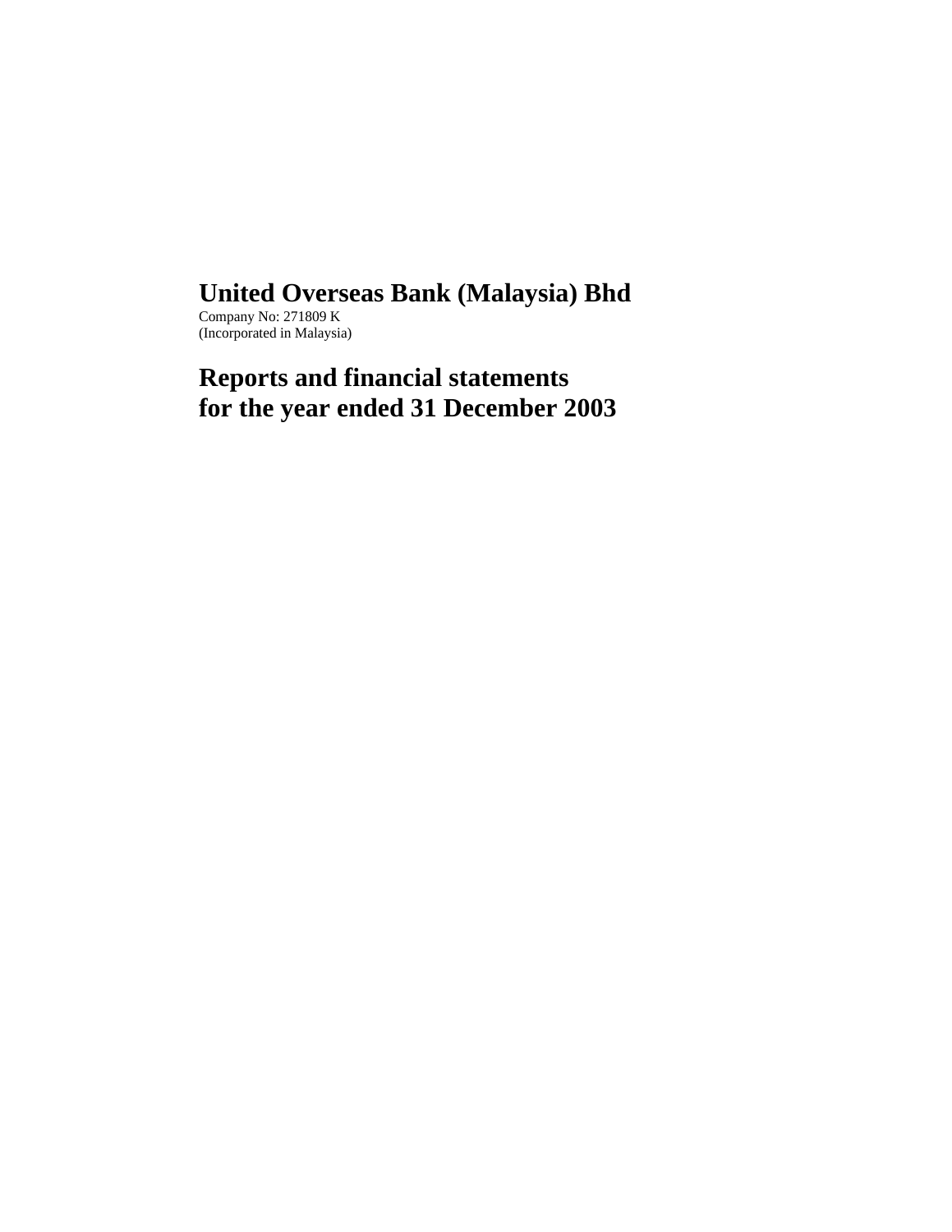(Incorporated in Malaysia)

# **Reports and financial statements for the year ended 31 December 2003**

## **Contents**

|                                                  | Pages     |
|--------------------------------------------------|-----------|
| Directors' report                                | $1 - 21$  |
| <b>Financial statements</b>                      | $22 - 85$ |
| <b>Balance sheets</b>                            | 22        |
| <b>Income statements</b>                         | 23        |
| <b>Statement of changes in equity</b>            | $24 - 26$ |
| <b>Cash flow statements</b>                      | $27 - 28$ |
| Summary of significant group accounting policies | $29 - 36$ |
| Notes to the financial statements                | $37 - 85$ |
| <b>Statement by Directors</b>                    | 86        |
| <b>Statutory declaration</b>                     | 86        |
| <b>Report of the auditors</b>                    | $87 - 88$ |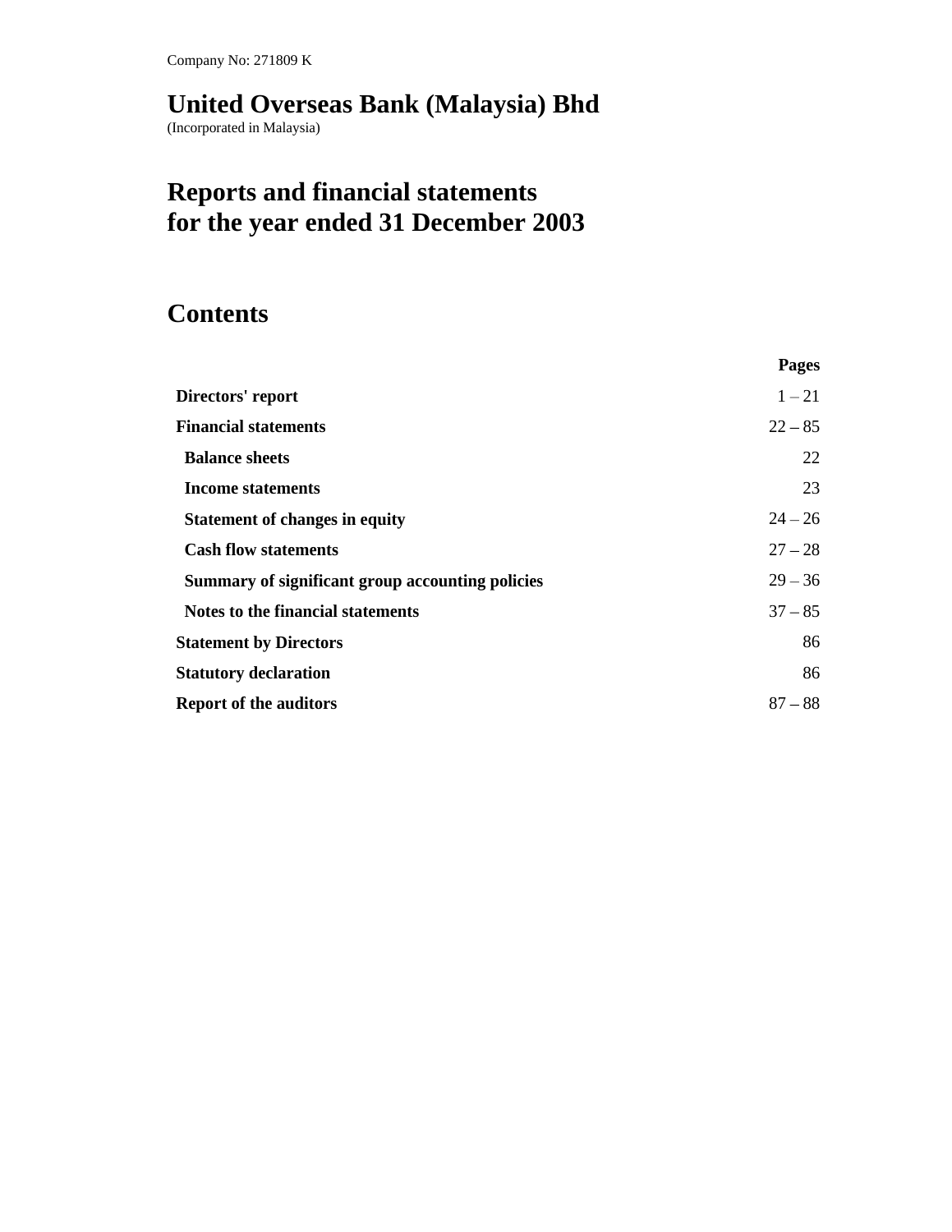(Incorporated in Malaysia)

# **Directors' report for the year ended 31 December 2003**

The Directors have pleasure in submitting their report and the audited financial statements of the Group and of the Bank for the financial year ended 31 December 2003.

## **Principal activities**

The principal activities of the Bank during the year are banking and related financial services. The principal activities of the subsidiaries and the associates are set out in notes 9 and 10 to the financial statements respectively. There have been no significant changes in the nature of these activities during the financial year.

## **Financial results**

|                        |                                                                                            | <b>The Bank</b> |
|------------------------|--------------------------------------------------------------------------------------------|-----------------|
|                        | The Group<br>RM'000                                                                        | <b>RM'000</b>   |
| Profit before taxation | 485,770                                                                                    | 466,964         |
| Taxation               | (128, 168)                                                                                 | (121, 304)      |
| Profit after taxation  | the contract of the contract of the contract of the contract of the contract of<br>357,602 | 345,660         |

## **Dividends**

Dividends paid since the end of the Bank's previous financial year are as follows:

|                                                                                                                                                                         | <b>RM'000</b> |
|-------------------------------------------------------------------------------------------------------------------------------------------------------------------------|---------------|
| In respect of the year ended 31 December 2002, as proposed in the Directors' report for<br>that year, a final dividend of 51.5% less 28% income tax paid on 6 June 2003 | 174,276       |
| In respect of the year ended 31 December 2003, an interim dividend of 40.0% less 28%                                                                                    |               |
| income tax paid on 31 October 2003                                                                                                                                      | 135,360       |
|                                                                                                                                                                         | 309,636       |

The Directors now recommend a final dividend of 10% less income tax of 28% amounting to RM33,840,000 in respect of the current financial year on the fully issued and paid-up ordinary shares of the Bank at the end of the year.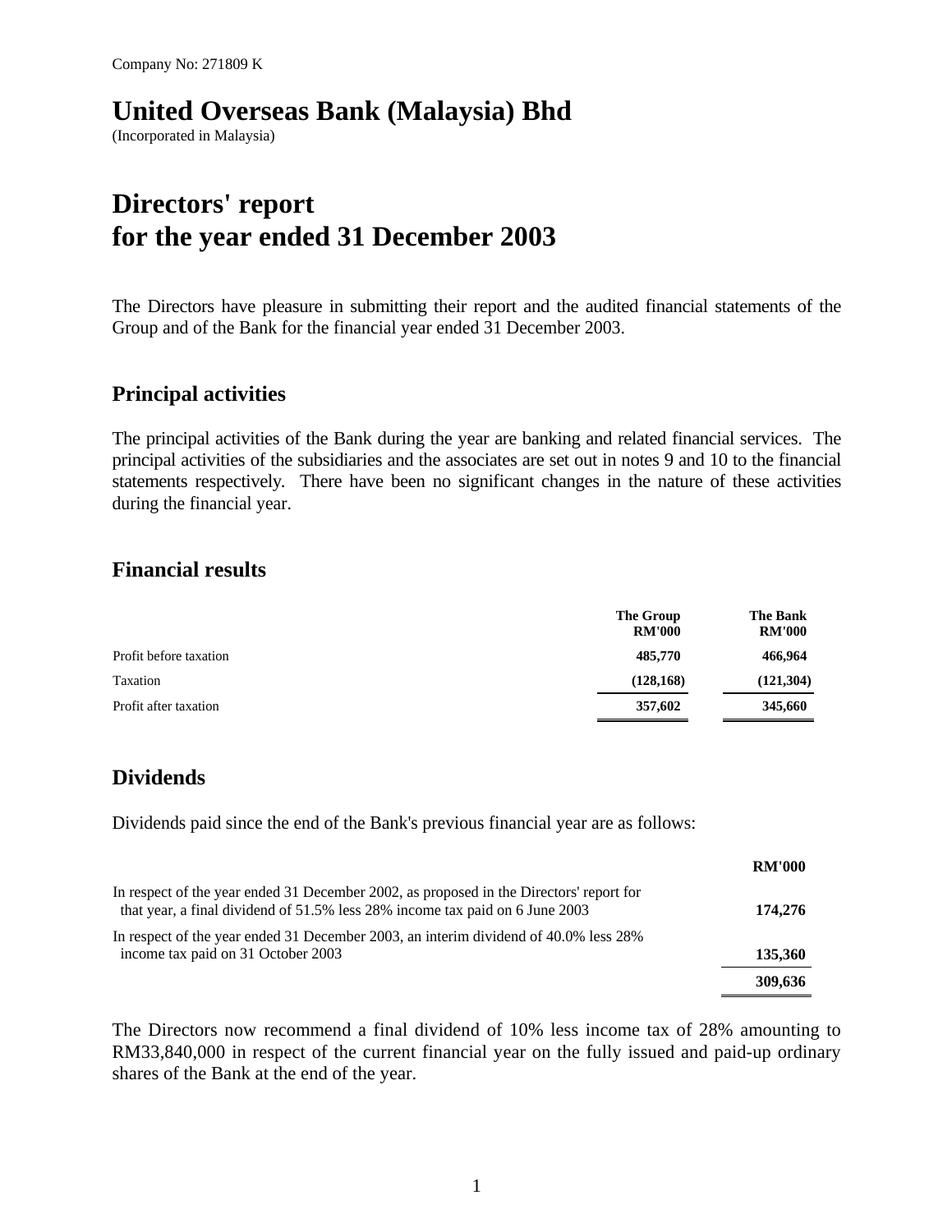(Incorporated in Malaysia)

## **Directors' report (continued)**

### **Reserves and provisions**

There were no material transfers to or from reserves or provisions during the financial year other than those disclosed in the financial statements and notes to the financial statements.

### **Bad and doubtful debts**

Before the financial statements of the Group and Bank were made out, the Directors took reasonable steps to ascertain that action had been taken in relation to the writing off of bad debts and the making of provisions for doubtful debts, and satisfied themselves that all known bad debts had been written off and adequate provisions made for bad and doubtful debts.

At the date of this report, the Directors are not aware of any circumstances which would render the amount written off for bad debts, or the amount of the provision for doubtful debts, in the financial statements of the Group and Bank inadequate to any substantial extent.

## **Current assets**

Before the financial statements of the Group and Bank were made out, the Directors took reasonable steps to ascertain that any current assets, other than debts, which were unlikely to be realised in the ordinary course of business, their value as shown in the accounting records of the Group and Bank have been written down to an amount which they might be expected to realise.

At the date of this report, the Directors are not aware of any circumstances which would render the values attributed to the current assets in the financial statements of the Group and Bank misleading.

## **Valuation methods**

At the date of this report, the Directors are not aware of any circumstances which have arisen which render adherence to the existing methods of valuation of assets or liabilities in the Group's and the Bank's financial statements misleading or inappropriate.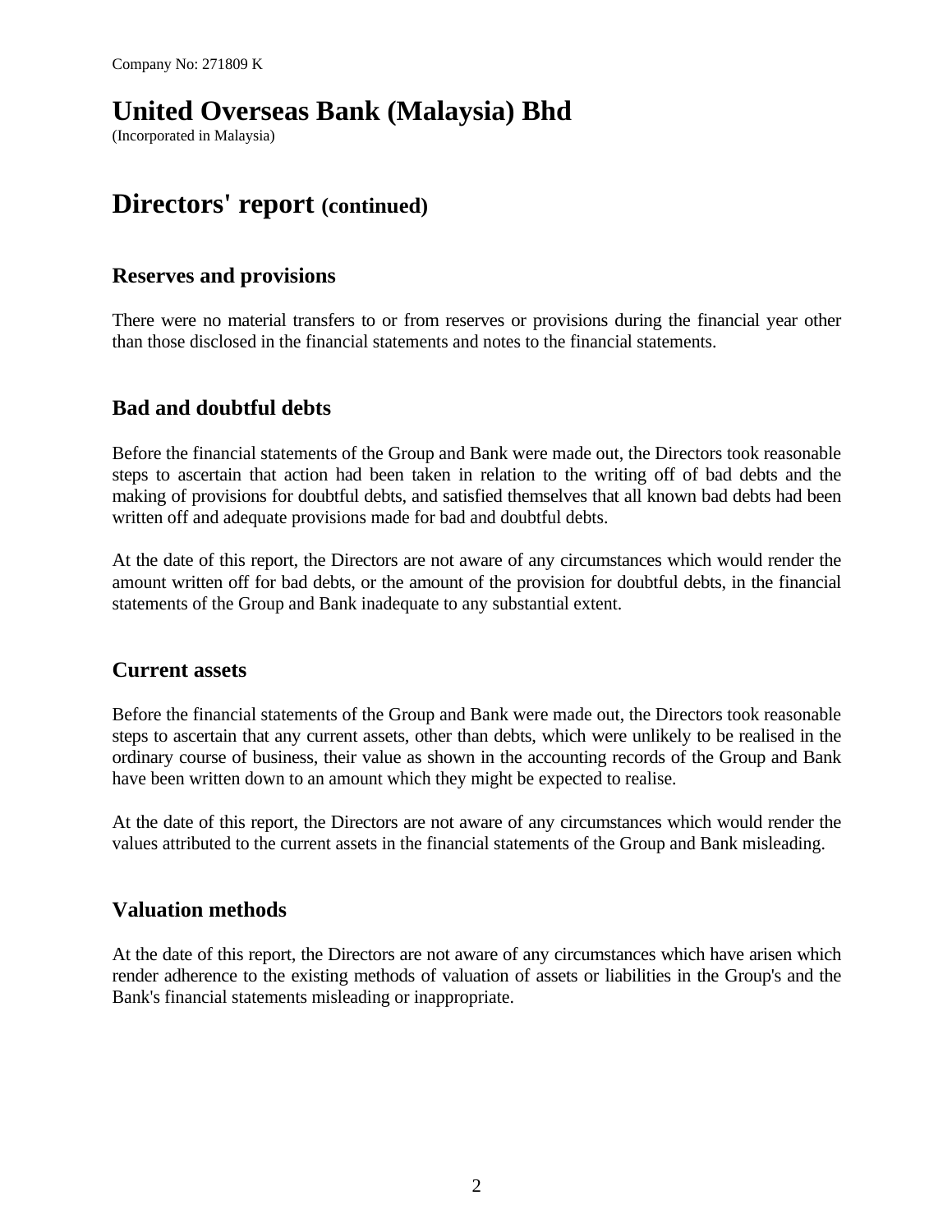(Incorporated in Malaysia)

## **Directors' report (continued)**

### **Contingent and other liabilities**

At the date of this report there does not exist:

- (a) any charge on the assets of the Group and Bank which has arisen since the end of the year which secures the liabilities of any other person; or
- (b) any contingent liability in respect of the Group and Bank that has arisen since theend of the year other than in the ordinary course of banking business.

No contingent or other liability of the Group or the Bank has become enforceable, or is likely to become enforceable within the period of twelve months after the end of the year which, in the opinion of the Directors, will or may affect the ability of the Group or the Bank to meet its obligations as and when they fall due.

### **Change of circumstances**

At the date of this report, the Directors are not aware of any circumstances, not otherwise dealt with in this report or the financial statements of the Group and Bank, that would render any amount stated in the financial statements misleading.

### **Items of an unusual nature**

The results of the operations of the Group and Bank for the year were not, in the opinion of the Directors, substantially affected by any item, transaction or event of a material and unusual nature.

There has not arisen in the interval between the end of the year and the date of this report any item, transaction or event of a material and unusual nature likely, to affect substantially the results of the operations of the Group and Bank for the current year in which this report is made.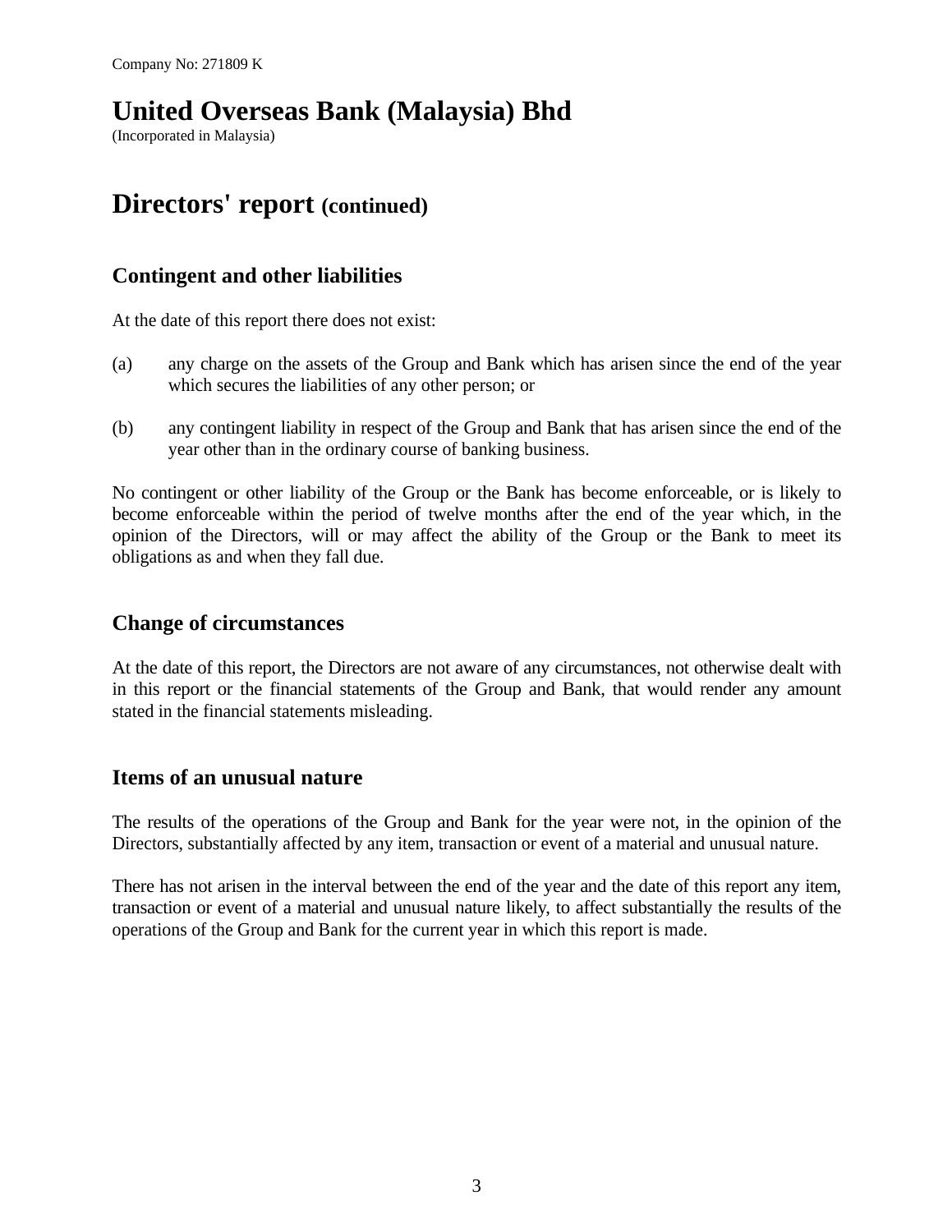(Incorporated in Malaysia)

# **Directors' report (continued)**

### **Directors and their interests in shares**

The names of the Directors of the Bank in office since the date of the last report and at the date of this report are:

Wee Cho Yaw Wee Ee Cheong Poon Hon Thang, Samuel YABhg Tun Dato' Seri Dr Lim Chong Eu Ng Kee Wei YM Tunku Dato' Seri Shahabuddin Bin Tunku Besar Burhanuddin Lim Kean Chye Lee Chin Yong, Francis Ong Sea Eng, Terence

In accordance with Article 95 of the Bank's Articles of Association, Lee Chin Yong, Francis retires from the Board at the forthcoming Annual General Meeting and being eligible, offers himself for re election.

Pursuant to Section 129(2) of the Companies Act, 1965, Wee Cho Yaw, Ng Kee Wei, YABhg Tun Dato' Seri Dr Lim Chong Eu and Lim Kean Chye who are above the age of seventy (70) years retire from the Board at the forthcoming Annual General Meeting and being eligible, offer themselves for re-appointment as Directors under Section 129(6) of the Companies Act, 1965.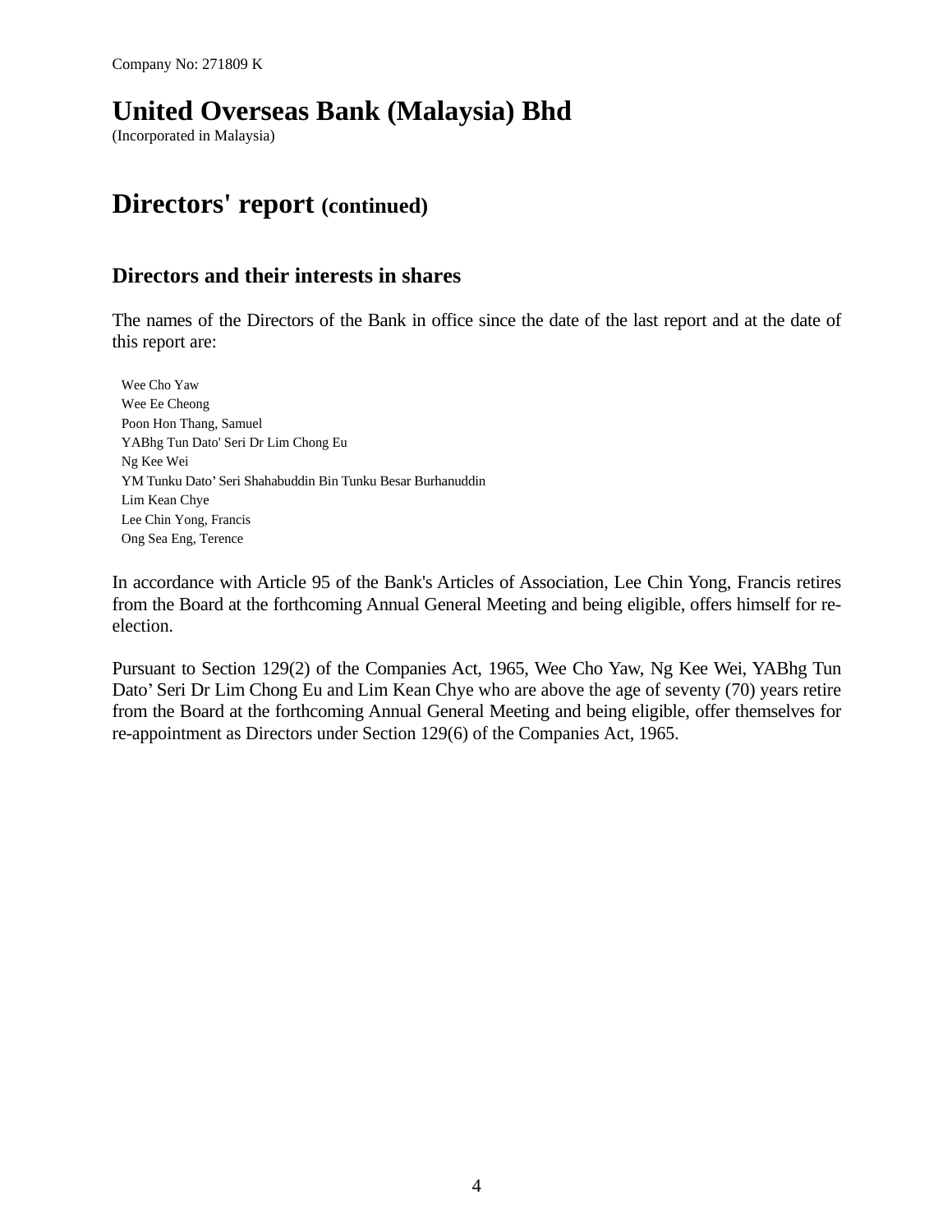(Incorporated in Malaysia)

## **Directors' report (continued)**

### **Directors and their interests in shares (continued)**

According to the Register of Directors' shareholdings maintained by the Bank in accordance with Section 134 of the Companies Act, 1965, the Directors' beneficial interests in the shares, except as otherwise stated, of the Bank and its related corporations, during the year are as follows:

|                                                                             |                        | 1.1.2003                  | Granted                          | Acquired             | Disposed/<br><b>Exercised</b> | 31.12.2003                   |
|-----------------------------------------------------------------------------|------------------------|---------------------------|----------------------------------|----------------------|-------------------------------|------------------------------|
| <b>Ultimate holding corporation:</b><br><b>United Overseas Bank Limited</b> |                        |                           |                                  |                      |                               |                              |
| <b>Ordinary Shares of S\$1 each:</b>                                        |                        |                           |                                  |                      |                               |                              |
| Wee Cho Yaw                                                                 | - Direct<br>- Indirect | 16,390,248<br>146,375,326 | $\sim$<br>$\sim$ $-$             | $\sim$<br>64,232,816 | $\sim$ $\sim$                 | 16,390,248<br>$-210,608,142$ |
| Wee Ee Cheong                                                               | - Direct<br>- Indirect | 2,794,899<br>143,985,251  | $\sim$ $-$<br>$\sim$ $ \sim$     | $\sim$<br>1,000,000  | $\sim$                        | 2,794,899<br>$-144,985,251$  |
| Ng Kee Wei                                                                  | - Direct<br>- Indirect | 447,582<br>1,725,189      | $\sim$ $ \sim$<br>$\sim$ $ \sim$ | $\sim$<br>$\sim$     | $\sim$                        | 447,582<br>1,725,189         |
| Lim Kean Chye                                                               | - Direct               | 117                       | $\sim$                           | $\sim$               |                               | 117                          |
| Poon Hon Thang, Samuel                                                      | - Direct               | $\sim$                    | $\sim$                           | 10,000               | (10,000)                      | $\sim$                       |
| Lee Chin Yong, Francis                                                      | - Direct               | $\sim$ $ \sim$            |                                  | $\sim$               | $\sim$                        | $\sim$ $ \sim$               |
| Ong Sea Eng, Terence                                                        | - Direct<br>- Indirect | 1,760<br>580              | $\sim$ $ \sim$<br>$\sim$ $-$     | $\sim$<br>$\sim$     | (1,760)<br>(580)              | $\sim$ $-$<br>$\sim$         |
| <b>Executive Share Options of</b><br>S\$1 each                              |                        |                           |                                  |                      |                               |                              |
| Poon Hon Thang, Samuel                                                      | - Direct               | 90,000                    | 45,000                           | $\sim$               | (10,000)                      | 125,000                      |
| Lee Chin Yong, Francis                                                      | - Direct               | 65,000                    | 35,000                           | $\sim$               |                               | 100,000                      |
| Ong Sea Eng, Terence                                                        | - Direct               | 75,000                    | 40,000                           | $\sim$               |                               | 115,000                      |

The share options which were granted pursuant to the United Overseas Bank Executives' Share Option Scheme which carry the right to subscribe for new ordinary shares of United Overseas Bank Limited at prices ranging from S\$11.67 to S\$14.70 per share. The share options' expiry dates ranges from 27 December 2004 to 6 June 2008.

By virtue of his substantial interest in the shares of United Overseas Bank Limited, Wee Cho Yaw is also deemed to have substantial interest in the shares of the subsidiary companies to the extent the company has an interest.

None of the other Directors at the end of the year had any interests in the shares, except as otherwise stated, of the Bank and its related corporations during the year.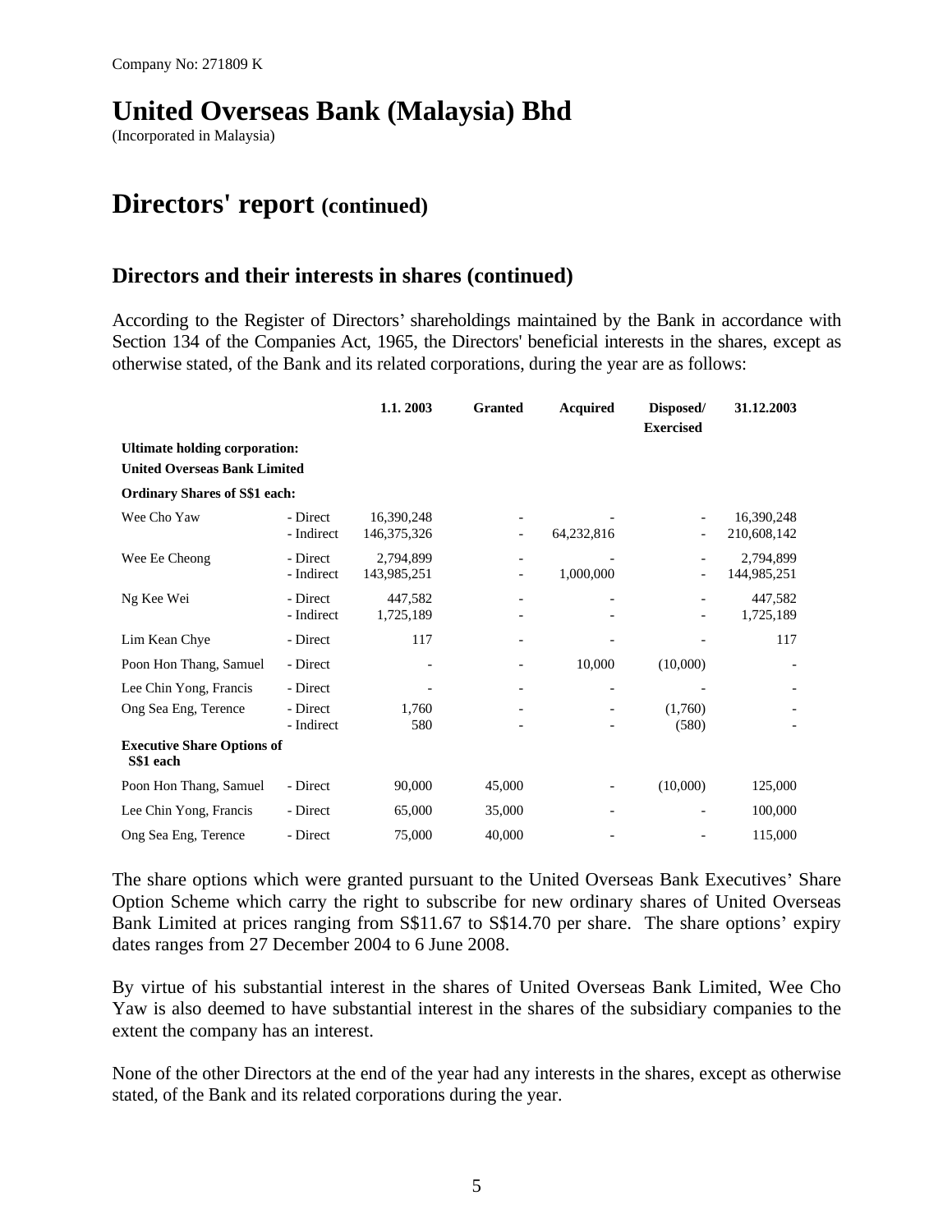(Incorporated in Malaysia)

## **Directors' report (continued)**

## **Directors' benefits**

Since the end of the previous year, no Director of the Bank has received or become entitled to receive any benefit (other than a benefit included in the aggregate amount of emoluments received or due and receivable by Directors shown in the financial statements or the fixed salary as a full time employee of the Bank) by reason of a contract made by the Bank or a related corporation with the Director or with a firm of which the Directoris a member, or with a company in which the Director has a substantial financial interest.

Neither at the end of the year, nor at any time during the year, did there subsist any arrangements to which the Bank is a party whereby Directors might acquire benefits by means of the acquisition of shares in, or debentures of, the Bank or any other body corporate except for the share options granted to certain Directors pursuant to the UOB Executive Share Option Scheme.

### **Holding companies**

The Directors regard Chung Khiaw Bank (Malaysia) Bhd, a company incorporated in Malaysia, as the immediate holding company.

The Directors regard United Overseas Bank Limited, a bank incorporated in Singapore, as the ultimate holding corporation.

### **Statement of Corporate Governance**

The Board is fully committed to ensuring that the principles and best practices as set out in the Malaysian Code on Corporate Governance are applied in United Overseas Bank (Malaysia) Bhd. ("UOBM").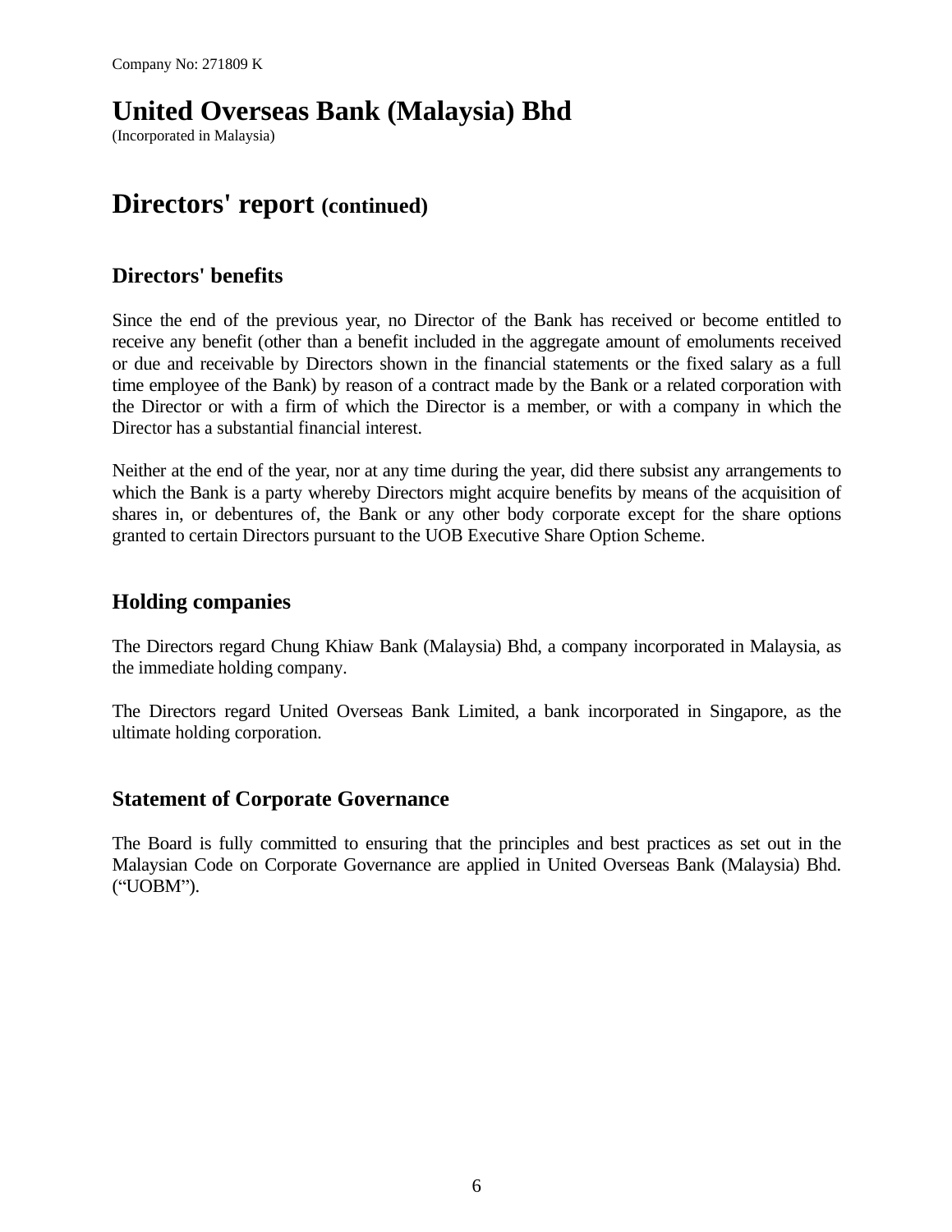(Incorporated in Malaysia)

## **Directors' report (continued)**

### **Statement of Corporate Governance (continued)**

#### **Board of Directors**

The Board of UOBM comprises 9 distinguished members of whom five (5) members are Non-Independent Non-Executive Directors and four (4) members are Independent Non-Executive Directors. The Directors have distinguished careers in the banking, finance, law, public, business and management sectors.

The Board has oversight responsibility for the business and affairs of UOBM. The Board sets the overall business direction and provides guidance on UOBM's strategic plans. It delegates the formulation of business policies and day-to-day management to various committees and the Chief Executive Officer. The Board meets regularly to review UOBM's business plans and the operating results achieved.

The Board meets at least six times a year. The attendance of every Board member at the meetings of the Board and the various Board Committees is given on page 11. The Board has delegated specific responsibilities to five board committees.

#### **Board Committees**

#### **Executive Committee**

The Executive Committee (Exco) was established by the Board principally to assist the Board in making decisions expeditiously and to exercise certain authorities and functions delegated to it by the Board. The Exco consist of five members comprising Wee Cho Yaw, Wee Ee Cheong, Poon Hon Thang, Lee Chin Yong and Ong Sea Eng who are non-independent non-executive directors. The Exco schedules meetings on a weekly basis, and has been given delegated authority to exercise certain of the Board's powers.

The Chief Executive Officer is responsible for the day-to-day operations of UOBM. The Board has conferred upon the Exco and the Chief Executive Officer certain discretionary limits and authority for credit and loan approvals, treasury and investment activities, capital expenditure, budgeting and human resource management.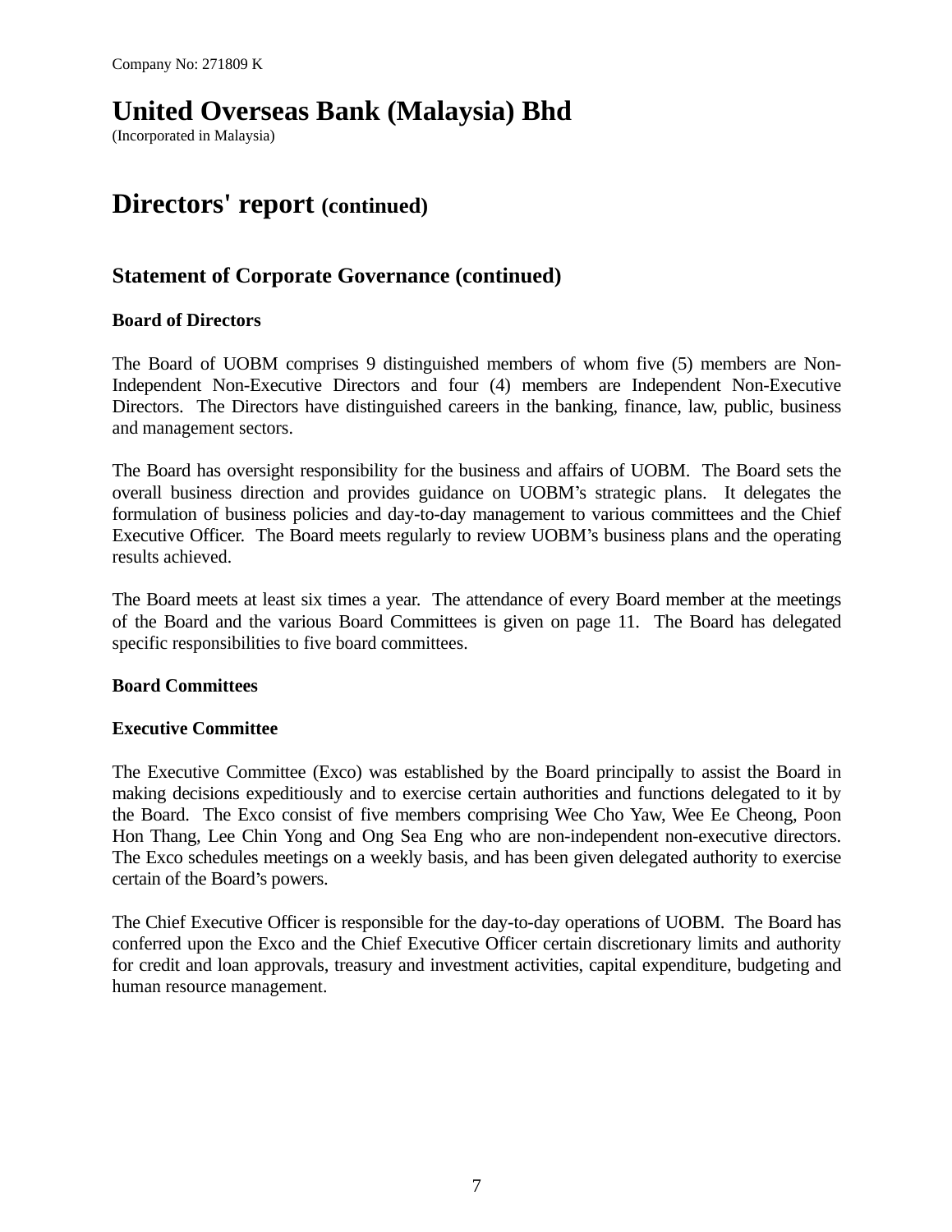(Incorporated in Malaysia)

## **Directors' report (continued)**

### **Statement of Corporate Governance (continued)**

### **Audit Committee**

The role of the Audit Committee is to assist the Board in examining financial reports and overseeing audit matters. The Audit Committee comprises of four members, all of whom, except for Poon Hon Thang are independent and non-executive directors. The chairman of the Audit Committee is YABhg Tun Dato' Seri Dr Lim Chong Eu. The other members of the Audit Committee is YM Tunku Dato' Seri Shahabuddin bin Tunku Besar Burhanuddin, Ng Kee Wei and Poon Hon Thang. The Audit Committee meets at least four times a year. Additional meetings could be called by the Chairman of the Audit Committee to discuss specific audit issues when necessary.

The Audit Committee meets with the external auditors annually to discuss the annual financial statements and their audit findings. It also meets with the external auditors whenever it deems necessary.

The minutes of the Audit Committee meetings are formally tabled to the Board for noting and for action when necessary.

In addition to the duties and responsibilities approved by the Board, the Audit Committee acts as a forum for discussion of internal control issues and contributes to the Board's review of the effectiveness of the Company's internal control and risk management systems. The Audit Committee also conducts a review of the internal audit function to ensure the adequacy of the scope, functions and resources of Internal Audit Division and that it has the necessary authority to carry out its work impartially.

#### **Risk Management Committee**

The Risk Management Committee (RMC) was established on 23 July 2003 by the Board to assist the Board in overseeing senior management's activities in managing credit, market, liquidity, operational, legal and other risks and to ensure that the risk management process is in place and functioning. The RMC consist of three members all of whom are non-executive Directors. The Chairman of the RMC is Ng Kee Wei. The other members of the RMC are Poon Hon Thang and Lee Chin Yong. During the year, the RMC met once.

The RMC may meet with other Directors, chief executive officer and other senior management staff at its meetings in order to obtain their assistance in discharging their responsibilities.

The minutes of the RMC meetings are formally tabled to the Board for noting and for action when necessary.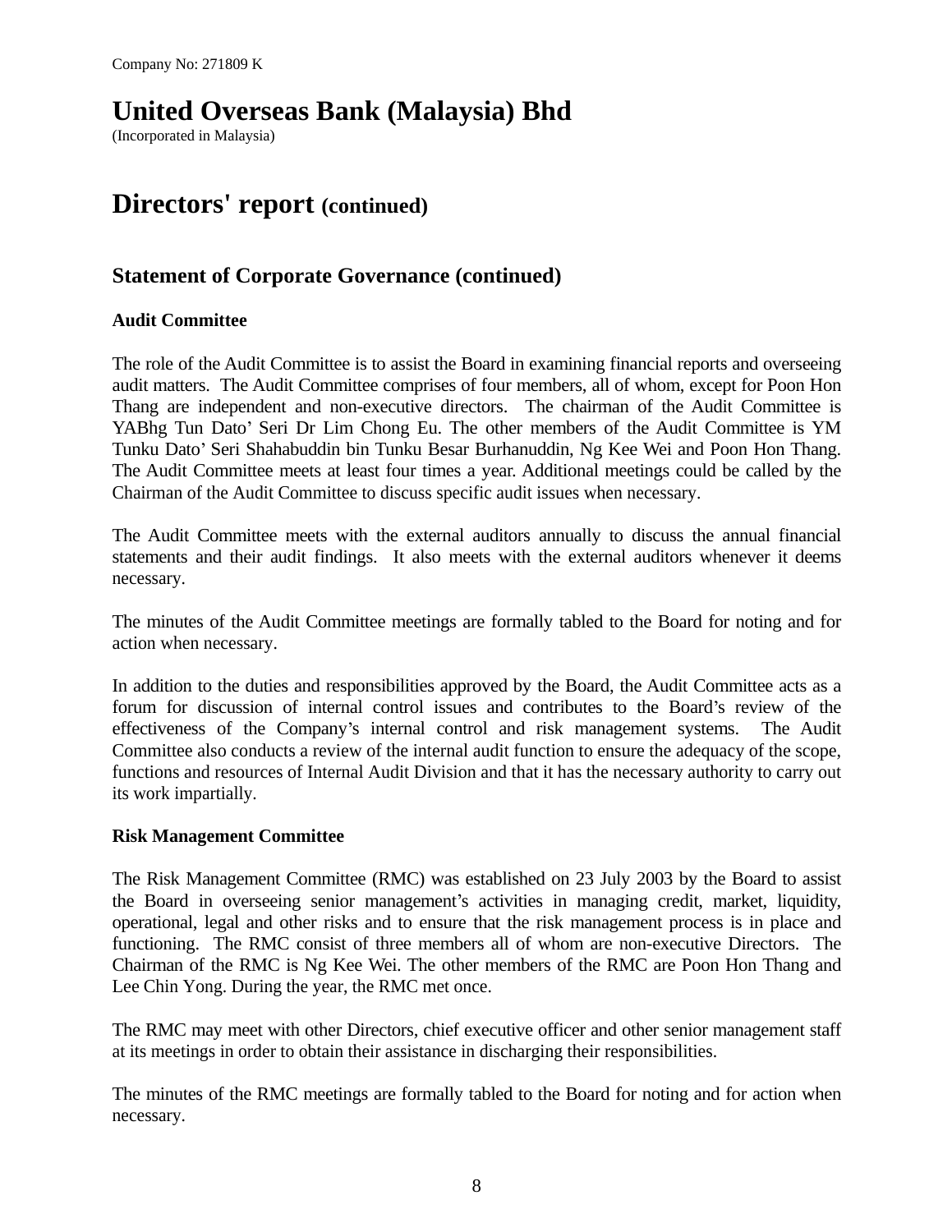(Incorporated in Malaysia)

## **Directors' report (continued)**

### **Statement of Corporate Governance (continued)**

### **Remuneration Committee**

The Remuneration Committee (RC) was established on 23 July 2003 by the Board to provide a formal and transparent procedure for developing remuneration policy for Directors, chief executive officer and key senior management officers and to ensure that compensation is competitive and consistent with the licensed institution's culture, objectives and strategy. The RC consist of three (3) members, all of whom are non executive directors. The Chairman of the RC is Lim Kean Chye. The other members of the RC are Wee Cho Yaw and Lee Chin Yong. During the year the RC met once.

The RC may meet with other directors, chief executive officer and other senior management staff at its meetings in order to obtain their assistance in discharging their responsibilities.

The minutes of the RC meetings are formally tabled to the Board for noting and for action when necessary.

#### **Nominating Committee**

The Nominating Committee (NC) was established on 23 July 2003 by the Board to provide a formal and transparent procedure for the appointment of directors and chief executive officer as well as assessment of effectiveness of individual Directors, board as a whole and performance of chief executive officer and key senior management officers. The NC consist of five (5) members, all of whom are non-executive Directors. The Chairman of the NC is YM Tunku Dato' Seri Shahabuddin bin Tunku Besar Burhanuddin. The other members of the NC are Wee Cho Yaw, Lim Kean Chye, Poon Hon Thang and Lee Chin Yong. During the year the NC met once.

The NC may meet with other directors, Chief Executive Officer and other senior management staff at its meetings in order to obtain their assistance in discharging their responsibilities.

The minutes of the NC meetings are formally tabled to the Board for noting and for action when necessary.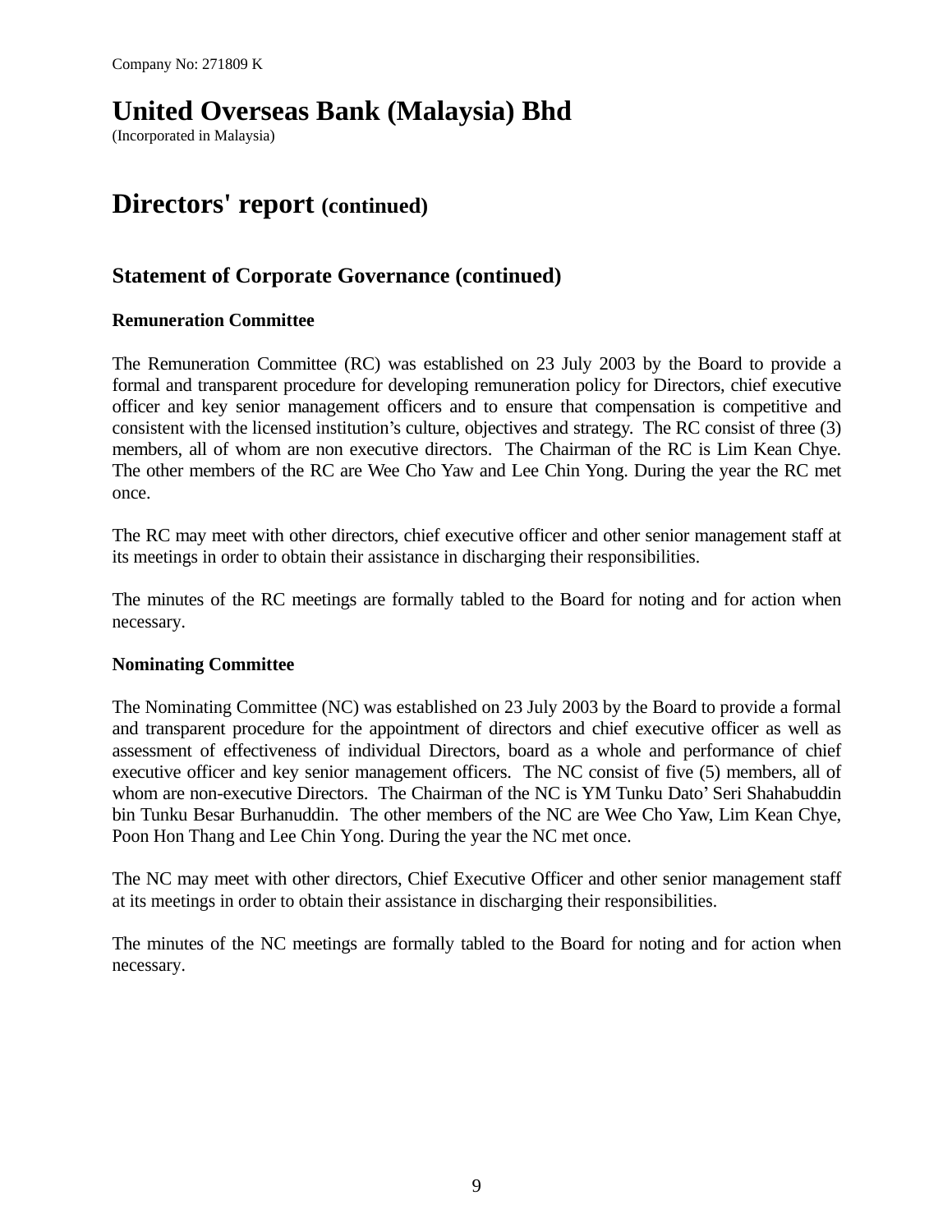(Incorporated in Malaysia)

## **Directors' report (continued)**

### **Statement of Corporate Governance (continued)**

### **Management Reports**

The Bank has a comprehensive planning, budgeting and monitoring system based on key performance indicators for each business area and cost centre. Business plans incorporating detailed one-year operating plans are prepared annually by each business unit and cost centre and presented and discussed by senior management before they are presented to the EXCO and the Board of Directors for approval. The Board receives quarterly and half yearly management reports which highlights key performance indicators and compare actual performance with that of prior periods and with budget. The Executive Committee receives monthly management reports on a monthly basis.

The Board is assisted by the Audit Committee to oversee the Bank's financial reporting by scrutinizing the information to be disclosed, to ensure accuracy, adequacy and completeness.

### **Internal Controls**

The Bank has a well-established internal audit function. There are formal proceduresfor both internal and external auditors to report their audit findings to Management and to the Audit Committee.

The Bank's Internal Audit, reporting to the Audit Committee, assists the Board of Directors in monitoring and managing business risks and internal controls. The Audit Committee approves the Bank's internal audit plan during one of its Audit Committee meetings each year. The results of each audit are submitted to the Audit Committee for its attention and significant findings are deliberated upon in the Audit Committee meetings which are also attended by external auditors. The minutes of the Audit Committee meetings are formally tabled to the Board of Directors for noting, and for action by the Board where necessary.

Internal Audit operates within the framework of its Audit Charter. Being a wholly-owned subsidiary, Internal Audit is guided by the standards, practices, policies of Group Internal Audit of United Overseas Bank Limited, Singapore.

The scope of Internal Audit covers the audit of all the Bank's units and operations.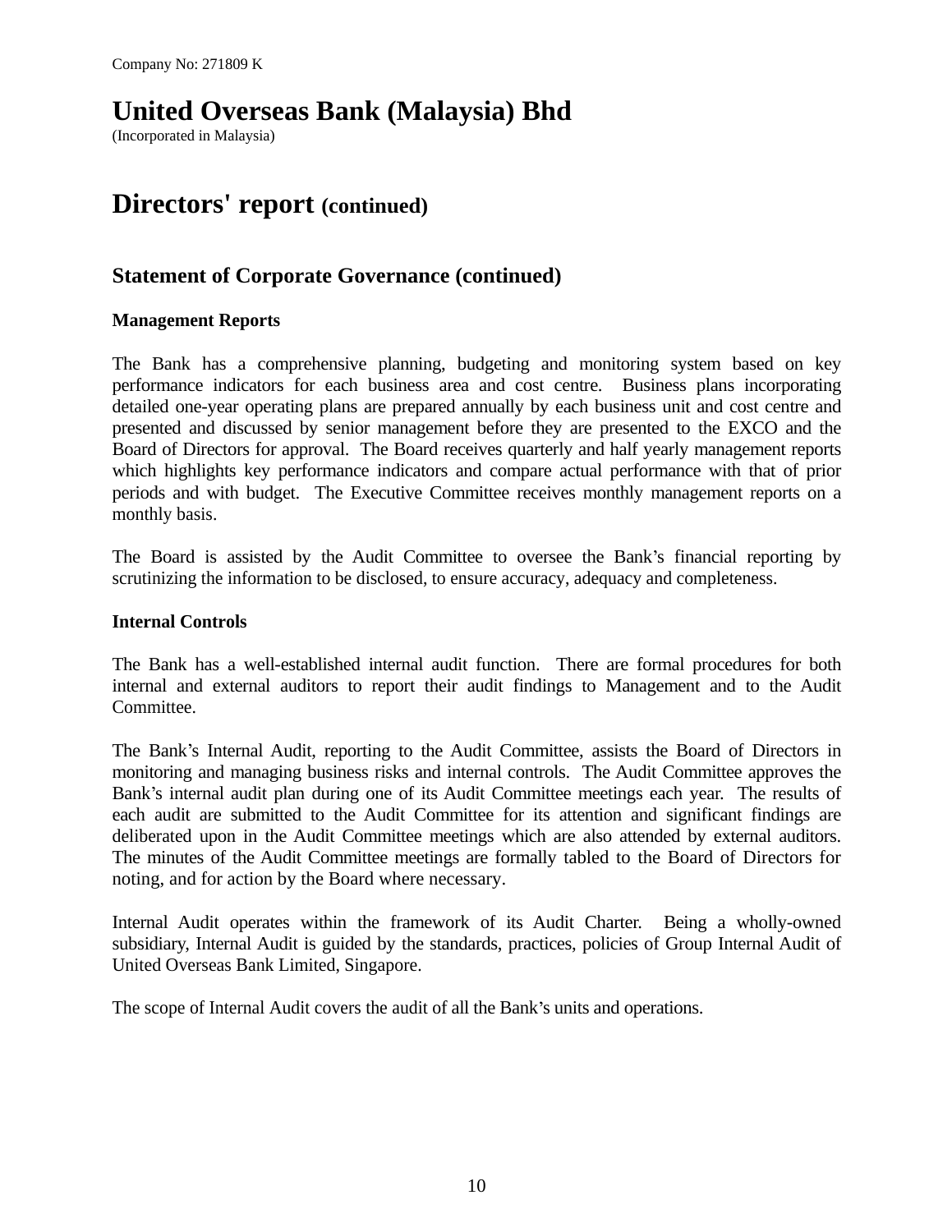(Incorporated in Malaysia)

## **Directors' report (continued)**

## **Statement of Corporate Governance (continued)**

#### **Internal Controls (continued)**

The audits carried out on the Bank's units and operations were prioritised based on audit risk assessments. Annual audit plans are drawn up to ensure all risk-rated auditable areas are given proper attention with appropriate coverage and audit frequency. Internal Audit's responsibilities include the audits of operations, credit management, financial control, management directives, regulatory compliance, information technologies and the risk management processes of the Bank. A monthly audit progress report is submitted to the Audit Committee for its review and monitoring. Internal Audit also works closely with external auditors to co-ordinate their audit work plans.

Internal Audit participates actively in major systems development activities and project committees to advise on risk management and internal control measures. In addition, Internal Audit reviews the various application systems in production, data centres and network security.

|                        |                 | Number of meetings attended in 2003 |           |             |                                                              |           |  |  |  |  |  |  |  |
|------------------------|-----------------|-------------------------------------|-----------|-------------|--------------------------------------------------------------|-----------|--|--|--|--|--|--|--|
|                        |                 |                                     |           | <b>Risk</b> |                                                              |           |  |  |  |  |  |  |  |
|                        | <b>Board of</b> | Executive                           |           |             | <b>Audit Management Remuneration Nominating</b><br>Committee |           |  |  |  |  |  |  |  |
|                        |                 | Directors Committee                 | Committee | Committee   |                                                              | Committee |  |  |  |  |  |  |  |
| Wee Cho Yaw            |                 |                                     |           |             |                                                              |           |  |  |  |  |  |  |  |
| Wee Ee Cheong          |                 |                                     |           |             |                                                              |           |  |  |  |  |  |  |  |
| Poon Hon Thang,        |                 |                                     |           |             |                                                              |           |  |  |  |  |  |  |  |
| Samuel                 |                 |                                     |           |             |                                                              |           |  |  |  |  |  |  |  |
| Ong Sea Eng, Terence   |                 |                                     |           |             |                                                              |           |  |  |  |  |  |  |  |
| Lee Chin Yong, Francis |                 |                                     |           |             |                                                              |           |  |  |  |  |  |  |  |
| YABhg Tun Dato' Seri   |                 |                                     |           |             |                                                              |           |  |  |  |  |  |  |  |
| Dr Lim Chong Eu        |                 |                                     |           |             |                                                              |           |  |  |  |  |  |  |  |
| YM Tunku Dato' Seri    |                 |                                     |           |             |                                                              |           |  |  |  |  |  |  |  |
| Shahabuddin bin Tunku  |                 |                                     |           |             |                                                              |           |  |  |  |  |  |  |  |
| Besar Burhanuddin      |                 |                                     |           |             |                                                              |           |  |  |  |  |  |  |  |
| Ng Kee Wei             |                 |                                     | $1 *$     |             |                                                              |           |  |  |  |  |  |  |  |
| Lim Kean Chye          |                 |                                     |           |             |                                                              |           |  |  |  |  |  |  |  |
| Number of meetings     |                 |                                     |           |             |                                                              |           |  |  |  |  |  |  |  |
| held in 2003           |                 |                                     |           |             |                                                              |           |  |  |  |  |  |  |  |

### **Directors Attendance**

\* Mr Ng Kee Wei was appointed to the Audit Committee on 24 September 2003.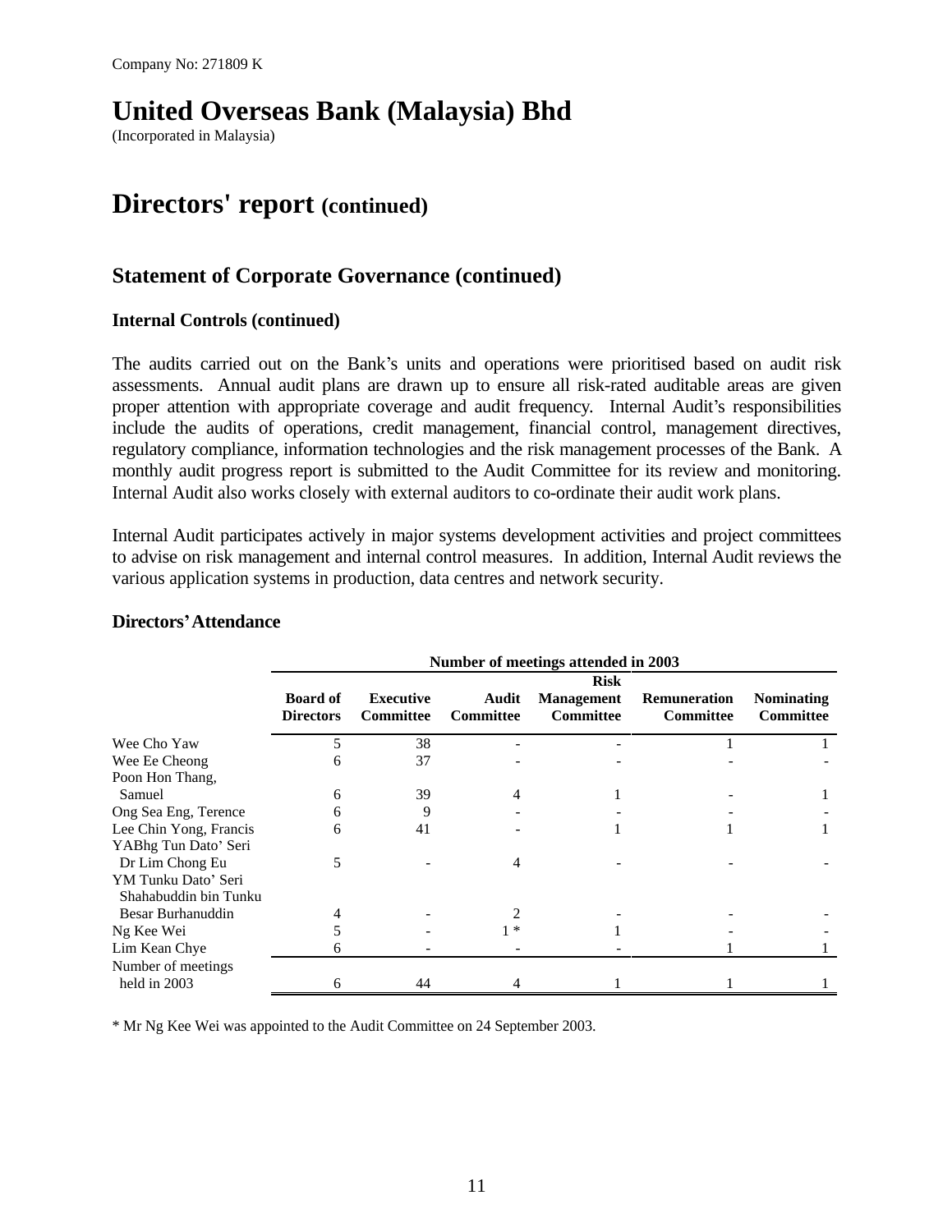(Incorporated in Malaysia)

## **Directors' report (continued)**

### **Risk Management**

Risk management is an integral part of the Bank's strategic decision-making process which ensures that the Bank's corporate objectives are consistent with the appropriate risk return trade-off. The Bank's risk management philosophy is that all risks taken must be identified, measured, monitored and managed within a robust risk management framework and that return must commensurate with the risks taken.

The Board of Directors has the overall responsibility of determining the type and level of business risks that the Bank undertakes in achieving its corporate objectives. The Board has delegated to various committees the authority to formulate, review and approve policies on monitoring and managing risk exposures. The major policy decisions and proposals on risk exposures approved by these Committees are subject to review by the EXCO of the Board. The Board has appointed the Risk Management Committee to oversee senior management's activities in managing credit, market, liquidity, operational, legal and other risks and to ensure that the risk management process is in place and functioning.

The various committees comprise top management and senior executives of the Bank who meet regularly to deliberate on matters relating to risk exposures in the areas under their respective supervision. The key risks are credit risk, balance sheet risk, liquidity risk, market risk and operational risk.

The **Credit Committee** deals with all credit risk matters, including approval of credit applications, formulation of credit policies and the review of existing credit facilities.

The **Asset Liability Committee** ( ALCO ) formulates, review and approves policies and stategies regarding the balance sheet structure, liquidity needs and trading activities.

The **Risk Management Division** acts as catalyst for the development and maintenance of sound risk management policies, strategies and procedures within the Bank. The Division is independent of other business units in the Bank which are involved in risk taking activities. The Division also provides functional support to both the ALCO and Credit Committee as well as assisting the Management in managing risk inherent to the Bank.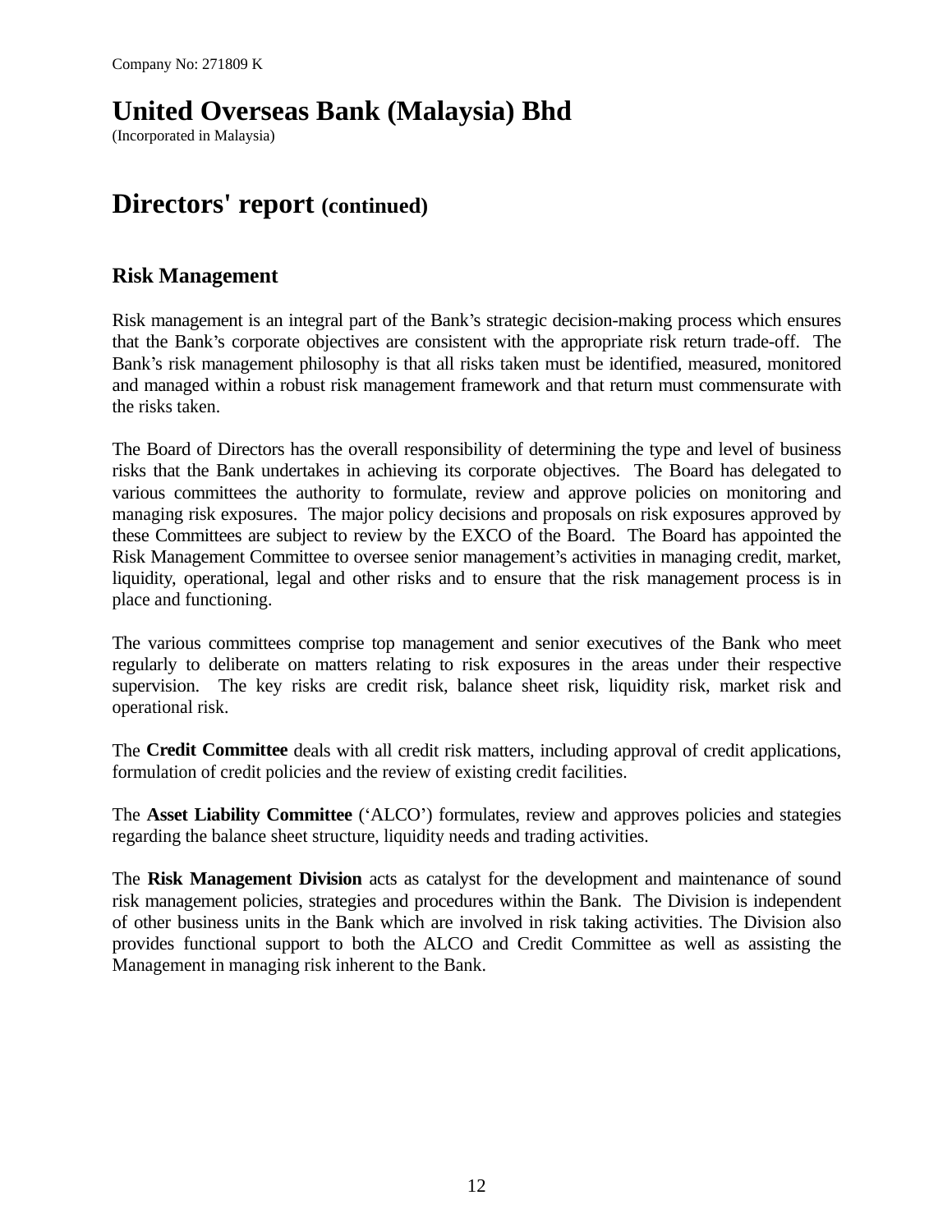(Incorporated in Malaysia)

## **Directors' report (continued)**

### **Risk Management (continued)**

### **Credit Risk Management**

Counterparty and credit risk is defined as the potential loss arising from any failure by customers to fulfil their obligations, as and when they fall due. All credit exposures, whether on-balance sheet or off-balance sheet, are assessed. These obligations may arise from lending, trade finance, investment, receivables under derivative and foreign exchange contracts and other credit-related activities undertaken by the Bank.

The Executive Committee ('EXCO') is established by the Board of Directors to formulate the Bank's business strategies and conduct on-going monitoring of the Bank's performance. The EXCO, under delegated authority from the Board of Directors, approves credit policies, guidelines and procedures to control and monitor such risks. It has day-to-day responsibility for identifying and managing portfolio and risk concentration issues, including industry sector exposure. The risk parameters for accepting credit risk are clearly defined and complemented by policies and processes to ensure that the Bank maintains a well diversified and high quality credit portfolio.

Credit discretionary limits are delegated to officers of individual business units, depending on their levels of experience. Approval of all credits is granted in accordance with credit policies and guidelines. Defined credit risk parameters include single borrower, obligor, security concentrations, identified high-risk areas, maximum tenor and acceptable structures and collateral types.

#### **Management of Performing Loans, Non-Performing Loans And Cumulative Provisions**

The Bank classifies its loan portfolios according to the borrower's ability to repay the loan from its normal source of income. All loans and advances to customers are classified into the categories of 'Pass', 'Special Mention' or 'Non-Performing'. Non-Performing Loans are further classified as Substandard , Doubtful or Loss in accordance with BNM GP3 except the Bank has lowered the default period to 3 months instead of 6 months. Interest income on all Non-Performing Loans is suspended. Such loans will remain classified until servicing of the account is satisfactory. Where appropriate, classified loans are transferred to in-house recovery specialists to maximise recovery prospects.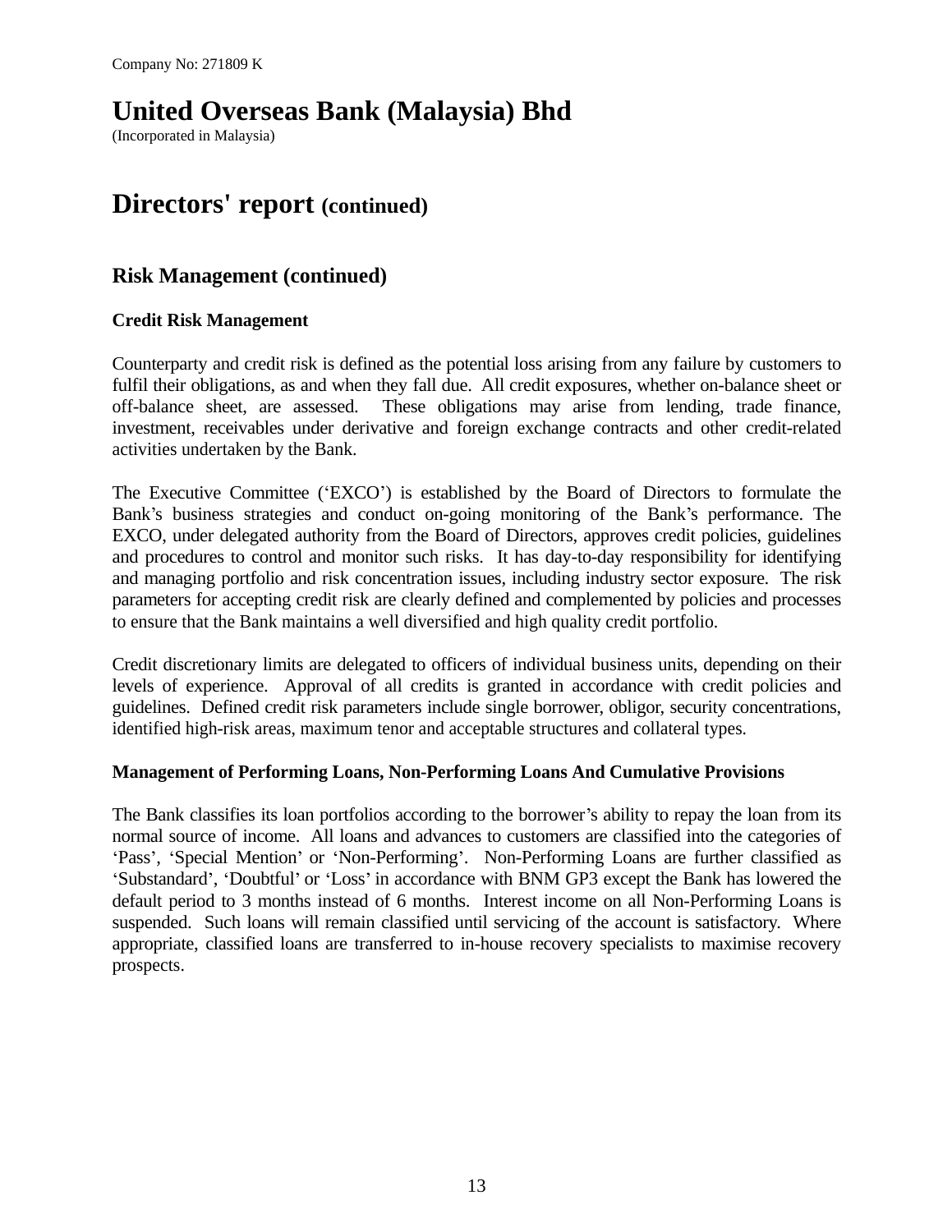(Incorporated in Malaysia)

## **Directors' report (continued)**

## **Risk Management (continued)**

**Management of Performing Loans, Non-Performing Loans And Cumulative Provisions (continued)**

| <b>Loan classification</b> | <b>Description</b>                                                                                                                                                                                                                                                      |
|----------------------------|-------------------------------------------------------------------------------------------------------------------------------------------------------------------------------------------------------------------------------------------------------------------------|
| Pass                       | All payments are current and full repayment of interest and principal<br>from normal sources is not in doubt.                                                                                                                                                           |
| Special mention            | There is some potential weakness in the borrower's creditworthiness, but<br>the extent of any credit deterioration does not warrant its classification as<br>a Non-Performing Loan.                                                                                     |
| Substandard                | There is weakness in the borrower's creditworthiness that jeopardises<br>normal repayment. Default has occurred or is likely to occur or the<br>repayment schedule has been restructured. A credit is greater than 90<br>days past due but less than 270 days past due. |
| Doubtful                   | A credit is greater than 270 days past due but less than 365 days past due.                                                                                                                                                                                             |
| Loss                       | A credit is greater than 365 days past due.                                                                                                                                                                                                                             |

Specific provisions are made for each loan grade in the following manner:

| <b>Loan classification</b> | <b>Period of default</b>   | <b>Provision</b>                                                   |
|----------------------------|----------------------------|--------------------------------------------------------------------|
| Substandard                | 3 months but $<$ 9 months  | 20% of any unsecured loan<br>outstanding less interest-in-suspense |
| Doubtful                   | 9 months but $<$ 12 months | 50% of any unsecured loan outstanding<br>less interest-in-suspense |
| Loss<br>outstanding        | 12 months and above        | 100% of any unsecured loan less<br>interest-in-suspense            |

A classified account is written off where there is no realisable tangible collateral securing the account and all feasible avenues of recovery have been exhausted.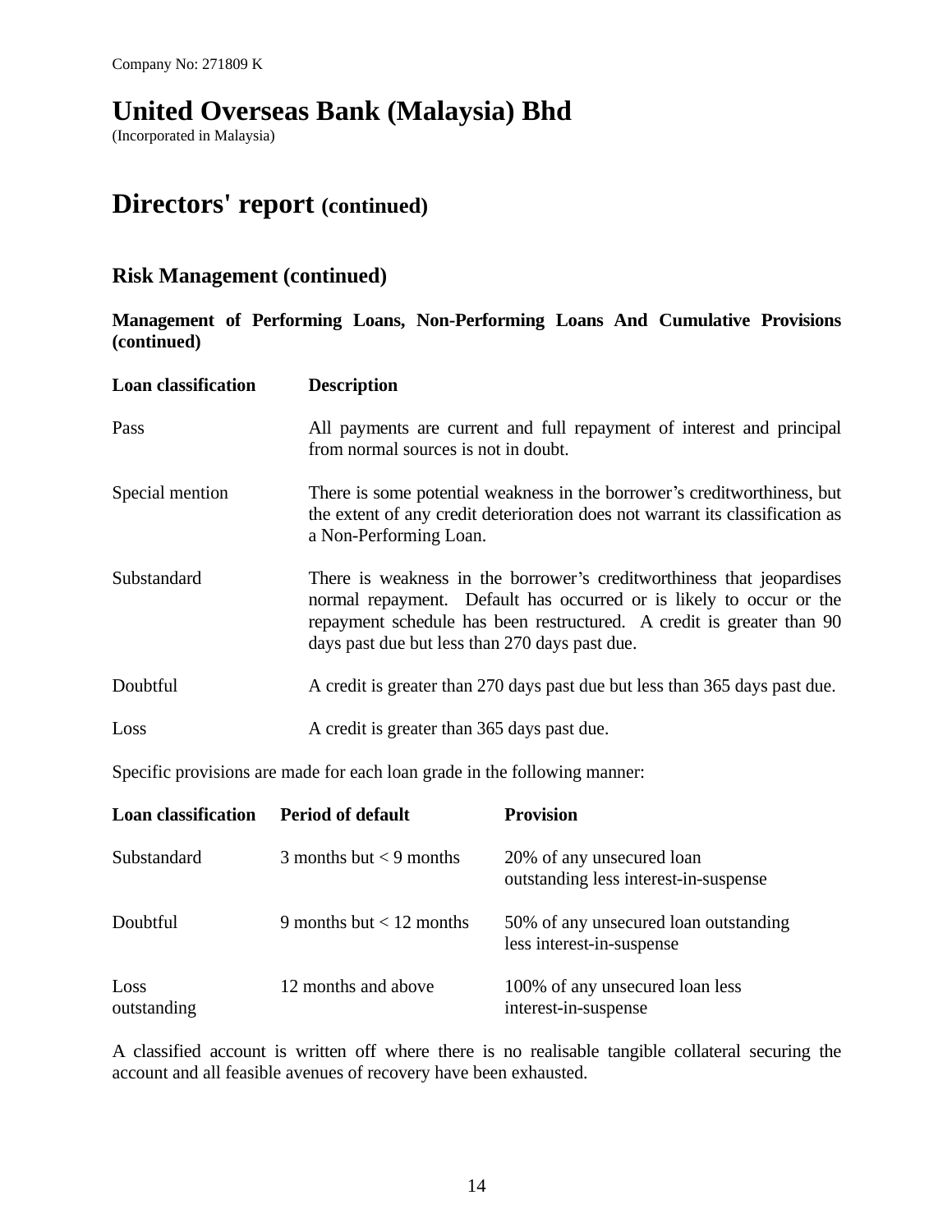(Incorporated in Malaysia)

## **Directors' report (continued)**

### **Risk Management (continued)**

#### **Bank Non-Performing Loans (NPLs) And Cumulative Provisions**

The following table depicts the Bank's comparative NPLs and cumulative specific and general provisions as at 31 December 2002 and 31 December 2003:

|                                                                                                                | <b>The Bank</b>           |               |
|----------------------------------------------------------------------------------------------------------------|---------------------------|---------------|
|                                                                                                                | December 200 <sup>~</sup> | December 2002 |
|                                                                                                                | <b>RM'000</b>             | <b>RM'000</b> |
|                                                                                                                | 1,787,192                 | 1,634,942     |
|                                                                                                                | 251,888                   | 251,888       |
|                                                                                                                | 518,128                   | 527,329       |
| <b>Total non-performing loans<br/>General provision<br/>Total specific provision<br/>Cumulative provisions</b> | 770,016                   | 779,217       |
| Ratios (%)<br>NPLs/Gross total loans<br>Net NPLs/Net total loans<br>Cumulative provision/NPLs                  |                           |               |
|                                                                                                                | 11.4%                     | 11.6%         |
|                                                                                                                | $6.6\%$                   | 6.4%          |
|                                                                                                                | 43.1%                     | 47.7%         |

#### **Rescheduled And Restructured Accounts**

A rescheduled account is one where repayment terms have been modified, but the principal terms and conditions of the original contract have not changed significantly. This is done to alleviate a temporary cash flow difficulty experienced by a borrower. It is expected that the problem is shortterm and not likely to recur. The full amount of the debt is still repayable and no loss of principal or interest is expected.

When an account has been rescheduled three months before it meets the criteria for auto classification, the account can be graded as 'Performing'. However, if the rescheduling takes place after the account has been graded as 'Non-Performing', it remains as such and is upgraded to 'Pass' after six months and provided there are no excesses and past dues. The Bank is required to obtain prior approval from BNM for performing loans that have been rescheduled more than once in two years.

A restructured account is one where the original terms and conditions of the facilities have been modified significantly to assist the borrower to overcome financial difficulties where the longerterm prospect of the business or project is still deemed to be viable. A restructuring exercise could encompass a change in the credit facility type, or in the repayment schedule including moratorium, or extension of interest and/or principal payments and reduction of accrued interest, including forgiveness of interest and/or reduction in interest rate charged.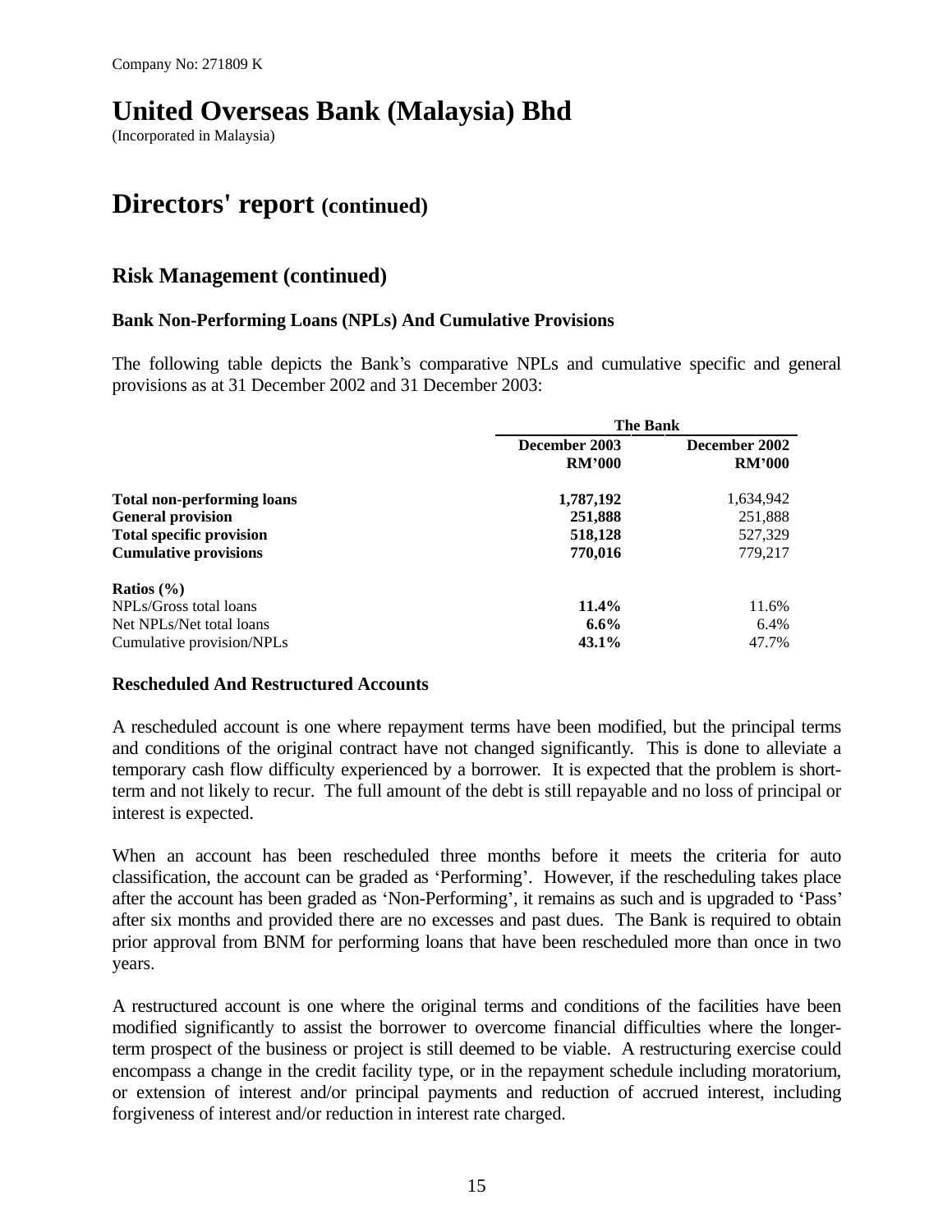(Incorporated in Malaysia)

## **Directors' report (continued)**

### **Risk Management (continued)**

#### **Rescheduled And Restructured Accounts (continued)**

When an account has been restructured based on financial consideration, the account will be graded as 'Non-Performing'. It can only be upgraded to 'Pass' after six months when all payments are current in terms of the restructured terms and conditions and there is no reasonable doubt as to the ultimate collectability of principal and interest.

#### **Balance Sheet Risk Management**

Balance sheet risk is defined as the potential change in earnings arising from the effect of movements in interest rates on the structural banking book of the Bank that is not of a trading nature.

The Asset Liability Committee ('ALCO'), under delegated authority from the Board of Directors, approves the policies and limits for balance sheet risk. This risk is monitored and managed within a framework of approved policies and limits, and is reported monthly to ALCO. The decisions of ALCO and its monthly risk management reports are reviewed by the UOB Bank Group ALCO and the Bank's Risk Management Committee.

The balance sheet risk in the banking book arises from customers' preferences and characteristics in the booking of assets and liabilities, which result in a mismatch in the interest repricing and maturity dates of these assets and liabilities. The Bank assesses the impact of changes in interest rates over time on the banking book by projecting the corresponding changes in Net Interest Income ('NII') and Economic Value of Equity ('EVE') of the Bank. The primary objective of balance sheet risk management, therefore, is to monitor and avert significant volatility in NII and EVE.

The table in note 35 to the financial statements represents the Bank's interest rate risk sensitivity based on repricing mismatches as at 31 December 2003. Interest rate risk will arise when more assets/liabilities than liabilities/assets are repriced in a given time band. A positive interest rate sensitivity gap exists where more interest sensitive assets than interest sensitive liabilities reprice during a given time period. Conversely, a negative interest rate sensitivity gap exists where more interest sensitive liabilities than interest sensitive assets reprice during a given time period. As at 31 December 2003, the Bank had an overall positive interest rate sensitivity gap of RM2,571 million, excluding non-interest sensitive items. This being a static position, the actual effect on NII will depend on a number of factors, including variations in interest rates within the repricing periods, variations among currencies, and the extent to which repayments are made earlier or later than the contracted dates.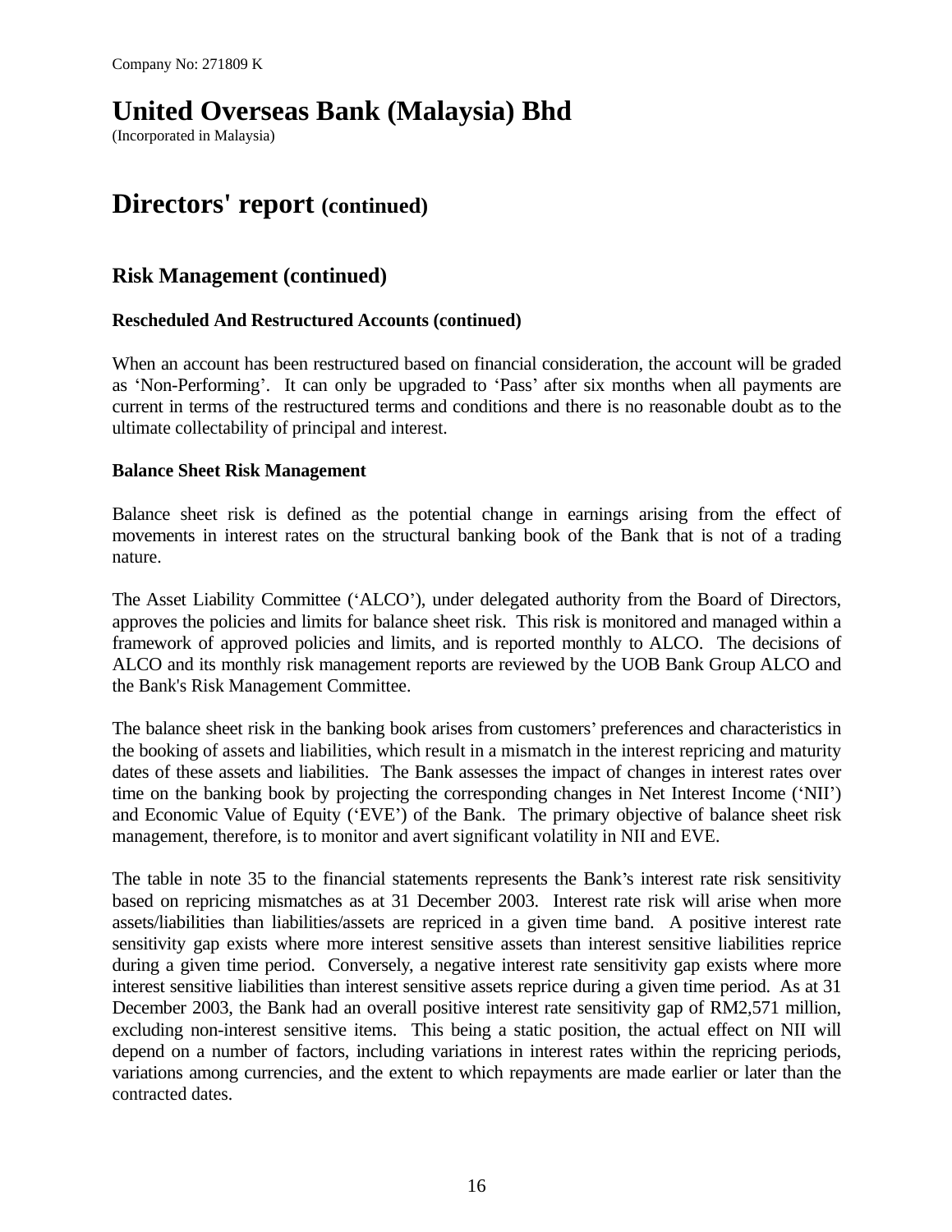(Incorporated in Malaysia)

## **Directors' report (continued)**

### **Risk Management (continued)**

#### **Balance Sheet Risk Management (continued)**

The risks arising from the trading book in interest rates, foreign exchange rates and equity prices are managed and controlled under the market risk framework that is discussed under the section Market Risk Management'.

### **Liquidity Risk Management**

Liquidity risk is defined as the potential loss arising from the Bank's inability to meet its contractual obligations when due. Liquidity risk arises in the general funding of the Bank's activities and in the management of its assets. The Bank maintains sufficient liquidity to fund its day-to-day operations, meet customer deposit withdrawals either on demand or at contractual maturity, meet customers demand for new loans, participate in new investments when opportunities arise, and repay borrowings as they mature. Hence, liquidity is managed to meet known as well as unanticipated cash funding needs.

Liquidity risk is managed within a framework of liquidity policies, controls and limits approved by the Bank's ALCO which are in line with the policies of UOB Bank Group and which are also adequate to meet the requirements under Bank Negara Malaysia's New Liquidity Framework. These policies, controls and limits ensure that the Bank maintains well diversified sources of funding, as well as sufficient liquidity to meet all its contractual obligations when due. The management of liquidity is carried out using a prudent strategic approach to manage the Bank's funding requirements.

Liquidity contingency funding plans have been drawn up to ensure that alternative funding strategies are in place and can be implemented on a timely basis to minimise the liquidity risks that may arise upon the occurrence of a dramatic change in market conditions. Under the plans, a team comprising senior management and representatives from all relevant units will direct the business units to take certain specified actions to create liquidity and continuous funding for the Bank s operations. Although, the Bank have self-sufficient funding capabilities, funding will also be provided by the UOB Bank Group's Head Office in Singapore to the Bank should the need arise.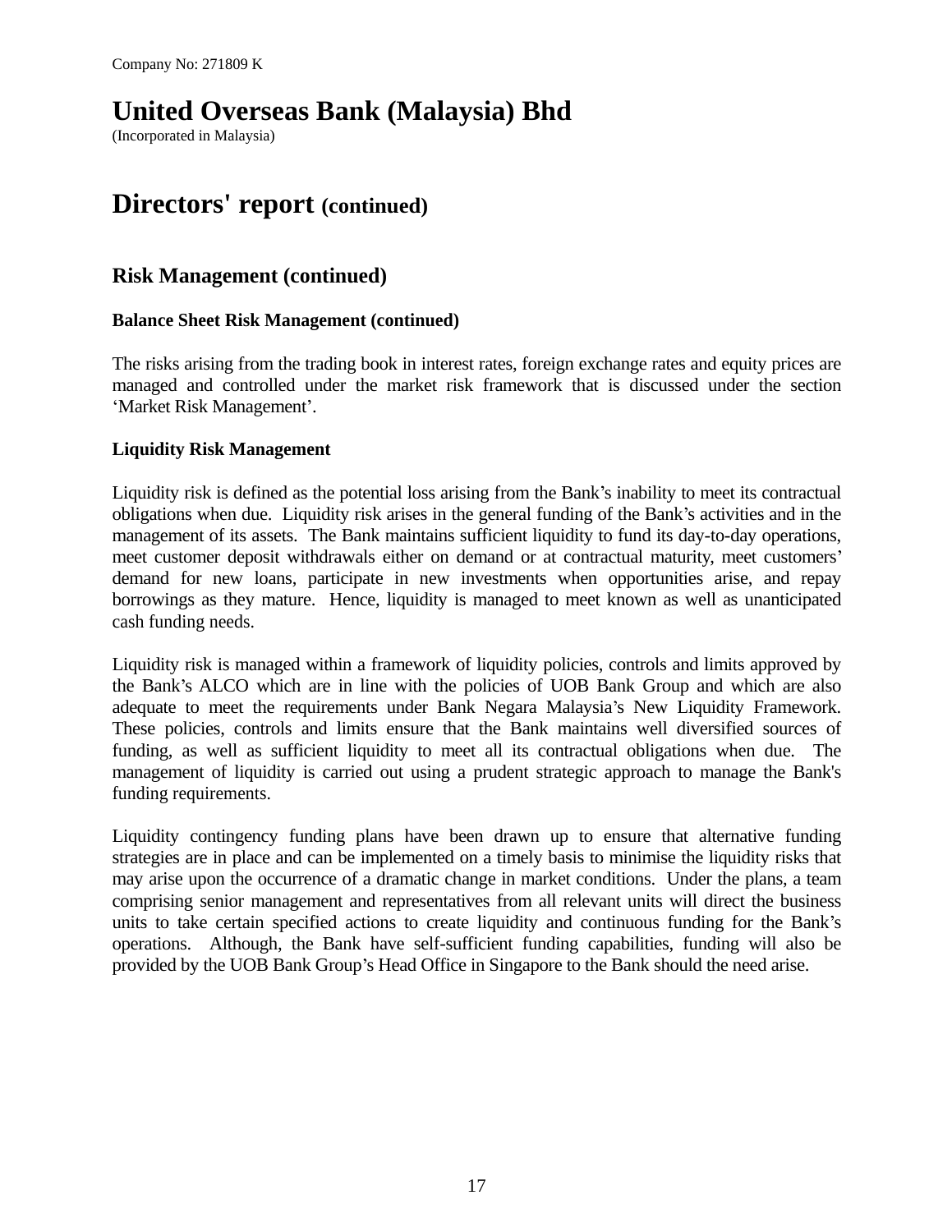(Incorporated in Malaysia)

## **Directors' report (continued)**

### **Risk Management (continued)**

#### **Market Risk Management**

Market risk is defined as the potential loss in market value of a given portfolio that can be expected to be incurred arising from changes in market prices, namely, foreign exchange rates, interest rates and equity prices.

The Bank is exposed to market risk in its trading portfolio because the values of its trading positions are sensitive to changes in market prices and rates. Similarly, it is also exposed to market risk in its investment portfolio.

Market risk is managed using a framework of market risk management policies and risk control procedures, as well as risk and loss limits. Risk and loss limits are proposed by every trading desk/division, reviewed by the Market Risk Management Department and approved by Group ALCO annually. Group ALCO also reviews and approves new limits or changes to existing limits as and when these are proposed. The monitoring of market risk trading limits and the reporting of any limit excess are carried out independently by the Market Risk Management Department.

#### **Operational Risk Management**

Operational risk is defined as the potential loss arising from a breakdown in the Bank's internal control or corporate governance that results in error, fraud, failure/delay to perform, or compromise of the Bank's interests by employees. Operational risk also includes the potential loss arising from a major failure of computer systems and from both natural and man-made disasters. Potential loss may be in the form of financial loss or other damages, for example, loss of reputation and public confidence that will impact the Bank's credibility and ability to transact, maintain liquidity and obtain new business.

Operational risk is managed through a framework of policies, techniques and procedures. This framework of techniques and procedures encompasses the building of Operational Risk Profiles ('ORPs') and the conduct of Operational Risk Self Assessment ('ORSA') based on the ORPs which are being be implemented in phases.

Primary responsibility for managing operational risks rests with the business/support units. ORSA provides the business/support heads with an analytical tool to identify the wider operational risks, assess the adequacy of controls over these risks, and identify control deficiencies on an on-going basis. ORSA is a methodology that not only identifies risk but it also raises awareness and reinforces responsibility within the business and support units.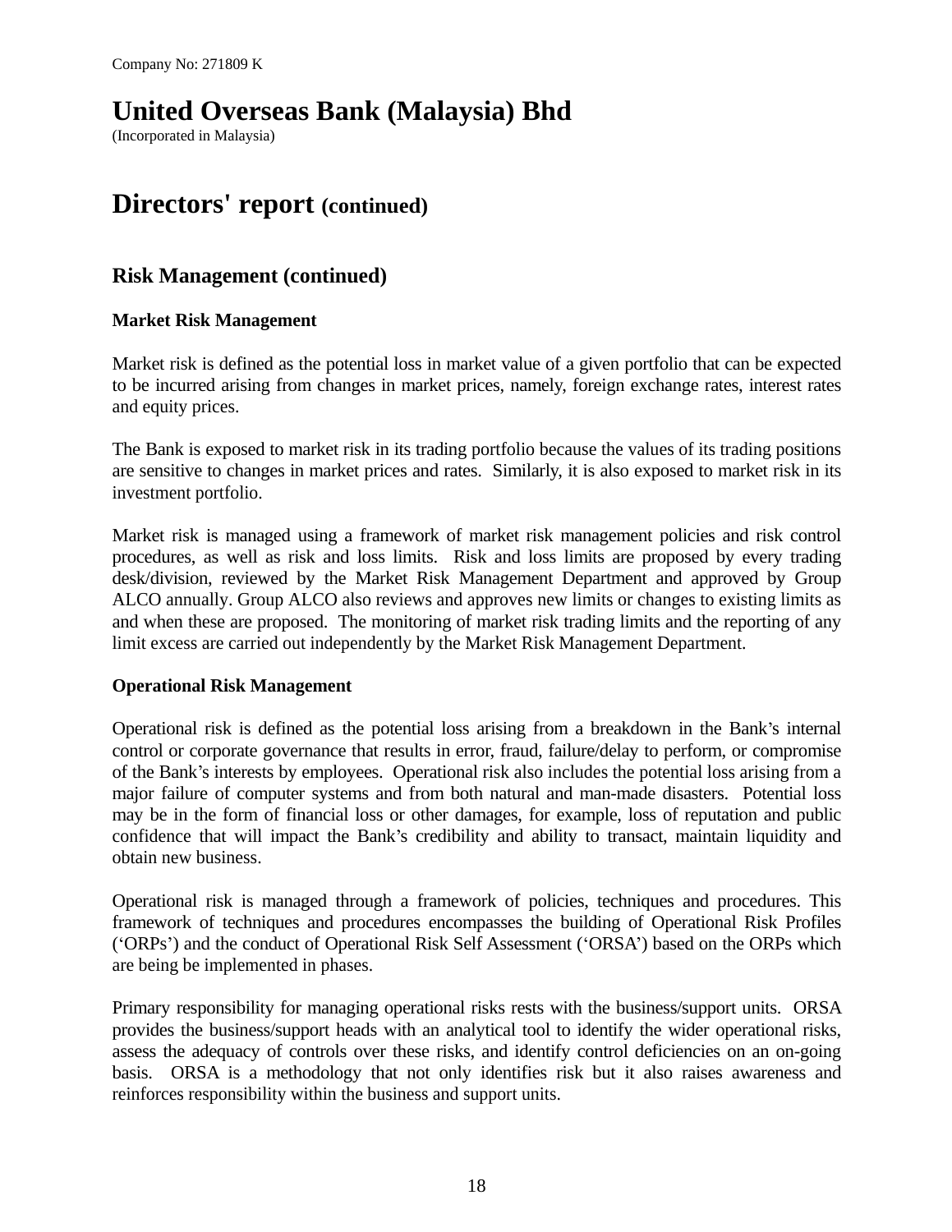(Incorporated in Malaysia)

## **Directors' report (continued)**

### **Risk Management (continued)**

#### **Operational Risk Management (continued)**

Operational risk management is also concerned with how the business/support units of the organisation deliver effectively the corporate and business level strategies in terms of resources, processes and people. Operational Risk Management Department worked together with the business and support units to re-engineer and shorten the workflow processes without compromise on risks and controls. The processes are benchmarked, the roles and responsibilities are clearly defined and communicated.

Being the subsidiary of the UOB Group in Singapore, the Bank emulates its parent Bank's comprehensive risk framework. Included in the overall framework of operational risk is the disciplined product programme process. This process aims to ensure that the risks associated with each new product/service are identified, analysed and managed.

## **Overall business plan and strategies for the financial year ended 31 December 2003**

During the year, the Bank continued its branch relocation plan. The sales office at Taman Molek in Johor Bahru has been upgraded to a fully operational branch in January 2003. In December 2003, the operation at Lebuh Pantai branch has been merged with Lebuh Bishop branch and the Jalan Kelawei branch in Penang will be opened in early January 2004. With the opening of these two branches, the Bank has successfully relocated seven of its existing branches to other more strategic locations since the corporate merger with Overseas Union Bank (Malaysia) Berhad in 2002, leaving one more branch to be opened in the near future. These strategic moves allow the Bank to provide its existing customers greater accessibility while position itself to acquire new customer base in those vibrant commercial centers.

Besides investing in its brick and mortar delivery channel, the Bank also further invested in its internet banking facilities. The corporate internet banking has been successfully launched for our corporate clients in March 2003 and more banking services have been added to our internet banking channel for our consumer customers which make banking transactions more convenient to both our corporate and individual customers.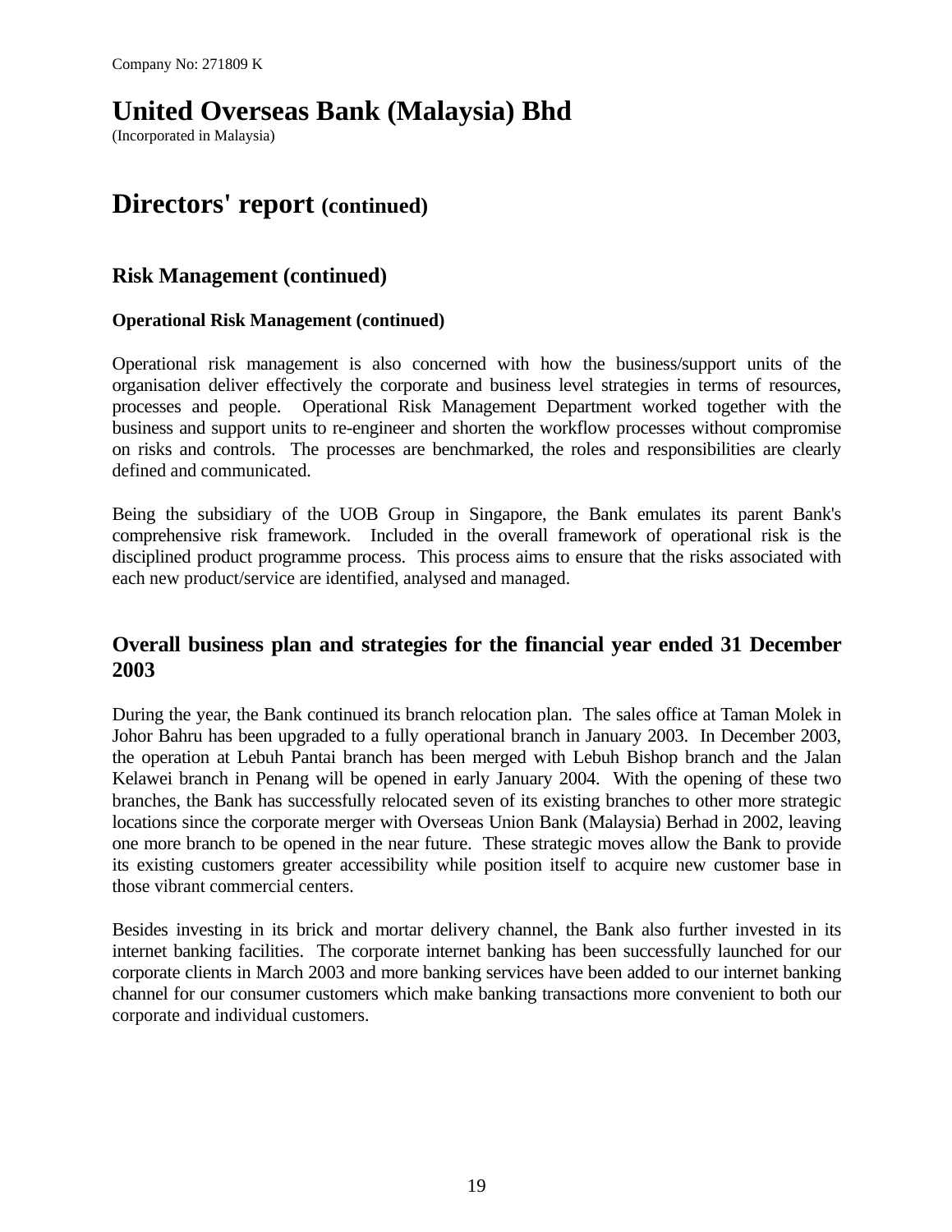(Incorporated in Malaysia)

## **Directors' report (continued)**

## **Overall business plan and strategies for the financial year ended 31 December 2003 (continued)**

During the year, comprehensive and flexible financial package products have been designed and introduced to meet corporate financing as well as personal needs. These products have been well received as evidenced by the significant increase in the Bank's loan base from year 2002. Our corporate loans and consumer housing loans have grown by 8% and 27%, respectively, whilst credit card receivables increased by 39%. For wealth management, the Bank has achieved RM630 million of unit trust sales for the year, representing a 183% growth over 2002 unit trust sales of RM223 million. The Bank also started to reap the benefit of its bancassurrance strategy with RM184 million premium achieved in 2003.

The Bank continued to provide innovative and value-added investment banking services to its clients. During the year, the Bank has successfully completed several major fund raising exercises, notably RM235 million refinancing packages for Iris Corporation Group of companies. The Bank also successfully raised and co-arranged RM5.57 billion and RM1.22 billion financing packages for SKS Power Sdn Bhd and Panglima Powers Sdn Bhd, respectively.

## **Outlook for the Financial Year Ending 31 December 2004**

Prospects for the global economy in 2004 is promising with a strong rebound in the US economy amidst signs of rising job creation and investments. This positive external environment if continues at its current trend, will reinforce a stronger domestic economy growth. The Bank is confident that the Malaysian economy will grow at a higher pace of 6.0% in 2004.

In tandem with Malaysia's economic upturn, the Bank is poised to expand its corporate and personal banking business given its widest branch network among foreign banks in the country. Leveraging on its strong financial footing, productive workforce and sound risk management culture, the Bank is well placed to compete effectively and gain market share in the coming year.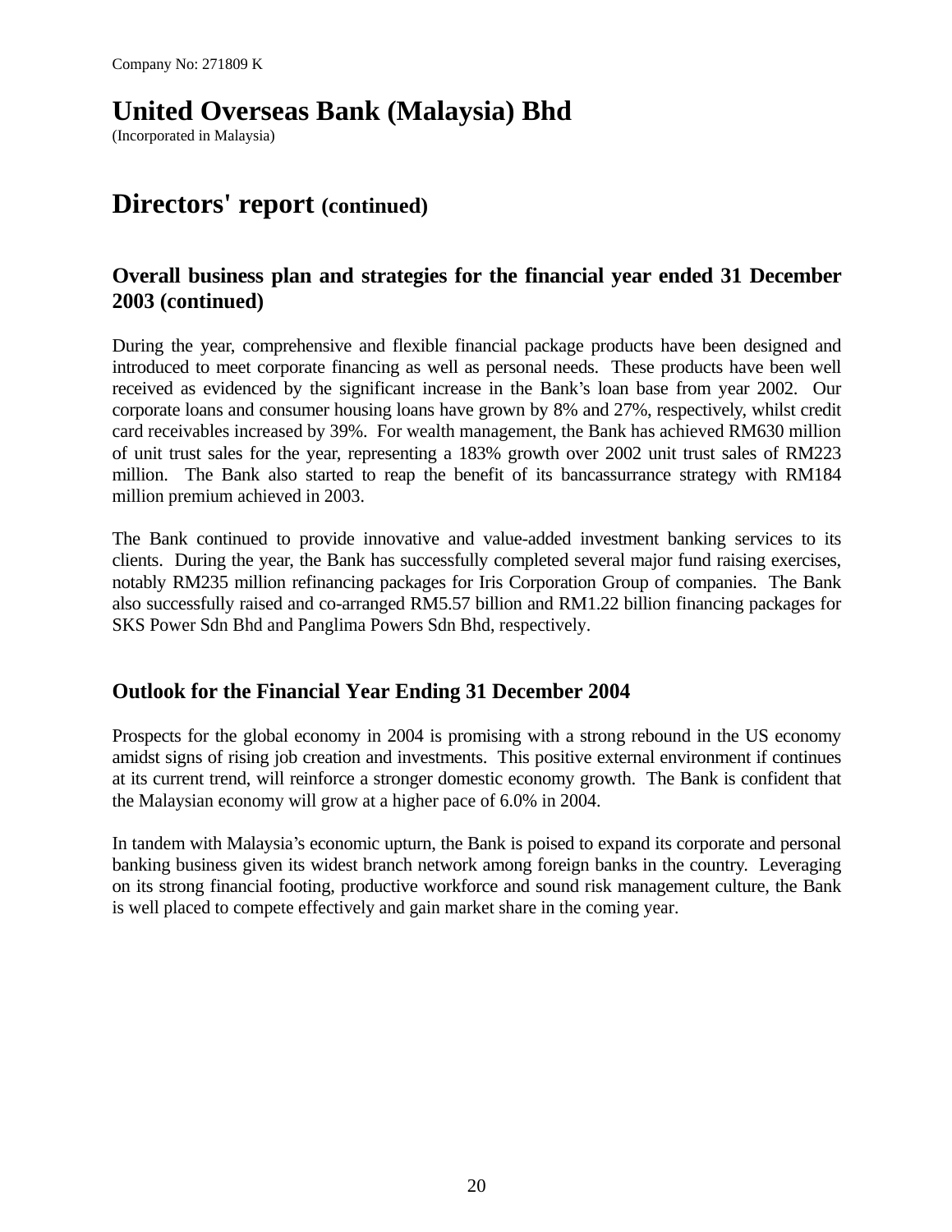(Incorporated in Malaysia)

## **Directors' report (continued)**

### **Rating by external rating agencies**

Rating Agency Malaysia ('RAM') had reaffirmed the Bank's long term rating at AA1 and it's short term rating at P1.

An 'AA' rating is defined by RAM as being able to offer high safety for timely repayment of financial obligations. The subscript 1 in this category indicates the higher end in the 'AA' category. A P1 rating is defined by RAM as obligations which are supported by a superior capacity for timely repayment.

## **Auditors**

In response to the requirement on rotation of auditors at ultimate holding company, Ernst  $\&$ Young has been nominated to be the auditors for the ensuing year.

The appointment is subject to shareholders' approval at the Annual General Meeting on 14 April 2004.

**Wee Cho Yaw** Director **Executive Contract Contract Contract Contract Contract Contract Contract Contract Contract Contract Contract Contract Contract Contract Contract Contract Contract Contract Contract Contract Contract Contract Cont** 

**Lee Chin Yong, Francis** Director **Executive Contract Contract Contract Contract Contract Contract Contract Contract Contract Contract Contract Contract Contract Contract Contract Contract Contract Contract Contract Contract Contract Contract Cont** 

Kuala Lumpur 11 February 2004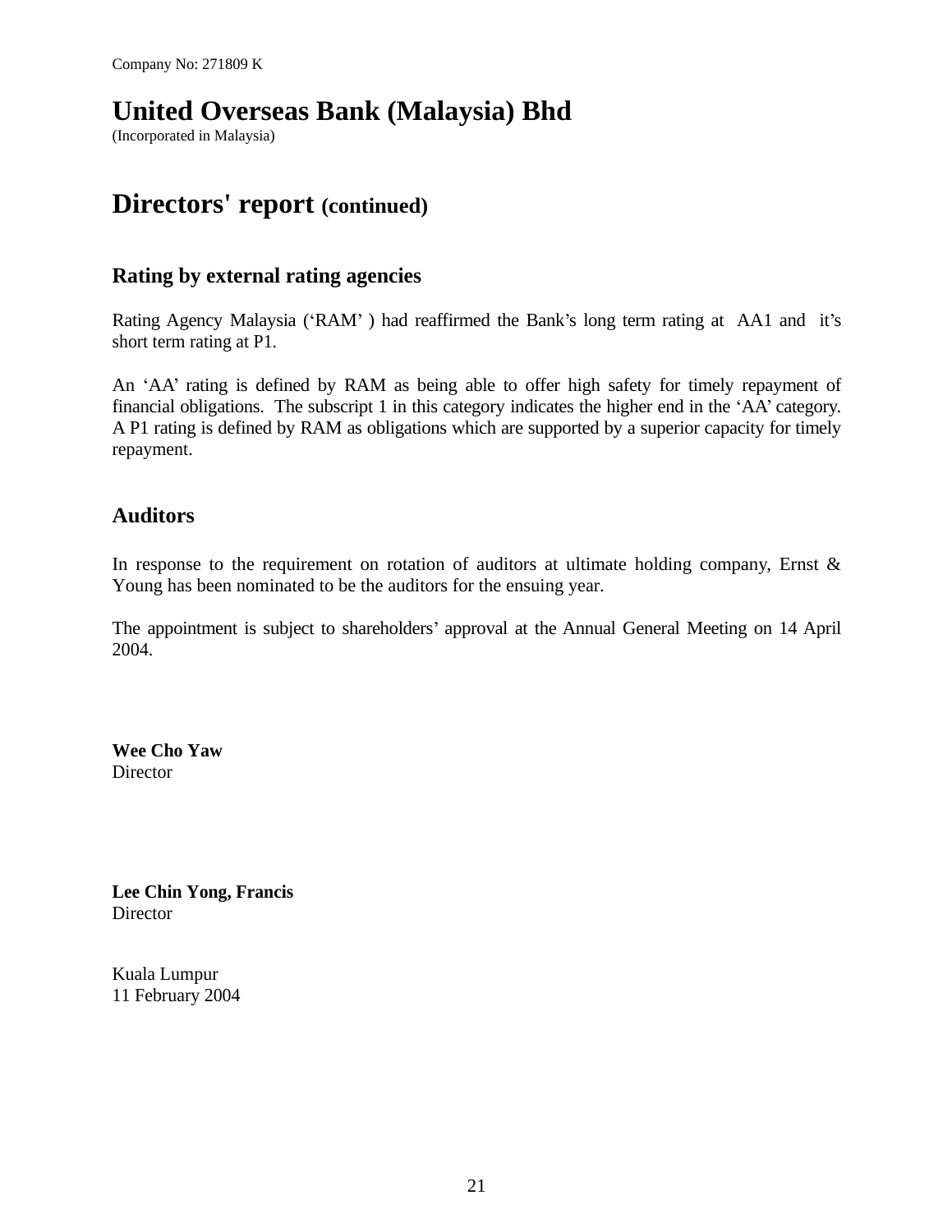(Incorporated in Malaysia)

# **Balance sheets as at 31 December 2003**

|                                                      |                |                        | The Group     |                       | The Bank                                                  |
|------------------------------------------------------|----------------|------------------------|---------------|-----------------------|-----------------------------------------------------------|
|                                                      | Note           | 2003                   | 2002          | 2003                  | 2002                                                      |
|                                                      |                | <b>RM'000</b>          | <b>RM'000</b> | <b>RM'000</b>         | <b>RM'000</b>                                             |
| Assets                                               |                |                        |               |                       |                                                           |
| Cash and short term funds                            |                | 5,184,022              | 3,261,908     | 5,184,022             | 3,261,908                                                 |
| Securities purchased under resale agreements         |                | 436,686                | 356,532       | 436,686               | 356,532                                                   |
| Deposits and placements with financial institutions  | $\mathcal{R}$  | 2,876                  | 718,139       | 2,876                 | 718,139                                                   |
| Dealing securities                                   | $\overline{4}$ | 3,452,631              | 1,213,755     | 3,452,631             | 1,213,755                                                 |
| Investment securities                                |                | 336,735                | 211,767       | 336,735               | 211,767                                                   |
| Loans and advances                                   |                | 14,564,676             | 12,997,920    | 14,564,676            | 2,997,920                                                 |
| Other assets                                         |                | 392,846                | 240,309       | 393,258               | 240,511                                                   |
| Statutory deposits with Bank Negara Malaysia         |                | 388,000                | 350,000       | 388,000               | 350,000                                                   |
| Investment in subsidiaries                           | - 9            |                        |               | - 51                  | 51                                                        |
| Investment in associates                             | 10             | 132,580                | 123,229       | 122,733               | 122,686                                                   |
| Fixed assets                                         | 11             | 269,047                | 262,144       | 269,047               | 262,144                                                   |
| Deferred tax asset                                   | 12             | 62,31                  | 59,897        | 62,310                | 59,897                                                    |
| <b>Total assets</b>                                  |                | 25,222,409             | 19,795,600    | 25,213,025            | 19,795,310                                                |
|                                                      |                |                        |               |                       |                                                           |
|                                                      |                |                        |               |                       |                                                           |
| <b>Liabilities and Shareholders' Equity</b>          |                |                        |               |                       |                                                           |
| Deposits from customers                              | 13             | 13,519,686             | 11.982.882    | 13.519.934            | 11,983,163                                                |
| Deposits and placements of banks and other financial |                |                        |               |                       |                                                           |
| institutions                                         | 14             | 4,257,349              | 2,238,926     | 4,257,349             | 2,238,926                                                 |
| Obligation on securities sold under repurchase       |                |                        | 952,021       | 2,111,890             | 952,021                                                   |
| agreements<br>Bills and acceptances payable          |                | 2,111,890<br>1,557,762 | 1,671,881     | 1,557,762             | 1,671,881                                                 |
| Amount due to Cagamas                                | 15             | 1,491,785              | 901,794       | 1,491,785             | 901,794                                                   |
| Other liabilities                                    | 16             | 558,014                | 350,732       | 558,207               | 350,717                                                   |
| Taxation                                             |                | 57,430                 | 74,074        | 57,430                | 74,066                                                    |
| Deferred tax liabilities                             | 17             | 21,808                 | 21,937        | 21,808                | 21,937                                                    |
|                                                      |                |                        |               |                       |                                                           |
| <b>Total liabilities</b>                             |                | 23,575,724             | 18,194,247    | 23,576,165            | 18,194,505<br>the control of the control of the           |
|                                                      | 18             | 470.000                | 470,000       | 470.000               | 470,000                                                   |
| Share capital                                        |                |                        |               |                       |                                                           |
| Reserves                                             | 19             | 1,176,685              | 1,131,353     | 1,166,860             | 1,130,805                                                 |
| <b>Shareholders' Equity</b>                          |                | 1,646,685              | 1,601,353     | 1,636,860             | 1,600,805<br>the control of the control of the control of |
| <b>Total Liabilities and Shareholders' Equity</b>    |                | 25,222,409             | 19,795,600    | 25,213,025            | 19,795,310                                                |
|                                                      |                |                        |               |                       |                                                           |
| <b>Commitments and Contingencies</b>                 | 31             | 23, 175, 241           | 20,980,800    | 23,175,241 20,980,800 |                                                           |
|                                                      |                |                        |               |                       |                                                           |

The accounting policies on pages 29 to 36 and the notes to the financial statements on pages 37 to 84 form an integral part of these financial statements.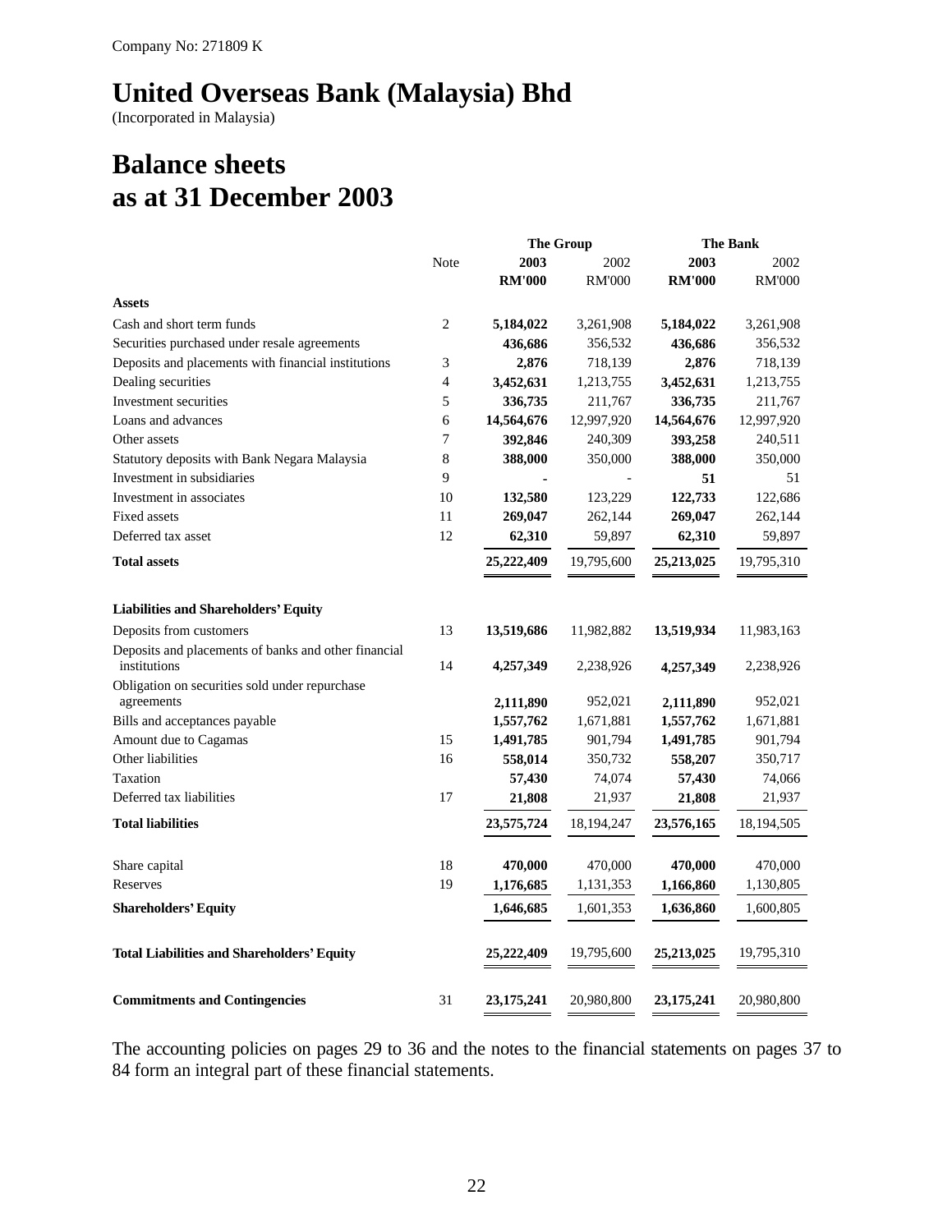(Incorporated in Malaysia)

# **Income statements for the year ended 31 December 2003**

|                                                             |      |                        | The Group             |                             | The Bank                                                                                                                                                                                                                                        |  |
|-------------------------------------------------------------|------|------------------------|-----------------------|-----------------------------|-------------------------------------------------------------------------------------------------------------------------------------------------------------------------------------------------------------------------------------------------|--|
|                                                             | Note | 2003<br><b>RM'000</b>  | 2002<br><b>RM'000</b> | 2003<br><b>RM'000</b>       | 2002<br><b>RM'000</b>                                                                                                                                                                                                                           |  |
| Interest income                                             | 20   | 1,070,483              | 940,095               | 1,070,477                   | 940,062                                                                                                                                                                                                                                         |  |
| Interest expense                                            | 21   | (542,000)              | (464, 168)            | (542,000)                   | (464, 168)                                                                                                                                                                                                                                      |  |
| Net interest income                                         |      | 528,483                | 475,927               | 528,477                     | <u> a shekara ta 1989 a shekara ta 1989 a shekara ta 1989 a shekara ta 1989 a shekara ta 1989 a shekara ta 1989 a shekara ta 1989 a shekara ta 1989 a shekara ta 1989 a shekara ta 1989 a shekara ta 1989 a shekara ta 1989 a sh</u><br>475,894 |  |
| Loan loss and provision                                     | 22   |                        | (39, 457)             | (77, 046)                   | (39, 517)                                                                                                                                                                                                                                       |  |
|                                                             |      | (77,086)               |                       |                             |                                                                                                                                                                                                                                                 |  |
|                                                             |      | 451,397                | 436,470               | 451,431                     | 436,377                                                                                                                                                                                                                                         |  |
| Non-interest income                                         | 23   | 265,510                | 240,741               | 265,510                     | 240,741                                                                                                                                                                                                                                         |  |
| Provision written-back for<br>commitments and contingencies |      | 69                     | 195                   | 69                          | 195                                                                                                                                                                                                                                             |  |
| Net income                                                  |      | 716,976                | 677,406               | 717,010                     | 677,313                                                                                                                                                                                                                                         |  |
| Overhead expenses                                           | 24   | (250, 046)             | (272, 320)            | (250, 046)                  | (272, 291)                                                                                                                                                                                                                                      |  |
|                                                             |      |                        | 405,086               |                             | 405,022                                                                                                                                                                                                                                         |  |
|                                                             |      | 466,930                |                       | 466,964                     |                                                                                                                                                                                                                                                 |  |
| Amortisation of goodwill                                    |      | (1,621)                | (1,175)               | $\sim$                      | $\sim$ $-$                                                                                                                                                                                                                                      |  |
| Exceptional items                                           | 26   | $\sim$                 | 20,555                | $\sim$ 100 $\mu$            | 48,932                                                                                                                                                                                                                                          |  |
|                                                             |      | 465,309                | 424,466               | 466,964                     | 453,954                                                                                                                                                                                                                                         |  |
| Share of profit of associates                               |      | 20,461                 | 1,201                 | $\sim$                      | $\sim$ $-$                                                                                                                                                                                                                                      |  |
| Profit before taxation                                      |      | 485,770                | 425,667               | 466,964                     | 453,954                                                                                                                                                                                                                                         |  |
| Taxation<br>- Bank and subsidiaries<br>- associates         | 27   | (121, 304)<br>(6, 864) | (133, 315)<br>(358)   | (121, 304)<br>$\sim$        | (133, 307)<br>$\sim 100$ km s $^{-1}$                                                                                                                                                                                                           |  |
| Profit after taxation                                       |      | 357,602                | 291,994               | 345,660                     | 320,647                                                                                                                                                                                                                                         |  |
|                                                             |      |                        |                       | $\sim$ $\sim$ $\sim$ $\sim$ |                                                                                                                                                                                                                                                 |  |
| Basic earnings per share (sen)                              | 28   | 76.1                   | 63.0                  | 73.5                        | 68.0                                                                                                                                                                                                                                            |  |
|                                                             |      |                        |                       |                             |                                                                                                                                                                                                                                                 |  |
| Dividends per share (sen)                                   | 29   | 50.0<br>--             | 75.0<br>$\equiv$      | 50.0<br>$\equiv$            | 75.0<br>$\equiv$                                                                                                                                                                                                                                |  |

The accounting policies on pages 29 to 36 and the notes to the financial statements on pages 37 to 84 form an integral part of these financial statements.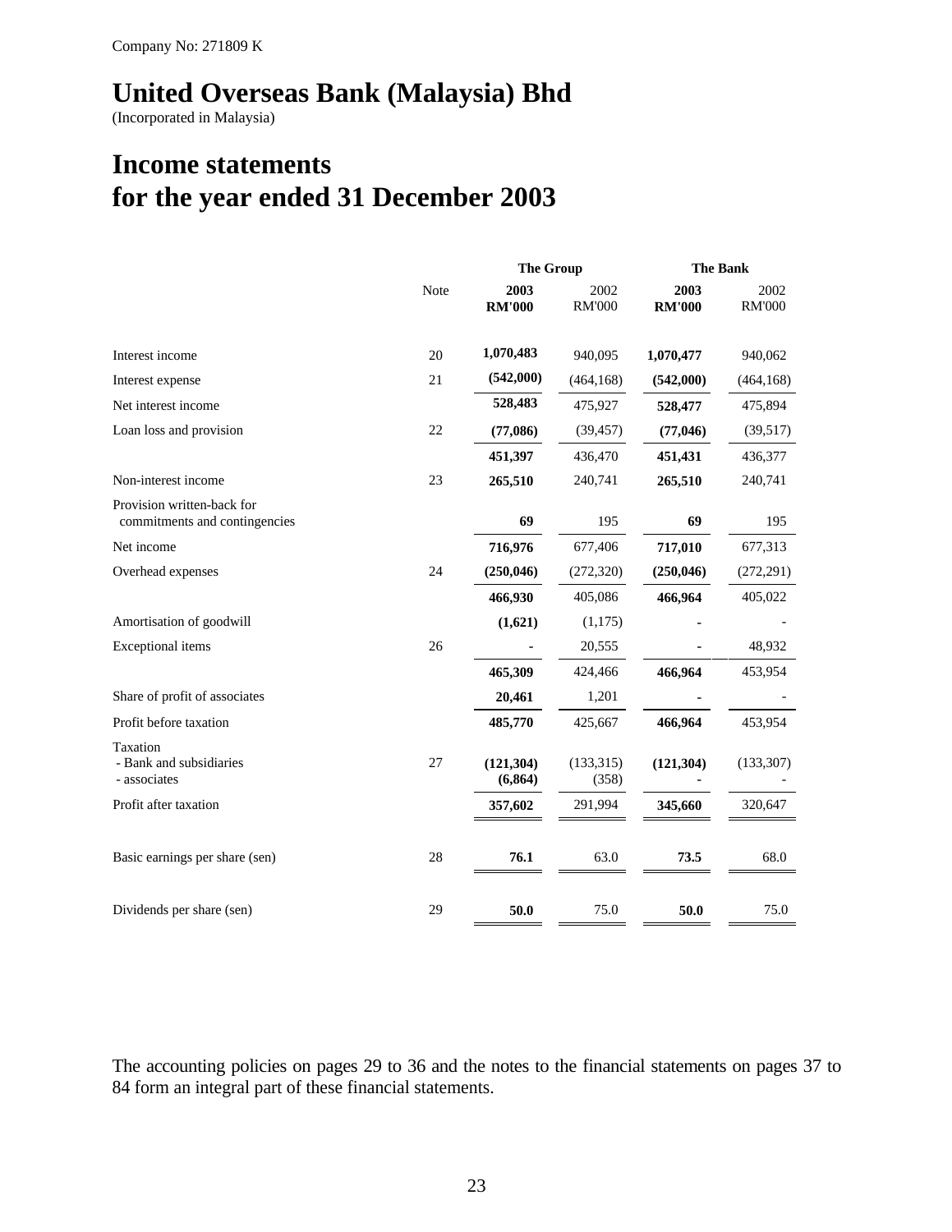(Incorporated in Malaysia)

# **Statement of changes in equity for the financial year ended 31 December 2003**

|                                                      |         |                                                      |                 |         |                   |                                                                                                   | Distribu-                  |                                                                            |
|------------------------------------------------------|---------|------------------------------------------------------|-----------------|---------|-------------------|---------------------------------------------------------------------------------------------------|----------------------------|----------------------------------------------------------------------------|
|                                                      |         |                                                      |                 |         | Non-distributable |                                                                                                   | table                      |                                                                            |
|                                                      |         |                                                      |                 |         | Reserve           |                                                                                                   |                            |                                                                            |
|                                                      |         |                                                      |                 |         | - on              | <b>Revalua-</b>                                                                                   | tion Retained              |                                                                            |
| Note                                                 |         |                                                      | <b>Reserves</b> |         |                   |                                                                                                   |                            | Total                                                                      |
|                                                      | RM'000  | RM'000                                               | <b>RM'000</b>   |         | <b>RM'000</b>     |                                                                                                   | <b>RM'000 RM'000</b>       | <b>RM'000</b>                                                              |
| The Group                                            |         |                                                      |                 |         |                   |                                                                                                   |                            |                                                                            |
|                                                      |         |                                                      |                 |         |                   |                                                                                                   |                            |                                                                            |
| 2003                                                 |         |                                                      |                 |         |                   |                                                                                                   |                            |                                                                            |
| Balance as at 1 January                              |         |                                                      |                 |         |                   |                                                                                                   |                            |                                                                            |
| 2003                                                 |         | 470,000 322,555                                      | 467,107         |         | 50,946            |                                                                                                   |                            | 37,976 252,769 1,601,353                                                   |
| Net profit for the year                              |         | $-357,602$                                           |                 |         |                   |                                                                                                   |                            | 357,602                                                                    |
| Transfer to statutory                                |         |                                                      |                 |         |                   |                                                                                                   |                            |                                                                            |
| reserve                                              |         | and the company of the<br>and the state of the state | 2,893           |         |                   |                                                                                                   | (2,893)                    | and the state of the                                                       |
| Reserve on consolidation                             |         |                                                      |                 |         |                   |                                                                                                   |                            |                                                                            |
| arising on acquisition of<br>Overseas Union Bank     |         |                                                      |                 |         |                   |                                                                                                   |                            |                                                                            |
| (Malaysia) Berhad                                    |         | the company's company's company's                    |                 | (2,672) |                   | $\mathcal{L}(\mathcal{L})$ and $\mathcal{L}(\mathcal{L})$ . The set of $\mathcal{L}(\mathcal{L})$ |                            | 7(2,665)                                                                   |
| Realisation of revaluation                           |         |                                                      |                 |         |                   |                                                                                                   |                            |                                                                            |
| surplus of land and                                  |         |                                                      |                 |         |                   |                                                                                                   |                            |                                                                            |
| buildings                                            |         | $     (2,596)$                                       |                 |         |                   |                                                                                                   | 2,498                      | (98)                                                                       |
| Transfer to deferred tax                             |         | 이 우리 사이에서 이 사이 우리 사이에 대한 사이 우리 사이에 대해 보이는 것이다.       |                 |         |                   | 129                                                                                               | and the state of the state | 129                                                                        |
| Amortisation of negative                             |         |                                                      |                 |         |                   |                                                                                                   |                            |                                                                            |
| goodwill                                             |         |                                                      |                 |         |                   |                                                                                                   |                            | 1. 우리 시간이 있는 그 사람들은 이 사람들은 이 사람들은 사람들의 사람들을 만들어 있다. 그 사람들은 이 사람들은 아이들이 있다. |
| Dividends paid:                                      |         |                                                      |                 |         |                   |                                                                                                   |                            |                                                                            |
| - final dividend for the year                        |         |                                                      |                 |         |                   |                                                                                                   |                            |                                                                            |
| ended 31 December 2002                               |         |                                                      |                 |         |                   |                                                                                                   |                            | $(174,276)$ $(174,276)$ $(174,276)$                                        |
| - interim dividend for the<br>year ended 31 December |         |                                                      |                 |         |                   |                                                                                                   |                            |                                                                            |
| 2003                                                 |         |                                                      |                 |         |                   |                                                                                                   |                            | $(135,360)$ $(135,360)$ $(135,360)$                                        |
| Balance as at 31 December                            |         |                                                      |                 |         |                   |                                                                                                   |                            |                                                                            |
| 2003                                                 | 470,000 | 322,555                                              |                 |         |                   |                                                                                                   |                            | 470,000 48,274 35,509 300,347 1,646,685                                    |
|                                                      |         |                                                      |                 |         |                   |                                                                                                   |                            |                                                                            |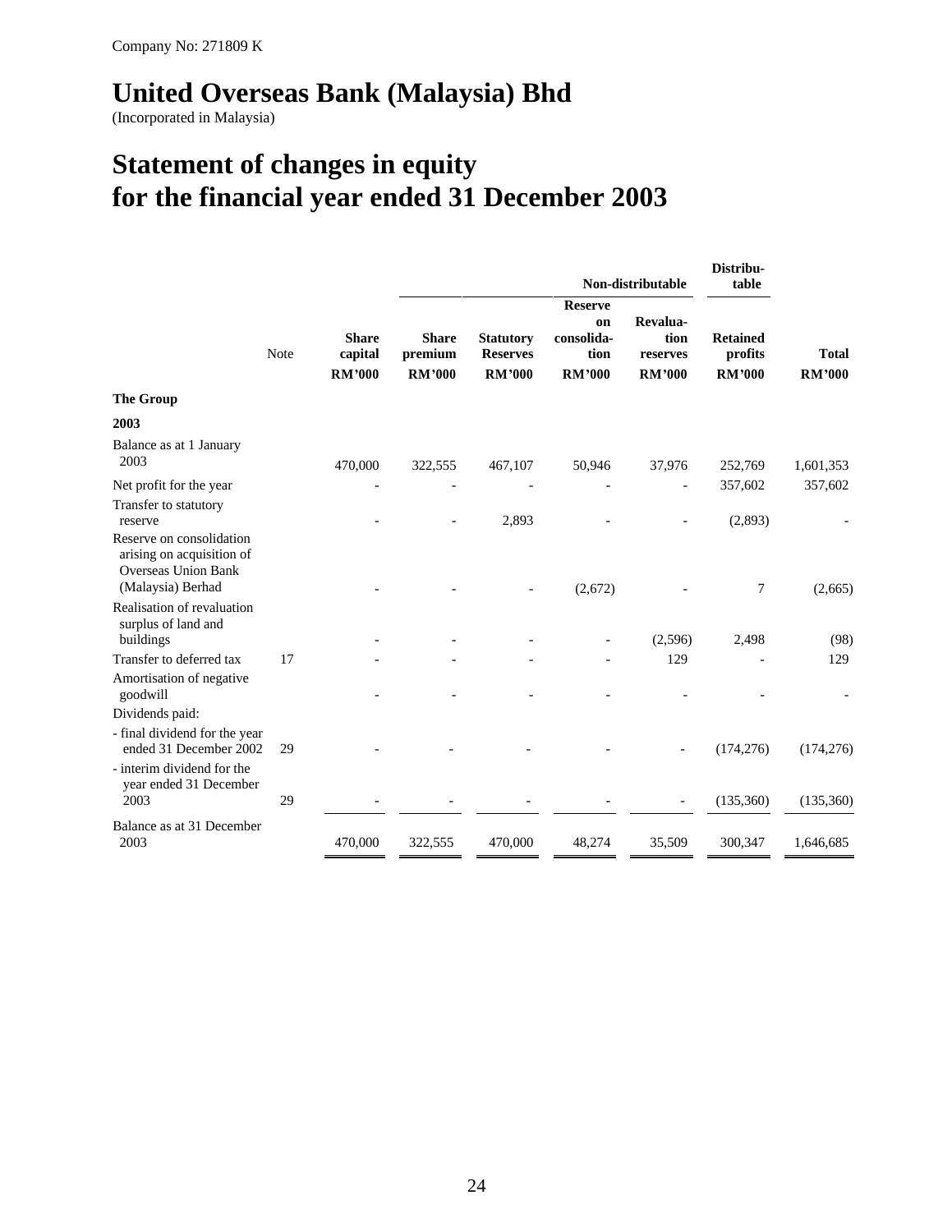(Incorporated in Malaysia)

# **Statement of changes in equity for the financial year ended 31 December 2003 (continued)**

|                                                                       |               |                                   |                                                                                                       |                      | Non-distributable | Distribu-<br>table                |                                  |
|-----------------------------------------------------------------------|---------------|-----------------------------------|-------------------------------------------------------------------------------------------------------|----------------------|-------------------|-----------------------------------|----------------------------------|
|                                                                       |               |                                   |                                                                                                       | Reserve              |                   |                                   |                                  |
|                                                                       |               |                                   |                                                                                                       |                      | on Revalua-       |                                   |                                  |
| Note                                                                  | Share         | Share<br>remium                   | <b>Statutory</b><br><b>Reserves</b>                                                                   | tion                 | reserves          | tion Retained<br>profits          | Total                            |
|                                                                       | <b>RM'000</b> | <b>RM'000</b>                     |                                                                                                       | RM'000 RM'000 RM'000 |                   | <b>RM'000</b>                     | <b>RM'000</b>                    |
| <b>The Group</b>                                                      |               |                                   |                                                                                                       |                      |                   |                                   |                                  |
| 2002                                                                  |               |                                   |                                                                                                       |                      |                   |                                   |                                  |
| Balance as at 1 January                                               |               |                                   |                                                                                                       |                      |                   |                                   |                                  |
| 2002                                                                  |               | 470,000 322,555                   | 386,907                                                                                               |                      |                   |                                   | $-26,478$ $181,510$ $1,387,450$  |
| Balances vested over from                                             |               |                                   |                                                                                                       |                      |                   |                                   |                                  |
| Overseas Union Bank<br>(Malaysia) Berhad<br>Net profit for the year   |               | the company's company's company's |                                                                                                       | 182                  |                   | (235)<br><b>Contract Contract</b> | (53)                             |
|                                                                       |               |                                   |                                                                                                       |                      |                   | $-$ 291,994                       | 291,994                          |
| Transfer to statutory<br>reserve                                      |               | $-80,200$                         |                                                                                                       |                      |                   | $-$ (80,200)                      | <b>Contract Contract</b>         |
| Reserve on consolidation                                              |               |                                   |                                                                                                       |                      |                   |                                   |                                  |
|                                                                       |               |                                   |                                                                                                       |                      |                   |                                   |                                  |
| arising on acquisition of<br>Overseas Union Bank<br>(Malaysia) Berhad |               | the company's company's company's | $\mathcal{L}_{\text{max}}$ and $\mathcal{L}_{\text{max}}$ . The set of the $\mathcal{L}_{\text{max}}$ | 53,445               | (15,052)          |                                   | $(10,016)$ 28,377                |
|                                                                       |               |                                   |                                                                                                       |                      |                   |                                   |                                  |
| Revaluation surplus of land<br>and buildings                          |               | the company's company's company's | and the state of the state                                                                            | $-31,540$            |                   |                                   | $-31,540$                        |
| Deferred tax on land and<br>17                                        |               |                                   |                                                                                                       |                      |                   |                                   |                                  |
| buildings<br>Amortisation of negative                                 |               | <b>Contract Contract</b>          |                                                                                                       | (4,990)              |                   |                                   | (4,990)                          |
|                                                                       |               | $-$ (2,681)                       |                                                                                                       |                      |                   |                                   | $  (2,681)$                      |
| goodwill<br>Dividends paid:                                           |               |                                   |                                                                                                       |                      |                   |                                   |                                  |
| - final dividend for the year<br>ended 31 December 2001               |               |                                   |                                                                                                       |                      |                   |                                   |                                  |
| - interim dividend for the                                            |               |                                   |                                                                                                       |                      |                   |                                   | $(50,760)$ $(50,760)$ $(50,760)$ |
| year ended 31 December<br>2002                                        |               |                                   |                                                                                                       |                      |                   |                                   |                                  |
|                                                                       |               |                                   |                                                                                                       |                      |                   |                                   | $(79,524)$ (79,524) $(79,524)$   |
| Balance as at 31 December                                             |               |                                   |                                                                                                       |                      |                   |                                   |                                  |
| 2002                                                                  | 470,000       | 322,555                           |                                                                                                       | 467,107 50,946       |                   | 37,976 252,769                    | 1,601,353                        |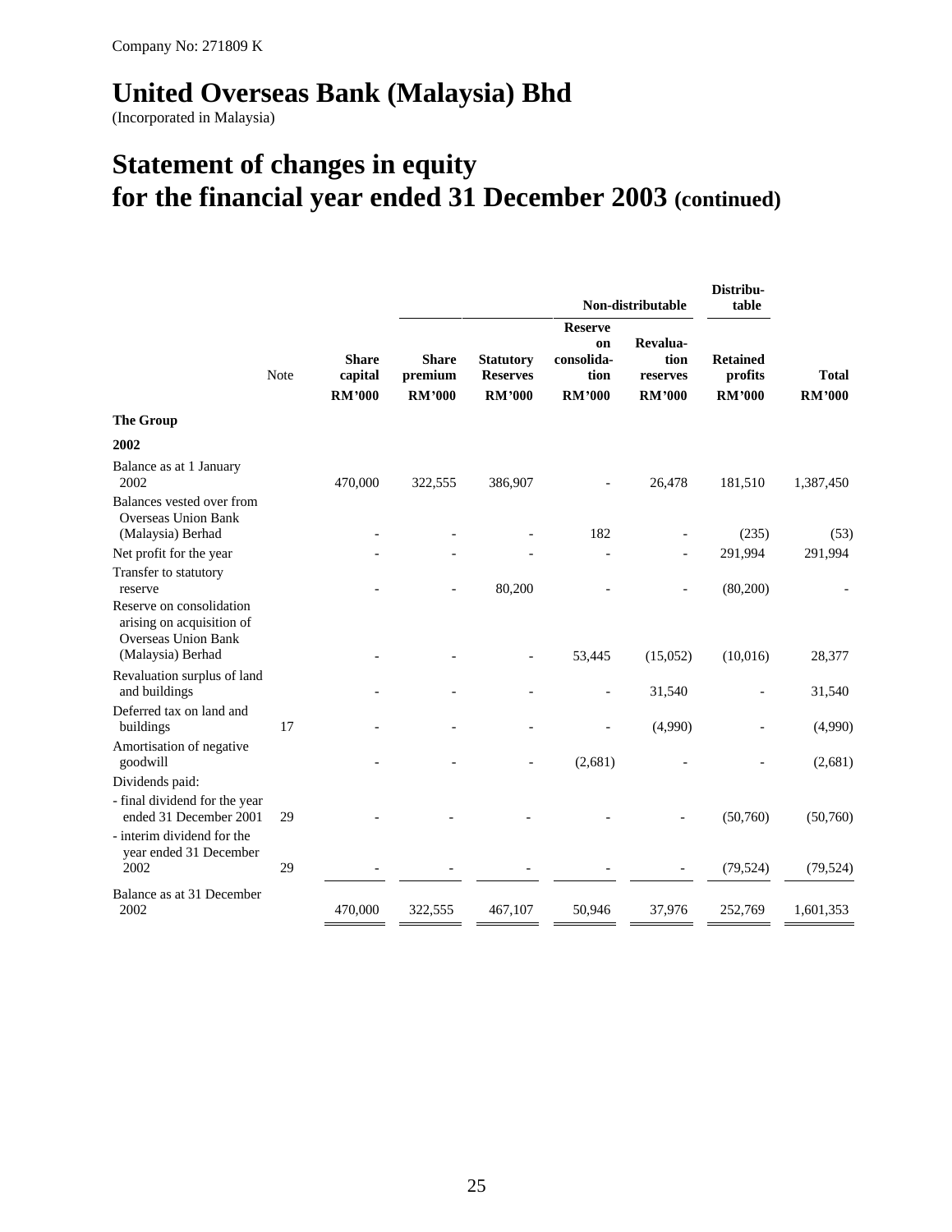(Incorporated in Malaysia)

# **Statement of changes in equity for the financial year ended 31 December 2003 (continued)**

|                                                             |      |               |                                      |                                |                          | Non-distributable        | Distribu-<br>table                |                                                  |  |
|-------------------------------------------------------------|------|---------------|--------------------------------------|--------------------------------|--------------------------|--------------------------|-----------------------------------|--------------------------------------------------|--|
|                                                             |      |               |                                      |                                |                          | <b>Revalua-</b>          |                                   |                                                  |  |
|                                                             |      | <b>Share</b>  | <b>Share</b>                         | Statutory                      |                          |                          | tion Retained                     |                                                  |  |
|                                                             | Note |               | remium                               |                                | reserves                 | reserves                 | profits                           | Total                                            |  |
| The Bank                                                    |      | <b>RM'000</b> | <b>RM'000</b>                        |                                |                          |                          | RM'000 RM'000 RM'000              | <b>RM'000</b>                                    |  |
| 2003                                                        |      |               |                                      |                                |                          |                          |                                   |                                                  |  |
| Balance as at 1 January 2003                                |      | 470,000       | 322,555                              |                                | 467,107                  | 53,028                   | 288,115                           | 1,600,805                                        |  |
| Net profit for the year                                     |      |               | the company's company's programs to  |                                | <b>Contract Contract</b> |                          | $-345,660$                        | 345,660                                          |  |
| Transfer to statutory reserve                               |      |               | the company's state of the company's |                                | 2,893                    | <b>Contractor</b>        | (2,893)                           | <b>Service</b>                                   |  |
|                                                             |      |               |                                      |                                |                          |                          |                                   |                                                  |  |
| Realisation of revaluation surplus of<br>land and buildings |      |               | the company's company's program      |                                | and the state of the     | (2,596)                  | 2,498                             | (98)                                             |  |
| Transfer to deferred tax                                    | 17   |               |                                      | $\sim$ $\sim$ $\sim$           | <b>Contract Contract</b> | 129                      | <b>Contract Contract Contract</b> | 129                                              |  |
| Dividends paid:                                             |      |               |                                      |                                |                          |                          |                                   |                                                  |  |
| - final dividend for the year ended<br>31 December 2002     | 29   |               |                                      |                                |                          |                          |                                   | $(174,276)$ $(174,276)$ $(174,276)$              |  |
|                                                             |      |               |                                      |                                |                          |                          |                                   |                                                  |  |
| - interim dividend for the year ended<br>31 December 2003   | 29   |               |                                      |                                |                          |                          |                                   | $(135,360)$ $(135,360)$ $(135,360)$              |  |
| Balance as at 31 December 2003                              |      | 470.000       | 322,555                              |                                | 470,000                  |                          | 50,561 323,744                    | 1,636,860                                        |  |
|                                                             |      |               |                                      |                                |                          |                          |                                   |                                                  |  |
| 2002                                                        |      |               |                                      |                                |                          |                          |                                   |                                                  |  |
| Balance as at 1 January 2002                                |      | 470,000       | 322,555                              |                                | 386,907                  | 26,478                   | 177,952                           | 1,383,892                                        |  |
| Net profit for the year                                     |      |               | the company's company's program      |                                |                          | <b>Contract Contract</b> | 320,647                           | 320,647                                          |  |
| Transfer to statutory reserve                               |      |               | the company's company's program      |                                | 80,200                   |                          | $-$ (80,200)                      | <b>Contract Contract</b>                         |  |
| Revaluation surplus of land and buildings                   |      |               | the company's company's              |                                | <b>State State</b>       | 31,540                   |                                   | $-31,540$                                        |  |
| Deferred tax on revaluation of land and                     |      |               |                                      |                                |                          |                          |                                   |                                                  |  |
| Buildings<br>Dividends paid:                                | 17   |               |                                      | <b>Contract Contract</b>       | and the state of the     | (4,990)                  |                                   | (4,990)                                          |  |
| - final dividend for the year ended                         |      |               |                                      |                                |                          |                          |                                   |                                                  |  |
| 31 December 2001                                            | 29   |               |                                      | and the company of the company |                          |                          |                                   | $(50,760)$ $(50,760)$                            |  |
| - interim dividend for the year ended                       |      |               |                                      |                                |                          |                          |                                   |                                                  |  |
| 31 December 2002                                            | 29   |               |                                      |                                |                          |                          | (79,524)                          | (79, 524)                                        |  |
| Balance as at 31 December 2002                              |      |               |                                      |                                |                          |                          |                                   | 470,000 322,555 467,107 53,028 288,115 1,600,805 |  |

The accounting policies on pages 29 to 36 and the notes to the financial statements on pages 37 to 84 form an integral part of these financial statements.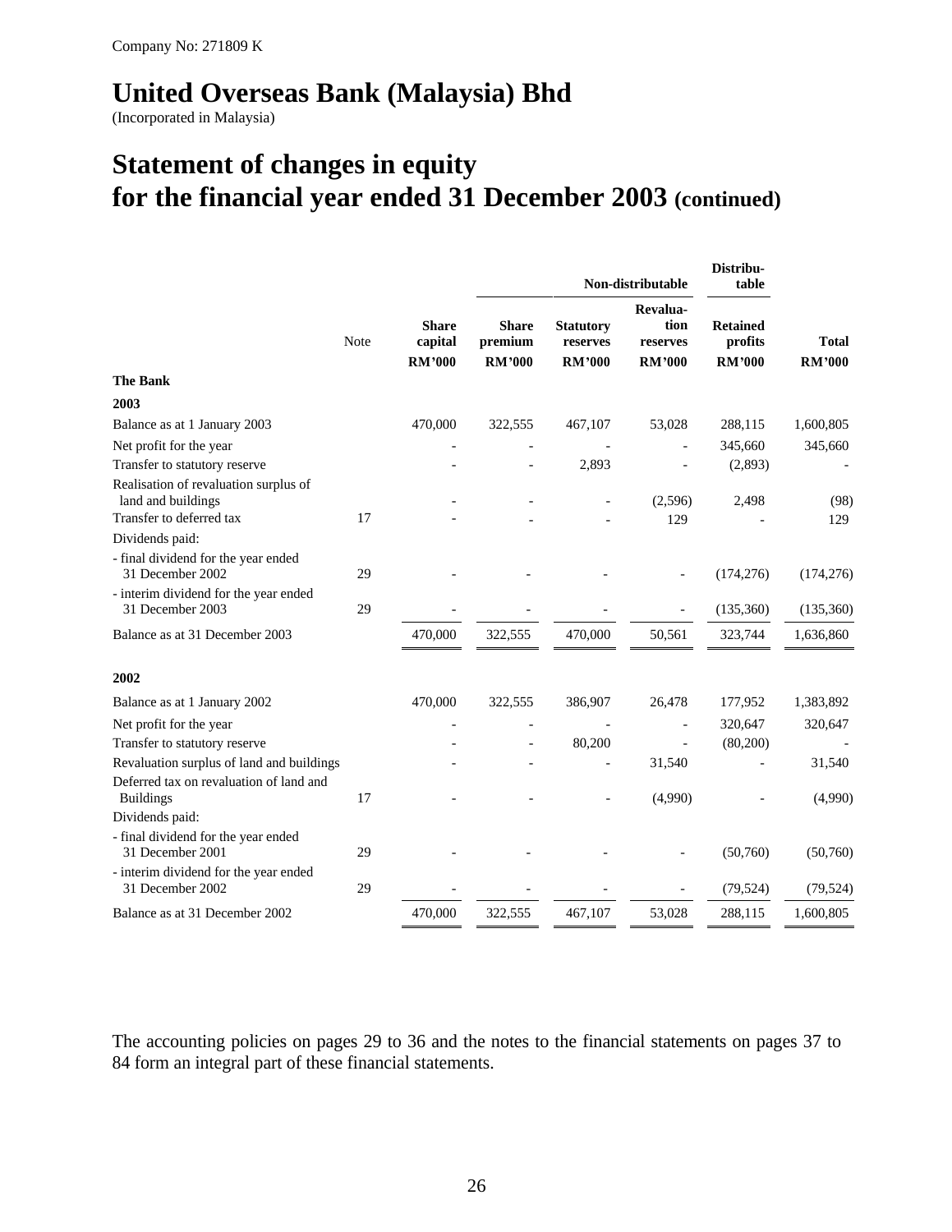(Incorporated in Malaysia)

# **Cash flow statements for the year ended 31 December 2003**

|                                                                                                              |               | <b>The Group</b> | The Bank         |               |
|--------------------------------------------------------------------------------------------------------------|---------------|------------------|------------------|---------------|
|                                                                                                              | Note<br>2003  | 2002             | 2003             | 2002          |
|                                                                                                              | <b>RM'000</b> | <b>RM'000</b>    | <b>RM'000</b>    | <b>RM'000</b> |
| <b>Operating activities</b>                                                                                  |               |                  |                  |               |
| Net profit for the year<br>Adjustments for items not involving the movement of<br>cash and cash equivalents: | 357,602       | 291,994          | 345,660          | 320,647       |
| Share of profits of associates                                                                               | (20, 461)     | (1,201)          | $\sim$ 100 $\mu$ | $\sim$        |
| Loss/(Gain) on disposal of fixed assets                                                                      | 1,380         | (7,573)          | 1,380            | (7,573)       |
| Depreciation of fixed assets                                                                                 | 23,652        | 17,934           | 23,652           | 17,934        |
| Deficit on revaluation of fixed assets                                                                       | 98            | 3,686            | -98              | 3,686         |
| Provision for bad and doubtful debts                                                                         | 77,056        | 51,298           | 77,046           | 51,354        |
| Provision for interest-in-suspense                                                                           | 61,380        | 80,481           | 61,384           | 80,486        |
| Provision for diminution in value                                                                            | 1,386         | 266              | 1,386            | 266           |
| Provision for commitments and contingencies                                                                  | (69)          | (195)            | (69)             | (195)         |
| Dividend income                                                                                              | (4,950)       | (1,694)          | (4,950)          | (1,694)       |
| Interest income from investment securities                                                                   | (6,743)       | (5,727)          | (6,743)          | (5,727)       |
| Gain from sale of investment securities                                                                      | (12, 377)     | (3,816)          | (12, 377)        | (3,816)       |
| Net gain from sale of dealing securities                                                                     | (17,350)      | (22, 623)        | (17,350)         | (22, 623)     |
| Amortisation of premium less accretion of discount                                                           | 4,125         | (19,049)         | 4,125            | (19,049)      |
| Exceptional items                                                                                            | (946)         | (20, 555)        | (946)            | (48,932)      |
|                                                                                                              |               | 1,175            |                  |               |
| Amortisation of goodwill<br>Taxation                                                                         | 1,621         | 133,673          |                  |               |
|                                                                                                              | 128,168       |                  | 121,304          | 133,307       |
| Operating profit before changes in operating assets                                                          |               |                  |                  |               |
| and liabilities                                                                                              | 593,572       | 498,074          | 593,600          | 498,071       |
| (Increase)/decrease in operating assets:                                                                     |               |                  |                  |               |
|                                                                                                              |               |                  |                  |               |
| Loans and advances                                                                                           | (1,705,191)   | (409, 621)       | (1,705,186)      | (409, 678)    |
| Dealing securities                                                                                           | (2,221,526)   | (629, 797)       | (2,221,526)      | (629, 797)    |
| Securities purchased under resale agreements                                                                 | (80, 154)     | (33, 472)        | (80, 154)        | (33, 472)     |
| Statutory deposits with Bank Negara Malaysia                                                                 | (38,000)      | (17,600)         | (38,000)         | (17,600)      |
| Other assets                                                                                                 | (144, 344)    | (5,710)          | (154, 042)       | (762,050)     |
|                                                                                                              | (4,189,215)   | (1,096,200)      | (4,198,908)      | (1,852,597)   |
| Increase/(decrease) in operating liabilities:                                                                |               |                  |                  |               |
|                                                                                                              |               |                  |                  |               |
| Deposits from customers                                                                                      | 1,536,804     | 3,372            | 1,536,771        | 3,612         |
| Deposits and placements of banks and other financial                                                         |               |                  |                  |               |
| institutions                                                                                                 | 2,018,423     | (88,005)         | 2,018,423        | (88,005)      |
| Obligation on securities sold under repurchase                                                               |               |                  |                  |               |
| agreements                                                                                                   | 1,159,869     | 853,245          | 1,159,869        | 853,245       |
| Bills and acceptances payable                                                                                | (114, 119)    | 161,233          | (114, 119)       | 161,233       |
| Amount due to Cagamas                                                                                        | 589,991       | 76,873           | 589,991          | 76,873        |
| Other liabilities                                                                                            | (28,312)      | 76,951           | (18,614)         | 68,935        |
|                                                                                                              | 5,162,656     | 1,083,669        | 5,172,321        | 1,075,893     |
| Cash from operations                                                                                         | 1,567,013     | 485,543          | 1,567,013        | (278, 633)    |
| Taxation paid                                                                                                | (116, 629)    | (86, 445)        | (116, 629)       | (86, 445)     |
|                                                                                                              |               | 399,098          |                  |               |
| Net cash flow from operating activities                                                                      | 1,450,384     |                  | 1,450,384        | (365,078)     |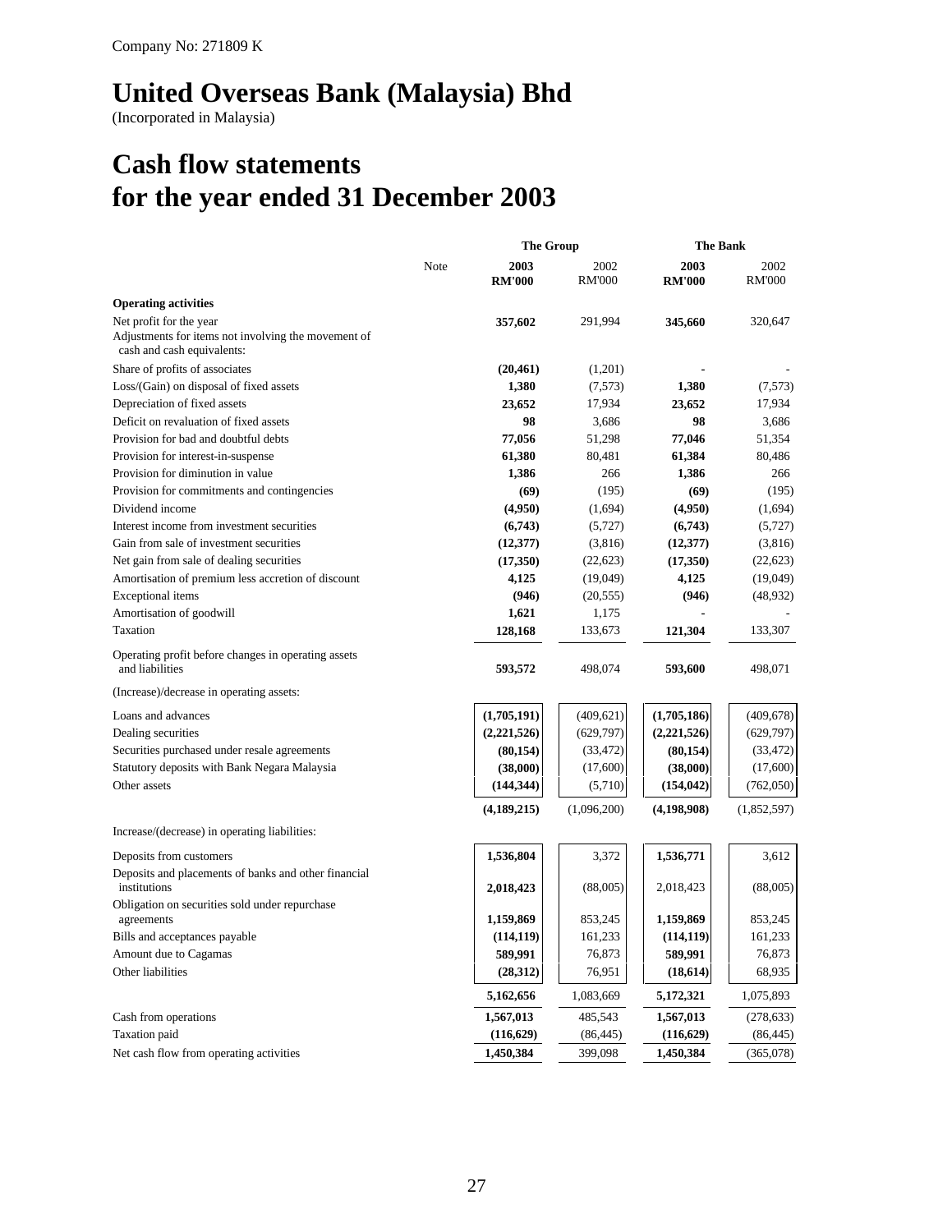(Incorporated in Malaysia)

# **Cash flow statements for the year ended 31 December 2003 (continued)**

|                                                     |      |                                                                                           | The Group                                      |                                                                                                  | The Bank                                                                                              |
|-----------------------------------------------------|------|-------------------------------------------------------------------------------------------|------------------------------------------------|--------------------------------------------------------------------------------------------------|-------------------------------------------------------------------------------------------------------|
|                                                     | Note | 2003<br><b>RM'000</b>                                                                     | 2002<br><b>RM'000</b>                          | 2003<br><b>RM'000</b>                                                                            | 2002<br><b>RM'000</b>                                                                                 |
|                                                     |      |                                                                                           |                                                |                                                                                                  |                                                                                                       |
| <b>Investing activities</b>                         |      |                                                                                           |                                                |                                                                                                  |                                                                                                       |
| Proceeds from disposal of fixed assets              |      | 198,300                                                                                   | 14,127                                         | 198,300                                                                                          | 14,127                                                                                                |
| Purchase of fixed assets                            |      | (32, 033)                                                                                 | (20,017)                                       | (32, 033)                                                                                        | (20,017)                                                                                              |
| Interest income from investment securities          |      | 12,988                                                                                    | 5,727                                          | 12,988                                                                                           | 5,727                                                                                                 |
| Net redemption/(purchase) of investment securities  |      | (118, 102)                                                                                | 376,616                                        | (118, 102)                                                                                       | 376,616                                                                                               |
| Dividend received                                   |      | 4,950                                                                                     | 1,694                                          | 4,950                                                                                            | 367,870                                                                                               |
| Capital reduction of subsidiaries                   |      | $\sim$                                                                                    | $\sim$                                         |                                                                                                  | 398,000                                                                                               |
| Net cash flow from acquisition of subsidiaries      |      | $\sim$                                                                                    | 82,903                                         | $\sim$ 10 $\pm$                                                                                  | 82,903                                                                                                |
| Net cash flow from acquisition of associate         |      | $\sim$                                                                                    | (119,681)                                      | <b>College</b>                                                                                   | (119,681)                                                                                             |
| Net cash flow from investing activities             |      | and the control of the control of<br>66,103<br>and the state of the state of the state of | 341,369<br>the contract of the contract of the | the control of the control of the con-<br>66,103<br>the control of the control of the control of | and the contract of the contract of<br>1,105,545<br><u> The Communication of the Communication of</u> |
|                                                     |      |                                                                                           |                                                |                                                                                                  |                                                                                                       |
| <b>Financing activities</b>                         |      |                                                                                           |                                                |                                                                                                  |                                                                                                       |
| Dividends paid                                      |      | (309, 636)                                                                                | (130, 284)                                     | (309, 636)                                                                                       | (130, 284)                                                                                            |
| Net cash flow from financing activities             |      | (309, 636)                                                                                | (130, 284)                                     | (309, 636)                                                                                       | (130, 284)                                                                                            |
|                                                     |      |                                                                                           |                                                |                                                                                                  |                                                                                                       |
| Net increase in cash and cash equivalents           |      | 1,206,851                                                                                 | 610,183                                        | 1,206,851                                                                                        | 610,183                                                                                               |
| Cash and cash equivalents as at 1 January           |      | 3,980,047                                                                                 | 3,369,864                                      | 3,980,047                                                                                        | 3,369,864                                                                                             |
| Cash and cash equivalents as at 31 December         |      | 5,186,898                                                                                 | 3,980,047                                      | 5,186,898                                                                                        | 3,980,047                                                                                             |
|                                                     |      |                                                                                           |                                                |                                                                                                  |                                                                                                       |
| Analysis of cash and cash equivalents               |      |                                                                                           |                                                |                                                                                                  |                                                                                                       |
| Cash and short term funds                           |      | 5,184,022                                                                                 | 3,261,908                                      | 5,184,022                                                                                        | 3,261,908                                                                                             |
| Deposits and placements with financial instutitions |      | 2,876                                                                                     | 718,139                                        | 2,876                                                                                            | 718,139                                                                                               |
|                                                     |      | 5,186,898                                                                                 | 3,980,047                                      | 5,186,898                                                                                        | 3,980,047                                                                                             |

The accounting policies on pages 29 to 36 and the notes to the financial statements on pages 37 to 84 form an integral part of these financial statements.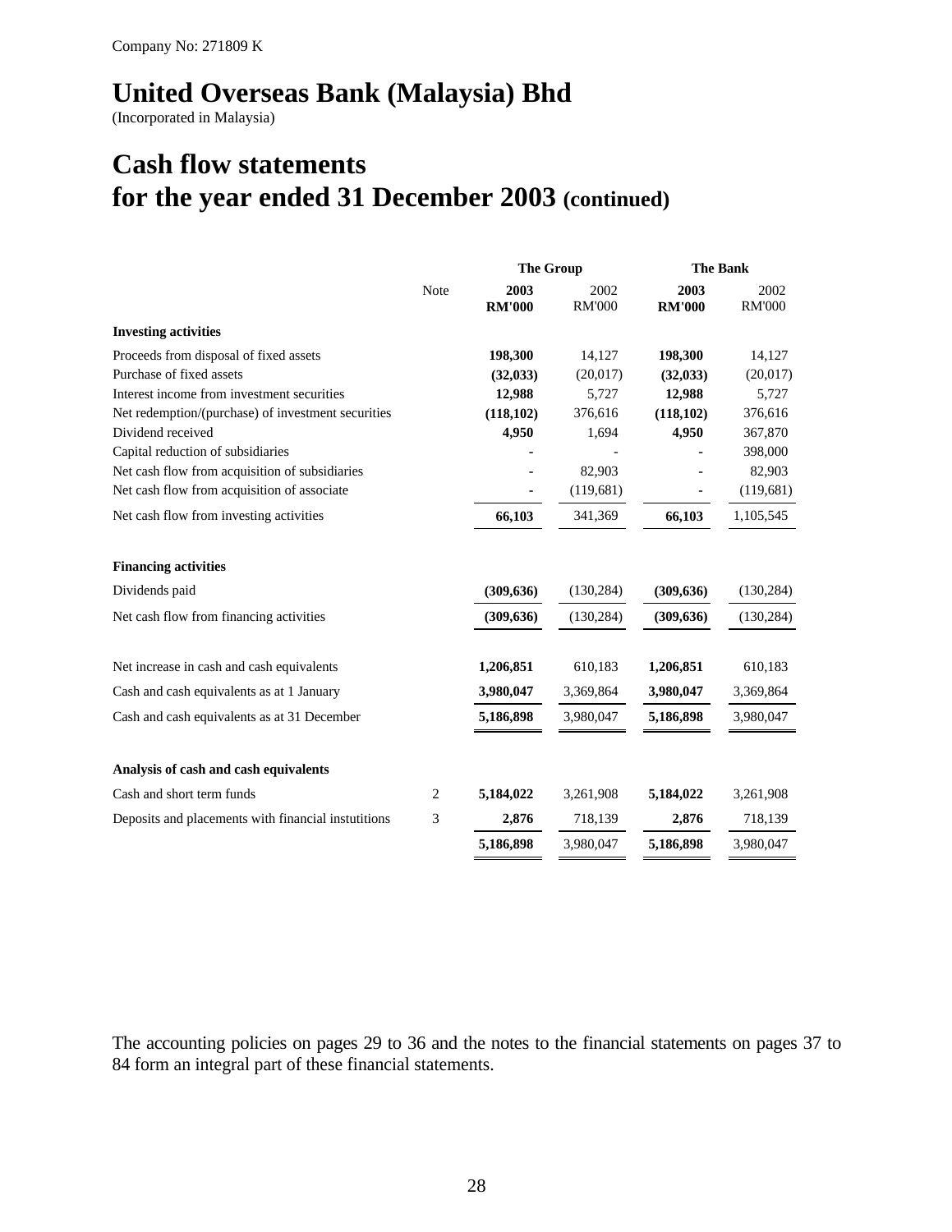(Incorporated in Malaysia)

# **Summary of significant group accounting policies for the year ended 31 December 2003**

All significant accounting policies as set out below are consistent with those applied in the previous year.

### **A Basis of preparation of the financial statements**

The financial statements of the Group and Bank are prepared under the historical cost convention, unless otherwise indicated in this summary of significant accounting policies.

The financial statements of the Group and Bank have been prepared in accordance with the provisions of the Companies Act, 1965, Bank Negara Malaysia directives, guidelines and circulars, and applicable approved accounting standards in Malaysia.

The new applicable approved accounting standard adopted in these financial statements is MASB Standard 29 "Employee Benefits". There are no significant effect on net profit for the period due to the adoption of the above standard. Hence, no prior year adjustments was made in these financial statements.

### **B Basis of consolidation**

(a) Subsidiaries

Under the acquisition method of accounting, the results of subsidiaries acquired or disposed of are included from the date of acquisition up to the date of disposal. At the date of acquisition, the fair value of the subsidiaries' net assets are determined and these values are reflected in the consolidated financial statements. The excess of the cost of acquisition over the fair value of the Group's share of the subsidiaries' identifiable net assets at the date of acquisition is reflected as goodwill on consolidation.

Intra-group transactions, balances and unrealised gains on transactions are eliminated; unrealised losses are also eliminated unless cost cannot be recovered. Where necessary, adjustments are made to the financial statements of the subsidiary to ensure consistency of accounting policies with those of the Group.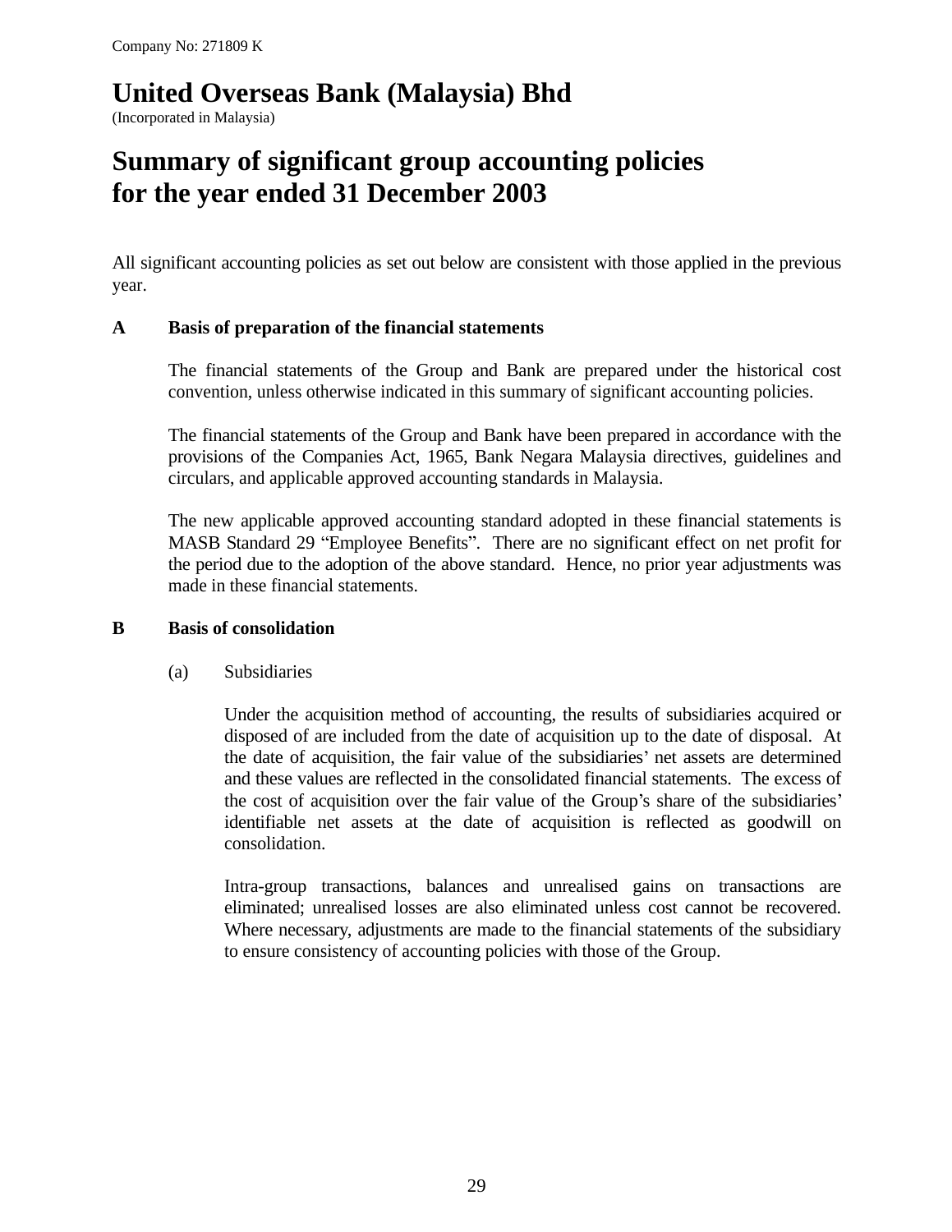(Incorporated in Malaysia)

# **Summary of significant group accounting policies for the year ended 31 December 2003 (continued)**

### **B Basis of consolidation (continued)**

#### (b) Associates

Equity accounting involves recognising in the income statement the group's share of the results of the associates for the period. The Group's investments in associates are carried in the balance sheet at an amount that reflects its share of the net assets of the associates and includes goodwill (net of accumulated amortisation) on acquisition. Equity accounting is discontinued when the carrying amount of the investment in an associate reaches zero, unless the Group has incurred obligations or guaranteed obligations in respect of the associates.

#### (c) Goodwill

Goodwill represents the excess of the cost of acquisition of subsidiaries, associates over the fair value of the Group's share of their net identifiable net assets at the date of acquisition. Reserve on consolidation represents the excess of fair value of the Group's share of net identifiable net assets acquired over the cost of acquisition.

Goodwill and reserve on consolidation are amortised on a straight-line basis, through the consolidated income statement, over its useful economic life of up to a maximum of 20 years.

Where indication of impairment exists, the carrying amount of goodwill is assessed and written down immediately to its recoverable amount.

#### **C Recognition of interest income**

Interest income is recognised in the income statement as it accrues except in the case of non performing accounts.

Where an account is classified as non-performing, recognition of interest income is suspended until it is realised on a cash basis. Customers' accounts are classified as non performing where repayments are in arrears for more than three months instead of six months as required by Bank Negara Malaysia's "Classification of Non-Performing Loans" and Provision for Substandard, Bad and Doubtful Debts" for loans and overdrafts, trade bills, bankers' acceptances and trust receipts.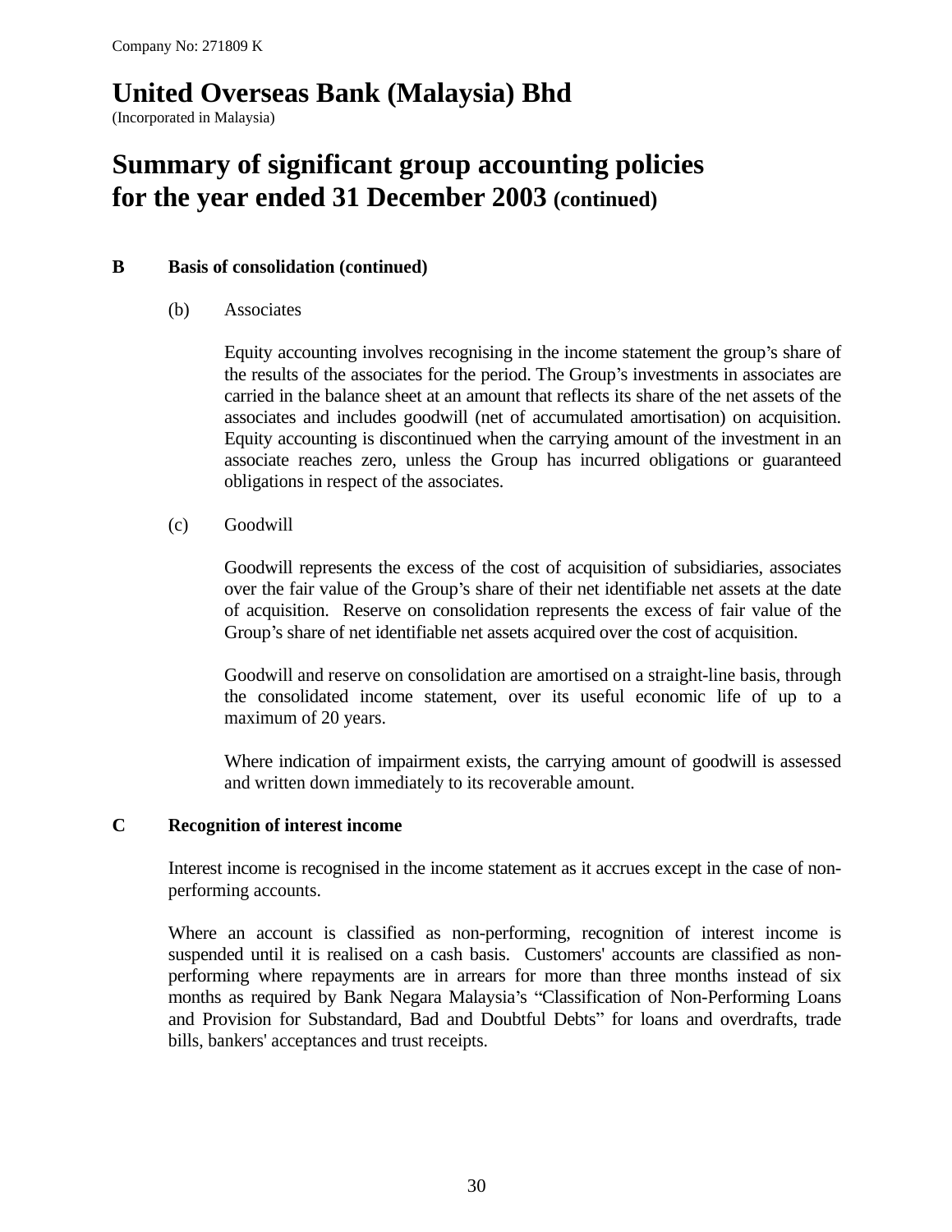(Incorporated in Malaysia)

# **Summary of significant group accounting policies for the year ended 31 December 2003 (continued)**

#### **D Recognition of fees and other income**

Loan arrangement fees and commissions are recognised as income when all conditions precedent are fulfilled.

Commitment fees and guarantee fees which are material are recognised as income based on time apportionment.

Dividends from dealing and investment securities are recognised when received and declared respectively.

### **E Provision for bad and doubtful debts**

Specific provisions are made for doubtful debts which have been individually reviewed and specifically identified as substandard, bad or doubtful.

A general provision based on a percentage of the loan portfolio of the Bank is also made to cover possible losses which are not specifically identified.

An uncollectible loan or portion of a loan classified as bad is written-off after taking into consideration the realisable value of collateral, if any, when in the judgement of the management, there is no prospect of recovery.

The Bank observes the minimum provision policy of Bank Negara Malaysia's Classification of Non-Performing Loans and Provision for Substandard, Bad and Doubtful Debts" except the Bank, has lowered the default period to 3 months instead of 6 months.

#### **F Repurchase agreements**

Securities purchased under resale agreements are securities which the Bank had purchased with a commitment to resell at a future date. The commitment to resell the securities is reflected as an asset on the balance sheet.

Conversely, obligations on securities sold under repurchase agreements are securities which the Bank has sold from its portfolio, with a commitment to repurchase at a future date. Such financing transactions and the obligation to repurchase the securities are reflected as a liability on the balance sheet.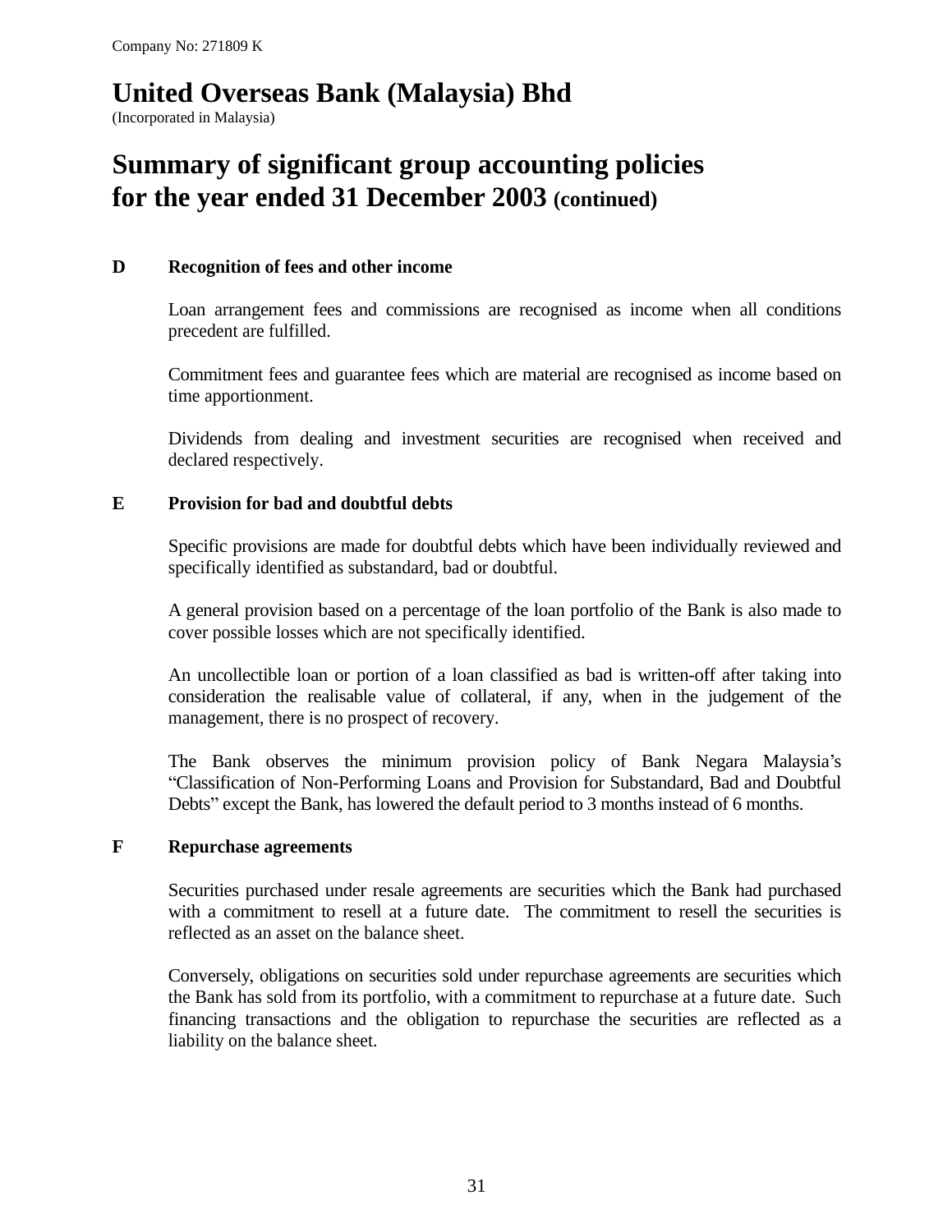(Incorporated in Malaysia)

# **Summary of significant group accounting policies for the year ended 31 December 2003 (continued)**

### **G Dealing securities**

Dealing securities are marketable securities that are acquired and held with the intention of resale in the short term and are stated lower of cost and market value. Cost is the cost of purchasing a security plus accrued interest adjusted for accretion of discount or amortisation of premium. Transfers, if any, between dealing and investment securities are made at the lower of cost and market value.

#### **H Investment securities**

Investment securities are securities that are acquired and held for yield or capital growth or to meet minimum liquid assets requirement pursuant to Section 38 of the Banking And Financial Institutions Act, 1989, and are usually held to maturity.

Malaysian Government securities, Cagamas bonds, other Government securities and Bank Guaranteed private debt securities held for investment are stated at cost adjusted for amortisation of premium or accretion of discount to maturity date. Other private debt securities are stated at the lower of cost and market value. Other investment securities are stated at cost and provision is made in the event of any permanent diminution in value. Transfers, if any, between investment and dealing securities are made at the lower of carrying value and market value.

#### **I Investments in subsidiaries**

Subsidiaries are those enterprise in which the Group has power to exercise control over the financial and operating policies so as to obtain benefits from their activities. Subsidiaries are consolidated from the date on which control is transferred to the Group and are no longer consolidated from the date that control ceases.

Investments in subsidiaries are stated at cost and written down when the Directors consider that there is a permanent diminution in the value of such investments. Such provision is made when there is a decline other than temporary in the value of the investments and is recognised as an expense in the period in which the decline occurred.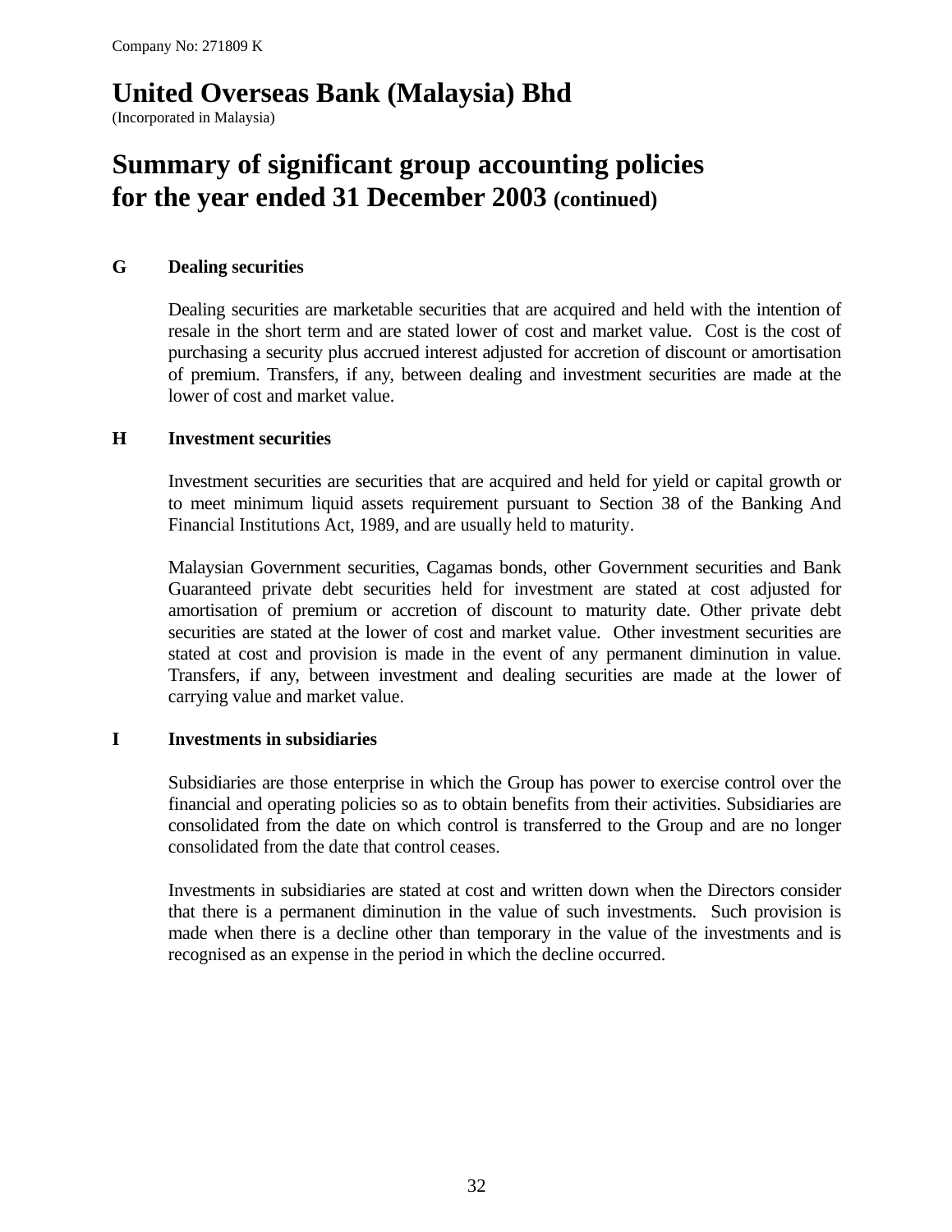(Incorporated in Malaysia)

# **Summary of significant group accounting policies for the year ended 31 December 2003 (continued)**

#### **J Investments in associates**

Associates are enterprises in which the Group exercises significant influence. Significant influence is the power to participate in the financial and operating policy decisions of the associates but not control over those policies. Investments in associates are accounted for in the consolidated financial statements by the equity method of accounting.

Investment in associate is stated at cost less provision for diminution in value of investment of a permanent nature, if any.

### **K Fixed assets and depreciation**

Fixed assets are initially stated at cost. Land and buildings are subsequently shown at fair value, based on external independent valuers every five years, less subsequent amortisation/depreciation/impairment. All other fixed assets are stated at cost less accumulated depreciation and impairment losses.

Surpluses arising on revaluation are credited to revaluation reserve. Any deficit arising from revaluation is charged against the revaluation reserve to the extent of a previous surplus arising held in the revaluation for the same asset. In all other cases, a decrease in carrying amount is charged to income statement.

Freehold land and long term leasehold land (above 99 years) are not depreciated. Depreciation of other fixed assets is calculated to write off the cost or revalued amount of the fixed assets on a straight line basis over the expected useful lives of the assets concerned. The principal annual rates of depreciation are:

| Leasehold land                  | Amortised over the periods of leases |
|---------------------------------|--------------------------------------|
| Buildings on freehold land      |                                      |
| Buildings on leasehold land     |                                      |
| Office equipment and furniture  |                                      |
| Computer equipment and software |                                      |
| Motor vehicles                  |                                      |

Where an indication of impairment exists, the carrying amount of the assets is assessed and written down immediately to its recoverable amount.

Gains and losses on disposals are determined by comparing proceeds with carrying amount and are included in the income statement. On disposal of revalued assets, amounts in the revaluation reserve relating to those assets are transferred to retained profits.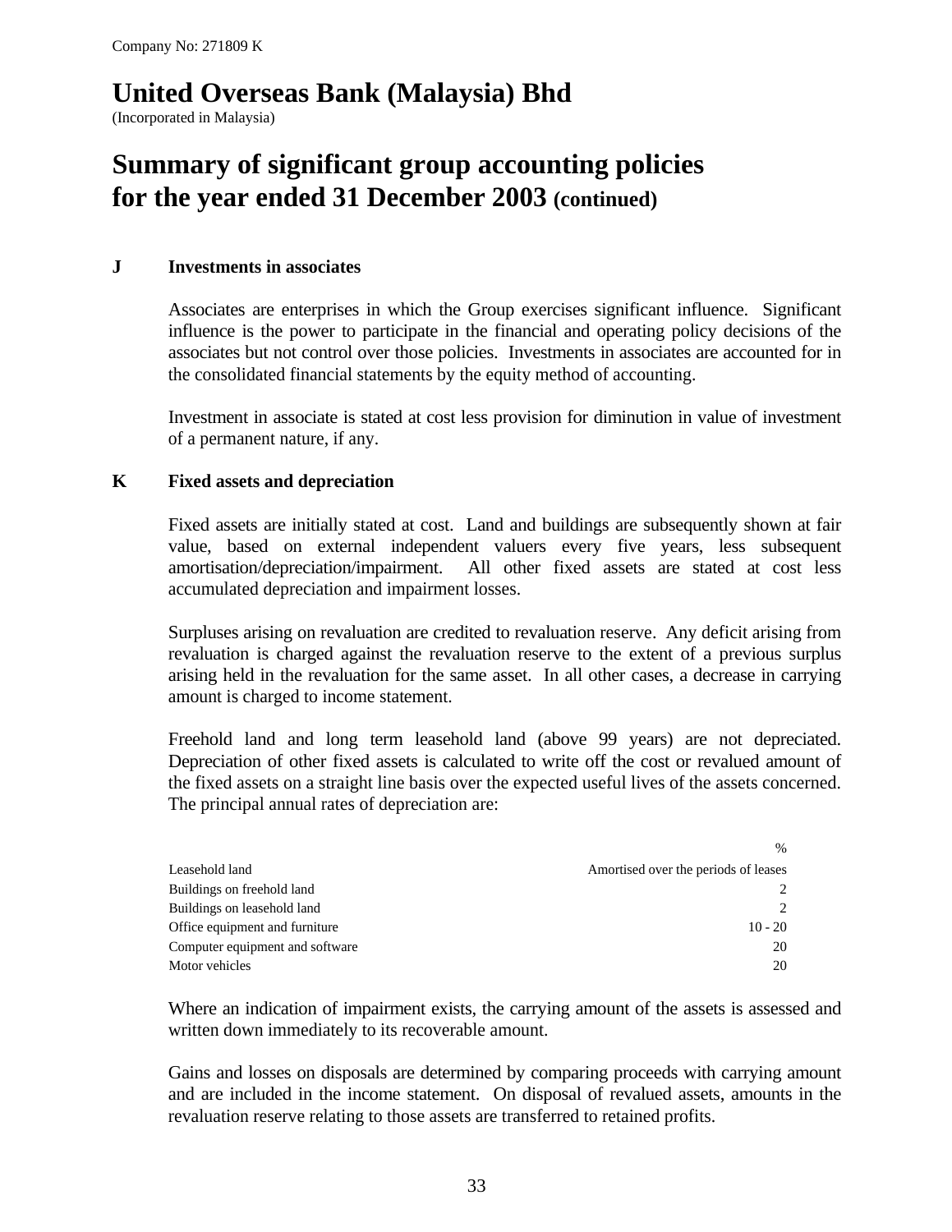(Incorporated in Malaysia)

# **Summary of significant group accounting policies for the year ended 31 December 2003 (continued)**

### **L Leases**

#### *Finance leases*

Leases of property, plant and equipment where the Group assumes substantially all the benefits and risk of ownership are classified as finance leases.

Property, plant and equipment acquired under finance leases is depreciated over shorter of the estimated useful life of the assets and the lease term.

#### *Operating leases*

Leases of assets where a significant portion of the risks and rewards of ownership are retained by the lessor are classified as operating leases. Payments made under operating leases are charged to the income statement on the straight line basis over the lease period.

#### **M Off-balance sheet derivatives**

Off-balance sheet derivatives are initially recognised in the balance sheets at amounts paid or received, as appropriate.

Those undertaken for trading purposes are subsequently re-measured to fair value and the resultant profits and losses are taken up in the income statements.

Those entered into for hedging purposes are subsequently accounted for in a manner consistent with the accounting treatment of the hedged items.

#### **N Currency translations**

Transactions in foreign currencies areconverted into Ringgit Malaysia at the rates of exchange ruling at the dates of the transactions. Monetary assets and liabilities in foreign currencies at the balance sheet date are converted into Ringgit Malaysia at rates of exchange which approximate to those ruling at the balance sheet date. Gains or losses on foreign exchange transactions are recognised as income or as expenses in the period in which they arise.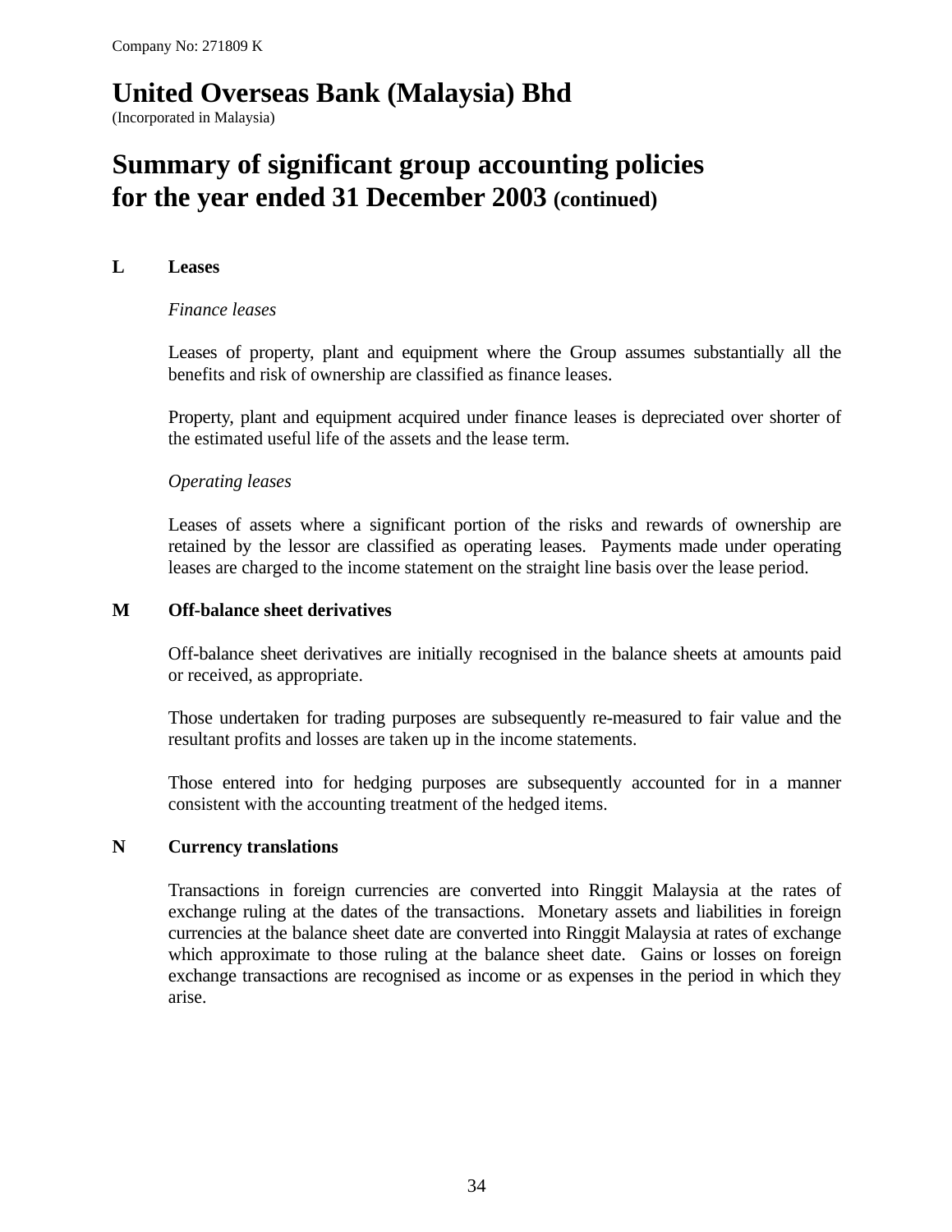(Incorporated in Malaysia)

# **Summary of significant group accounting policies for the year ended 31 December 2003 (continued)**

#### **N Currency translations (continued)**

The principal closing rates used in translation of foreign currency amounts are as follows:

|                                                                    | 2003<br>RM | 2002<br><b>RM</b> |
|--------------------------------------------------------------------|------------|-------------------|
| Foreign currencies:<br>- 1 USD<br>- 1 SGD<br>- 100 JPY<br>- 1 EURO |            |                   |
|                                                                    | 3.80       | 3.80              |
|                                                                    | 2.23       | 2.19              |
|                                                                    | 3.55       | 3.21              |
|                                                                    |            | 3.98              |

#### **O Deferred taxation**

Deferred income tax is provided in full, using the liability method, on temporary differences arising between the tax bases of assets and liabilities and their carrying amounts in the financial statements. The principal temporary differences arise from the general provision of loans and advances, depreciation of fixed assets, and revaluations of certain fixed assets.

Tax rates enacted or substantively enacted by the balance sheet date are used to determine deferred income tax.

Deferred tax assets are recognised to the extent that it is probable that future taxable profit will be available against which the temporary differences can be utilised.

#### **P Employee benefits**

#### *Short term employee benefits*

Wages, salaries, paid annual leave and sick leave, bonuses, and non-monetary benefits are accrued in the period in which the associated services are rendered by employees of the Group.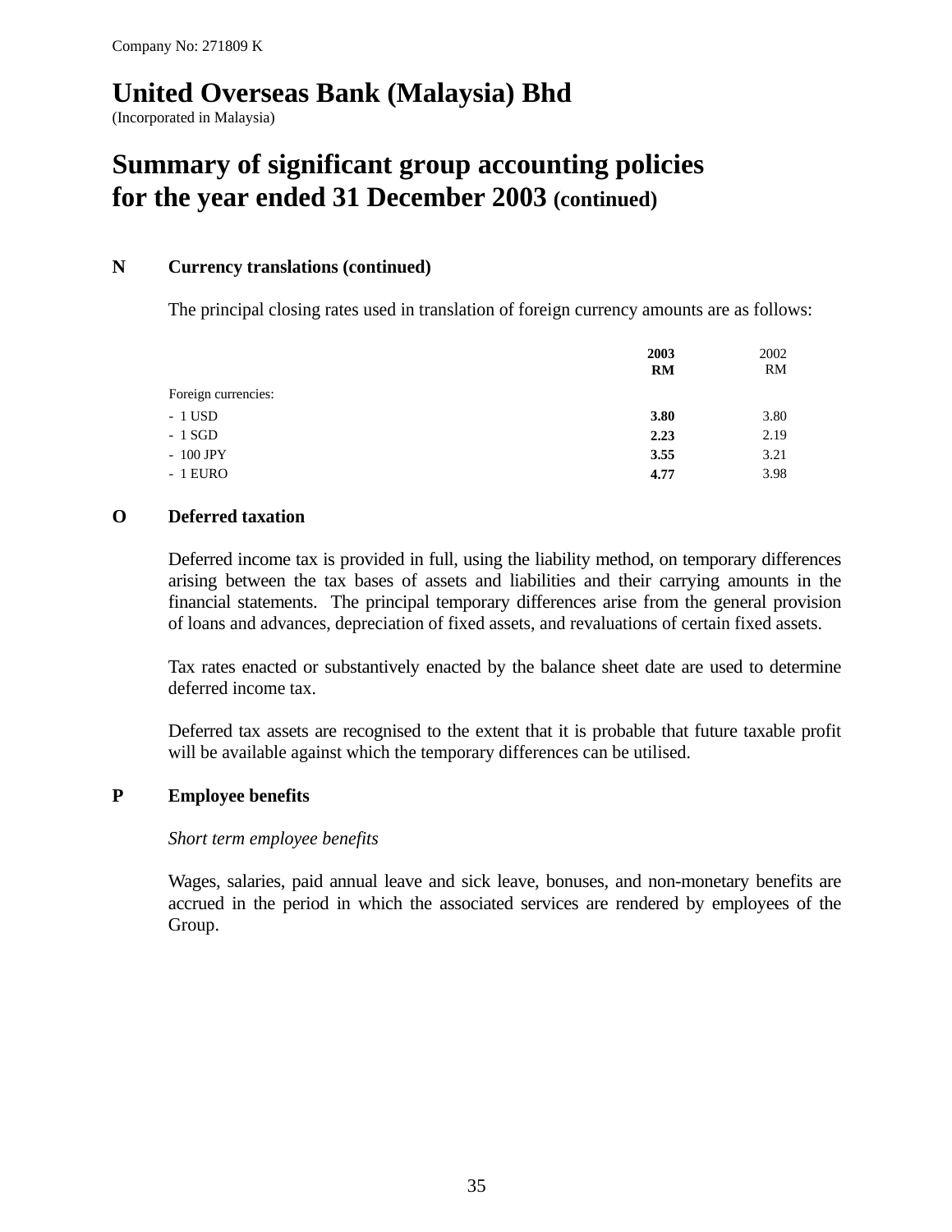(Incorporated in Malaysia)

# **Summary of significant group accounting policies for the year ended 31 December 2003 (continued)**

#### **P Employee benefits (continued)**

#### *Post-employment benefits - Defined contribution plans*

A defined contribution plan is a pension plan under which the Group pays fixed contributions into a fund and will have no legal or constructive obligations to pay further contributions if the fund does not hold sufficient assets to pay all employees benefits relating to employee service in the current and prior periods.

The Group contributes to a national defined contribution plan (the Employee Provident Fund) and the amounts contributed to the plan are charged to the income statement in the period of which they relate. Once the contributions have been paid, the Group has no further payment obligations.

#### **Q Cash and cash equivalents**

Cash and cash equivalents consist of cash in hand, bank balances and deposit placements maturing less than one month held for the purpose of meeting short term commitments and readily convertible into cash without significant risk of changes in value.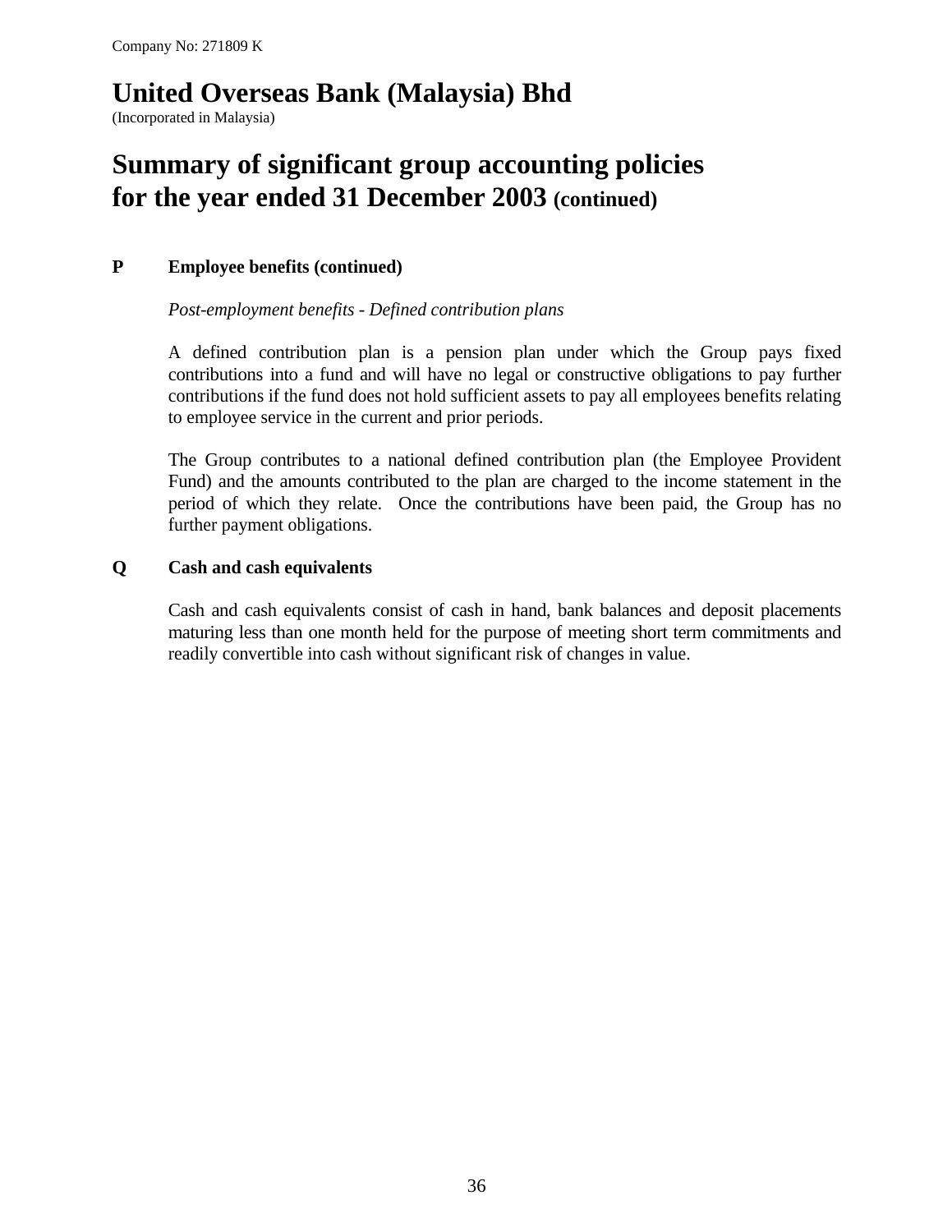(Incorporated in Malaysia)

# **Notes to the financial statements for the year ended 31 December 2003**

## **1 General information**

The Bank is principally engaged in all aspects of commercial banking and in the provision of related services. The principal activities of the subsidiaries and associates are set out in notes 9 and 10 to the financial statements respectively. There have been no significant changes in the nature of these activities during the year.

The Bank is a limited liability company, incorporated and domiciled in Malaysia.

The address of the registered office of the Bank is Level 11, Menara UOB, Jalan Raja Laut, 50350 Kuala Lumpur, Malaysia.

The Directors regard Chung Khiaw Bank (Malaysia) Bhd, a company incorporated in Malaysia, as the immediate holding company.

The Directors regard United Overseas Bank Limited, a bank incorporated in Singapore, as the ultimate holding corporation.

## **2 Cash and short term funds**

|                                                                | $\boldsymbol{\omega}$ $\boldsymbol{\omega}$ | 2002          |
|----------------------------------------------------------------|---------------------------------------------|---------------|
|                                                                | <b>RM'000</b>                               | <b>RM'000</b> |
| The Group and Bank                                             |                                             |               |
| Cash and balances with banks and other financial institutions  | 111,638                                     | 141,353       |
| Money at call and deposit placements maturing within one month | 5,072,384                                   | 3,120,555     |
|                                                                | 5,184,022                                   | 3,261,908     |

## **3 Deposits and placements with financial institutions**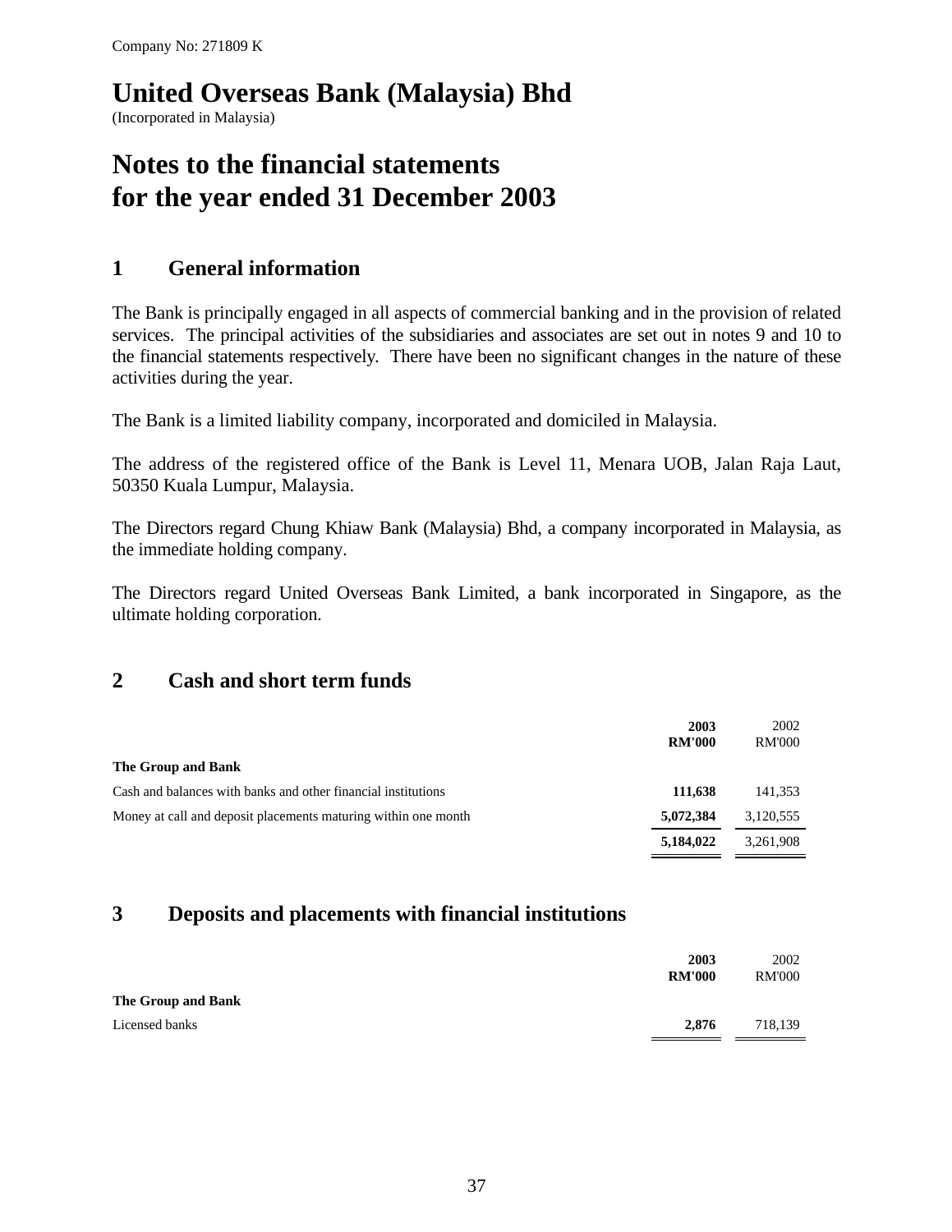(Incorporated in Malaysia)

# **Notes to the financial statements for the year ended 31 December 2003 (continued)**

## **4 Dealing securities**

|                                                 | 2003                                                                                                                                                                                                                                           | 2002                                         |
|-------------------------------------------------|------------------------------------------------------------------------------------------------------------------------------------------------------------------------------------------------------------------------------------------------|----------------------------------------------|
|                                                 | <b>RM'000</b>                                                                                                                                                                                                                                  | <b>RM'000</b>                                |
| The Group and Bank                              |                                                                                                                                                                                                                                                |                                              |
| <b>Money market instruments:</b>                |                                                                                                                                                                                                                                                |                                              |
| Malaysian government securities                 | 175,526                                                                                                                                                                                                                                        | $\overline{\phantom{a}}$                     |
| Negotiable instruments of deposits              | 2,251,000                                                                                                                                                                                                                                      | 490,000                                      |
| Cagamas bonds                                   | 332,736                                                                                                                                                                                                                                        | $\overline{\phantom{0}}$                     |
| Bankers' acceptances and Islamic accepted bills | 485,570                                                                                                                                                                                                                                        | 460,391                                      |
| Islamic private debt securities                 | 143,045                                                                                                                                                                                                                                        | 205,537                                      |
| Private debt securities                         | 64,754                                                                                                                                                                                                                                         | 57,827                                       |
|                                                 | 3,452,631                                                                                                                                                                                                                                      | the contract of the contract of<br>1,213,755 |
| Market value of money market instruments:       |                                                                                                                                                                                                                                                |                                              |
| Malaysian Government securities                 | 175,940                                                                                                                                                                                                                                        | $\overline{\phantom{a}}$                     |
| Cagamas bonds                                   | 333,113                                                                                                                                                                                                                                        | $\overline{\phantom{0}}$                     |
| Private debt securities                         | 64,754<br><u> The Common Second Common Second Common Second Common Second Common Second Common Second Common Second Common Second Common Second Common Second Common Second Common Second Common Second Common Second Common Second Common</u> | 57,827                                       |

## **5 Investment securities**

|                                     | 2003              | 2002                                           |
|-------------------------------------|-------------------|------------------------------------------------|
|                                     | <b>RM'000</b>     | <b>RM'000</b>                                  |
| The Group and Bank                  |                   |                                                |
| Money market instruments:           |                   |                                                |
| Bank Negara Malaysia bills          |                   | 49,519                                         |
| Malaysian Government treasury bills | <b>CONTRACTOR</b> | 109,210                                        |
| Malaysian Government securities     | 2,413             | 2,764                                          |
| Negotiable instruments of deposits  | 95,000            | $\sim$                                         |
| Danamodal bonds                     | <b>CONTRACTOR</b> | 560                                            |
| Cagamas notes and bonds             | $\sim$            | 35,038                                         |
| Other bonds                         |                   | 1,099                                          |
|                                     | 97,413            | the contract of the contract of the<br>198,190 |
| <b>Quoted securities:</b>           |                   |                                                |
| Shares of corporations in Malaysia  | 19,099            | 19,633                                         |
| Corporate loan stocks               | 21,750            | 7,269                                          |
|                                     | 138,262           | 225,092                                        |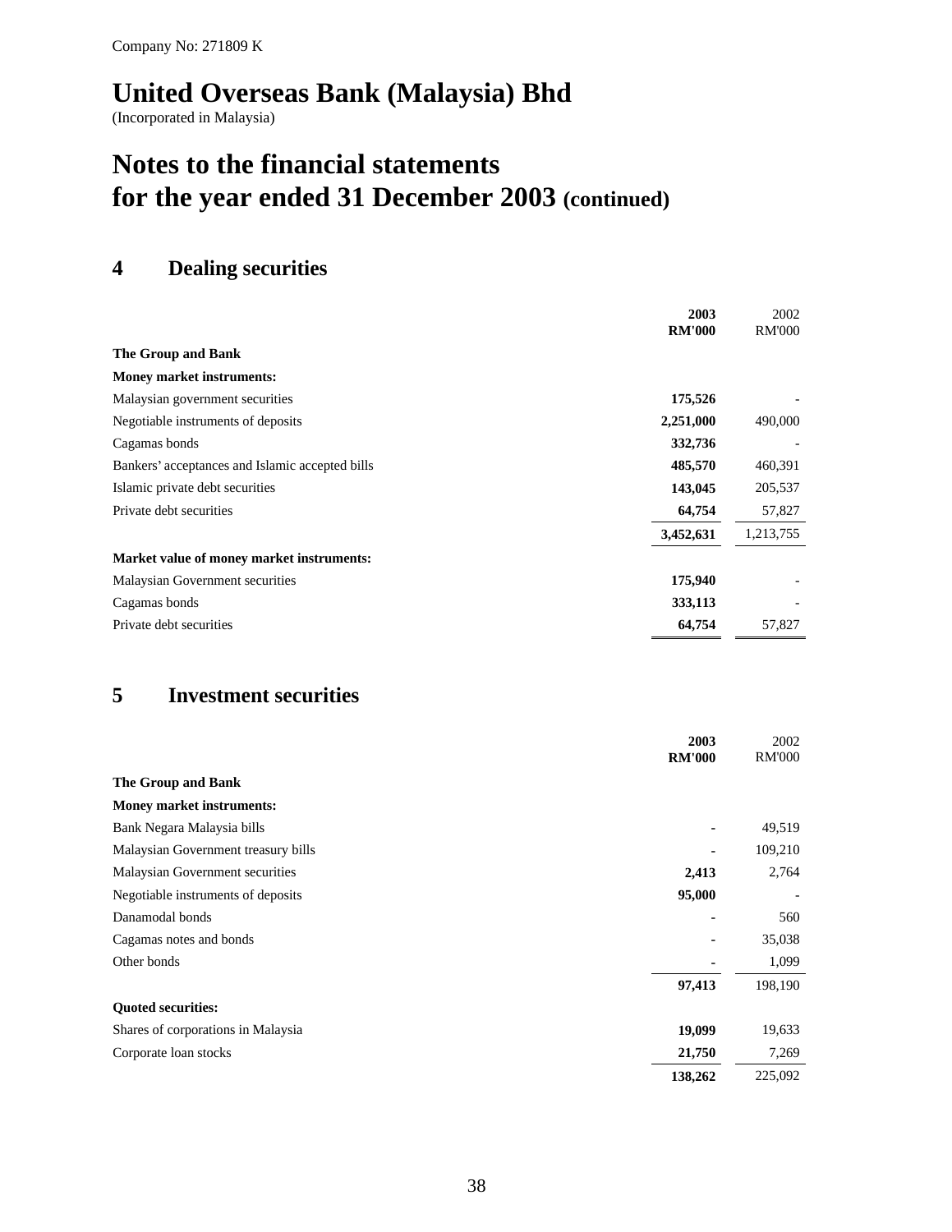(Incorporated in Malaysia)

# **Notes to the financial statements for the year ended 31 December 2003 (continued)**

## **5 Investment securities (continued)**

|                                                                                                                                             | 2003<br><b>RM'000</b> | 2002<br><b>RM'000</b> |
|---------------------------------------------------------------------------------------------------------------------------------------------|-----------------------|-----------------------|
| The Group and Bank                                                                                                                          |                       |                       |
| <b>Unquoted securities:</b>                                                                                                                 |                       |                       |
| Shares                                                                                                                                      | 17,572                | 18,472                |
| Private debt securities                                                                                                                     | 229,222               | 9,206                 |
|                                                                                                                                             | 385,056               | 252,770               |
| Amortisation of premium less accretion of discounts                                                                                         | (991)                 | 145                   |
| Provision for diminution in value of investment securities:                                                                                 |                       |                       |
| - quoted securities                                                                                                                         | (34, 441)             | (26, 024)             |
| unquoted securities                                                                                                                         | (12, 889)             | (15, 124)             |
|                                                                                                                                             | 336,735               | 211,767<br>_________  |
|                                                                                                                                             |                       |                       |
| (i) Market value of quoted securities:                                                                                                      |                       |                       |
| Malaysian Government Securities                                                                                                             | 2,589                 | $\sim$                |
| Shares of corporations in Malaysia                                                                                                          | 7,317                 | 7,250                 |
| Corporate loan stocks                                                                                                                       | 13,013                | 5,034                 |
|                                                                                                                                             | 22,919                | 12,284                |
| The carrying value is higher than the market value.<br>*.<br>The Directors are of the opinion that no permanent dimunition in value exists. |                       |                       |
| (ii) The maturity structure of money market instruments held for investments are<br>as follows:                                             |                       |                       |
| Maturing within one year                                                                                                                    | 95,300                | 159,640               |
| One year to three years                                                                                                                     | $\sim$                | 35,338                |
| Three years to five years                                                                                                                   | 113                   | 113                   |

Over five years **2,000** 3,099

**97,413** 198,190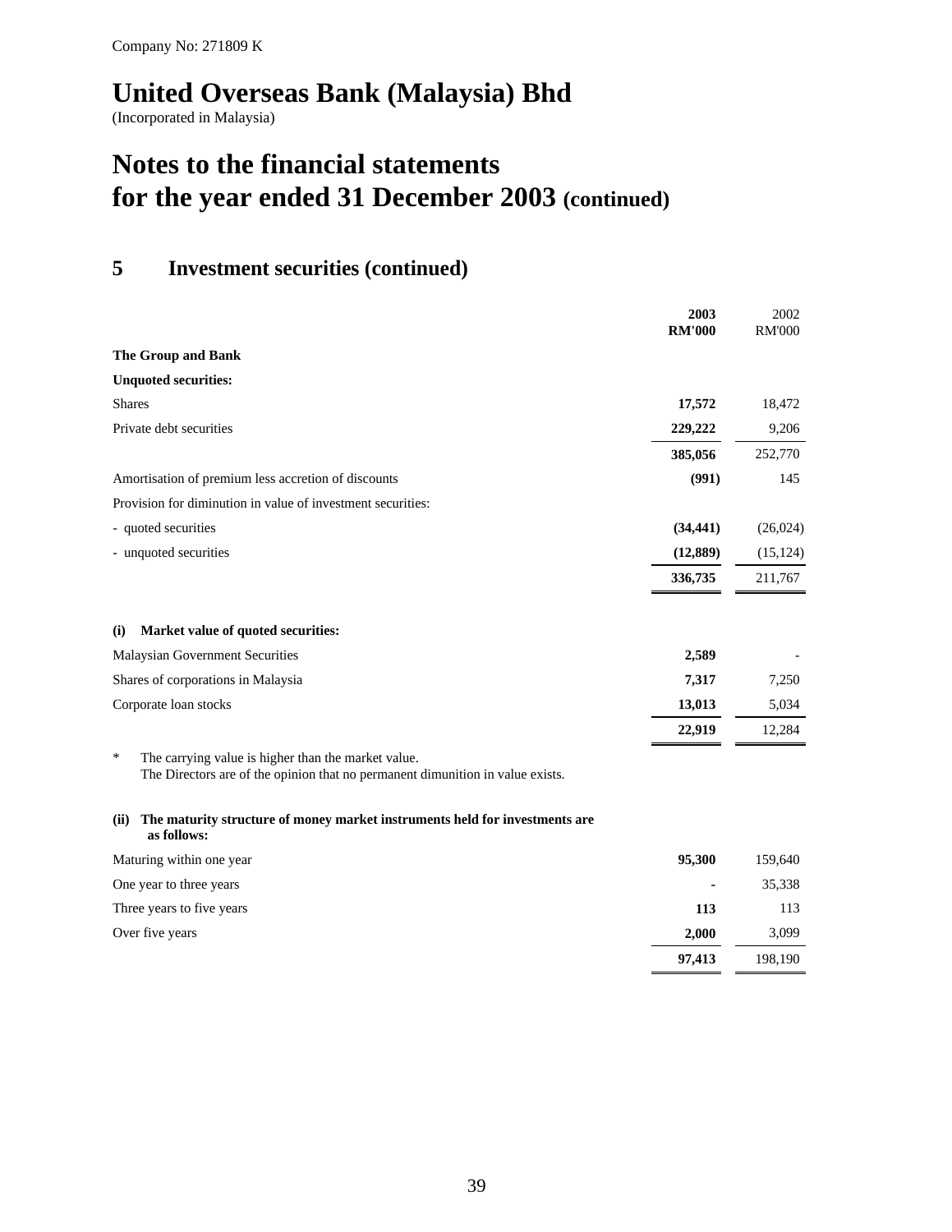(Incorporated in Malaysia)

# **Notes to the financial statements for the year ended 31 December 2003 (continued)**

## **6 Loans and advances**

| 2002<br>2002<br>2003<br>2003<br><b>RM'000</b><br><b>RM'000</b><br><b>RM'000</b><br><b>RM'000</b><br>3,374,768<br>3,542,584<br>3,542,584<br>3,374,768<br>5,461,038<br>5,143,617<br>5,143,617<br>5,461,038<br>3,532,349<br>3,532,349<br>2,784,660<br>2,784,660<br>341,973<br>245,500<br>341,973<br>245,500<br>103,700<br>87,260<br>87,261<br>103,700<br>443,168<br>383,697<br>443,168<br>383,698<br>2,251,354<br>1,731,324<br>1,731,324<br>2,251,354<br>16,139<br>23,130<br>23,130<br>16,139<br>853<br>657<br>25<br>39<br>1,177<br>606<br>606<br>1,177<br>- Executive director<br>95,231<br>95,231<br>90,890<br>- Others<br>90,890<br>7,598<br>7,598<br>4,604<br>4,604<br>14,039,297<br>15,628,581<br>15,627,949<br>14,038,483<br>(581)<br>(321)<br>(581)<br>(321)<br>14,037,902<br>15,628,260<br>14,038,716<br>15,627,628<br>(518,670)<br>(528,049)<br>(518, 128)<br>(527, 329)<br>- Specific<br>- General<br>(251,950)<br>(251, 888)<br>(251, 921)<br>(251, 888)<br>(292,964)<br>(260, 826)<br>(292, 936)<br>(260, 765)<br>14,564,676<br>12,997,920<br>14,564,676<br>12,997,920<br><u> The Common Seconds and Seconds and Seconds and Seconds and Seconds and Seconds and Seconds and Seconds and Seconds and Seconds and Seconds and Seconds and Seconds and Seconds and Seconds and Seconds and Seconds and Secon</u><br>$\sim$<br>8,587,442<br>8,586,628<br>9,417,023<br>9,416,391<br>617,099<br>496,943<br>496,943<br>617,099<br>801,478<br>877,253<br>801,478<br>877,253<br>4,077,078<br>4,792,660<br>4,077,078<br>4,792,660 |            |            | <b>The Group</b> | <b>The Bank</b> |            |  |
|-----------------------------------------------------------------------------------------------------------------------------------------------------------------------------------------------------------------------------------------------------------------------------------------------------------------------------------------------------------------------------------------------------------------------------------------------------------------------------------------------------------------------------------------------------------------------------------------------------------------------------------------------------------------------------------------------------------------------------------------------------------------------------------------------------------------------------------------------------------------------------------------------------------------------------------------------------------------------------------------------------------------------------------------------------------------------------------------------------------------------------------------------------------------------------------------------------------------------------------------------------------------------------------------------------------------------------------------------------------------------------------------------------------------------------------------------------------------------------------------------------------------------------------|------------|------------|------------------|-----------------|------------|--|
| <b>Bills</b> receivable<br>Lease receivables<br>Others<br>Less: Unearned interest<br>Provision for bad and doubtful debts<br>Interest-in-suspense<br>Net loans and advances                                                                                                                                                                                                                                                                                                                                                                                                                                                                                                                                                                                                                                                                                                                                                                                                                                                                                                                                                                                                                                                                                                                                                                                                                                                                                                                                                       |            |            |                  |                 |            |  |
| Term loans and revolving credits<br>Housing loans<br>Credit cards receivable<br>Trust receipts<br>Claims on customers under acceptance credits<br>Hire purchase<br>Staff loans<br>Gross loans and advances<br>(i) The maturity structure of loans and advances are as<br>follows:<br>Maturing within one year<br>One year to three years<br>Three years to five years<br>Over five years                                                                                                                                                                                                                                                                                                                                                                                                                                                                                                                                                                                                                                                                                                                                                                                                                                                                                                                                                                                                                                                                                                                                          | Overdrafts |            |                  |                 |            |  |
|                                                                                                                                                                                                                                                                                                                                                                                                                                                                                                                                                                                                                                                                                                                                                                                                                                                                                                                                                                                                                                                                                                                                                                                                                                                                                                                                                                                                                                                                                                                                   |            |            |                  |                 |            |  |
|                                                                                                                                                                                                                                                                                                                                                                                                                                                                                                                                                                                                                                                                                                                                                                                                                                                                                                                                                                                                                                                                                                                                                                                                                                                                                                                                                                                                                                                                                                                                   |            |            |                  |                 |            |  |
|                                                                                                                                                                                                                                                                                                                                                                                                                                                                                                                                                                                                                                                                                                                                                                                                                                                                                                                                                                                                                                                                                                                                                                                                                                                                                                                                                                                                                                                                                                                                   |            |            |                  |                 |            |  |
|                                                                                                                                                                                                                                                                                                                                                                                                                                                                                                                                                                                                                                                                                                                                                                                                                                                                                                                                                                                                                                                                                                                                                                                                                                                                                                                                                                                                                                                                                                                                   |            |            |                  |                 |            |  |
|                                                                                                                                                                                                                                                                                                                                                                                                                                                                                                                                                                                                                                                                                                                                                                                                                                                                                                                                                                                                                                                                                                                                                                                                                                                                                                                                                                                                                                                                                                                                   |            |            |                  |                 |            |  |
|                                                                                                                                                                                                                                                                                                                                                                                                                                                                                                                                                                                                                                                                                                                                                                                                                                                                                                                                                                                                                                                                                                                                                                                                                                                                                                                                                                                                                                                                                                                                   |            |            |                  |                 |            |  |
|                                                                                                                                                                                                                                                                                                                                                                                                                                                                                                                                                                                                                                                                                                                                                                                                                                                                                                                                                                                                                                                                                                                                                                                                                                                                                                                                                                                                                                                                                                                                   |            |            |                  |                 |            |  |
|                                                                                                                                                                                                                                                                                                                                                                                                                                                                                                                                                                                                                                                                                                                                                                                                                                                                                                                                                                                                                                                                                                                                                                                                                                                                                                                                                                                                                                                                                                                                   |            |            |                  |                 |            |  |
|                                                                                                                                                                                                                                                                                                                                                                                                                                                                                                                                                                                                                                                                                                                                                                                                                                                                                                                                                                                                                                                                                                                                                                                                                                                                                                                                                                                                                                                                                                                                   |            |            |                  |                 |            |  |
|                                                                                                                                                                                                                                                                                                                                                                                                                                                                                                                                                                                                                                                                                                                                                                                                                                                                                                                                                                                                                                                                                                                                                                                                                                                                                                                                                                                                                                                                                                                                   |            |            |                  |                 |            |  |
|                                                                                                                                                                                                                                                                                                                                                                                                                                                                                                                                                                                                                                                                                                                                                                                                                                                                                                                                                                                                                                                                                                                                                                                                                                                                                                                                                                                                                                                                                                                                   |            |            |                  |                 |            |  |
|                                                                                                                                                                                                                                                                                                                                                                                                                                                                                                                                                                                                                                                                                                                                                                                                                                                                                                                                                                                                                                                                                                                                                                                                                                                                                                                                                                                                                                                                                                                                   |            |            |                  |                 |            |  |
|                                                                                                                                                                                                                                                                                                                                                                                                                                                                                                                                                                                                                                                                                                                                                                                                                                                                                                                                                                                                                                                                                                                                                                                                                                                                                                                                                                                                                                                                                                                                   |            |            |                  |                 |            |  |
|                                                                                                                                                                                                                                                                                                                                                                                                                                                                                                                                                                                                                                                                                                                                                                                                                                                                                                                                                                                                                                                                                                                                                                                                                                                                                                                                                                                                                                                                                                                                   |            |            |                  |                 |            |  |
|                                                                                                                                                                                                                                                                                                                                                                                                                                                                                                                                                                                                                                                                                                                                                                                                                                                                                                                                                                                                                                                                                                                                                                                                                                                                                                                                                                                                                                                                                                                                   |            |            |                  |                 |            |  |
|                                                                                                                                                                                                                                                                                                                                                                                                                                                                                                                                                                                                                                                                                                                                                                                                                                                                                                                                                                                                                                                                                                                                                                                                                                                                                                                                                                                                                                                                                                                                   |            |            |                  |                 |            |  |
|                                                                                                                                                                                                                                                                                                                                                                                                                                                                                                                                                                                                                                                                                                                                                                                                                                                                                                                                                                                                                                                                                                                                                                                                                                                                                                                                                                                                                                                                                                                                   |            |            |                  |                 |            |  |
|                                                                                                                                                                                                                                                                                                                                                                                                                                                                                                                                                                                                                                                                                                                                                                                                                                                                                                                                                                                                                                                                                                                                                                                                                                                                                                                                                                                                                                                                                                                                   |            |            |                  |                 |            |  |
|                                                                                                                                                                                                                                                                                                                                                                                                                                                                                                                                                                                                                                                                                                                                                                                                                                                                                                                                                                                                                                                                                                                                                                                                                                                                                                                                                                                                                                                                                                                                   |            |            |                  |                 |            |  |
|                                                                                                                                                                                                                                                                                                                                                                                                                                                                                                                                                                                                                                                                                                                                                                                                                                                                                                                                                                                                                                                                                                                                                                                                                                                                                                                                                                                                                                                                                                                                   |            |            |                  |                 |            |  |
|                                                                                                                                                                                                                                                                                                                                                                                                                                                                                                                                                                                                                                                                                                                                                                                                                                                                                                                                                                                                                                                                                                                                                                                                                                                                                                                                                                                                                                                                                                                                   |            |            |                  |                 |            |  |
|                                                                                                                                                                                                                                                                                                                                                                                                                                                                                                                                                                                                                                                                                                                                                                                                                                                                                                                                                                                                                                                                                                                                                                                                                                                                                                                                                                                                                                                                                                                                   |            |            |                  |                 |            |  |
|                                                                                                                                                                                                                                                                                                                                                                                                                                                                                                                                                                                                                                                                                                                                                                                                                                                                                                                                                                                                                                                                                                                                                                                                                                                                                                                                                                                                                                                                                                                                   |            |            |                  |                 |            |  |
|                                                                                                                                                                                                                                                                                                                                                                                                                                                                                                                                                                                                                                                                                                                                                                                                                                                                                                                                                                                                                                                                                                                                                                                                                                                                                                                                                                                                                                                                                                                                   |            |            |                  |                 |            |  |
|                                                                                                                                                                                                                                                                                                                                                                                                                                                                                                                                                                                                                                                                                                                                                                                                                                                                                                                                                                                                                                                                                                                                                                                                                                                                                                                                                                                                                                                                                                                                   |            |            |                  |                 |            |  |
|                                                                                                                                                                                                                                                                                                                                                                                                                                                                                                                                                                                                                                                                                                                                                                                                                                                                                                                                                                                                                                                                                                                                                                                                                                                                                                                                                                                                                                                                                                                                   |            | 15,628,260 | 14,038,716       | 15,627,628      | 14,037,902 |  |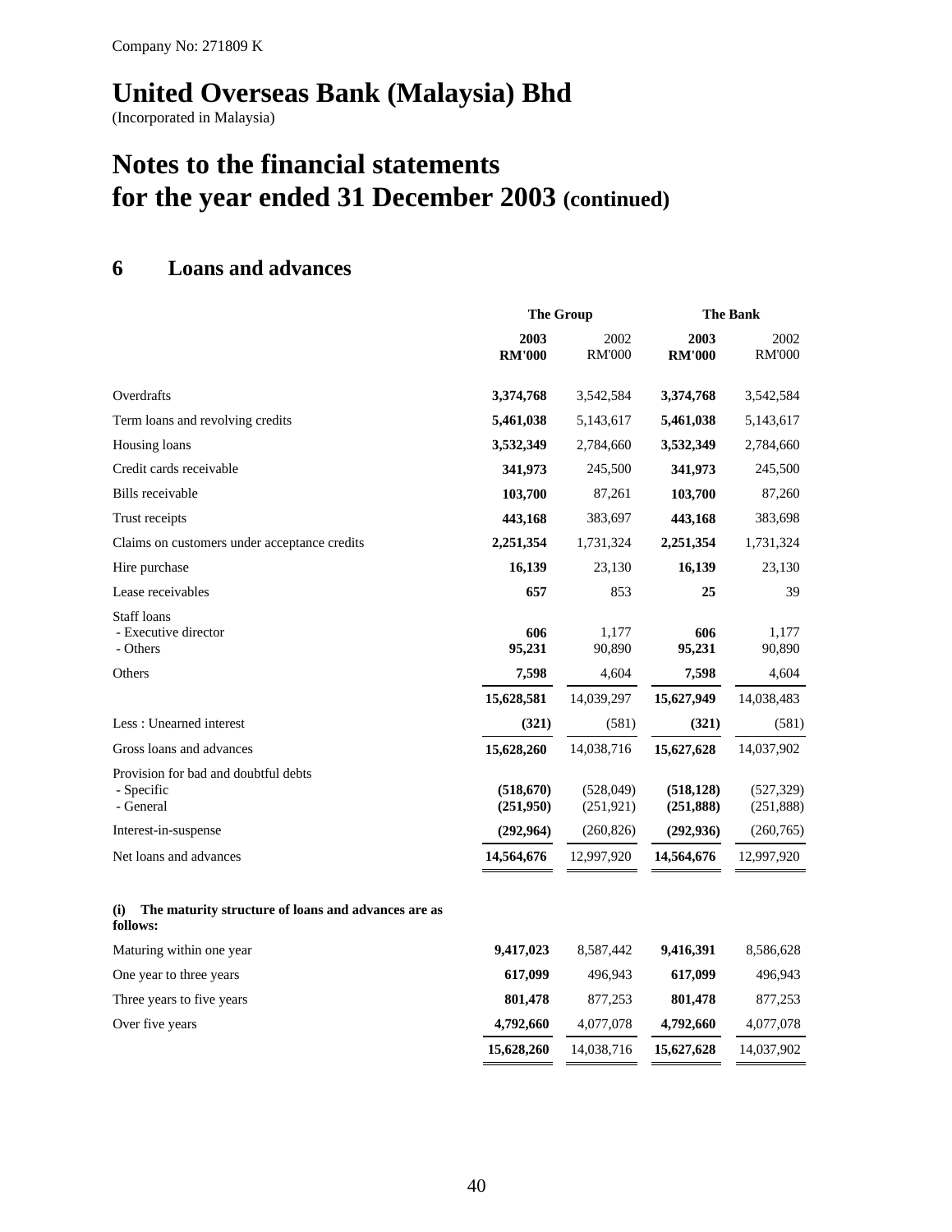(Incorporated in Malaysia)

# **Notes to the financial statements for the year ended 31 December 2003 (continued)**

# **6 Loans and advances (continued**)

|                                                                                                        | The Group             |                                    |                       | The Bank                                                                                                            |
|--------------------------------------------------------------------------------------------------------|-----------------------|------------------------------------|-----------------------|---------------------------------------------------------------------------------------------------------------------|
|                                                                                                        | 2003<br><b>RM'000</b> | 2002<br><b>RM'000</b>              | 2003<br><b>RM'000</b> | 2002<br><b>RM'000</b>                                                                                               |
| (ii) Loans and advances analysed according to economic<br>sectors are as follows:                      |                       |                                    |                       |                                                                                                                     |
| Agriculture                                                                                            | 112,406               | 107,160                            | 112,406               | 107,160                                                                                                             |
| Mining and quarrying                                                                                   | 40,651                | 30,961                             | 40,651                | 30,961                                                                                                              |
| Manufacturing                                                                                          | 3,183,139             | 2,927,389                          | 3,182,532             | 2,926,584                                                                                                           |
| Electricity, gas and water                                                                             | 121,130               | 13,228                             | 121,130               | 13,228                                                                                                              |
| Construction                                                                                           | 856,869               | 749,066                            | 856,869               | 749,066                                                                                                             |
| Real estate                                                                                            | 573,722               | 601,746                            | 573,722               | 601,746                                                                                                             |
| Purchase of landed property:<br>- Residential<br>- Non-residential                                     | 3,730,522<br>576,966  | 2,994,095<br>614,867               | 3,730,522<br>576,966  | 2,994,095<br>614,867                                                                                                |
| General commerce                                                                                       | 2,385,092             | 2,272,846                          | 2,385,092             | 2,272,846                                                                                                           |
| Transport, storage and communication                                                                   | 126,626               | 121,662                            | 126,626               | 121,653                                                                                                             |
| Finance, insurance and business services                                                               | 548,637               | 604,196                            | 548,637               | 604,196                                                                                                             |
| Purchase of securities                                                                                 | 617,870               | 904,303                            | 617,870               | 904,303                                                                                                             |
| Purchase of transport vehicles                                                                         | 12,558                | 14,968                             | 12,558                | 14,968                                                                                                              |
| Consumption credit                                                                                     | 1,304,205             | 1,127,730                          | 1,304,205             | 1,127,730                                                                                                           |
| Others                                                                                                 | 1,437,867             | 954,499                            |                       | 1,437,842 954,499                                                                                                   |
|                                                                                                        | 15,628,260            | 14,038,716  15,627,628  14,037,902 |                       |                                                                                                                     |
|                                                                                                        |                       |                                    |                       |                                                                                                                     |
| (iii) Movements in non-performing loans (including interest<br>receivable) are as follows:             |                       |                                    |                       |                                                                                                                     |
| Balance as at beginning of the year                                                                    | 1,635,755             | 623,640                            |                       | 1,634,942 623,640                                                                                                   |
| Balances vested over from Overseas Union Bank (Malaysia)<br>Berhad                                     |                       | $-1,030,964$                       |                       | $-1,030,096$                                                                                                        |
| Non-performing during the year                                                                         | 726,113               | 643,944                            | 726,075               | 643,895                                                                                                             |
| Recoveries                                                                                             | (290, 403)            | (306,093)                          | (290, 402)            | (305,989)                                                                                                           |
| Reclassified to performing                                                                             |                       |                                    |                       | $(191,743)$ $(283,917)$ $(191,743)$ $(283,917)$                                                                     |
| Amount written off                                                                                     |                       |                                    |                       |                                                                                                                     |
| Balance as at end of the year                                                                          |                       |                                    |                       | $\frac{(91,898)}{1,787,824}$ $\frac{(72,783)}{1,635,755}$ $\frac{(91,680)}{1,787,192}$ $\frac{(72,783)}{1,634,942}$ |
|                                                                                                        |                       |                                    |                       |                                                                                                                     |
| Net non-performing loans                                                                               |                       |                                    |                       | <b>976,190</b> 846,880 <b>976,128</b> 846,848                                                                       |
|                                                                                                        |                       |                                    |                       |                                                                                                                     |
| Ratio of net non-performing loans to total loans net of specific<br>provision and interest-in-suspense |                       |                                    |                       | <b>6.59%</b> 6.39% <b>6.59%</b> 6.39%                                                                               |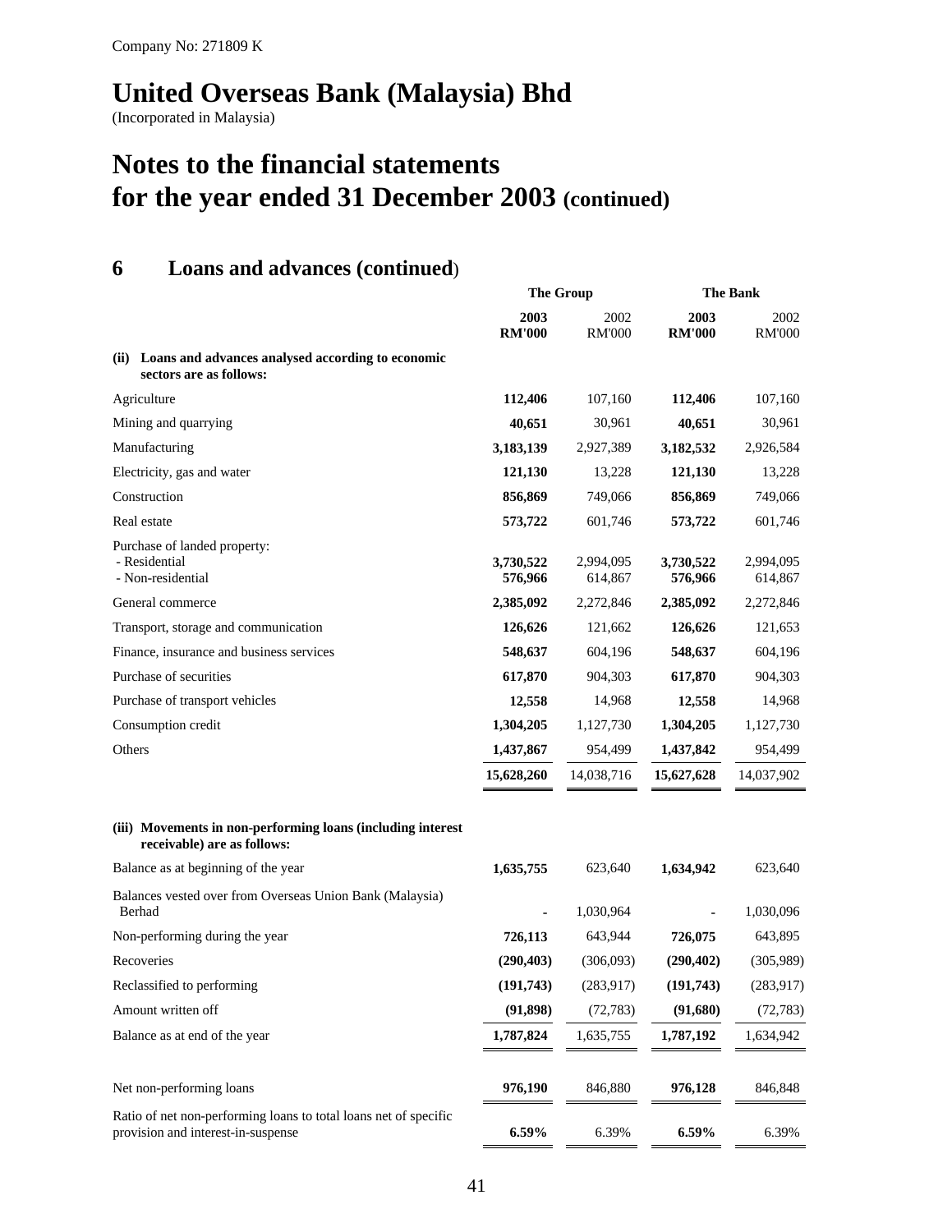(Incorporated in Malaysia)

# **Notes to the financial statements for the year ended 31 December 2003 (continued)**

## **6 Loans and advances (continued**)

|                                                                                                                 | <b>The Group</b>                                                                                      |                                                                                                                                 | The Bank                       |                                   |
|-----------------------------------------------------------------------------------------------------------------|-------------------------------------------------------------------------------------------------------|---------------------------------------------------------------------------------------------------------------------------------|--------------------------------|-----------------------------------|
|                                                                                                                 | 2003                                                                                                  | 2002                                                                                                                            |                                | 2003 2002<br>RM'000 RM'000        |
|                                                                                                                 | <b>RM'000</b>                                                                                         | <b>RM'000</b>                                                                                                                   |                                |                                   |
| (iv) Movements in the provision for bad and doubtful debts<br>and interest-in-suspense accounts are as follows: |                                                                                                       |                                                                                                                                 |                                |                                   |
| <b>General provision</b>                                                                                        |                                                                                                       |                                                                                                                                 |                                |                                   |
| Balance as at 1 January                                                                                         | 251,921                                                                                               | 150,738                                                                                                                         |                                | 251,888 150,738                   |
| Balances vested over from Overseas Union Bank (Malaysia)<br>Berhad                                              |                                                                                                       | $-101,255$                                                                                                                      |                                | $-101,150$                        |
| Provision made during the year                                                                                  | 29                                                                                                    |                                                                                                                                 | <b>Contract Contract</b>       | <b>Contract Contract</b>          |
| Amount written back in respect of recoveries                                                                    | <b>Contract Contract</b>                                                                              | (72)                                                                                                                            |                                | the company of the company of the |
| Balance as at 31 December                                                                                       | 251,950                                                                                               | 251,921 251,888 251,888                                                                                                         |                                |                                   |
|                                                                                                                 |                                                                                                       |                                                                                                                                 |                                |                                   |
| % of total loans (excluding loan to Government) less specific                                                   |                                                                                                       |                                                                                                                                 |                                |                                   |
| provision and interest-in-suspense                                                                              | $1.86\%$                                                                                              |                                                                                                                                 | 2.02% 1.86% 2.02%              |                                   |
| <b>Specific provision</b>                                                                                       |                                                                                                       |                                                                                                                                 |                                |                                   |
| Balance as at 1 January                                                                                         | 528,049                                                                                               | 160,828                                                                                                                         |                                | 527,329 160,828                   |
| Balances vested over from Overseas Union Bank (Malaysia)                                                        |                                                                                                       |                                                                                                                                 |                                |                                   |
| Berhad                                                                                                          |                                                                                                       | $-377,105$                                                                                                                      | <b>Contract Contract</b>       | 376,401                           |
| Provision made during the year                                                                                  | 157,612                                                                                               | 101,581                                                                                                                         |                                | 157,594 101,563                   |
| Transfer to provision for diminution in value of investment                                                     | (13,584)                                                                                              |                                                                                                                                 |                                | $(13,584)$ $(15,553)$             |
| securities                                                                                                      |                                                                                                       | (15,553)                                                                                                                        |                                |                                   |
| Amount written back in respect of recoveries                                                                    | (72,905)<br>(80,502)                                                                                  | (50,314)<br>(45.598)                                                                                                            | (72, 905)                      | (50,312)<br>(45,598)              |
| Amount written off<br>Balance as at 31 December                                                                 | 518,670                                                                                               | <u> — Andrew Andrew Andrew Andrew Andrew Andrew Andrew Andrew Andrew Andrew Andrew Andrew Andrew Andrew Andrew A</u><br>528,049 | (80, 306)                      | 518,128 527,329                   |
|                                                                                                                 |                                                                                                       |                                                                                                                                 |                                |                                   |
| Interest-in-suspense                                                                                            |                                                                                                       |                                                                                                                                 |                                |                                   |
| Balance as at 1 January                                                                                         | 260,826                                                                                               | 100,666                                                                                                                         | 260,765 100,666                |                                   |
| Balances vested over from Overseas Union Bank (Malaysia)                                                        |                                                                                                       |                                                                                                                                 |                                |                                   |
| Berhad                                                                                                          |                                                                                                       | $-111,216$                                                                                                                      |                                | $-111,150$                        |
| Interest suspended during the year                                                                              |                                                                                                       |                                                                                                                                 |                                | 158,569 150,207 158,569 150,207   |
| Transfer to provision for diminution in value of investment                                                     |                                                                                                       |                                                                                                                                 |                                |                                   |
| securities                                                                                                      | (4,013)                                                                                               | (4, 443)                                                                                                                        | (4,013)                        | (4, 443)                          |
| Amount written back in respect of recoveries<br>Amount written off                                              | (97, 189)                                                                                             |                                                                                                                                 | $(69,726)$ (97,185) $(69,721)$ |                                   |
| Balance as at 31 December                                                                                       | $\frac{(25,229)}{292,964} \frac{(27,094)}{260,826} \frac{(25,200)}{292,936} \frac{(27,094)}{260,765}$ |                                                                                                                                 |                                |                                   |
|                                                                                                                 |                                                                                                       |                                                                                                                                 |                                |                                   |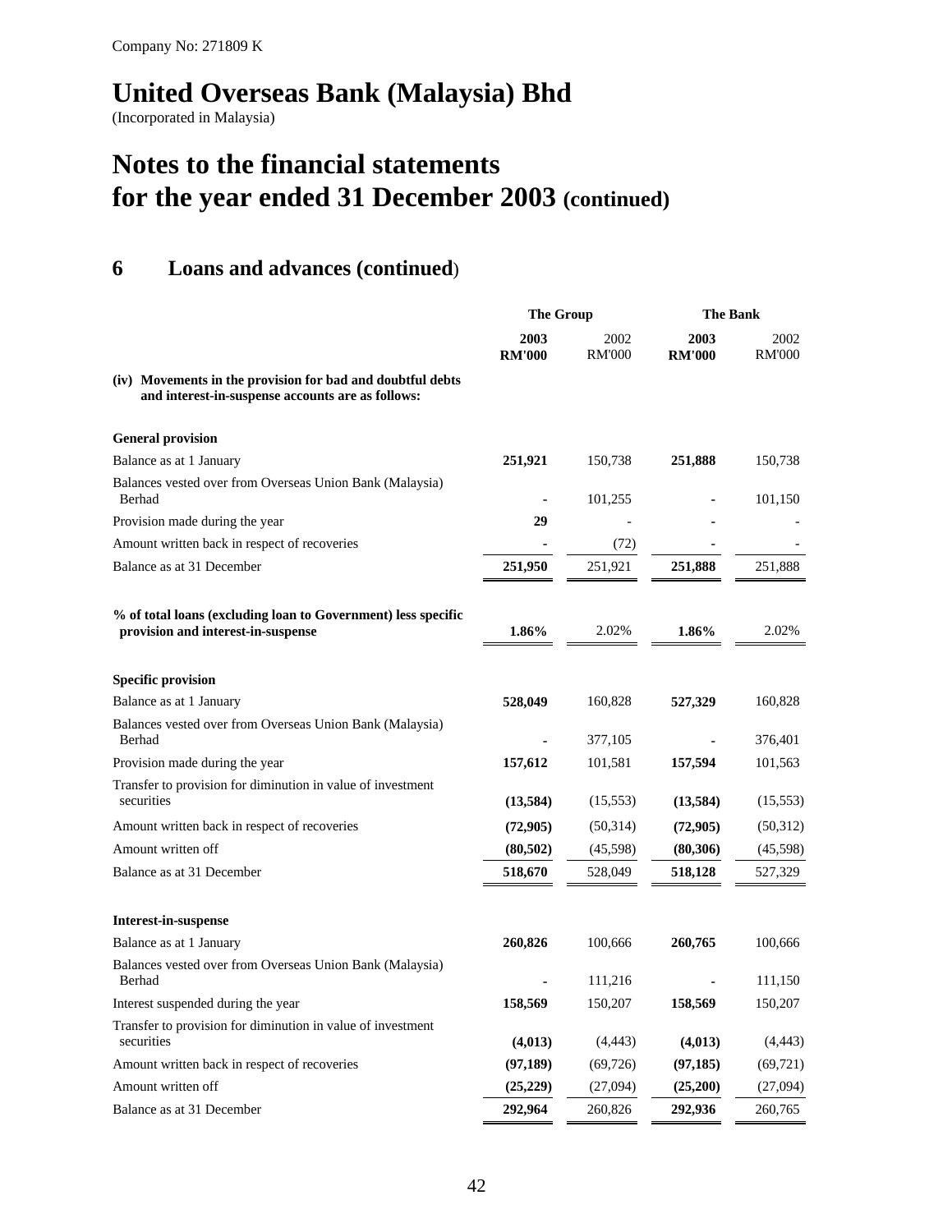(Incorporated in Malaysia)

# **Notes to the financial statements for the year ended 31 December 2003 (continued)**

## **7 Other assets**

|                                         | The Group             |                           |                       | The Bank              |
|-----------------------------------------|-----------------------|---------------------------|-----------------------|-----------------------|
|                                         | 2003<br><b>RM'000</b> | 2002<br>$\mathrm{RM}'000$ | 2003<br><b>RM'000</b> | 2002<br><b>RM'000</b> |
| Other debtors, deposits and prepayments | 216,973               | 156,075                   | 216,882               | 155,983               |
| Accrued interest receivable             | 35,226                | 15,495                    | 35,226                | 15,495                |
| Amount due to subsidiaries              |                       |                           | 503                   | 294                   |
| Precious metal accounts                 | 136,841               | 62,659                    | 136,841               | 62,659                |
| Foreclosed properties                   | 3,806                 | 6,080                     | 3,806                 | 6,080                 |
|                                         | 392,846               | 240,309                   | 393,258               | 240,511               |
|                                         |                       |                           |                       |                       |

## **8 Statutory deposits with Bank Negara Malaysia**

The non-interest bearing statutory deposits are maintained with Bank Negara Malaysia in compliance with Section 37(1)(c) of the Central Bank of Malaysia Ordinance 1958, the amounts of which are determined as set percentage of total eligible liabilities.

#### **9 Investment in subsidiaries**

|                                     | 2003<br><b>RM'000</b> | 2002<br><b>RM'000</b> |  |
|-------------------------------------|-----------------------|-----------------------|--|
| The Bank                            |                       |                       |  |
| Unquoted shares at cost in Malaysia | $ -$                  | $ -$                  |  |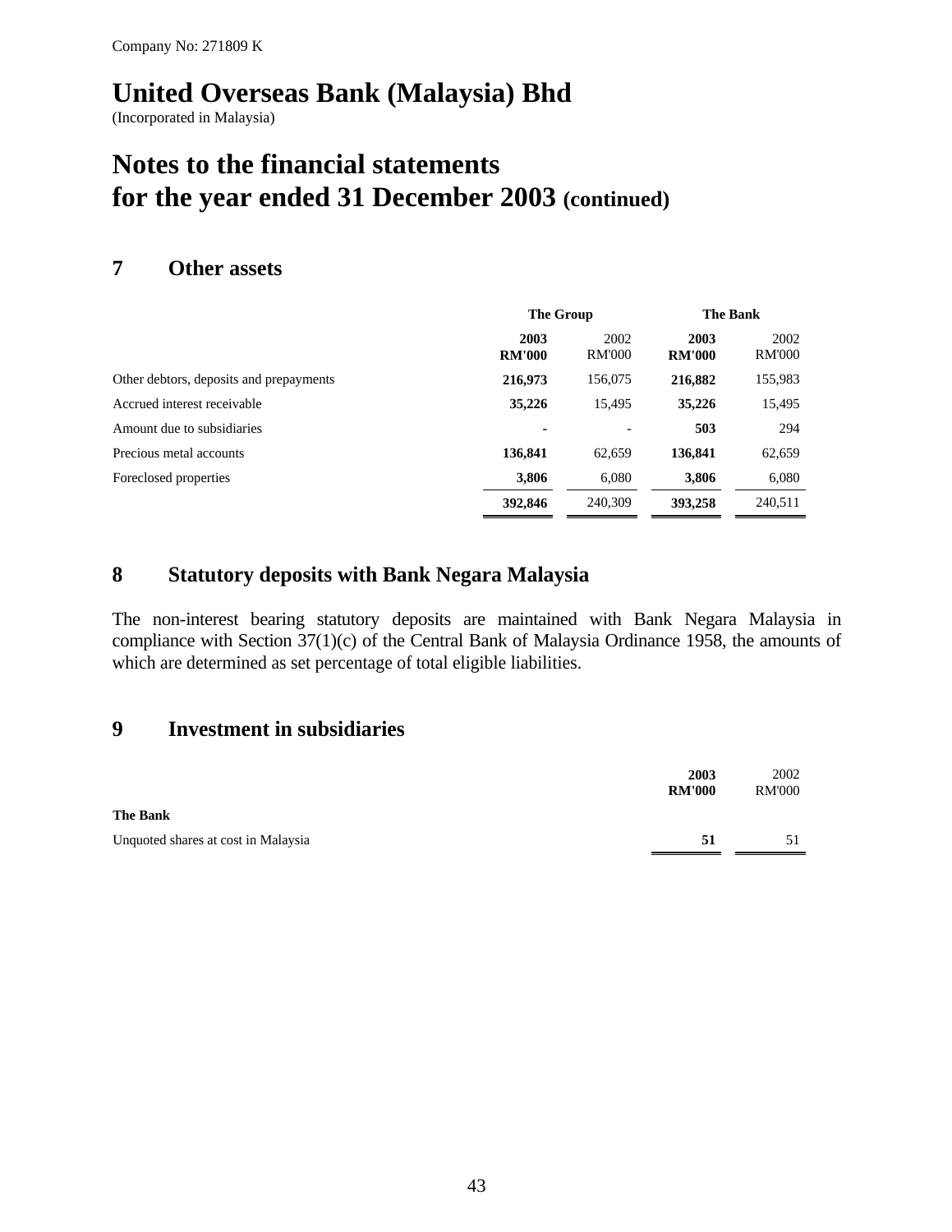(Incorporated in Malaysia)

# **Notes to the financial statements for the year ended 31 December 2003 (continued)**

## **9 Investment in subsidiaries (continued)**

The subsidiaries of the Bank, all of which are incorporated in Malaysia and held directly by the Bank, are as follows:

|                                             | Paid-up Group's effective<br>capital | interest | <b>Country of</b><br><b>Principal activities incorporation</b> |
|---------------------------------------------|--------------------------------------|----------|----------------------------------------------------------------|
|                                             |                                      | 2003     | 2002                                                           |
|                                             | $RM$ %                               |          |                                                                |
| UOB InfoTech Sdn Bhd                        | 10,000 100                           |          | 100 Dormant<br>Malaysia                                        |
| United Overseas Finance (Malaysia) Bhd      |                                      | 100      | 100 Dormant<br>Malaysia                                        |
| <b>UOBM Nominees (Tempatan) Sdn Bhd</b>     |                                      |          | 10,000 100 100 Nominee services Malaysia                       |
| <b>UOBM Nominees (Asing) Sdn Bhd</b>        |                                      |          | 10,000 100 100 Nominee services Malaysia                       |
| United Overseas Nominees (Tempatan) Sdn Bhd |                                      |          | 20 100 100 Nominee services Malaysia                           |
| United Overseas Nominees (Asing) Sdn Bhd    |                                      |          | 10,000 100 100 Nominee services Malaysia                       |
| Overseas Union Bank (Malaysia) Berhad       |                                      |          | Malaysia<br>100 100 Dormant                                    |
| OUB Credit Bhd                              |                                      |          | 2 100 100 Leasing company Malaysia                             |
| OUB Nominees (Tempatan) Sdn Bhd             | 10,000 100                           |          | Malaysia<br>100 Dormant                                        |
| OUB Nominees (Asing) Sdn Bhd                |                                      |          | 10,000 100 100 Dormant<br>Malaysia                             |

All trading transactions of United Overseas Nominees (Tempatan) Sdn Bhd, United Overseas Nominees (Asing) Sdn Bhd, UOBM Nominees (Asing) Sdn Bhd and UOBM Nominees (Tempatan) Sdn Bhd are entered into as agent for the Bank and the records accordingly are incorporated into the books and financial statements of the Bank.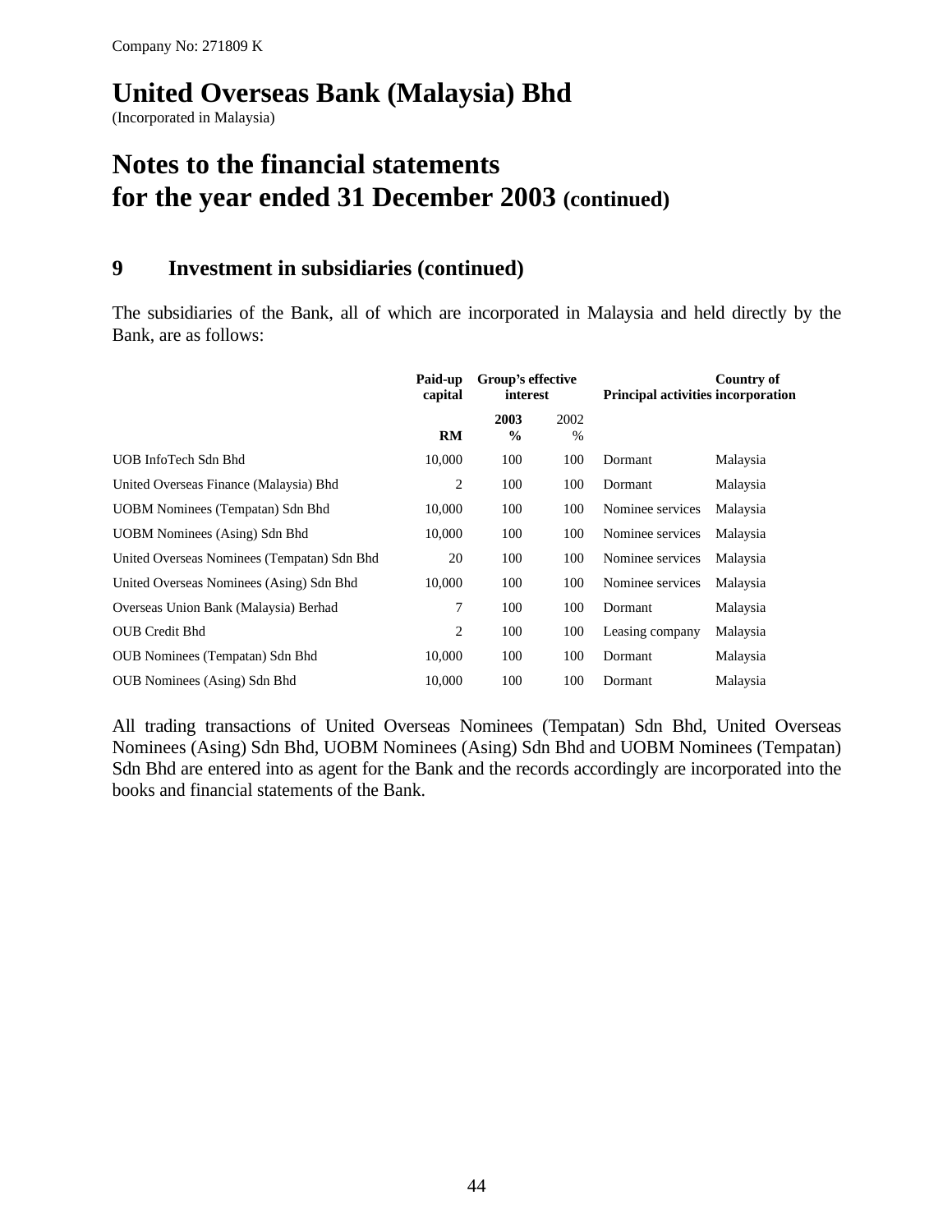(Incorporated in Malaysia)

# **Notes to the financial statements for the year ended 31 December 2003 (continued)**

## **10 Investments in associates**

|                          | 2003          | 2002          |
|--------------------------|---------------|---------------|
|                          | <b>RM'000</b> | <b>RM'000</b> |
| The Bank                 |               |               |
| Unquoted shares, at cost | 122,733       | 122,686       |
|                          |               | ____________  |
| The Group                |               |               |
| Share of net assets      | 102,165       | 88,521        |
|                          |               |               |
| Goodwill on acquisition  | 30,415        | 34,708        |

The associates, all of which are incorporated in Malaysia, are as follows:

|                                                                        |      | Group's effective interest Principal activities                                     | incorporation |
|------------------------------------------------------------------------|------|-------------------------------------------------------------------------------------|---------------|
|                                                                        | 2003 |                                                                                     |               |
| OSK-UOB Unit Trust Management Berhad                                   | 30   | 30 Management of unit trust Malaysia<br>tunds                                       |               |
| Uni.<br>Asia Capital Sdn Bhd<br>(previously known as Tower Ed Sdn Bhd) |      | Investment holding of Malaysia<br>-49 -<br>general and life insurance<br>businesses |               |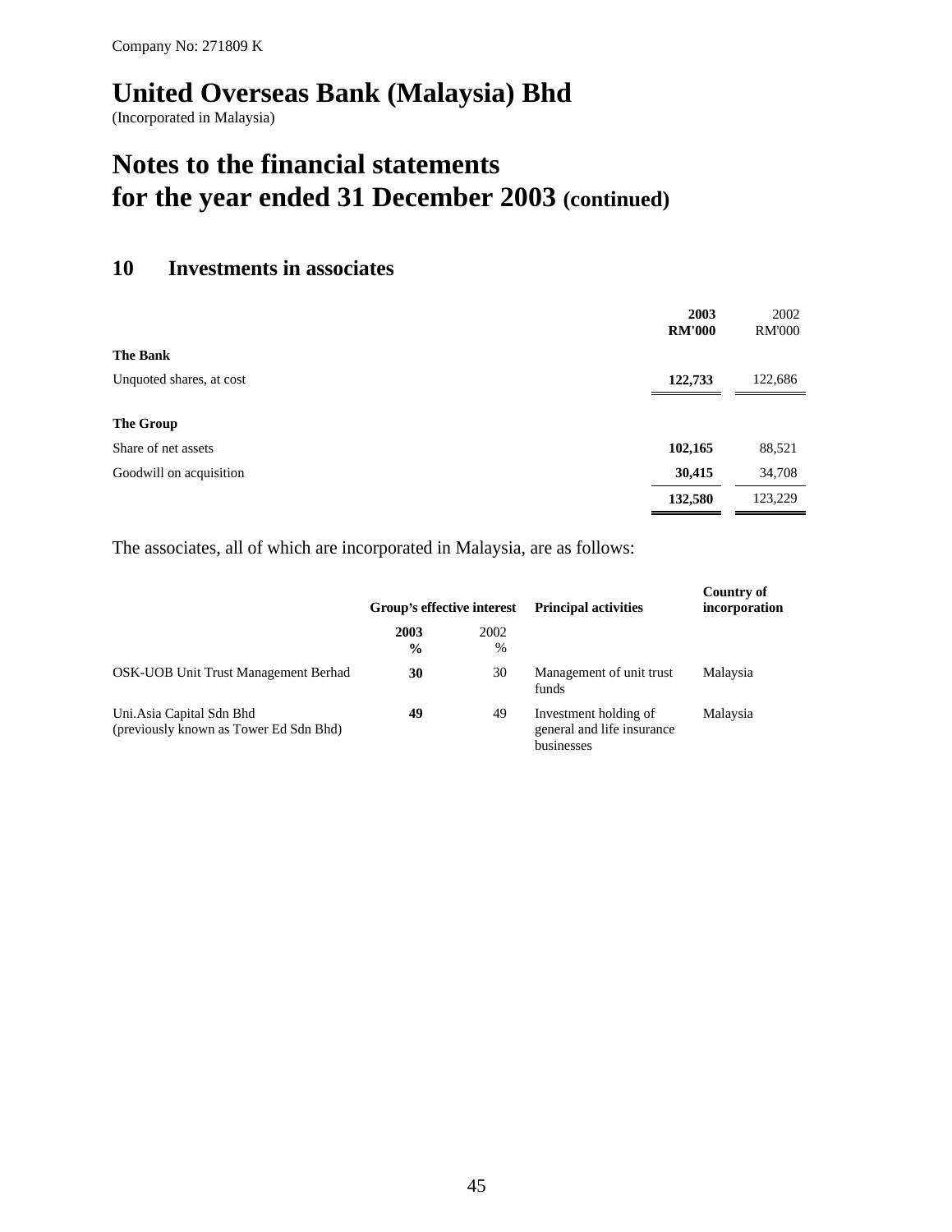(Incorporated in Malaysia)

# **Notes to the financial statements for the year ended 31 December 2003 (continued)**

## **11 Fixed assets**

|                                                                                  |                                                                                                                                                                                                                                                                                                                                                                                                                                                                            |      |                                                   |                   | Office              |                           |                |                                                                                   |
|----------------------------------------------------------------------------------|----------------------------------------------------------------------------------------------------------------------------------------------------------------------------------------------------------------------------------------------------------------------------------------------------------------------------------------------------------------------------------------------------------------------------------------------------------------------------|------|---------------------------------------------------|-------------------|---------------------|---------------------------|----------------|-----------------------------------------------------------------------------------|
|                                                                                  |                                                                                                                                                                                                                                                                                                                                                                                                                                                                            |      |                                                   |                   | furniture, Computer |                           |                |                                                                                   |
|                                                                                  | Freehold leasehold                                                                                                                                                                                                                                                                                                                                                                                                                                                         | Long | Short<br>leasehold<br>Freehold                    | Long<br>leasehold | and                 | fittings equipment<br>and | Motor Work-in- |                                                                                   |
|                                                                                  |                                                                                                                                                                                                                                                                                                                                                                                                                                                                            |      |                                                   |                   |                     |                           |                | Total<br>progress                                                                 |
|                                                                                  |                                                                                                                                                                                                                                                                                                                                                                                                                                                                            |      |                                                   |                   |                     |                           |                | RM'000 RM'000 RM'000 RM'000 RM'000 RM'000 RM'000 RM'000 RM'000 RM'000 RM'000      |
| The Group and<br><b>Bank</b>                                                     |                                                                                                                                                                                                                                                                                                                                                                                                                                                                            |      |                                                   |                   |                     |                           |                |                                                                                   |
| Net book value                                                                   |                                                                                                                                                                                                                                                                                                                                                                                                                                                                            |      |                                                   |                   |                     |                           |                |                                                                                   |
| Balance as at                                                                    |                                                                                                                                                                                                                                                                                                                                                                                                                                                                            |      |                                                   |                   |                     |                           |                |                                                                                   |
| 1 January 2003                                                                   | 47,905 28,849                                                                                                                                                                                                                                                                                                                                                                                                                                                              |      | 600 43,636 78,223 29,600 32,699                   |                   |                     |                           | 632            | $-262,144$                                                                        |
| Revaluation split                                                                | $-2,665$                                                                                                                                                                                                                                                                                                                                                                                                                                                                   |      | and the company                                   | (2,665)           |                     |                           |                | the second control of the second control of the second second                     |
| Additions                                                                        |                                                                                                                                                                                                                                                                                                                                                                                                                                                                            |      | $    1,852$                                       |                   | $-13,468$ $18,512$  |                           |                | 257 4,285 38,374                                                                  |
| Disposals                                                                        | (4,530)                                                                                                                                                                                                                                                                                                                                                                                                                                                                    |      | $ (1,015)$ $(1,286)$ $(699)$ $(190)$              |                   |                     |                           |                | $(1)$ - $(7,721)$                                                                 |
| Depreciation charge                                                              |                                                                                                                                                                                                                                                                                                                                                                                                                                                                            |      |                                                   |                   |                     |                           |                | (296) (13) (2,954) (1,860) (5,360) (12,969) (200) - (23,652)                      |
| (Deficit)/                                                                       |                                                                                                                                                                                                                                                                                                                                                                                                                                                                            |      |                                                   |                   |                     |                           |                |                                                                                   |
| Revaluation surplus                                                              |                                                                                                                                                                                                                                                                                                                                                                                                                                                                            |      |                                                   |                   |                     |                           |                | $(100)$ - - 2 - - - - - - - (98)                                                  |
| Balance as at                                                                    |                                                                                                                                                                                                                                                                                                                                                                                                                                                                            |      |                                                   |                   |                     |                           |                |                                                                                   |
| 31 December 2003 43,275 31,218 587 41,521 72,412 37,009 38,052 688 4,285 269,047 | $\frac{1}{2} \left( \frac{1}{2} \right) \left( \frac{1}{2} \right) \left( \frac{1}{2} \right) \left( \frac{1}{2} \right) \left( \frac{1}{2} \right) \left( \frac{1}{2} \right) \left( \frac{1}{2} \right) \left( \frac{1}{2} \right) \left( \frac{1}{2} \right) \left( \frac{1}{2} \right) \left( \frac{1}{2} \right) \left( \frac{1}{2} \right) \left( \frac{1}{2} \right) \left( \frac{1}{2} \right) \left( \frac{1}{2} \right) \left( \frac{1}{2} \right) \left( \frac$ |      |                                                   |                   |                     |                           |                | <u> 1989 - Andrea Santa Alexandria (h. 1989).</u>                                 |
|                                                                                  |                                                                                                                                                                                                                                                                                                                                                                                                                                                                            |      |                                                   |                   |                     |                           |                |                                                                                   |
| 2003                                                                             |                                                                                                                                                                                                                                                                                                                                                                                                                                                                            |      |                                                   |                   |                     |                           |                |                                                                                   |
| Cost                                                                             | 33,714 9,092                                                                                                                                                                                                                                                                                                                                                                                                                                                               |      | 550 16,702 54,684 102,988 118,883                 |                   |                     |                           |                | 4,445 4,285 345,342                                                               |
| Valuation                                                                        | 12,849 25,306                                                                                                                                                                                                                                                                                                                                                                                                                                                              |      | 90 34,767 36,290                                  |                   |                     |                           |                | $    109,301$                                                                     |
| Accumulated                                                                      |                                                                                                                                                                                                                                                                                                                                                                                                                                                                            |      |                                                   |                   |                     |                           |                |                                                                                   |
| depreciation                                                                     |                                                                                                                                                                                                                                                                                                                                                                                                                                                                            |      |                                                   |                   |                     |                           |                | (3,116) $(53)$ $(7,834)$ $(18,397)$ $(65,979)$ $(80,831)$ $(3,757)$ - $(179,966)$ |
| Accumulated<br>impairment loss                                                   |                                                                                                                                                                                                                                                                                                                                                                                                                                                                            |      | $(3,288)$ $(64)$ - $(2,114)$ $(165)$              |                   |                     |                           |                | $-$ (5,631)                                                                       |
|                                                                                  |                                                                                                                                                                                                                                                                                                                                                                                                                                                                            |      |                                                   |                   |                     |                           |                |                                                                                   |
| Net book value                                                                   |                                                                                                                                                                                                                                                                                                                                                                                                                                                                            |      |                                                   |                   |                     |                           |                | 43,275 31,218 587 41,521 72,412 37,009 38,052 688 4,285 269,047                   |
| 2002                                                                             |                                                                                                                                                                                                                                                                                                                                                                                                                                                                            |      |                                                   |                   |                     |                           |                |                                                                                   |
|                                                                                  |                                                                                                                                                                                                                                                                                                                                                                                                                                                                            |      |                                                   |                   |                     |                           |                |                                                                                   |
| Cost                                                                             |                                                                                                                                                                                                                                                                                                                                                                                                                                                                            |      |                                                   |                   |                     |                           |                | 4,879 - 210,458                                                                   |
| Valuation                                                                        | 47,905 34,334                                                                                                                                                                                                                                                                                                                                                                                                                                                              |      | 639 49,011 92,574                                 |                   |                     |                           |                | $-224,463$                                                                        |
| Accumulated<br>depreciation                                                      |                                                                                                                                                                                                                                                                                                                                                                                                                                                                            |      |                                                   |                   |                     |                           |                | (5,485) (39) (5,375) (14,351) (65,417) (77,863) (4,247) - (172,777)               |
|                                                                                  |                                                                                                                                                                                                                                                                                                                                                                                                                                                                            |      | 47,905 28,849 600 43,636 78,223 29,600 32,699 632 |                   |                     |                           |                | $-262,144$                                                                        |
| Net book value                                                                   |                                                                                                                                                                                                                                                                                                                                                                                                                                                                            |      |                                                   |                   |                     |                           |                |                                                                                   |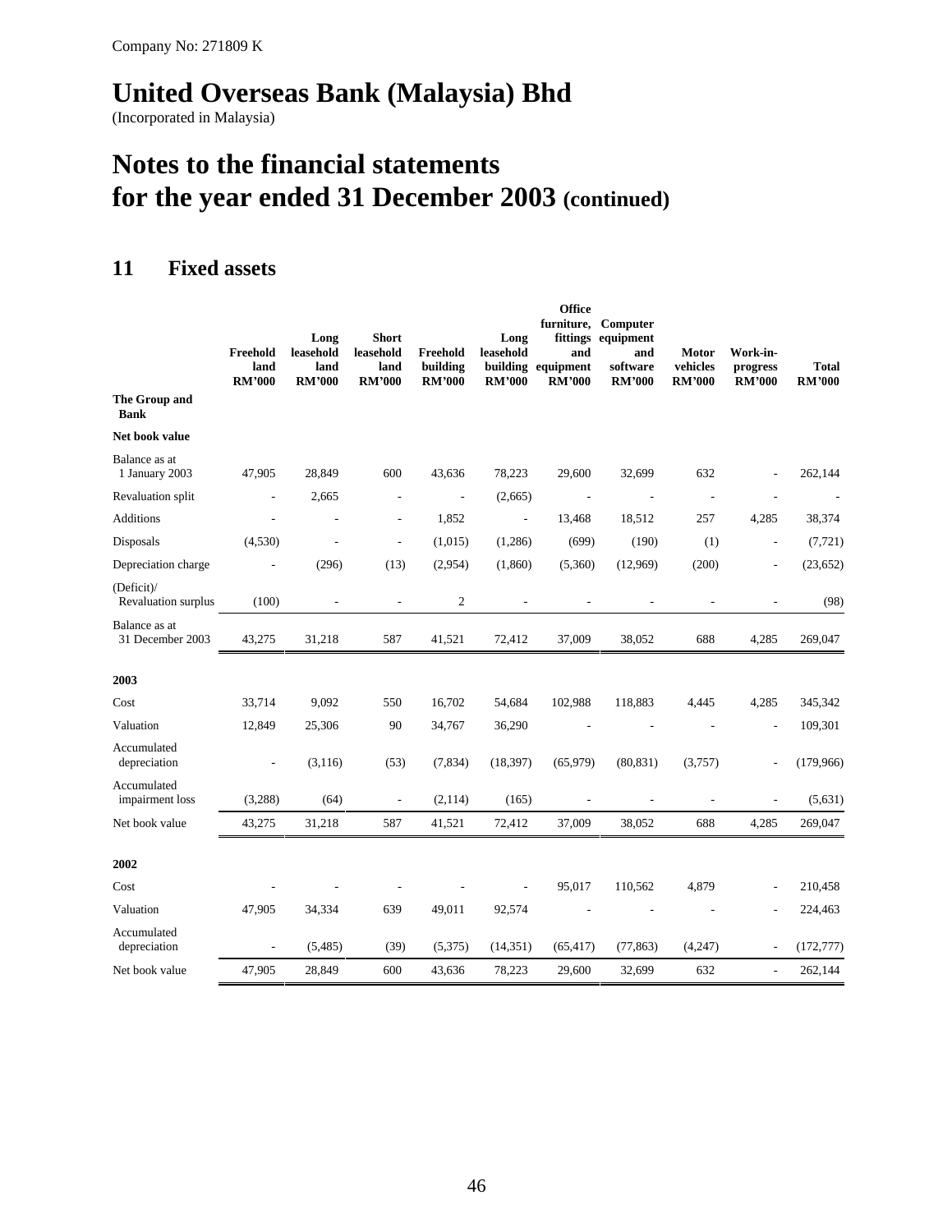(Incorporated in Malaysia)

# **Notes to the financial statements for the year ended 31 December 2003 (continued)**

#### **11 Fixed assets (continued)**

Land and building were last revalued on 31 December 2002 by the following independent qualified valuers using the comparative and investment method to reflect the fair value:

- (a) Henry Butcher, Lim & Long Sdn Bhd
- (b) Knight Frank, Ooi & Zaharin Sdn Bhd
- (c) CH Williams Talhar & Wong Sdn Bhd

The book values of land and buildings were adjusted to reflect the revaluations and the resultant surpluses were credited to revaluation reserve.

The net book values of land and buildings, had these assets been carried out at cost less accumulated depreciation:

|                         | 2003                                       | 2002                                                   |
|-------------------------|--------------------------------------------|--------------------------------------------------------|
|                         | <b>RM'000</b>                              | <b>RM'000</b>                                          |
| The Group and Bank      |                                            |                                                        |
| Freehold land           | 33,714                                     | 36,416                                                 |
| Long leasehold land     | 7,442                                      | 7,416                                                  |
| Short leasehold land    | 499                                        | 511                                                    |
| Freehold building       | 11,431                                     | 10,786                                                 |
| Long leasehold building | 39,560                                     | 41,651                                                 |
|                         | 92,646                                     | the control of the control of the control of<br>96,780 |
|                         | and the state of the state of the state of |                                                        |

#### **12 Deferred tax assets**

The deferred tax assets at the year end has been determined after offsetting deferred tax assets and liabilities set out below as there is a legally enforceable right to set off current tax assets against current tax liabilities and the deferred taxes that relate to the same tax authority:

|                                      | 2003          | 2002          |
|--------------------------------------|---------------|---------------|
|                                      | <b>RM'000</b> | <b>RM'000</b> |
| The Group and Bank                   |               |               |
| General provision for doubtful debts | 70,529        | 70,529        |
| Accelerated tax depreciation         | (8,503)       | (11, 432)     |
| Other temporary differences          | 284           | 800           |
|                                      | 62,310        | 59,897        |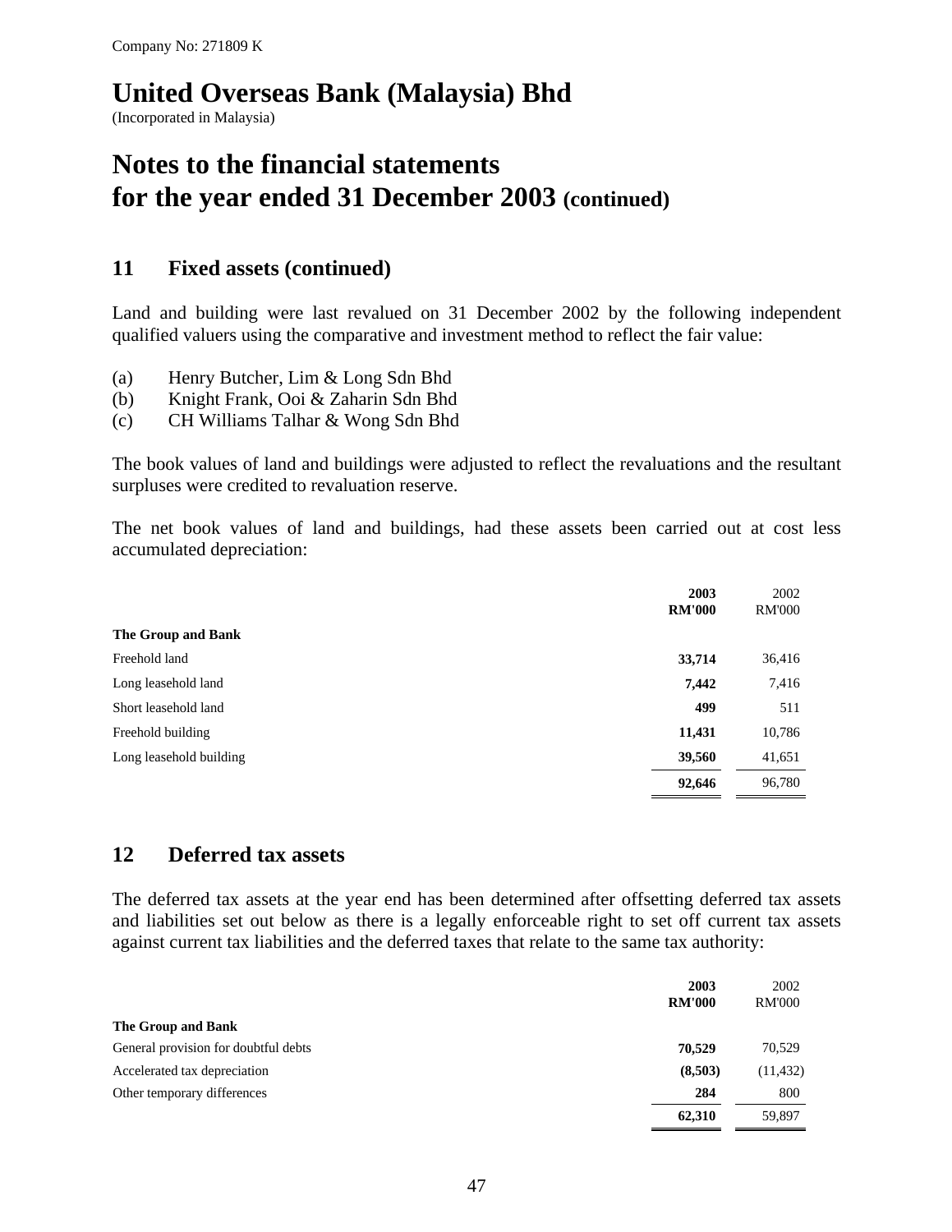(Incorporated in Malaysia)

# **Notes to the financial statements for the year ended 31 December 2003 (continued)**

## **12 Deferred tax assets (continued)**

The movements in deferred tax assets and liabilities during the year comprise the following:

|                                                                | General                  |                                                                                                                                                                                                                                                                                                                                                                                                                                                                                                    |               |               |
|----------------------------------------------------------------|--------------------------|----------------------------------------------------------------------------------------------------------------------------------------------------------------------------------------------------------------------------------------------------------------------------------------------------------------------------------------------------------------------------------------------------------------------------------------------------------------------------------------------------|---------------|---------------|
|                                                                | <b>Provision<br/>For</b> |                                                                                                                                                                                                                                                                                                                                                                                                                                                                                                    |               |               |
|                                                                |                          | Accelerate                                                                                                                                                                                                                                                                                                                                                                                                                                                                                         | Other         |               |
|                                                                | Doubtful                 | d tax                                                                                                                                                                                                                                                                                                                                                                                                                                                                                              | temporary     |               |
|                                                                | <b>Debts</b>             | depre-                                                                                                                                                                                                                                                                                                                                                                                                                                                                                             | differences   | <b>Total</b>  |
|                                                                | <b>RM'000</b>            | ciation<br><b>RM'000</b>                                                                                                                                                                                                                                                                                                                                                                                                                                                                           | <b>RM'000</b> | <b>RM'000</b> |
|                                                                |                          |                                                                                                                                                                                                                                                                                                                                                                                                                                                                                                    |               |               |
| The Group and Bank                                             |                          |                                                                                                                                                                                                                                                                                                                                                                                                                                                                                                    |               |               |
| Balance as at 1 January 2003                                   | 70,529                   | (11.432)                                                                                                                                                                                                                                                                                                                                                                                                                                                                                           | 800           | 59,897        |
| (Charged)/credited to income statement                         |                          | 2,929                                                                                                                                                                                                                                                                                                                                                                                                                                                                                              | (516)         | 2,413         |
| Balance as at 31 December 2003                                 | 70,529                   | (8.503)                                                                                                                                                                                                                                                                                                                                                                                                                                                                                            | 284           | 62,310        |
|                                                                |                          |                                                                                                                                                                                                                                                                                                                                                                                                                                                                                                    |               |               |
| Balance as at 1 January 2002                                   | 42,207                   | (8, 544)                                                                                                                                                                                                                                                                                                                                                                                                                                                                                           | 416           | 34,079        |
|                                                                |                          |                                                                                                                                                                                                                                                                                                                                                                                                                                                                                                    |               |               |
| Balance vested over from Overseas Union Bank (Malaysia) Berhad | 28,322                   | (54)                                                                                                                                                                                                                                                                                                                                                                                                                                                                                               | 109           | 28,377        |
| (Charged)/credited to income statement                         |                          | (2.834)                                                                                                                                                                                                                                                                                                                                                                                                                                                                                            | 275           | (2,559)       |
| Balance as at 31 December 2002                                 | 70,529                   | $\begin{tabular}{lllllllllllll} \toprule \multicolumn{1}{l}{} & \multicolumn{1}{l}{} & \multicolumn{1}{l}{} & \multicolumn{1}{l}{} & \multicolumn{1}{l}{} & \multicolumn{1}{l}{} & \multicolumn{1}{l}{} & \multicolumn{1}{l}{} & \multicolumn{1}{l}{} & \multicolumn{1}{l}{} & \multicolumn{1}{l}{} & \multicolumn{1}{l}{} & \multicolumn{1}{l}{} & \multicolumn{1}{l}{} & \multicolumn{1}{l}{} & \multicolumn{1}{l}{} & \multicolumn{1}{l}{} & \multicolumn{1}{l}{} & \multicolumn{$<br>(11, 432) | 800           | 59,897        |

# **13 Deposits from customers**

|                                                                                                    |                       | The Group             |                       | <b>The Bank</b>       |
|----------------------------------------------------------------------------------------------------|-----------------------|-----------------------|-----------------------|-----------------------|
|                                                                                                    | 2003<br><b>RM'000</b> | 2002<br><b>RM'000</b> | 2003<br><b>RM'000</b> | 2002<br><b>RM'000</b> |
|                                                                                                    |                       |                       |                       |                       |
| Demand deposits                                                                                    | 1,866,738             | 1,407,718             | 1,866,986             | 1,407,999             |
| Savings deposits                                                                                   | 1,085,911             | 934,988               | 1,085,911             | 934,988               |
| Fixed deposits                                                                                     | 10,133,485            | 9,319,11              | 10,133,485            | 9,319,111             |
| Negotiable instruments of deposits                                                                 | 424,07                | 310,255               | 424,070               | 310,255               |
| Others                                                                                             | 9,482                 | 10,810                | 9,482                 | 10,810                |
|                                                                                                    | 13,519,686            | 11,982,882            | 13,519,934            | 11,983,163            |
|                                                                                                    |                       |                       |                       |                       |
| (i) Maturity structure of fixed deposits and negotiable<br>instruments of deposits are as follows: |                       |                       |                       |                       |
| Due within six months                                                                              | 7,971,048             | 7,323,424             | 7,971,048             | 7,323,424             |
| Six months to one year                                                                             | 2,339,669             | 2,082,579             | 2,339,669             | 2,082,579             |
| One year to three years                                                                            | 166,649               | 113,769               | 166,649               | 113,769               |
| Three years to five years                                                                          | 80,189                | 109,594               | 80,189                | 109,594               |
|                                                                                                    | 10,557,555            | 9,629,366             | 10,557,555            | 9,629,366             |
|                                                                                                    |                       |                       | ________              |                       |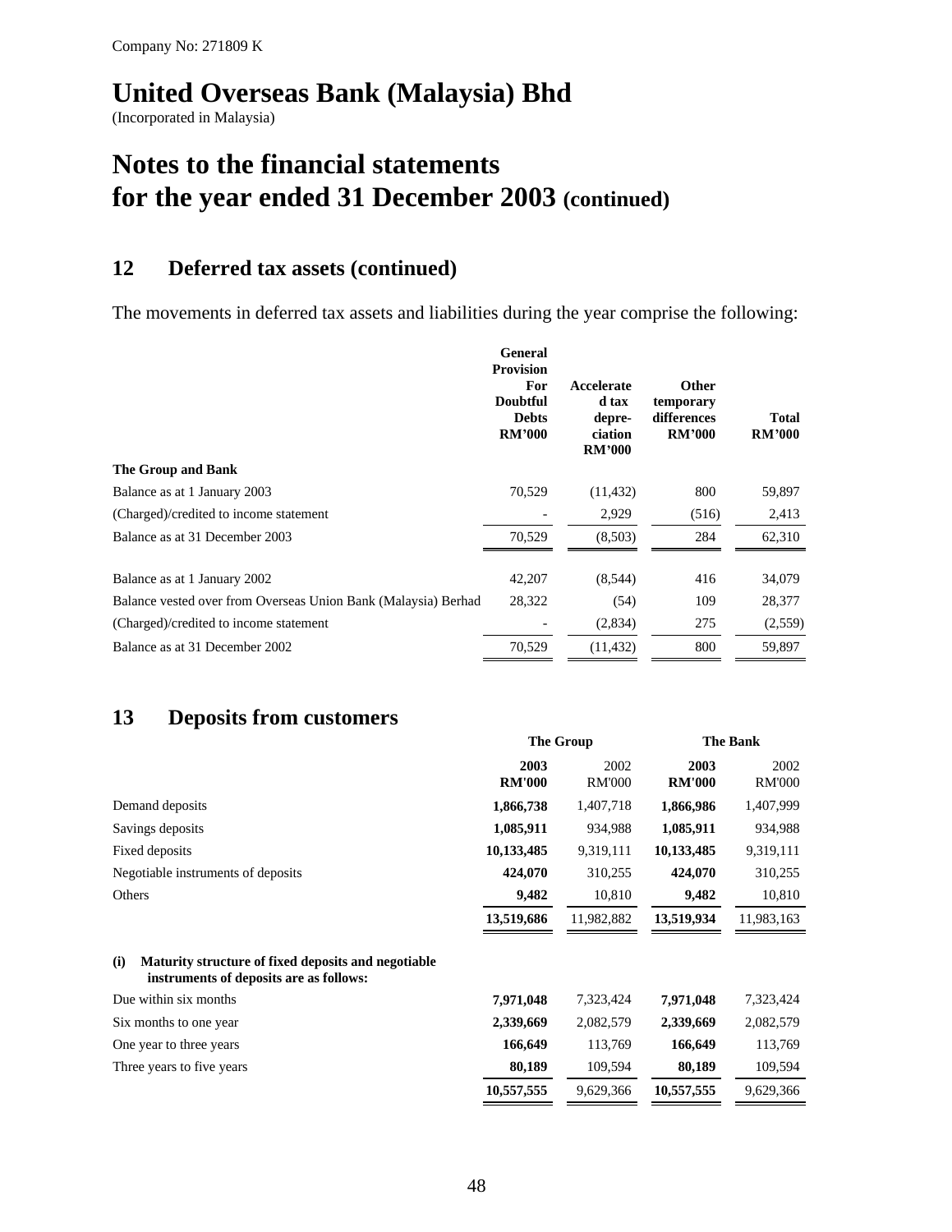(Incorporated in Malaysia)

# **Notes to the financial statements for the year ended 31 December 2003 (continued)**

## **13 Deposits from customers (continued)**

|                                                             | The Group             |                       |                       | The Bank              |
|-------------------------------------------------------------|-----------------------|-----------------------|-----------------------|-----------------------|
|                                                             | 2003<br><b>RM'000</b> | 2002<br><b>RM'000</b> | 2003<br><b>RM'000</b> | 2002<br><b>RM'000</b> |
| (ii) The deposits are sourced from the following customers: |                       |                       |                       |                       |
| Business enterprises                                        | 4,095,244             | 3,969,647             | 4,095,492             | 3,969,928             |
| Individuals                                                 | 8,740,691             | 7,711,966             | 8,740,691             | 7,711,966             |
| Others                                                      | 683,751               | 301,269               | 683,751               | 301,269               |
|                                                             | 13,519,686            | 11,982,882            | 13,519,934 11,983,163 |                       |

## **14 Deposits and placements of banks and other financial institutions**

|                                                                 | 2003          | 2002                  |
|-----------------------------------------------------------------|---------------|-----------------------|
|                                                                 | <b>RM'000</b> | <b>RM'000</b>         |
| The Group and Bank                                              |               |                       |
| Licensed banks                                                  | 4,142,742     | 2,217,248             |
| Other financial institutions                                    | 114,607       | 21,678                |
|                                                                 | 4,257,349     | ________<br>2,238,926 |
|                                                                 |               |                       |
| 15<br><b>Amount due to Cagamas</b>                              |               |                       |
|                                                                 | 2003          | 2002                  |
|                                                                 | <b>RM'000</b> | <b>RM'000</b>         |
| The Group and Bank                                              |               |                       |
| Balance as at 1 January                                         | 901,794       | 716,760               |
| Balances vested over from Overseas Union Bank (Malaysia) Berhad | $\sim$        | 108,161               |
| Amount sold during the year                                     | 874,298       | 165,123               |
| Repayments                                                      | (284, 306)    | (88,250)              |
| Balance as at 31 December                                       | 1,491,786     | 901,794               |
|                                                                 |               |                       |

In the normal course of banking operations, the Bank sells loans to Cagamas Berhad. The Bank is liable in respect of the loans sold directly to Cagamas Berhad under the condition that the Bank undertakes to administer the loans on behalf of Cagamas Berhad and to buy back any loans which are regarded as defective based on prudence. Such financing transactions and the obligation to buy back the loans are reflected as a liability on the balance sheet.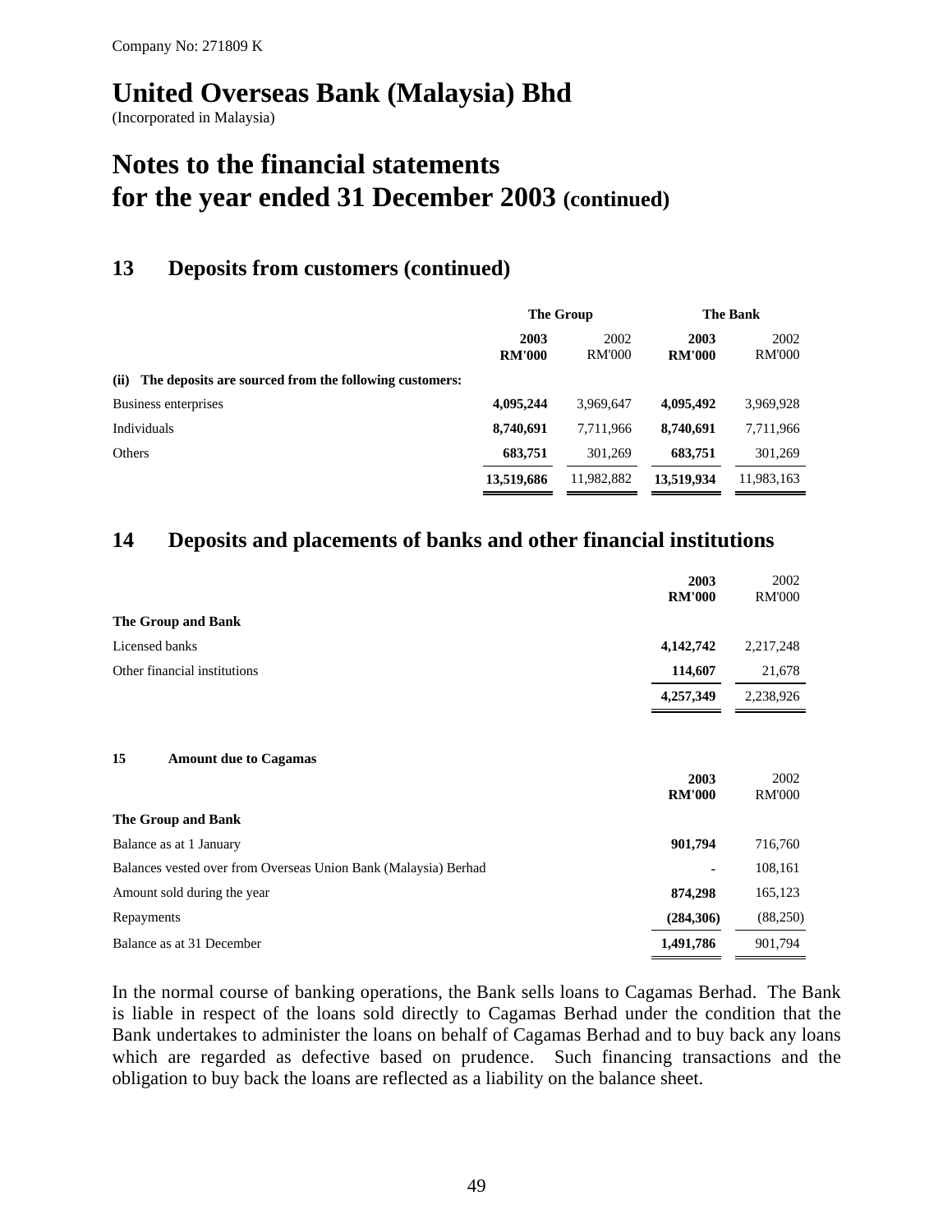(Incorporated in Malaysia)

# **Notes to the financial statements for the year ended 31 December 2003 (continued)**

## **16 Other liabilities**

|                                                                                    | The Group             |                       |                       | The Bank              |  |
|------------------------------------------------------------------------------------|-----------------------|-----------------------|-----------------------|-----------------------|--|
|                                                                                    | 2003<br><b>RM'000</b> | 2002<br><b>RM'000</b> | 2003<br><b>RM'000</b> | 2002<br><b>RM'000</b> |  |
| Provision for commitments and contingencies                                        | 1,413                 | 1,482                 | 1,413                 | 1,482                 |  |
| Accrued interest payable                                                           | 118,243               | 96,026                | 118,243               | 96,026                |  |
| Accruals and provisions for operational expenses                                   | 41,903                | 38,516                | 41,903                | 38,516                |  |
| Amount due to subsidiaries                                                         | (203)                 |                       |                       | $\sim$                |  |
| Other accruals and provisions                                                      | 396,658               | 214,708               | 396,648               | 214,693               |  |
|                                                                                    | 558,014               | 350,732               | 558,207               | 350,717               |  |
| Movements in provision for commitments and<br>(i)<br>contingencies are as follows: |                       |                       |                       |                       |  |
| Balance as at 1 January                                                            | 1,482                 | 13                    | 1,482                 | 13                    |  |
| Balances vested over from Overseas Union Bank (Malaysia)<br>Berhad                 |                       | 1,664                 |                       | 1,664                 |  |
| Provision made during the year                                                     | 62                    | 170                   | 62                    | 170                   |  |
| Amount written back in respect of recoveries                                       | (131)                 | (365)                 | (131)                 | (365)                 |  |
| Balance as at 31 December                                                          | 1,413                 | 1,482                 | 1,413                 | 1,482                 |  |

## **17 Deferred tax liabilities**

|                          | 2003<br><b>RM'000</b> | 2002<br><b>RM'000</b> |
|--------------------------|-----------------------|-----------------------|
| The Group and Bank       |                       |                       |
| Revaluation of land      | 1,912                 | 2,008                 |
| Revaluation of buildings | 19,896                | 19,929                |
|                          | 21,808                | 21,937                |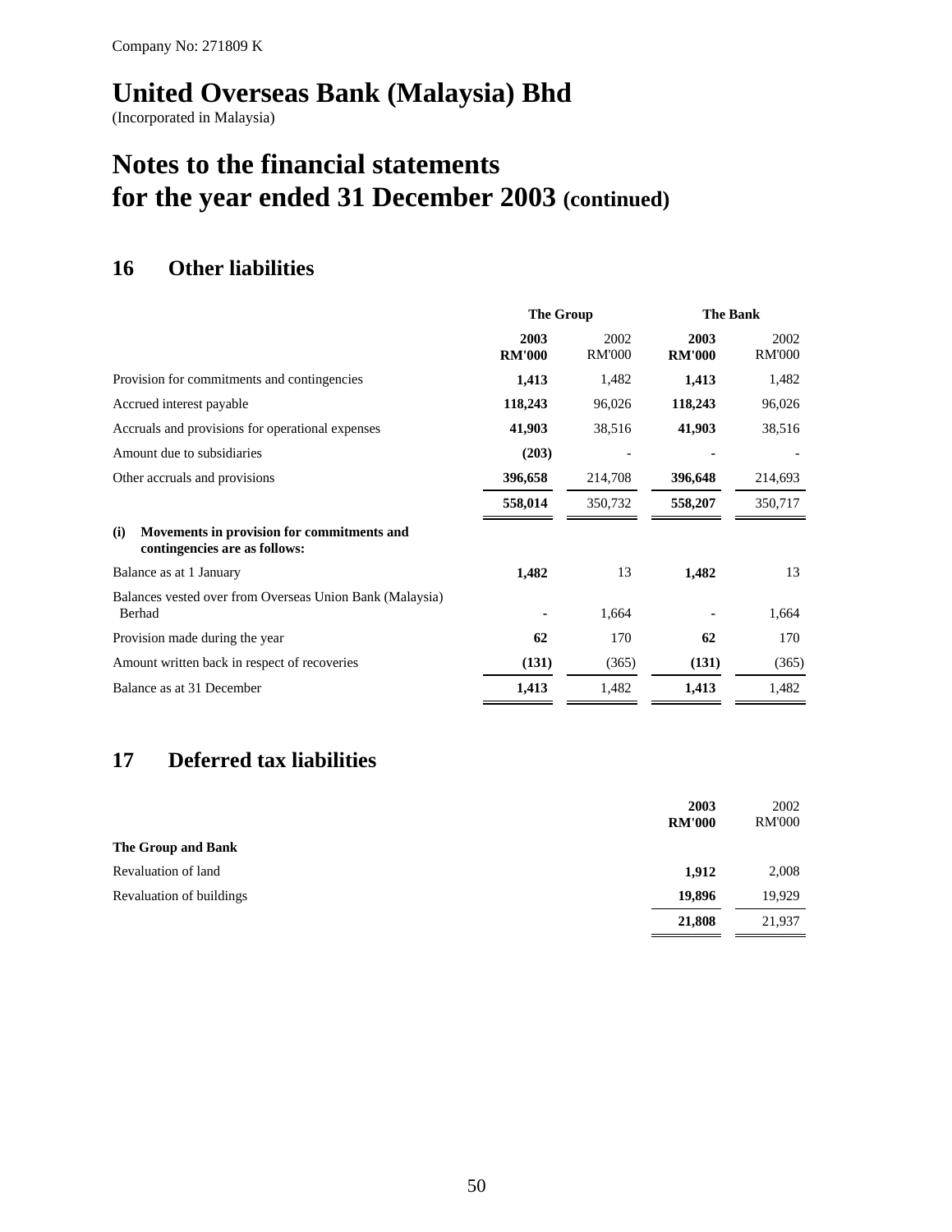(Incorporated in Malaysia)

# **Notes to the financial statements for the year ended 31 December 2003 (continued)**

## **17 Deferred tax liabilities (continued)**

The movements in deferred tax liabilities during the year comprise the following:

|                                                                    | Revalua- Revalua- |                          |                             |
|--------------------------------------------------------------------|-------------------|--------------------------|-----------------------------|
|                                                                    | tion of           | tion of                  |                             |
|                                                                    | land              | buildings                | <b>Total</b>                |
|                                                                    | <b>RM'000</b>     | RM'000 RM'000            |                             |
| The Group and Bank                                                 |                   |                          |                             |
| Balance as at 1 January 2003                                       | 2,008             | 19,929 21,937            |                             |
|                                                                    |                   |                          | and the control of the con- |
| Credited to income statement<br>Realised from revaluation reserves | (96)              | $(33)$ $(129)$           |                             |
| Balance as at 31 December 2003                                     | 1,912             | 19,896                   | 21,808                      |
|                                                                    |                   |                          |                             |
| Balance as at 1 January 2002                                       | 1,303             |                          | 15,740 17,043               |
|                                                                    |                   |                          |                             |
| Credited to income statement                                       | (96)              | <b>Contract Contract</b> | (96)                        |
| Charged to revaluation reservess                                   | 801               | 4,189                    | 4,990                       |
|                                                                    | 2,008             | 19,929                   | 21,937                      |
|                                                                    |                   |                          |                             |

## **18 Share capital**

|                                           | 2003          | 2002          |
|-------------------------------------------|---------------|---------------|
|                                           | <b>RM'000</b> | <b>RM'000</b> |
| The Group and Bank                        |               |               |
| <b>Authorised</b>                         |               |               |
| 2,000,000,000 ordinary shares of RM1 each | 2,000,000     | 2,000,000     |
| Issued and fully paid-up                  |               |               |
| 470,000,000 ordinary shares of RM1 each   | 470,000       | 470,000       |

#### **19 Reserves**

The statutory reserve is maintained in compliance with Section 36 of the Banking and Financial Institutions Act, 1989, and is not distributable as cash dividends.

Subject to the agreement by the Inland Revenue Board, the Bank has sufficient tax credit under Section 108 of the Income Tax Act, 1967 and tax exempt income under Section 12 of the Income Tax (Amendment) Act 1999 to frank the payment of net dividends out of its entire retained earnings as at 31 December 2003.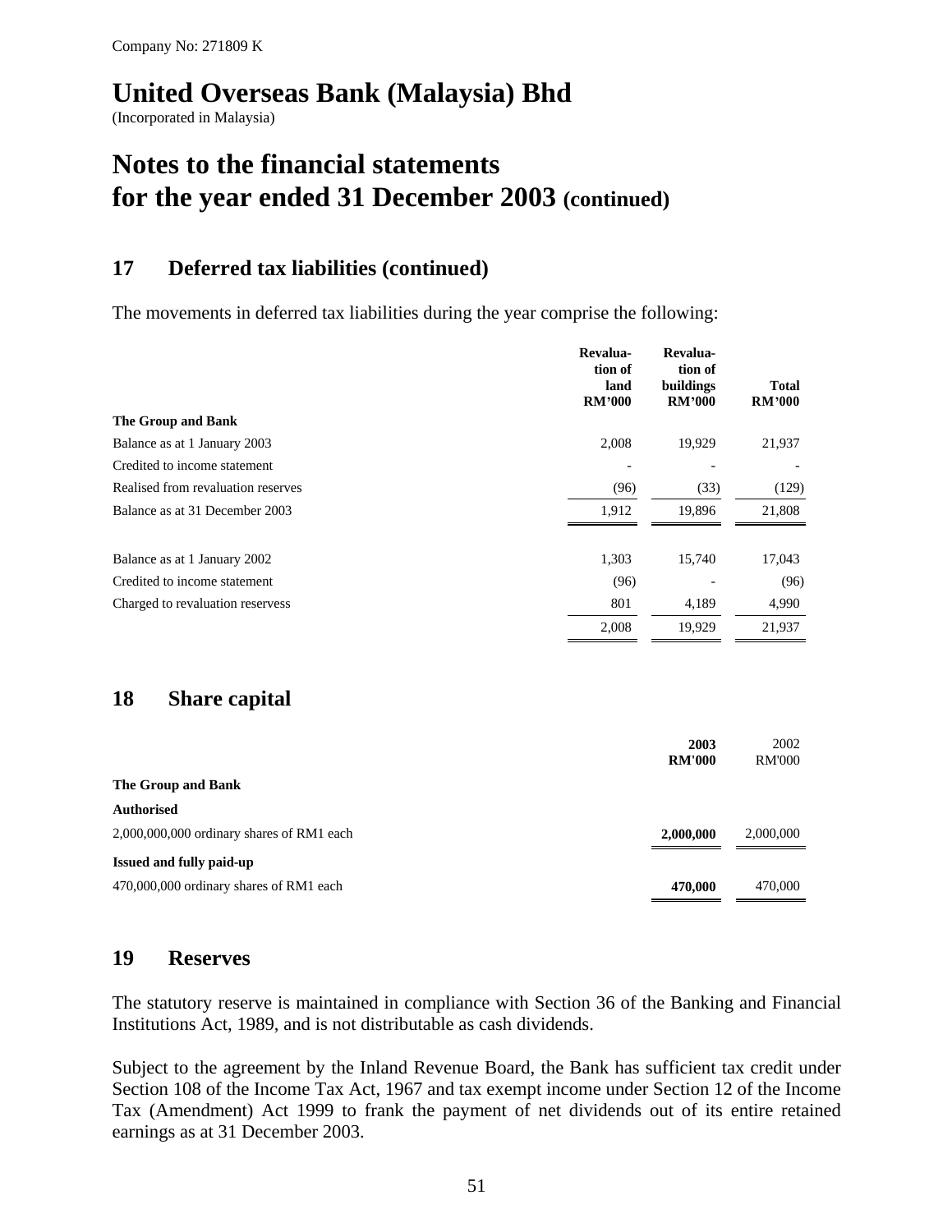(Incorporated in Malaysia)

# **Notes to the financial statements for the year ended 31 December 2003 (continued)**

#### **20 Interest income**

|                                                                  | The Group             |                       |                       | The Bank              |
|------------------------------------------------------------------|-----------------------|-----------------------|-----------------------|-----------------------|
|                                                                  | 2003<br><b>RM'000</b> | 2002<br><b>RM'000</b> | 2003<br><b>RM'000</b> | 2002<br><b>RM'000</b> |
| Loans and advances                                               | 883,534               | 841,425               | 883,532               | 841,397               |
| Money at call and deposit placements with financial institutions | 145,948               | 107,162               | 145,948               | 107,162               |
| Dealing securities                                               | 78,505                | 40,863                | 78,505                | 40,863                |
| Investment securities                                            | 6,743                 | 5,727                 | 6,743                 | 5,727                 |
| Others                                                           | 21,258                | 6,350                 | 21,258                | 6,350                 |
|                                                                  | 1,135,988             | 1,001,527             | 1,135,986             | 1,001,499             |
| Amortisation of premium less accretion of discount               | (4,125)               | 19,049                | (4,125)               | 19,049                |
| Net interest suspended                                           | (61, 380)             | (80, 481)             | (61, 384)             | (80, 486)             |
|                                                                  | 1,070,483             | 940,095               | 1,070,477             | 940,062               |

#### **21 Interest expense**

|                                                                   | 2003          | 2002                                                                                       |
|-------------------------------------------------------------------|---------------|--------------------------------------------------------------------------------------------|
|                                                                   | <b>RM'000</b> | <b>RM'000</b>                                                                              |
| The Group and Bank                                                |               |                                                                                            |
| Deposits and placements of banks and other financial institutions | 43,797        | 47,919                                                                                     |
| Deposits from other customers                                     | 367,001       | 347,037                                                                                    |
| Others                                                            | 131,202       | 69,212                                                                                     |
|                                                                   | 542,000       | the contract of the contract of the contract of the contract of the contract of<br>464,168 |

## **22 Loan loss and provision**

|                                    | The Group             |                       |                           | <b>The Bank</b>       |
|------------------------------------|-----------------------|-----------------------|---------------------------|-----------------------|
|                                    | 2003<br><b>RM'000</b> | 2002<br><b>RM'000</b> | 2003<br><b>RM'000</b>     | 2002<br><b>RM'000</b> |
| Provision for non-performing debts |                       |                       |                           |                       |
| - specific provision (net)         | 84,511                | 51,267                | 84,690                    | 51,251                |
| - general provision                | 29                    | (72)                  | <b><i><u>ALCO</u></i></b> | $\sim$ $-$            |
| Bad debts                          |                       |                       |                           |                       |
| - written off                      | 3,237                 | 103                   | 3,047                     | 103                   |
| - recovered                        | (10,691)              | (11, 841)             | (10,691)                  | (11, 837)             |
|                                    | 77,086                | 39,457                | 77,046                    | 39,517                |
|                                    |                       |                       |                           |                       |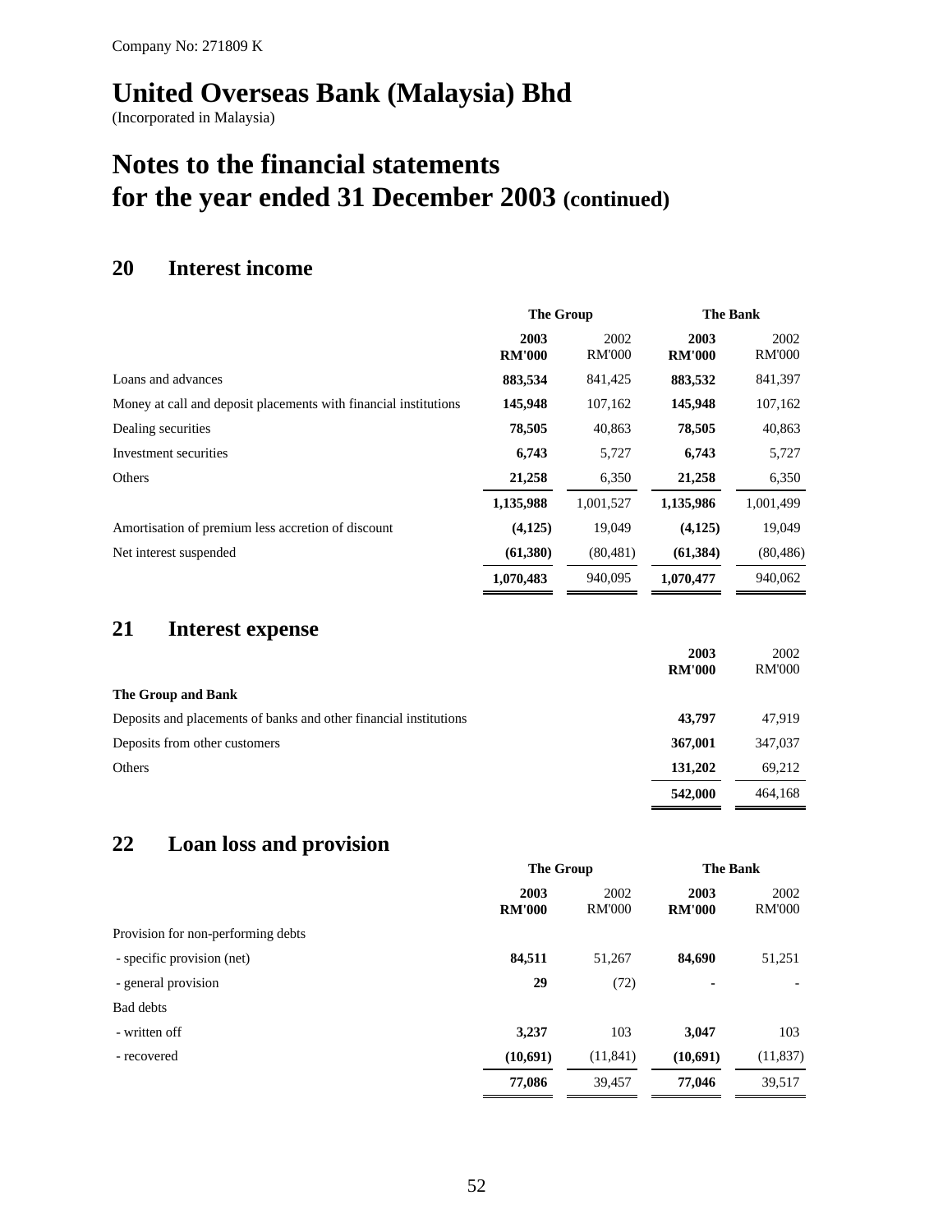(Incorporated in Malaysia)

# **Notes to the financial statements for the year ended 31 December 2003 (continued)**

## **23 Non-interest income**

|                                                                                  | 2003<br><b>RM'000</b> | 2002<br><b>RM'000</b> |
|----------------------------------------------------------------------------------|-----------------------|-----------------------|
| The Group and Bank                                                               |                       |                       |
| Fee income                                                                       |                       |                       |
| - Commission                                                                     | 52,645                | 39,676                |
| - Guarantee fees                                                                 | 15,212                | 13,092                |
| - Service charges and fees                                                       | 83,485                | 78,728                |
| - Commitment fee                                                                 | 18,766                | 16,030                |
| - Arrangement and participation fees                                             | 27,505                | 21,987                |
|                                                                                  | 197,613               | 169,513               |
| Investment income                                                                |                       |                       |
| - Net profit from dealing securities                                             | 17,350                | 22,623                |
| - Gain from sale of investment securities                                        | 12,376                | 3,816                 |
| - Provision (made)/written back for diminution in value of investment securities | (1,386)               | 8,783                 |
| - Provision made for diminution in value of dealing securities                   | $\sim$                | (266)                 |
| - Gross dividends from:                                                          |                       |                       |
| - investment securities in Malaysia                                              | 4,050                 | 794                   |
| - associate                                                                      | 900                   | 900                   |
|                                                                                  | 33,290                | 36,650                |
| Other income                                                                     |                       |                       |
| - Foreign exchange gain/(loss)                                                   |                       |                       |
| - realised                                                                       | 26,643                | 21,611                |
| - unrealised                                                                     | (1,058)               | 475                   |
| - Rental income                                                                  | 597                   | 854                   |
| - Gain on disposal of fixed assets                                               | (1,380)               | 7,573                 |
| - Other operating income                                                         | 443                   | 398                   |
| - Other non-operating income                                                     | 9,362                 | 3,667                 |
|                                                                                  | 34,607                | 34,578                |
|                                                                                  |                       |                       |
|                                                                                  | 265,510               | 240,741               |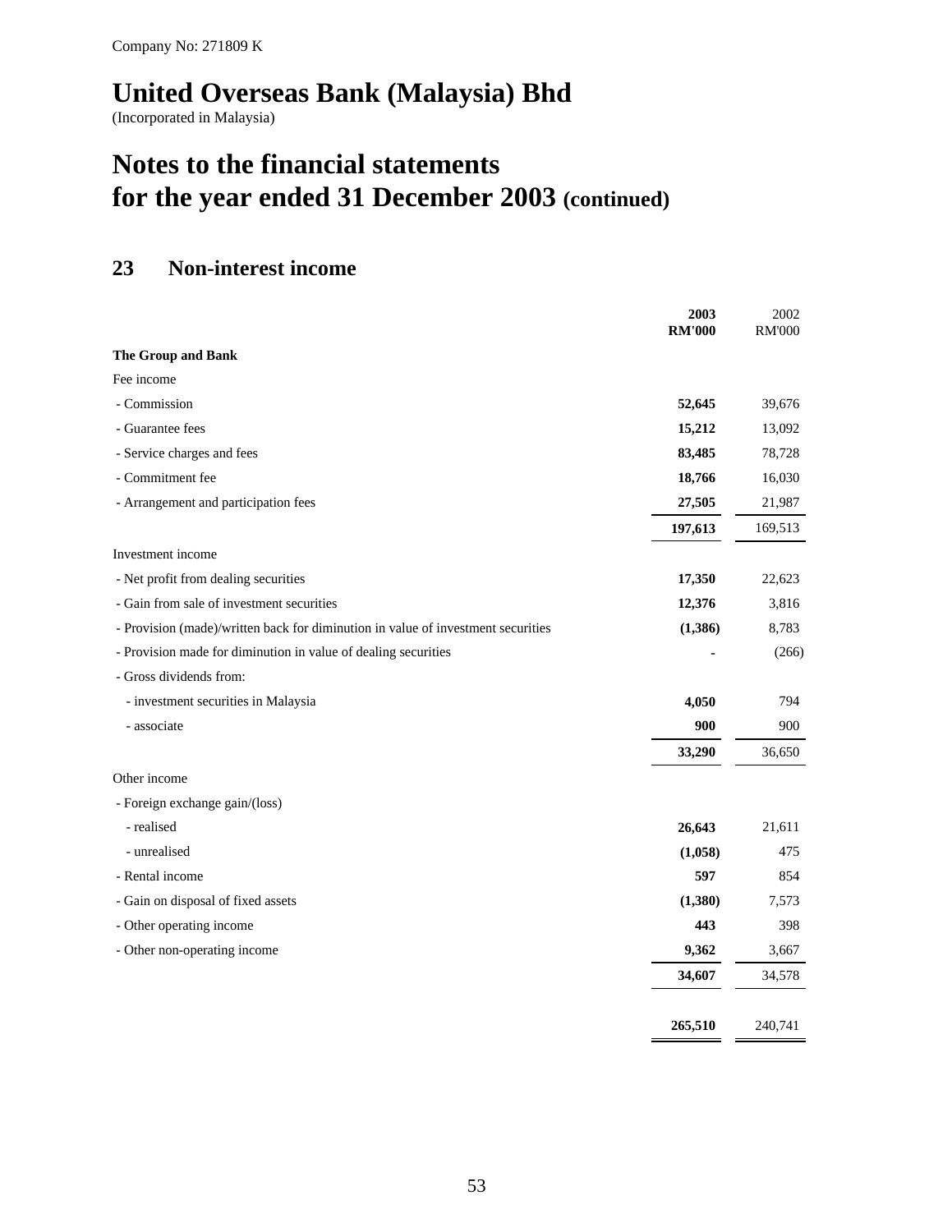(Incorporated in Malaysia)

# **Notes to the financial statements for the year ended 31 December 2003 (continued)**

## **24 Overhead expenses**

|                                                                        | <b>The Group</b>      |                       | The Bank              |                                                   |
|------------------------------------------------------------------------|-----------------------|-----------------------|-----------------------|---------------------------------------------------|
|                                                                        | 2003<br><b>RM'000</b> | 2002<br><b>RM'000</b> | 2003<br><b>RM'000</b> | 2002<br><b>RM'000</b>                             |
| Personnel costs                                                        | 120,779               | 153,833               | 120,779               | 153,833                                           |
| Establishment costs                                                    | 59,027                | 48,897                | 59,027                | 48,895                                            |
| Marketing expenses                                                     | 20,972                | 14,767                | 20,972                | 14,767                                            |
| Administration and general expenses                                    | 49,268                | 54,823                | 49,268                | 54,796                                            |
|                                                                        | 250,046               | 272,320               | 250,046               | 272,291                                           |
|                                                                        |                       |                       |                       |                                                   |
| The above expenditure includes the following statutory<br>disclosures: |                       |                       |                       |                                                   |
| Directors' remuneration (Note 25)                                      | 1,524                 | 1,584                 | 1,524                 | 1,584                                             |
| Rental of premises                                                     | 3,144                 | 3,548                 | 3,144                 | 3,548                                             |
| Hire of equipment                                                      | 433                   | 596                   | 433                   | 596                                               |
| Auditors' remuneration                                                 | 346                   | 285                   | 346                   | 261                                               |
| Depreciation of fixed assets                                           | 23,652                | 17,934                | 23,652                | 17,934                                            |
| Deficit on revaluation of fixed assets                                 | 24                    | 3,686                 | 24                    | 3,686                                             |
|                                                                        |                       |                       | ___________           | <u> The Communication of the Communication of</u> |
| The number of employees as at end of the year                          | 1,949                 | 1,912                 | 1,949                 | 1,912                                             |

#### Breakdown of personnel costs are as follows:

|                                      |                       | The Group             |                       | The Bank              |
|--------------------------------------|-----------------------|-----------------------|-----------------------|-----------------------|
|                                      | 2003<br><b>RM'000</b> | 2002<br><b>RM'000</b> | 2003<br><b>RM'000</b> | 2002<br><b>RM'000</b> |
| Wages, salaries and bonus            | 95,170                | 86,831                | 95,170                | 86,831                |
| Defined contribution retirement plan | 15,738                | 13,901                | 15,738                | 13,901                |
| Other employee benefits              | 9,871                 | 53,101                | 9,871                 | 53,101                |
|                                      | 120,779               | 153,833               | 120,779               | 153,833               |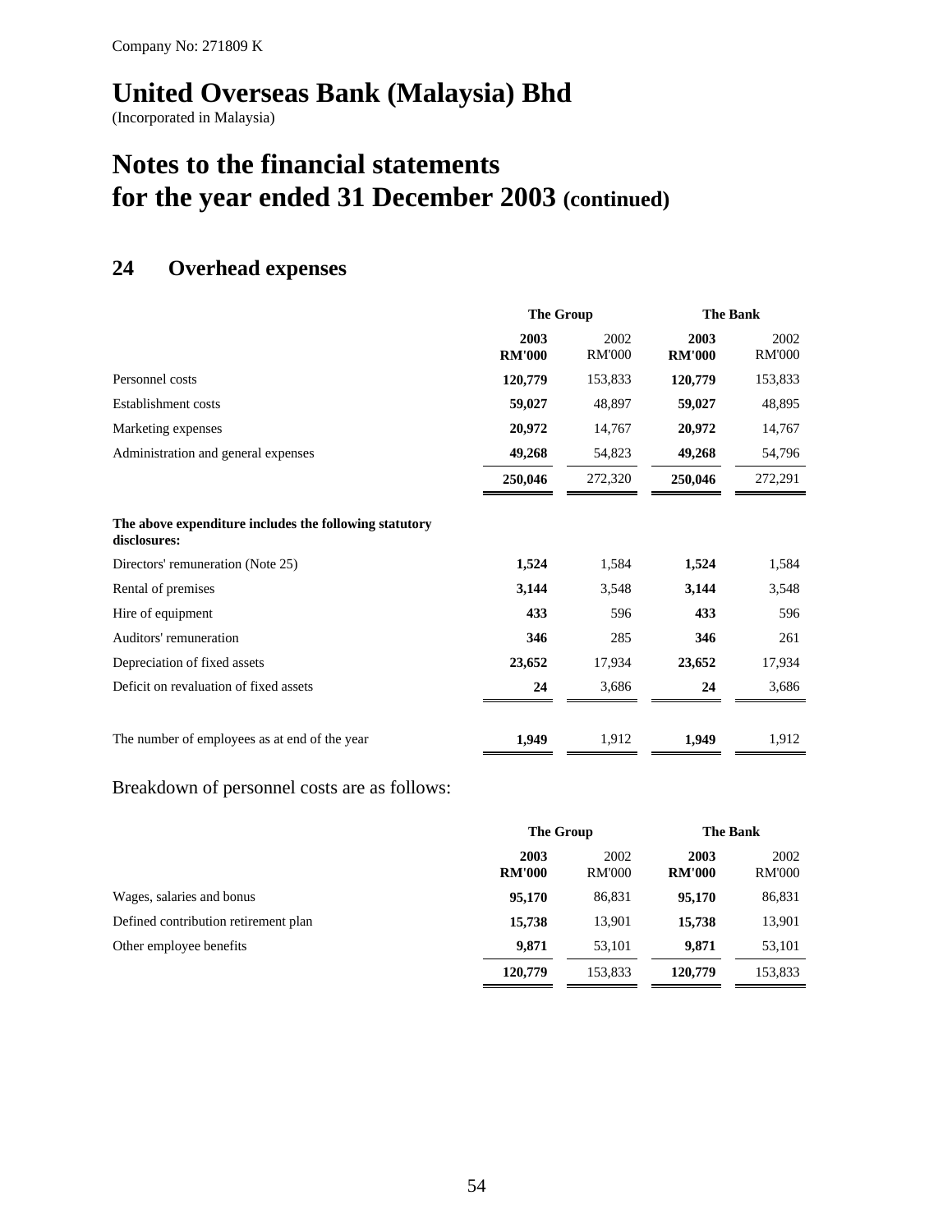(Incorporated in Malaysia)

# **Notes to the financial statements for the year ended 31 December 2003 (continued)**

## **25 Directors and CEO s remuneration**

Form of remuneration in aggregate for all Directors charged to the income statement for the year are as follows:

| The Group and Bank<br><b>Executive Director</b> | 2003<br><b>RM'000</b>                                                                                                                       | 2002<br><b>RM'000</b> |
|-------------------------------------------------|---------------------------------------------------------------------------------------------------------------------------------------------|-----------------------|
|                                                 |                                                                                                                                             |                       |
|                                                 |                                                                                                                                             |                       |
|                                                 |                                                                                                                                             |                       |
| - Salary and other remuneration                 | 392                                                                                                                                         | 596                   |
| - Bonus                                         | 820                                                                                                                                         | 702                   |
| - Benefits-in-kind                              |                                                                                                                                             |                       |
| Non-Executive Directors                         |                                                                                                                                             |                       |
| - Fees                                          | 310                                                                                                                                         | 280                   |
|                                                 | <u> London a la componenta del componente del componente del componente del componente del componente del componente del compo</u><br>1,524 | 1,584                 |

The remuneration attributable to the Chief Executive Officer of the Bank, including benefits-in kind during the year amounted to RM1,542,821 (2002: RM1,297,532).

#### **26 Exceptional items**

|                                                             | The Group             |               |                       | The Bank              |
|-------------------------------------------------------------|-----------------------|---------------|-----------------------|-----------------------|
|                                                             | 2003<br><b>RM'000</b> | <b>RM'000</b> | 2003<br><b>RM'000</b> | 2002<br><b>RM'000</b> |
| Gain on investment of OUB Credit Bhd                        |                       | 9,519         |                       | 9,519                 |
| Gain on investment of Overseas Union Bank (Malaysia) Berhad |                       | 11,036        |                       | 39,413                |
|                                                             |                       | 20,555        |                       | 48,932                |

In 2002, the exceptional items arose because the pre acquisition dividends and capital reductions paid by the Bank's subsidiaries was in excess of the Bank's cost of investments.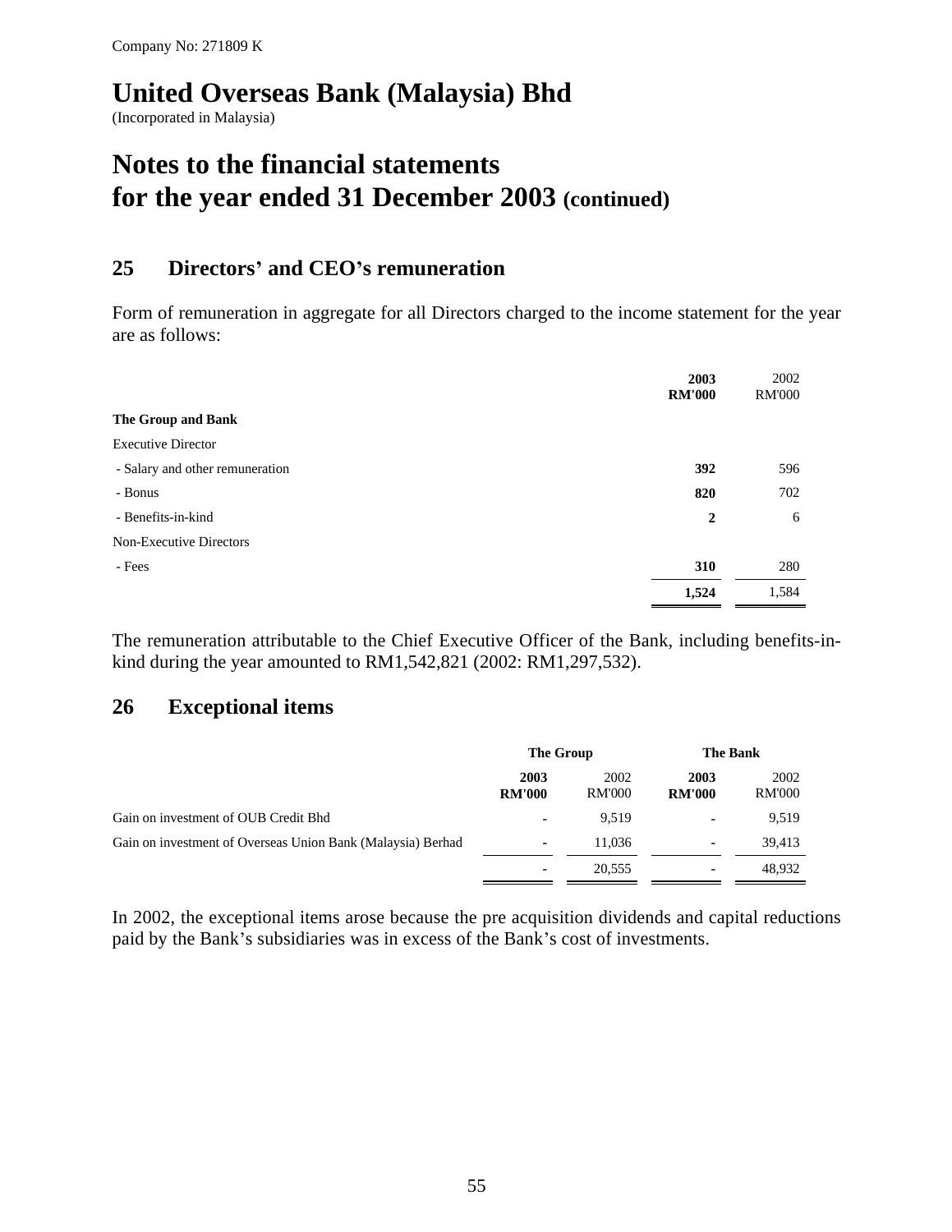(Incorporated in Malaysia)

# **Notes to the financial statements for the year ended 31 December 2003 (continued)**

## **27 Taxation**

|                                                                                                                                                                          | The Group                                          |                                                                                                                                                                                                                                                 | The Bank                                                                                                                          |                                                                                                                                                                                                                                                 |
|--------------------------------------------------------------------------------------------------------------------------------------------------------------------------|----------------------------------------------------|-------------------------------------------------------------------------------------------------------------------------------------------------------------------------------------------------------------------------------------------------|-----------------------------------------------------------------------------------------------------------------------------------|-------------------------------------------------------------------------------------------------------------------------------------------------------------------------------------------------------------------------------------------------|
|                                                                                                                                                                          | 2003<br><b>RM'000</b>                              | 2002<br><b>RM'000</b>                                                                                                                                                                                                                           | 2003<br><b>RM'000</b>                                                                                                             | 2002<br><b>RM'000</b>                                                                                                                                                                                                                           |
| Malaysian income tax in respect of current financial year                                                                                                                | 137,464                                            | 114,408                                                                                                                                                                                                                                         | 130,600                                                                                                                           | 114,400                                                                                                                                                                                                                                         |
| Deferred tax                                                                                                                                                             | (2, 413)                                           | 2,463                                                                                                                                                                                                                                           | (2, 413)                                                                                                                          | 2,463                                                                                                                                                                                                                                           |
|                                                                                                                                                                          | the contract of the contract of<br>135,051         | and the contract of the contract of<br>116,871                                                                                                                                                                                                  | <u> London a componente de la componente de la componente de la componente de la componente de la componente de la</u><br>128,187 | the contract of the contract of the<br>116,863                                                                                                                                                                                                  |
| Malaysian income tax in respect of prior financial years                                                                                                                 | (6,883)                                            | 16,444<br>and the contract of the contract of                                                                                                                                                                                                   | (6, 883)                                                                                                                          | 16,444                                                                                                                                                                                                                                          |
|                                                                                                                                                                          | 128,168                                            | 133,315<br><u> The Communication of the Communication of the Communication of the Communication of the Communication of the Communication of the Communication of the Communication of the Communication of the Communication of the Commun</u> | 121,304                                                                                                                           | 133,307<br><u> The Communication of the Communication of the Communication of the Communication of the Communication of the Communication of the Communication of the Communication of the Communication of the Communication of the Commun</u> |
| The tax on the Group and Bank's profit before tax differs from<br>the theoretical amount that would arise using the statutory<br>income tax rate of Malaysia as follows: |                                                    |                                                                                                                                                                                                                                                 | ________                                                                                                                          |                                                                                                                                                                                                                                                 |
| Profit before tax                                                                                                                                                        | 485,770<br>__________                              | 425,667                                                                                                                                                                                                                                         | 466,964                                                                                                                           | 453,954                                                                                                                                                                                                                                         |
| Tax calculated at a rate of 28% (2003: 28%)                                                                                                                              | 136,016                                            | 119,187                                                                                                                                                                                                                                         | 130,750                                                                                                                           | 127,107                                                                                                                                                                                                                                         |
| Income not subject to tax                                                                                                                                                |                                                    | (2,882)                                                                                                                                                                                                                                         |                                                                                                                                   | (2,882)                                                                                                                                                                                                                                         |
| Expenses not deductible for tax purposes                                                                                                                                 | (965)                                              | 566                                                                                                                                                                                                                                             | (2,563)                                                                                                                           | (7, 362)                                                                                                                                                                                                                                        |
| Malaysian income tax in respect of prior financial years                                                                                                                 | (6,883)<br>and the contract of the contract of the | 16,444<br>the contract of the contract of the                                                                                                                                                                                                   | (6, 883)<br>the contract of the contract of the contract of                                                                       | 16,444<br>the contract of the contract of the                                                                                                                                                                                                   |
| Tax charge                                                                                                                                                               | 128,168                                            | 133,315                                                                                                                                                                                                                                         | 121,304                                                                                                                           | 133,307                                                                                                                                                                                                                                         |

## **28 Earnings per share**

The earnings per ordinary share of the Group and Bank have been calculated based on the net profit after taxation and minority interests but before transfer to statutory reserve of RM357,602,000 (2002: RM291,994,000) and RM345,660,000 (2002: RM320,647,000) respectively and on the number of ordinary shares of RM1.00 each in issue during the year of 470,000,000 (2002: 470,000,000) shares.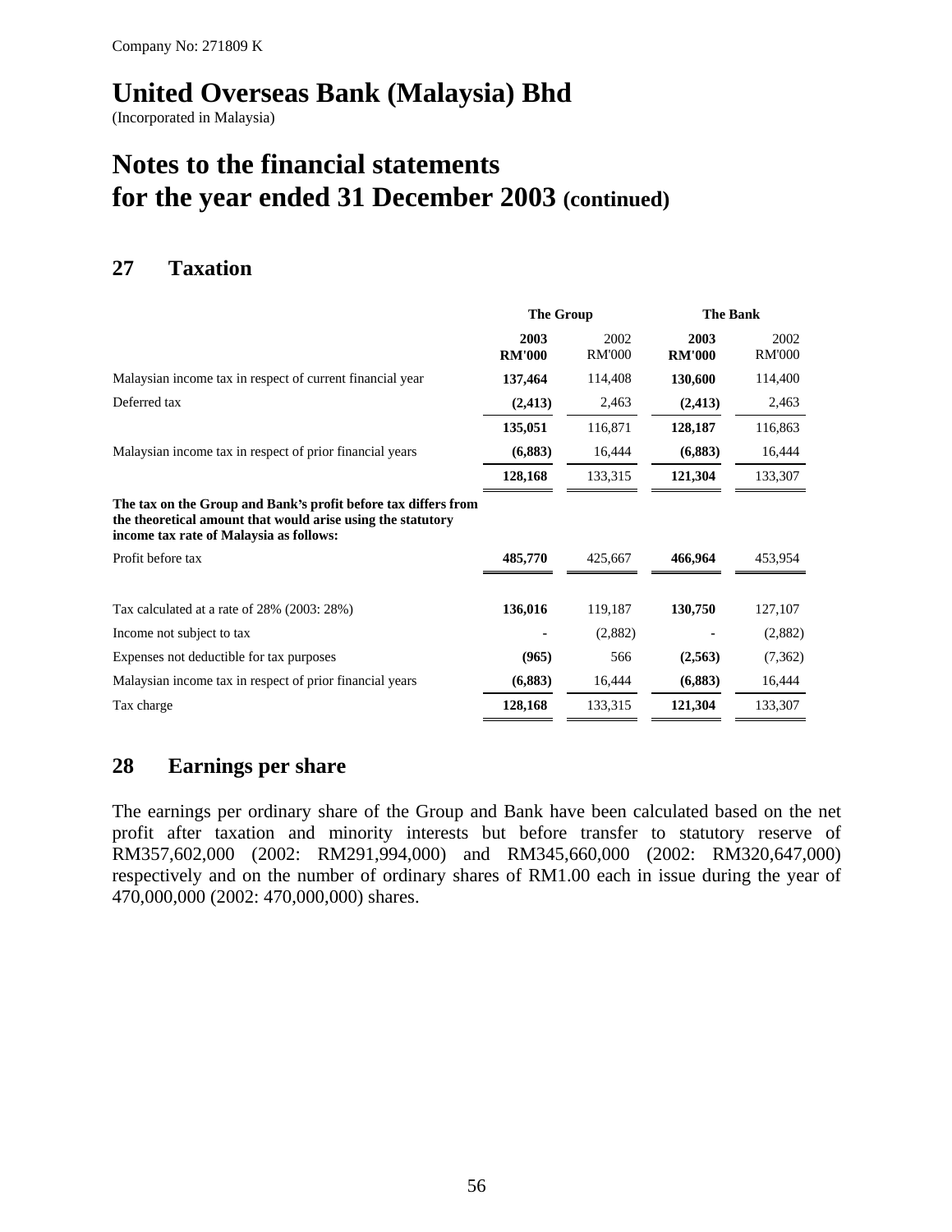(Incorporated in Malaysia)

# **Notes to the financial statements for the year ended 31 December 2003 (continued)**

## **29 Dividends**

|                         |                 | Gross Amount of                                                                  |                    | Gross Amount of |
|-------------------------|-----------------|----------------------------------------------------------------------------------|--------------------|-----------------|
|                         | <b>Dividend</b> | dividend,                                                                        | dividend dividend, |                 |
|                         |                 | <b>per share net of tax per share net of tax</b><br><b>sen RM'000 sen RM'000</b> |                    |                 |
|                         |                 |                                                                                  |                    |                 |
| The Group and Bank      |                 |                                                                                  |                    |                 |
| Interim dividend paid   |                 | 40.0 135,360                                                                     |                    | 23.5 79,524     |
| Proposed final dividend | 10.0            | 33,840                                                                           |                    | 51.5 174,276    |
|                         |                 | 50.0 169,200                                                                     |                    | 253,800         |
|                         |                 |                                                                                  |                    |                 |

At the forthcoming Annual General Meeting, a final gross dividend in respect of the financial year ended 31 December 2003 of 10 sen per share (2002: 51.5 sen per share) amounting to RM33,840,000 (2002: RM174,276,000) will be proposed for shareholders' approval.

## **30 Significant related party transactions and balances**

#### Related parties and relationships

The related parties of and their relationship (other than those disclosed in Note 9 and Note 10 to the financial statements) with the Bank are as follows:

#### Related parties and the contract of the Relationship Relationship Relationship

United Overseas Bank Limited **Example 2018** Ultimate holding company Chung Khiaw Bank (Malaysia) Bhd Holding company UOB London Ltd **Other related parties** UOB New York Ltd **Other related parties** UOB Tokyo Ltd **Other related parties** UOB Canada Ltd **Other related parties** UOB Labuan **Details and Community** Other related parties **Other related** parties Chung Khiaw Realty Limited Other related parties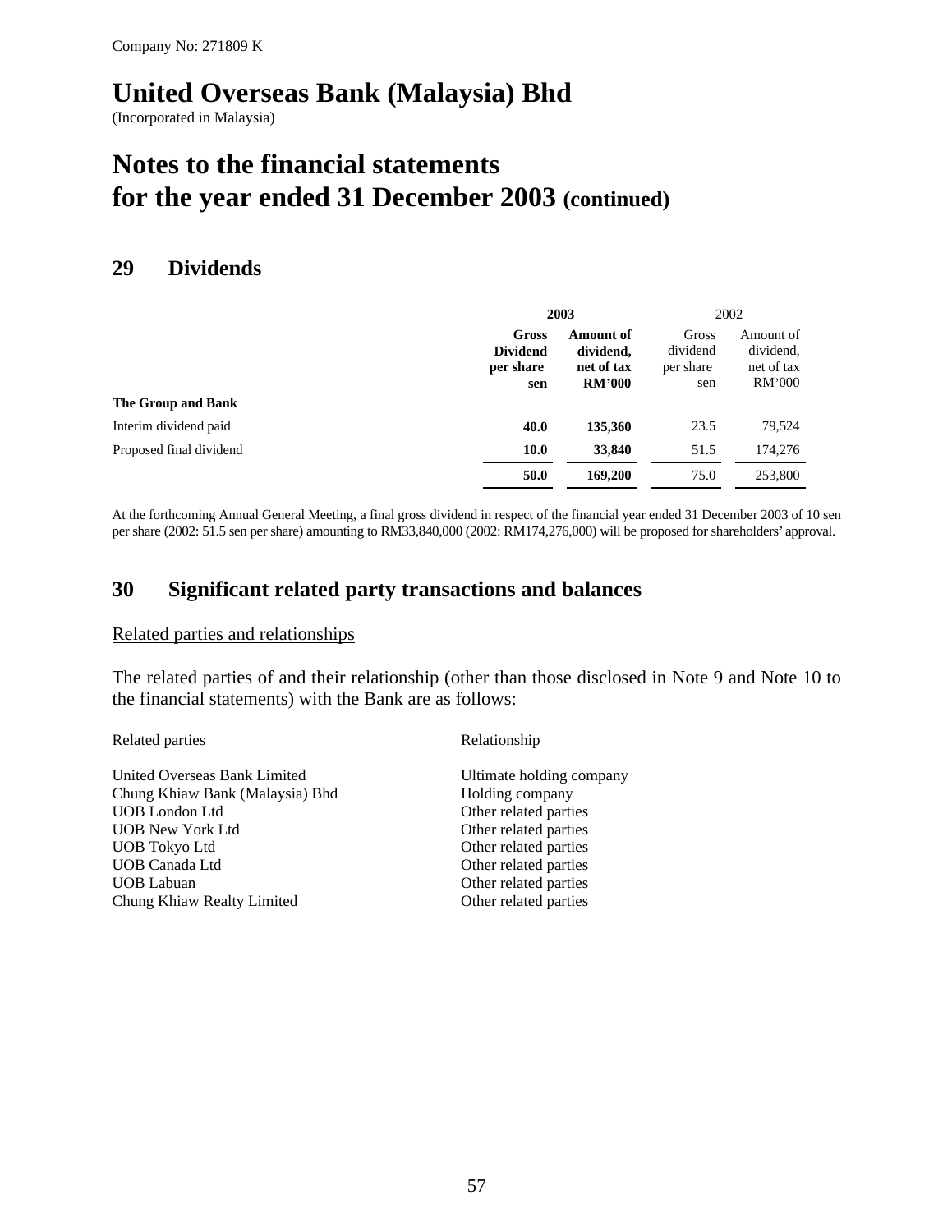(Incorporated in Malaysia)

# **Notes to the financial statements for the year ended 31 December 2003 (continued)**

## **30 Significant related party transactions and balances (continued)**

Significant related party transactions and balances

A number of banking transactions are entered into with related parties in the normal course of business. These include loans, deposits and foreign currency transactions. These signficant related party transactions were carried out on commercial terms and at market rates. In addition to related party disclosures mentioned elsewhere in the financial statements, set out below is other significant related party transactions and balances. The related party transactions described below were carried out on terms and conditions obtainable in transactions with unrelated parties unless otherwise stated.

|                                                      | <b>Ultimate</b><br>holding          |                                                                                 |                                                                                                                                                                                                                                                | Other                      |
|------------------------------------------------------|-------------------------------------|---------------------------------------------------------------------------------|------------------------------------------------------------------------------------------------------------------------------------------------------------------------------------------------------------------------------------------------|----------------------------|
|                                                      |                                     |                                                                                 |                                                                                                                                                                                                                                                | related                    |
|                                                      | company<br>RM'000                   | Subsidiaries<br><b>RM'000</b>                                                   | <b>Associates</b><br><b>RM'000</b>                                                                                                                                                                                                             | companies<br><b>RM'000</b> |
| 2003                                                 |                                     |                                                                                 |                                                                                                                                                                                                                                                |                            |
| Income                                               |                                     |                                                                                 |                                                                                                                                                                                                                                                |                            |
| - Interest on deposits                               | 785                                 |                                                                                 |                                                                                                                                                                                                                                                |                            |
| - Rental income                                      | <b>Contract Contract</b>            |                                                                                 |                                                                                                                                                                                                                                                |                            |
| - Dividend income                                    | and the contract of the contract of | $-$ 900                                                                         |                                                                                                                                                                                                                                                |                            |
|                                                      | 785                                 |                                                                                 | 900                                                                                                                                                                                                                                            |                            |
|                                                      |                                     |                                                                                 |                                                                                                                                                                                                                                                |                            |
| Expenditure                                          |                                     |                                                                                 |                                                                                                                                                                                                                                                |                            |
| - Interest on deposits                               | 32,197                              |                                                                                 | 2,421                                                                                                                                                                                                                                          |                            |
| - Rental expense                                     |                                     |                                                                                 |                                                                                                                                                                                                                                                | 13                         |
| - Other expense - consultancy fee                    |                                     | the contract of the contract of the contract of the contract of the contract of |                                                                                                                                                                                                                                                | 1.740                      |
|                                                      | 32.197                              | and the state of the state of                                                   | 2,421                                                                                                                                                                                                                                          | 1,973                      |
| Amount due from                                      | ____________                        |                                                                                 |                                                                                                                                                                                                                                                |                            |
| - Cash and short-term funds                          | 14,384                              |                                                                                 |                                                                                                                                                                                                                                                | 7,737                      |
| - Deposits and placements with financial institution | 2,877                               |                                                                                 |                                                                                                                                                                                                                                                |                            |
|                                                      |                                     |                                                                                 |                                                                                                                                                                                                                                                |                            |
| - Other assets                                       |                                     | 300                                                                             |                                                                                                                                                                                                                                                |                            |
|                                                      | 17,261                              | 300                                                                             |                                                                                                                                                                                                                                                | 7,737                      |
| Amount due to                                        |                                     |                                                                                 |                                                                                                                                                                                                                                                |                            |
| - Deposits from customers                            | $\sim$ $-$                          | 258                                                                             | 30,943                                                                                                                                                                                                                                         | 576                        |
|                                                      | 3,681,998                           |                                                                                 |                                                                                                                                                                                                                                                | 15,644                     |
| - Deposits and placements                            |                                     | $\alpha$ , $\alpha$ , $\alpha$ , $\alpha$ , $\alpha$                            | 54,379<br><u> The Communication of the Communication of the Communication of the Communication of the Communication of the Communication of the Communication of the Communication of the Communication of the Communication of the Commun</u> |                            |
|                                                      | 3,681,998                           | 258                                                                             | 85,322                                                                                                                                                                                                                                         | 16,220                     |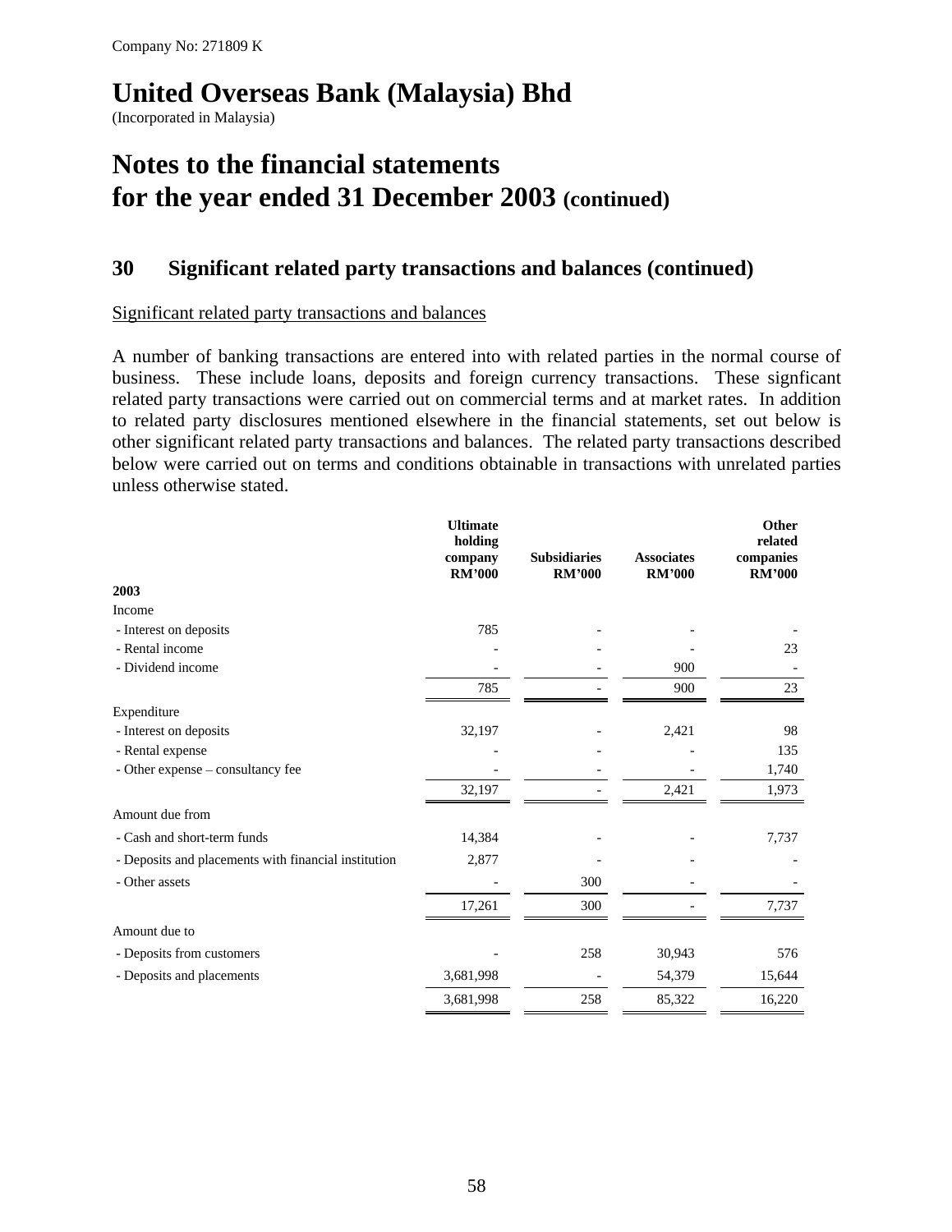(Incorporated in Malaysia)

# **Notes to the financial statements for the year ended 31 December 2003 (continued)**

## **30 Significant related party transactions and balances (continued)**

|                                                      | <b>Ultimate</b><br>holding    |                                                                                 |                                                                                 | Other                                      |
|------------------------------------------------------|-------------------------------|---------------------------------------------------------------------------------|---------------------------------------------------------------------------------|--------------------------------------------|
|                                                      |                               | <b>Subsidiaries</b>                                                             | <b>Associates</b>                                                               | related<br>companies                       |
|                                                      | cmpany<br>RM'000              | <b>RM'000</b>                                                                   | <b>RM'000</b>                                                                   | <b>RM'000</b>                              |
| 2002                                                 |                               |                                                                                 |                                                                                 |                                            |
| Income                                               |                               |                                                                                 |                                                                                 |                                            |
| - Interest on deposits                               | 2,164                         |                                                                                 |                                                                                 |                                            |
| - Rental income                                      | <b>Contract Contract</b>      | <b>Contract Contract</b>                                                        | $\sim$ $-$                                                                      |                                            |
| - Dividend income                                    |                               | the contract of the contract of the contract of the contract of the contract of | 900                                                                             |                                            |
|                                                      | 2,164                         | and the state of the state of                                                   | 900                                                                             |                                            |
| Expenditure                                          |                               |                                                                                 |                                                                                 |                                            |
| - Interest on deposits                               | 29,300                        | <b>Contract Contract</b>                                                        |                                                                                 | 3,772                                      |
| - Rental expense                                     | <b>Contract Contract</b>      | <b>Contract Contract</b>                                                        |                                                                                 | 243                                        |
| - Other expense - consultancy fee                    | and the state of the state    |                                                                                 | the contract of the contract of the contract of the contract of the contract of | 5,454                                      |
|                                                      | 29,300                        | the control of the control of the                                               |                                                                                 | 9,469                                      |
| Amount due from                                      |                               |                                                                                 |                                                                                 | <b>Contract Contract Contract Contract</b> |
| - Cash and short-term funds                          | 140,269                       |                                                                                 |                                                                                 | 14,326                                     |
| - Deposits and placements with financial institution | 3,226                         |                                                                                 |                                                                                 |                                            |
| - Other assets                                       |                               | 294                                                                             | $\sim 100$ m $^{-1}$                                                            | and the control of the con-                |
|                                                      | 143,495                       | 294                                                                             |                                                                                 | 14,326                                     |
| Amount due to                                        |                               |                                                                                 |                                                                                 |                                            |
| - Deposits from customers                            | <b>Service Contract State</b> | 286                                                                             |                                                                                 | 667                                        |
| - Deposits and placements                            | 1,642,328                     |                                                                                 | 18,851                                                                          | 17,564                                     |
|                                                      |                               |                                                                                 | and the contract of the contract of                                             |                                            |
|                                                      | 1,642,328                     | 286                                                                             | 18,851                                                                          | 18,231                                     |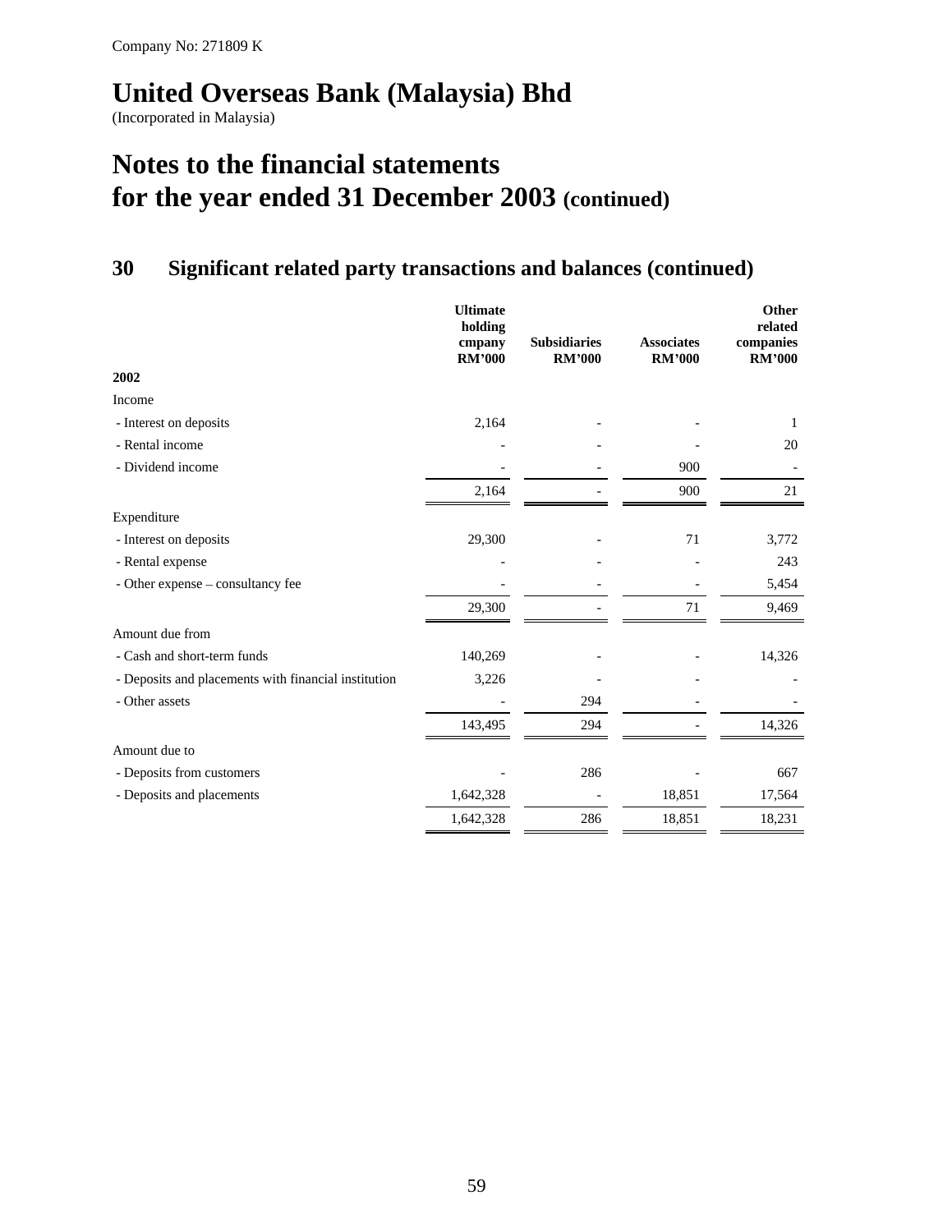(Incorporated in Malaysia)

# **Notes to the financial statements for the year ended 31 December 2003 (continued)**

## **31 Commitments and contingencies**

In the normal course of business, the Bank makes various commitments and incurs certain contingent liabilities with legal recourse to its customers. No material losses are anticipated as a result of these transactions.

|                                                         | 2003                                                        |                          | 2002                           |                                                           |
|---------------------------------------------------------|-------------------------------------------------------------|--------------------------|--------------------------------|-----------------------------------------------------------|
|                                                         |                                                             | Credit                   |                                | Credit                                                    |
|                                                         | Principal                                                   | Equivalent               | Principal                      | Equivalent                                                |
|                                                         | Amount<br><b>RM'000</b>                                     | amount*<br><b>RM'000</b> | amount<br><b>RM'000</b>        | amount*<br><b>RM'000</b>                                  |
| The Group and Bank                                      |                                                             |                          |                                |                                                           |
| Direct credit substitutes                               | 693,208                                                     | 693,208                  | 659,059                        | 659,059                                                   |
| Transaction-related contingent items                    | 954,445                                                     | 477,223                  |                                | 789,539 394,770                                           |
|                                                         | 353,821                                                     | 70,764                   | 369,874                        | 73,975                                                    |
| Short-term self-liquidating trade-related contingencies |                                                             |                          |                                |                                                           |
| Irrevocable commitments to extend credit                |                                                             |                          |                                |                                                           |
| - maturity more than one year                           | 1,006,399                                                   | 503,200                  | 1,063,003                      | 531,502                                                   |
| - maturity less than one year                           | 10,172,853                                                  | $\sim 100$               | 9,614,921                      | $\mathcal{L}_{\rm{max}}$ and $\mathcal{L}_{\rm{max}}$     |
| Foreign exchange related contracts                      |                                                             |                          |                                |                                                           |
| - less than one year                                    | 2,575,290                                                   | 38,457                   | 2,770,506                      | 36,132                                                    |
| - more than one year                                    | 316,611                                                     | 207,162                  | 50,000                         | 16                                                        |
| Interest rate related contracts                         |                                                             |                          |                                |                                                           |
| - less than one year                                    | 230,000                                                     |                          | 768 1,563,900                  | 3,168                                                     |
|                                                         |                                                             |                          |                                |                                                           |
| - more than one year                                    | 6,627,500                                                   | 103,905                  | 3,912,000                      | 42,616                                                    |
| Miscellaneous                                           | 245,114<br>$\sim$ $\sim$ $\sim$ $\sim$ $\sim$ $\sim$ $\sim$ | <b>Contract</b>          | 187,998                        | $\mathcal{L}_{\text{max}}$ and $\mathcal{L}_{\text{max}}$ |
| Total                                                   | 23, 175, 241                                                |                          | 2,094,687 20,980,800 1,741,238 |                                                           |

\* The credit equivalent amount is arrived at using the credit conversion factor as per Bank Negara Malaysia guidelines.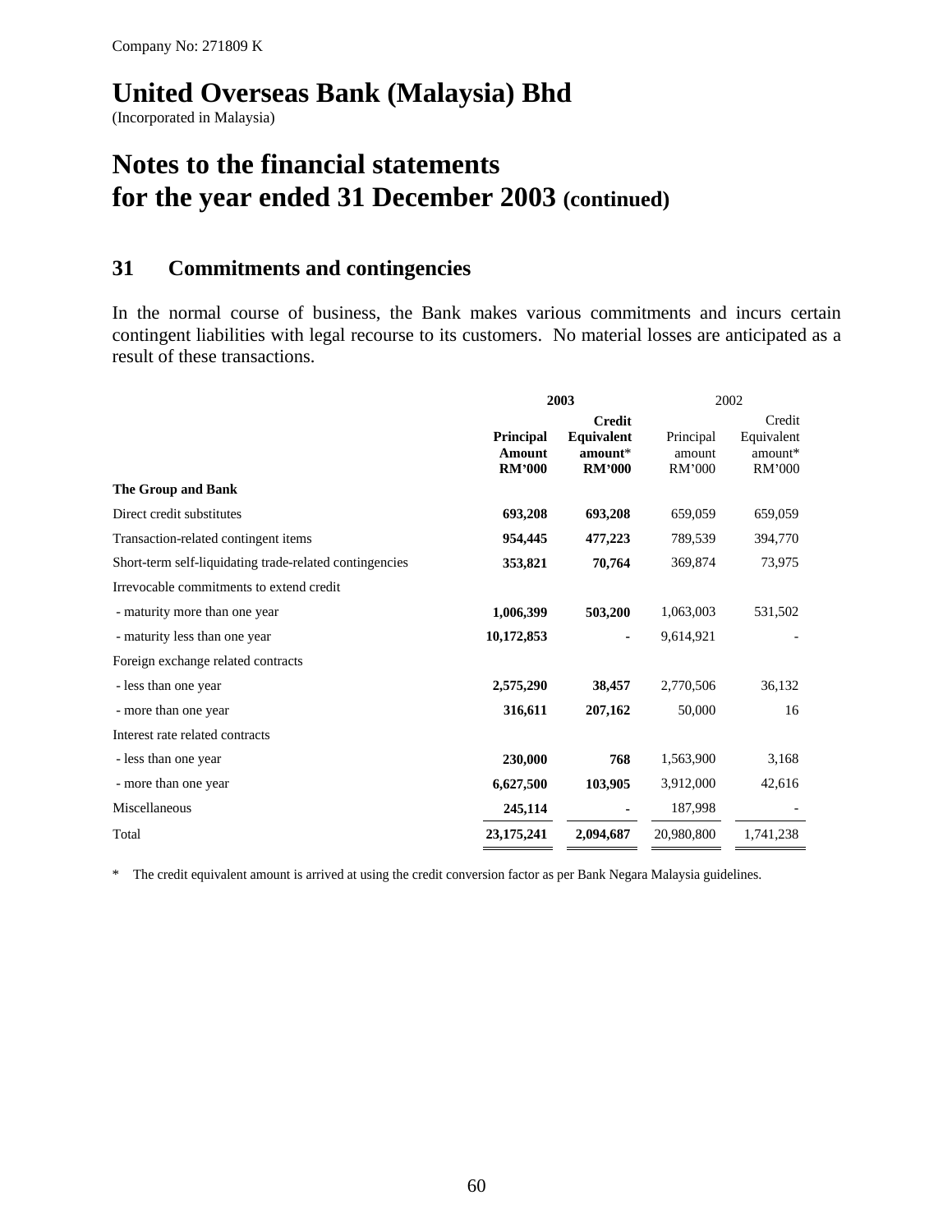(Incorporated in Malaysia)

# **Notes to the financial statements for the year ended 31 December 2003 (continued)**

## **31 Commitments and contingencies (continued)**

Foreign exchange and interest rate related contracts for the Group and Bank are subject to market risk and credit risk.

Breakdown of foreign exchange contracts and interest rate contracts are as follows:

|                                      | 2002<br>2003         |
|--------------------------------------|----------------------|
|                                      | Principal Principal  |
|                                      | amount<br>amount     |
|                                      | <b>RM'000</b> RM'000 |
| The Group and Bank                   |                      |
| Foreign exchange contract            |                      |
| - forward and futures contracts      | 627,101 633,506      |
| - cross currency interest rate swaps | 2,264,800 2,137,000  |
| Interest rate contracts              |                      |
|                                      |                      |
| - forward and futures contracts      | 3,425,535 3,274,900  |
| - swaps                              | 3,431,965 2,201,000  |
|                                      |                      |

#### **Market risk**

Market risk is the potential change in value caused by movement in market rates or prices. The contractual amounts stated above provide only a measure of involvement in these types of transactions and do not represent the amounts subject to market risk. Exposure to market risk may be reduced through offsetting on and off balance sheet positions. As at end of 31 December 2003 the amounts of contracts which were not hedged and hence, exposed to market risk was RM4,943,674 (2002: RM2,478,971).

#### **Credit risk**

Credit risk arises from the possibility that a counterparty may be unable to meet the term of a contract in which the Bank has a gain position. As at end of 31 December 2003, the amounts of credit risk, measured in term of the cost to replace the profitable contracts, was RM2,263,350 (2002: RM4,303,555). This amount will increase or decrease over the life of the contracts, mainly as a function of maturity dates and market rates of prices.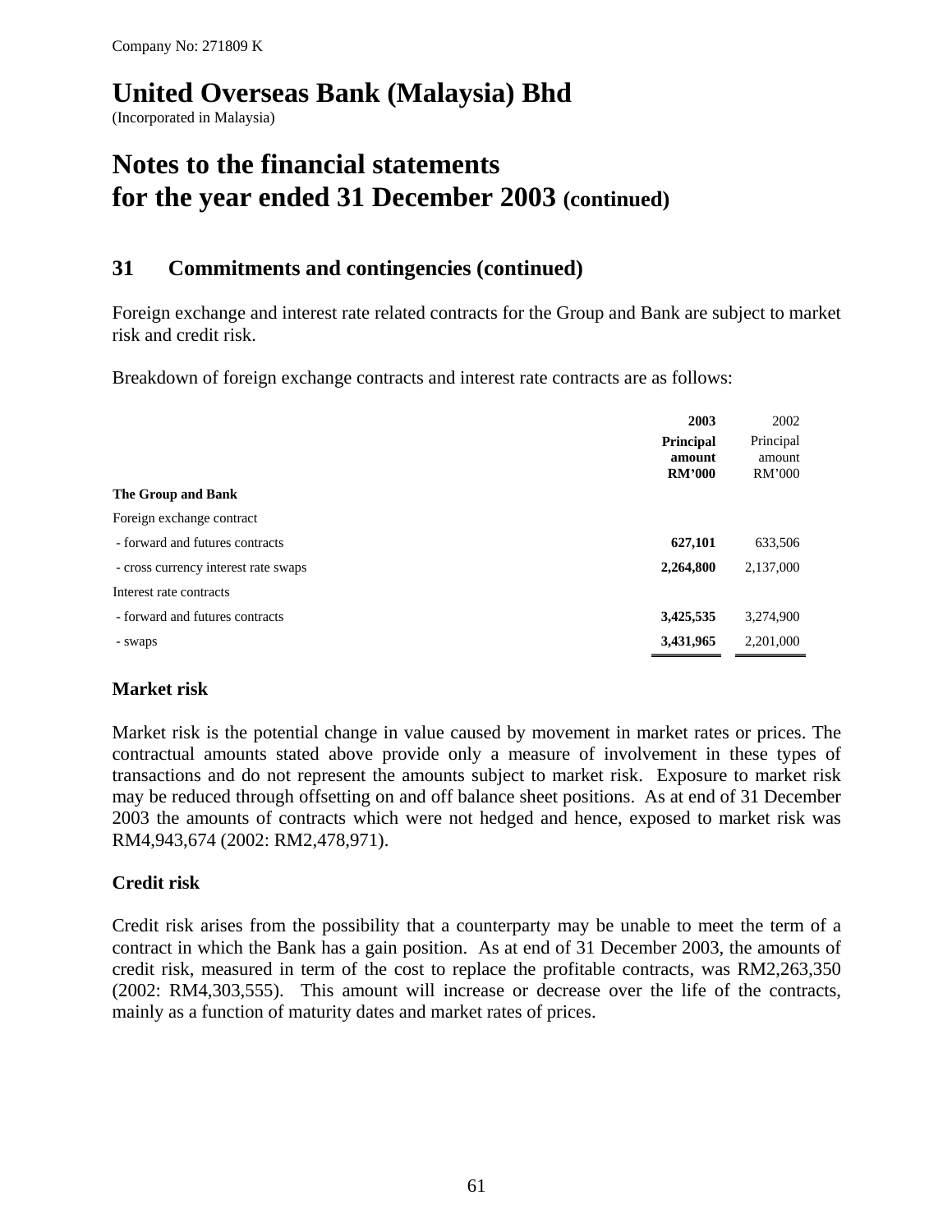(Incorporated in Malaysia)

# **Notes to the financial statements for the year ended 31 December 2003 (continued)**

## **32 Capital commitments**

|                                     | 2003                                                                                                            | 2002          |
|-------------------------------------|-----------------------------------------------------------------------------------------------------------------|---------------|
|                                     | Principal Principal                                                                                             |               |
|                                     |                                                                                                                 |               |
|                                     | amount amount<br>RM'000 RM'000                                                                                  |               |
| The Group and Bank                  |                                                                                                                 |               |
|                                     |                                                                                                                 |               |
| Capital expenditure:                |                                                                                                                 |               |
| - authorised and contracted for     |                                                                                                                 | 7,059 9,323   |
| - authorised but not contracted for |                                                                                                                 |               |
|                                     | $\frac{13,475}{ }$ $\frac{10,854}{ }$                                                                           |               |
| Balance as at end of the year       |                                                                                                                 |               |
|                                     |                                                                                                                 |               |
|                                     |                                                                                                                 |               |
| Analysed as follows:                |                                                                                                                 |               |
| - fixed assets                      |                                                                                                                 | 20,534 20,177 |
|                                     | the contract of the contract of the contract of the contract of the contract of the contract of the contract of |               |

## **33 Lease commitments**

The Group and the Bank has lease commitments in respect of related premises and equipment on hire, all of which are classified as operating leases.

A summary of the non-cancellable long term commitments, net of sub-leases is as follows:

|                                              | 2003                 | $\sim$<br>$\sim$ vvz |
|----------------------------------------------|----------------------|----------------------|
|                                              | <b>RM'000</b> RM'000 |                      |
| The Group and The Bank                       |                      |                      |
| <u>Year</u>                                  |                      |                      |
| Within 1 year                                | 2,421                | 3,272                |
| Later than 1 year and not later than 5 years | 2,897                | 4,772                |
| Later than 5 years                           | 670                  | 506                  |
|                                              | 5,988                | 8,570                |
|                                              |                      |                      |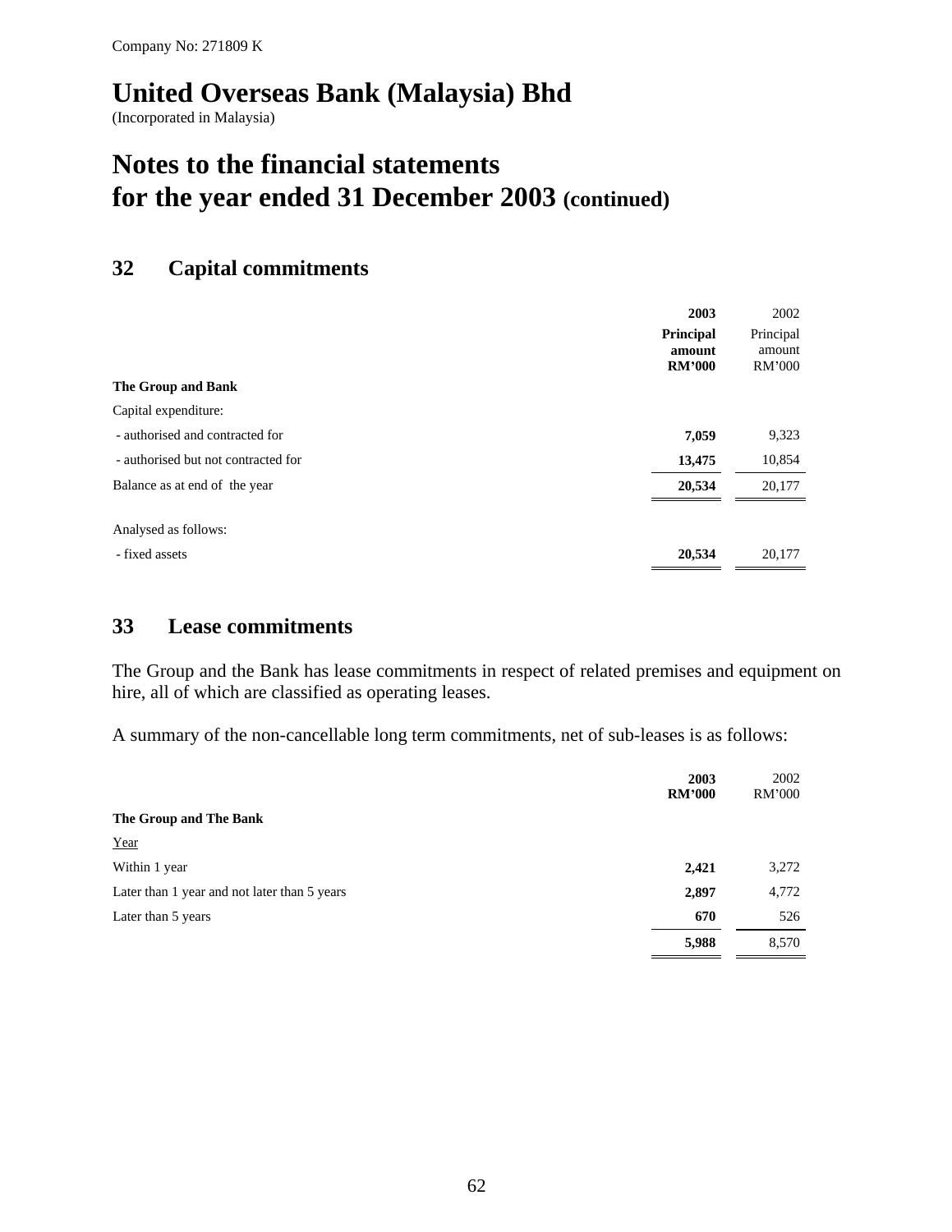(Incorporated in Malaysia)

# **Notes to the financial statements for the year ended 31 December 2003 (continued)**

## **34 Capital adequacy**

|                                                                                                          | 2002<br>2003<br>RM'000<br>RM'000  |
|----------------------------------------------------------------------------------------------------------|-----------------------------------|
| The Bank                                                                                                 |                                   |
| Tier I capital                                                                                           |                                   |
| - paid-up share capital                                                                                  | 470,000<br>470,000                |
| - share premium                                                                                          | 322,555<br>322,555                |
| - other reserves                                                                                         | 755,222<br>793,744                |
| - deferred tax adjustment                                                                                | (40, 502)<br>$\sim 100$ m $^{-1}$ |
|                                                                                                          | 1,545,797 1,547,777               |
| Tier II capital                                                                                          |                                   |
| - property revaluation reserve                                                                           | 26,514<br>25,281                  |
| - general provision for bad and doubtful debts                                                           | 251,888<br>251,888                |
|                                                                                                          | 277,169 278,402                   |
|                                                                                                          |                                   |
| Total capital                                                                                            | 1,822,966 1,826,179               |
| Less: Investment in subsidiaries                                                                         | (51)<br>(51)                      |
| Capital base                                                                                             | 1,822,915 1,826,128               |
| (a) The capital adequacy ratios of the Bank are as follows:                                              |                                   |
| Core capital ratio                                                                                       | 11.13% 12.33%                     |
| Risk-weighted capital ratio                                                                              | 13.13% 14.55%                     |
|                                                                                                          |                                   |
| (b) Breakdown of gross risk-weighted assets in the various categories of risk-weights are<br>as follows: |                                   |
| 0%                                                                                                       | 7,930,524 5,376,845               |
| 10%                                                                                                      | 427,874<br>99,511                 |
| 20%                                                                                                      | 3,954,014<br>2,475,548            |
| 50%                                                                                                      | 3,238,449<br>3,650,577            |
| 100%                                                                                                     | 11,225,635 10,427,549             |
|                                                                                                          | 27,188,624 21,617,902             |
|                                                                                                          |                                   |
| Total risk-weighted assets                                                                               | 13,884,514 12,551,834             |
|                                                                                                          |                                   |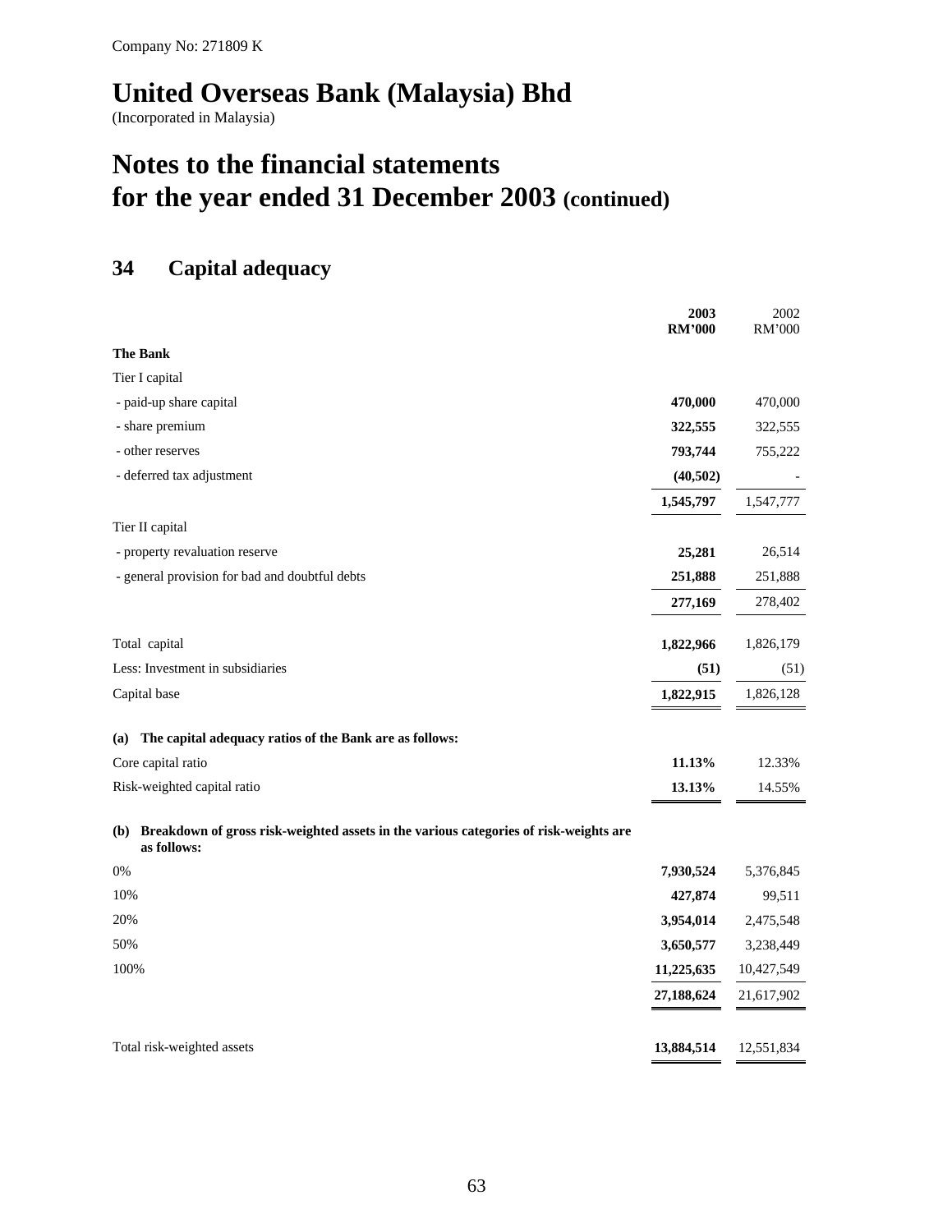(Incorporated in Malaysia)

# **Notes to the financial statements for the year ended 31 December 2003 (continued)**

## **35 Financial risk management**

The Bank's activities are principally related to transacting in and use of financial instruments, including derivatives. Transaction in, and the use of, financial instruments expose the Bank to a variety of financial risks, mainly credit risk, foreign exchange risk, interest rate risk and liquidity risk.

Managing financial risks is an integral part of the Bank's business and it is carried out centrally by the various specialist committees of the Bank under policies approved by the Directors of the Bank. These policies not only include the parameters for the risks that the Bank may undertake for the various financial instruments, but also directions on the types of business that the Bank may engage in, guidelines for accepting customers for all types of financial instruments and the terms under which customer business is conducted.

The various specialist committees of the Bank have established processes to identify, measure, monitor and ultimately, mitigate these financial risks. Additionally, the Directors of the Bank and the Bank's Risk Management Division provide an independent oversight to ensure that those risk management policies are complied with through a variety of established controls and reporting processes.

Discussions on the main financial risks that the Bank is exposed to and how it manages these risks are set out below:

#### **(a) Foreign exchange risk**

Foreign exchange risk is the risk to earnings and values of financial instruments caused by fluctuations in foreign exchange rates.

The Bank's foreign exchange exposures arise mainly from its financial exchange position-taking or proprietary business, and customer facilitation business. The Bank utilises mainly foreign currency forwards and swaps to hedge its foreign exchange exposures.

Foreign exchange risk is managed through risk limits and policies as approved by the Group ALCO. These limits and policies such as on the level of exposure by currency and in total for both overnight and intra-day positions, are independently monitored on a daily basis by the Risk Management Division, through the Market Risk Management Department and the Settlement Department.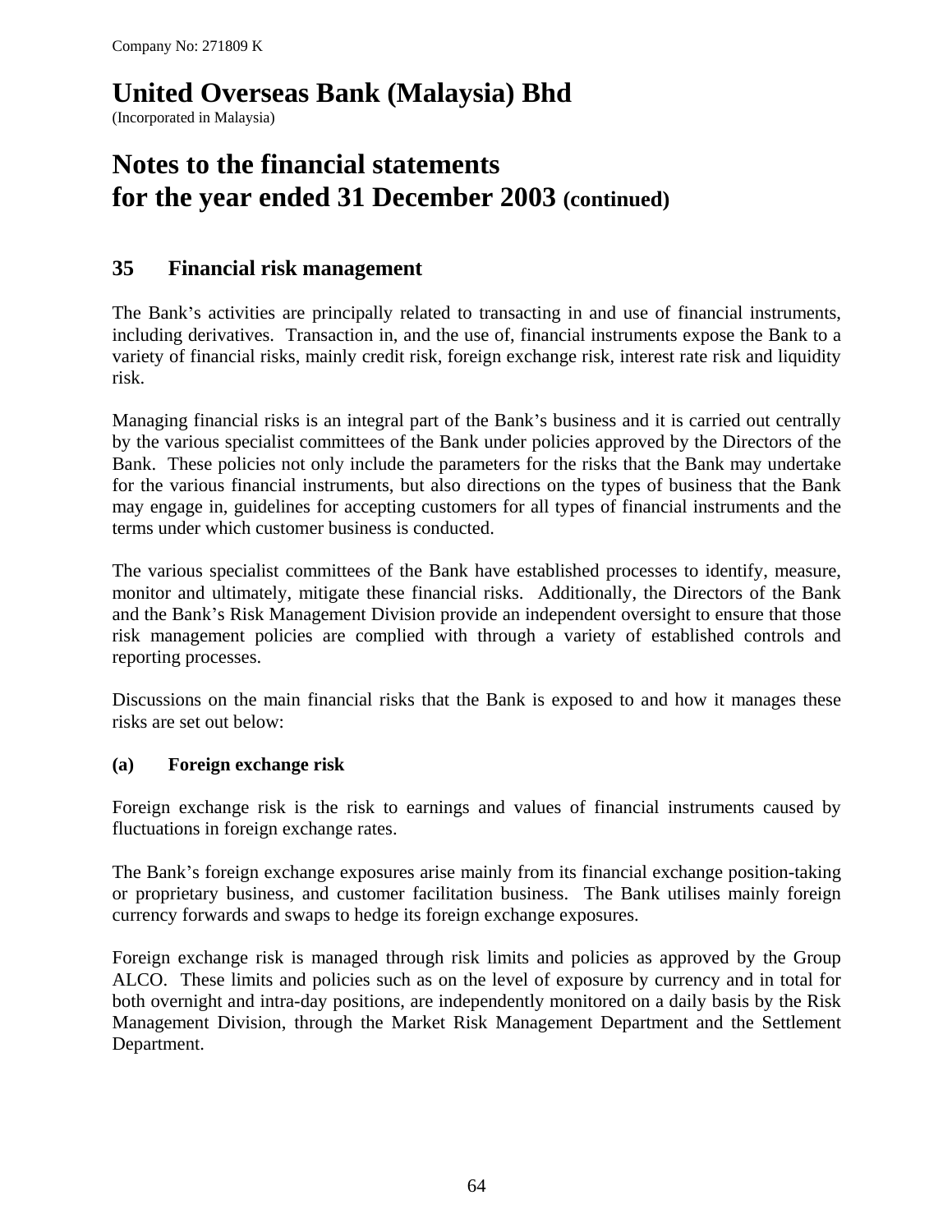(Incorporated in Malaysia)

# **Notes to the financial statements for the year ended 31 December 2003 (continued)**

## **35 Financial risk management (continued)**

#### **(b) Credit risk**

Credit risk is the potential loss arising from any failure by the Bank's customers or counter parties to fulfil their obligations as and when these obligations fall due. These obligations may arise from lending, trade finance, investments, receivables under derivative contracts and other credit-related activities undertaken by the Bank.

The Executive Committee is responsible for the management of credit risk of the Bank. Apart from direct credit management, such as approval of significant loans, it is also responsible for providing directions and timely guidance on lending to different geographical sectors, industries and products.

In general, the Bank monitors the levels of credit risk it undertakes through review by management, with independent oversight of its credit concentration and portfolio quality.

In respect of lending-related activities, management regularly reviews the amount of risk accepted in relation to one borrower or groups of borrower, geographical and industry segments, types of acceptable security, level of non-performing loans and adequacy of provisioning requirements.

In respect of other credit risk activities such as money market transactions and derivatives financial instruments, the Bank has counter-party risk policies that set out approved counter parties with which the Bank may transact and their respective transaction limit.

Exposure to credit risk is also managed in part by obtaining collateral or right to call for collateral when certain exposure thresholds are exceeded, the right to terminate transactions upon the occurrence of unfavourable events, and entering into netting arrangements with counter parties that permit the Bank to offset receivables and payables with such counter-parties.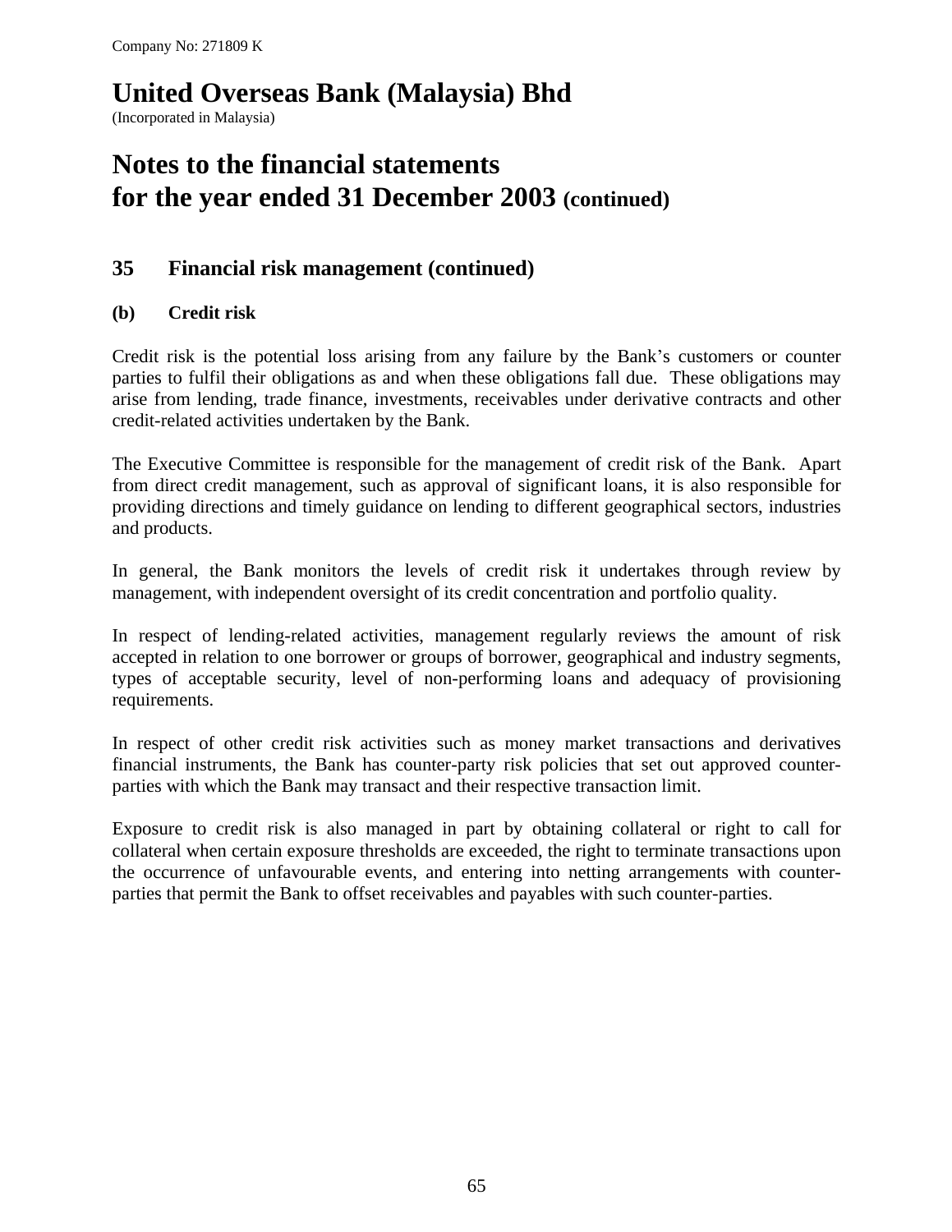(Incorporated in Malaysia)

# **Notes to the financial statements for the year ended 31 December 2003 (continued)**

## **35 Financial risk management (continued)**

#### **(b) Credit risk (continued)**

The following tables set out the credit risk concentration by economic sectors of the Group and Bank: The contract of the contract of the contract of the contract of the contract of the contract of the contract of the contract of the contract of the contract of the contract of the contract of the contract of the cont

|                                                                      | Short term                 |                                             |                          |                  | Specific                                                                                                    |                          |               |                    |
|----------------------------------------------------------------------|----------------------------|---------------------------------------------|--------------------------|------------------|-------------------------------------------------------------------------------------------------------------|--------------------------|---------------|--------------------|
|                                                                      | funds and                  |                                             |                          |                  | provision,                                                                                                  |                          |               |                    |
|                                                                      | placements                 |                                             |                          |                  | interest-in-                                                                                                |                          |               | <b>Commit-</b>     |
|                                                                      | with                       |                                             |                          |                  | suspense a                                                                                                  |                          |               | ment and           |
|                                                                      | financial<br>institutions  | <b>Dealing</b>                              | Investment               | <b>Loans</b> and | general                                                                                                     | Other<br>assets          | On balance    | contin-<br>gencies |
|                                                                      | <b>RM'000</b>              | securities<br><b>RM'000</b>                 | <b>RM'000</b>            | <b>RM'000</b>    | <b>RM'000</b>                                                                                               | <b>RM'000</b>            | <b>RM'000</b> | <b>RM'000</b>      |
| 2003                                                                 |                            |                                             |                          |                  |                                                                                                             |                          |               |                    |
| The Group                                                            |                            |                                             |                          |                  |                                                                                                             |                          |               |                    |
|                                                                      |                            |                                             |                          |                  | (25, 485)                                                                                                   |                          |               |                    |
| Agriculture and mining                                               |                            | the company's company's programs to         | <b>Service</b> State     | 153,057          |                                                                                                             |                          | 127,572       | 97,009             |
| Manufacturing                                                        |                            | the company's company's company's           |                          | 3,183,139        | (317, 939)                                                                                                  |                          | 2,865,200     | 3,310,409          |
| Electricity, gas and water                                           |                            | $-92,159$                                   | <b>Contract Contract</b> | 121,130          | (2,059)                                                                                                     | and the contract of      | 211,230       | 45,309             |
| Construction                                                         |                            | the company's company's company's           | <b>Contract Contract</b> | 856,869          | (141, 635)                                                                                                  | <b>Contract Contract</b> | 715,234       | 1,761,893          |
| Real estate                                                          |                            | the company's company's company's company's |                          | 573,722          | (9,754)                                                                                                     |                          | 563,968       | 224,426            |
| General commerce                                                     | the company of the company | 63,091                                      | <b>Contract Contract</b> | 2,385,092        | (151, 106)                                                                                                  |                          | $-2,297,077$  | 1,961,190          |
| Transport, infrastructure,<br>storage and communication              |                            |                                             |                          |                  |                                                                                                             |                          |               |                    |
|                                                                      |                            | 10,057                                      |                          | 126,626          | (11,524)                                                                                                    | 9,248                    | 134,407       | 159,582            |
| Finance, insurance, business                                         |                            |                                             |                          |                  |                                                                                                             |                          |               |                    |
| services and government                                              |                            |                                             |                          |                  |                                                                                                             |                          |               |                    |
|                                                                      | 5,623,585                  | 3,244,833                                   | 336,735                  | 548,637          | (169, 614)                                                                                                  | 430,627                  | 10,014,803    | 11,750,901         |
| agencies<br>Residential landed property,<br>securities and transport |                            |                                             |                          |                  |                                                                                                             |                          |               |                    |
|                                                                      |                            |                                             |                          |                  |                                                                                                             |                          |               |                    |
| vehicles                                                             |                            | 42,491                                      |                          | 4.937.916        |                                                                                                             |                          | 4,870,355     | 1,834,152          |
| Others                                                               |                            |                                             |                          |                  | $\frac{2,742,072}{2}$ $\frac{(124,416)}{2}$ $\frac{460,360}{2}$ $\frac{3,078,016}{2}$ $\frac{2,024,370}{2}$ |                          |               |                    |
|                                                                      | 5,623,585                  | 3,452,631                                   |                          |                  | 336,735 15,628,260 (1,063,584) 900,235 24,877,862 23,175,241                                                |                          |               |                    |
| Other assets not subject to                                          |                            |                                             |                          |                  |                                                                                                             |                          |               |                    |
| credit risk                                                          | <b>Service Contract</b>    |                                             |                          |                  | $-344,547$                                                                                                  |                          | 344,547       |                    |
|                                                                      | 5,623,585                  | 3,452,631                                   |                          |                  | 336,735 15,628,260 (1,063,584) 1,244,782 25,222,409 23,175,241                                              |                          |               |                    |
|                                                                      |                            |                                             |                          |                  |                                                                                                             |                          |               |                    |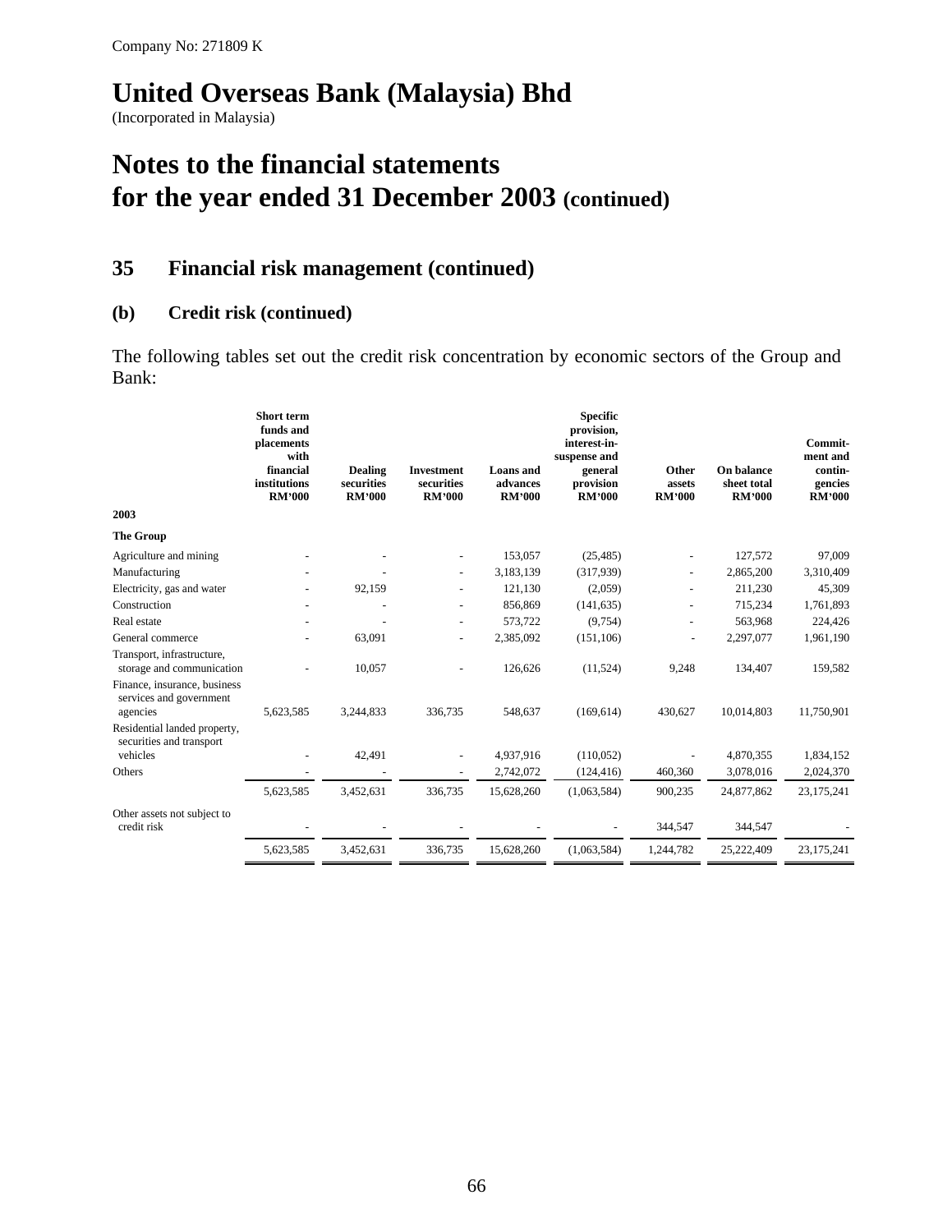(Incorporated in Malaysia)

# **Notes to the financial statements for the year ended 31 December 2003 (continued)**

## **35 Financial risk management (continued)**

#### **(b) Credit risk (continued)**

| Short term                                                           |                                             |                          |                              | Specific                                                                                                                            |                   |               |                                                                |
|----------------------------------------------------------------------|---------------------------------------------|--------------------------|------------------------------|-------------------------------------------------------------------------------------------------------------------------------------|-------------------|---------------|----------------------------------------------------------------|
| funds and                                                            |                                             |                          |                              | provision,                                                                                                                          |                   |               |                                                                |
| placements                                                           |                                             |                          |                              | interest-in-                                                                                                                        |                   |               | <b>Commit-</b>                                                 |
| with<br>financial                                                    |                                             |                          |                              | suspense a                                                                                                                          |                   | On balance    | ment and                                                       |
| institutions                                                         | <b>Dealing</b><br>securities                | Investment<br>securities | <b>Loans</b> and<br>advances | general                                                                                                                             | Other<br>assets   | sheet total   | contin-<br>gencies                                             |
| <b>RM'000</b>                                                        | <b>RM'000</b>                               | <b>RM'000</b>            | <b>RM'000</b>                | provision<br>RM'000                                                                                                                 | <b>RM'000</b>     | <b>RM'000</b> | <b>RM'000</b>                                                  |
|                                                                      |                                             |                          |                              |                                                                                                                                     |                   |               |                                                                |
|                                                                      |                                             |                          |                              |                                                                                                                                     |                   |               |                                                                |
|                                                                      |                                             |                          |                              |                                                                                                                                     |                   | 105,689       | 92,570                                                         |
| Agriculture and mining                                               | the company's company's company's           |                          | 138,121<br>2,927,389         | (32, 432)<br>(359, 667)                                                                                                             |                   | 2,567,727     | 2,832,432                                                      |
|                                                                      | the company's company's program             |                          |                              |                                                                                                                                     |                   | 12,976        | 167,626                                                        |
| Electricity, gas and water                                           | the company's company's company's company's |                          | 13,228                       | (252)                                                                                                                               |                   |               |                                                                |
|                                                                      | the company's company's company's           | <b>Contract Contract</b> | 749,066                      | (100, 952)                                                                                                                          | <b>Contractor</b> | 648,114       | 1,667,645                                                      |
|                                                                      | the company's company's company's           | <b>Contract Contract</b> | 601,746                      | (11, 441)                                                                                                                           |                   | 590,305       | 309,145                                                        |
|                                                                      | $-18,647$                                   |                          | $-2,272,846$                 | (201,797)                                                                                                                           |                   | $-2,089,696$  | 1,822,270                                                      |
| Transport, infrastructure,<br>storage and communication              |                                             |                          |                              |                                                                                                                                     |                   |               |                                                                |
|                                                                      | 214,407                                     | 1,099                    | 121,662                      | (10, 890)                                                                                                                           | 3,942             | 330,220       | 219,686                                                        |
| Finance, insurance, business                                         |                                             |                          |                              |                                                                                                                                     |                   |               |                                                                |
| services and government<br>4,153,440                                 | 970,768                                     | 197,237                  | 604,196                      | (66,303)                                                                                                                            | 381,693           | 6,241,031     | 10,181,661                                                     |
|                                                                      |                                             |                          |                              |                                                                                                                                     |                   |               |                                                                |
| agencies<br>Residential landed property,<br>securities and transport |                                             |                          |                              |                                                                                                                                     |                   |               |                                                                |
| and the company                                                      | 9,933                                       |                          | 4,528,233                    | (103, 406)                                                                                                                          |                   | 4,434,760     | 2,139,435                                                      |
|                                                                      |                                             |                          |                              | $\frac{2,082,229}{2}$ $\frac{(153,656)}{2}$ $\frac{2,082,229}{2}$ $\frac{(153,656)}{2}$ $\frac{2,190,550}{2}$ $\frac{1,548,330}{2}$ |                   |               |                                                                |
|                                                                      |                                             |                          |                              | 4,153,440 1,213,755 198,341 14,038,716 (1,040,796) 647,612 19,211,068 20,980,800                                                    |                   |               |                                                                |
|                                                                      |                                             |                          |                              |                                                                                                                                     |                   |               |                                                                |
| Other assets not subject to<br>credit risk                           |                                             |                          |                              |                                                                                                                                     |                   |               |                                                                |
| 183,139                                                              |                                             |                          |                              |                                                                                                                                     |                   | 584,532       |                                                                |
| 4,336,579                                                            | 1,213,755                                   |                          |                              |                                                                                                                                     |                   |               |                                                                |
|                                                                      |                                             |                          |                              | 13,426                                                                                                                              |                   | $-387,967$    | 211,767 14,038,716 (1,040,796) 1,035,579 19,795,600 20,980,800 |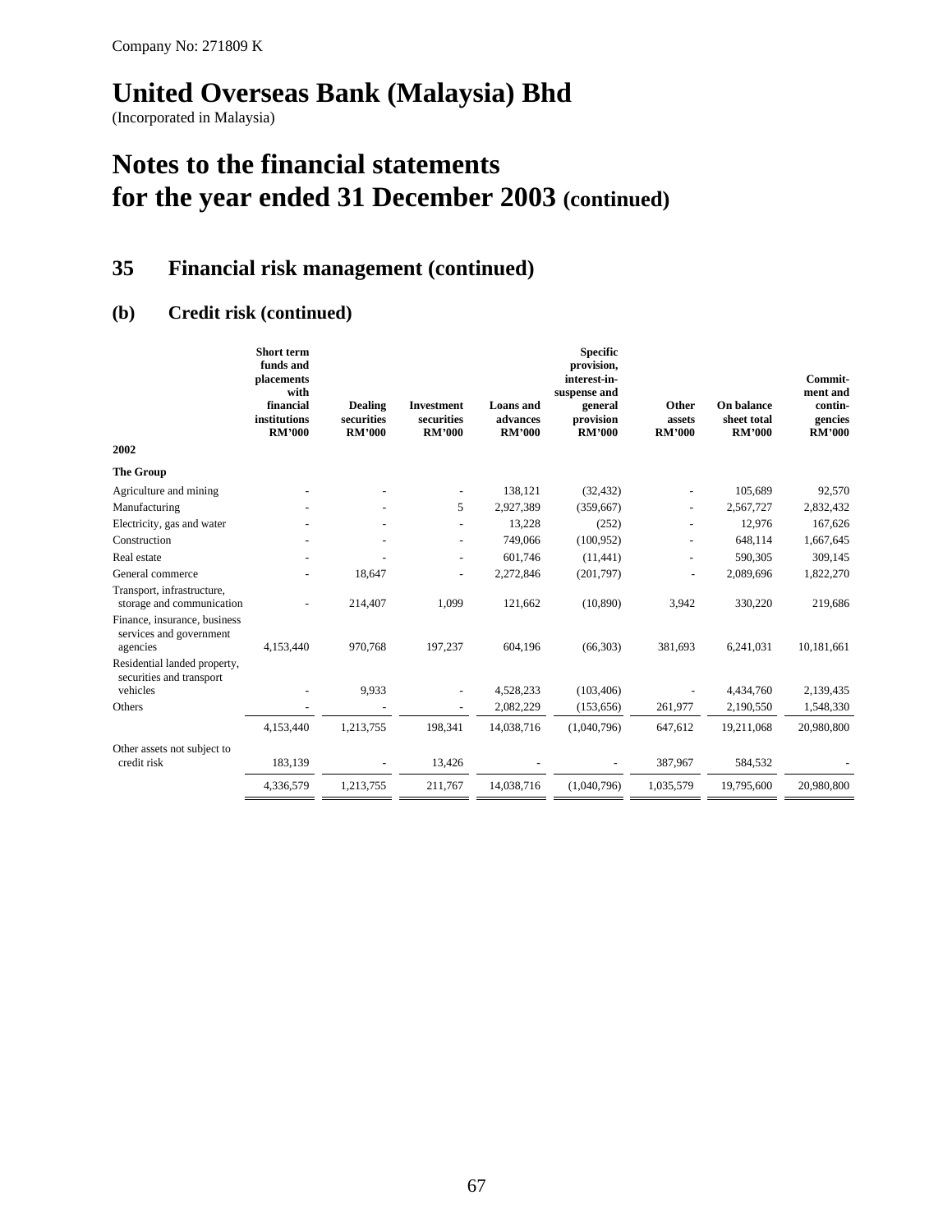(Incorporated in Malaysia)

# **Notes to the financial statements for the year ended 31 December 2003 (continued)**

## **35 Financial risk management (continued)**

#### **(b) Credit risk (continued)**

|                                                          | Short term      |                                             |                            |                  | <b>Specific</b>                                                                                                                                                                                                                                                                                                     |                          |               |                |  |
|----------------------------------------------------------|-----------------|---------------------------------------------|----------------------------|------------------|---------------------------------------------------------------------------------------------------------------------------------------------------------------------------------------------------------------------------------------------------------------------------------------------------------------------|--------------------------|---------------|----------------|--|
|                                                          | funds and       |                                             |                            |                  | provision,                                                                                                                                                                                                                                                                                                          |                          |               |                |  |
|                                                          | placements      |                                             |                            |                  | interest-in-                                                                                                                                                                                                                                                                                                        |                          |               | <b>Commit-</b> |  |
|                                                          | with            |                                             |                            |                  | suspense a                                                                                                                                                                                                                                                                                                          |                          |               | ment and       |  |
|                                                          | financial       | <b>Dealing</b>                              | Investment                 | <b>Loans</b> and | genera                                                                                                                                                                                                                                                                                                              | Other                    | On balance    | contin-        |  |
|                                                          | institutions    | securities                                  |                            | advances         |                                                                                                                                                                                                                                                                                                                     | assets                   | sheet total   | gencies        |  |
|                                                          | <b>RM'000</b>   | <b>RM'000</b>                               | <b>RM'000</b>              | <b>RM'000</b>    | <b>RM'000</b>                                                                                                                                                                                                                                                                                                       | <b>RM'000</b>            | <b>RM'000</b> | <b>RM'000</b>  |  |
| 2003                                                     |                 |                                             |                            |                  |                                                                                                                                                                                                                                                                                                                     |                          |               |                |  |
| The Bank                                                 |                 |                                             |                            |                  |                                                                                                                                                                                                                                                                                                                     |                          |               |                |  |
| Agriculture and mining                                   |                 | the company's company's company's           | and the first products     | 153,057          | (25, 485)                                                                                                                                                                                                                                                                                                           |                          | 127,572       | 97,009         |  |
| Manufacturing                                            |                 | the company's company's company's           | <b>Service Contract</b>    | 3,182,532        | (317, 305)                                                                                                                                                                                                                                                                                                          |                          | 2,865,227     | 3,310,409      |  |
| Electricity, gas and water                               |                 | $-92,159$                                   |                            | 121,130          | (2,059)                                                                                                                                                                                                                                                                                                             |                          | 211,230       | 45,309         |  |
| Construction                                             |                 | the company's company's company's company's | and the state of the       | 856,869          | (141, 635)                                                                                                                                                                                                                                                                                                          | and the state of the     | 715,234       | 1,761,893      |  |
| Real estate                                              |                 | the company's company's company's company's | and the state of the       | 573,722          | (9,754)                                                                                                                                                                                                                                                                                                             |                          | $-563,968$    | 224,426        |  |
|                                                          |                 | 63,091                                      |                            | 2,385,092        | (151, 107)                                                                                                                                                                                                                                                                                                          |                          | $-2,297,076$  | 1,961,190      |  |
| General commerce                                         | and the company |                                             |                            |                  |                                                                                                                                                                                                                                                                                                                     |                          |               |                |  |
| Transport, infrastructure,                               |                 | 10,057                                      |                            |                  |                                                                                                                                                                                                                                                                                                                     |                          | 134,407       | 159,582        |  |
| storage and communication                                |                 |                                             | the company of the company | 126,626          | (11,524)                                                                                                                                                                                                                                                                                                            | 9,248                    |               |                |  |
| Finance, insurance, business                             |                 |                                             |                            |                  |                                                                                                                                                                                                                                                                                                                     |                          |               |                |  |
| services and government<br>agencies                      | 5,623,585       | 3,244,833                                   | 336,735                    | 548,637          | (169, 614)                                                                                                                                                                                                                                                                                                          | 430,627                  | 10,014,803    | 11,750,901     |  |
|                                                          |                 |                                             |                            |                  |                                                                                                                                                                                                                                                                                                                     |                          |               |                |  |
| Residential landed property,<br>securities and transport |                 |                                             |                            |                  |                                                                                                                                                                                                                                                                                                                     |                          |               |                |  |
| vehicles                                                 |                 | $-42,491$                                   | <b>Service Contract</b>    | 4,937,916        | (110,052)                                                                                                                                                                                                                                                                                                           | <b>State State State</b> | 4,870,355     | 1,834,152      |  |
| Others                                                   |                 |                                             |                            |                  | $\frac{1}{1}$ $\frac{1}{1}$ $\frac{1}{1}$ $\frac{1}{1}$ $\frac{1}{1}$ $\frac{1}{1}$ $\frac{1}{1}$ $\frac{1}{1}$ $\frac{1}{1}$ $\frac{1}{1}$ $\frac{1}{1}$ $\frac{1}{1}$ $\frac{1}{1}$ $\frac{1}{1}$ $\frac{1}{1}$ $\frac{1}{1}$ $\frac{1}{1}$ $\frac{1}{1}$ $\frac{1}{1}$ $\frac{1}{1}$ $\frac{1}{1}$ $\frac{1}{1}$ |                          |               |                |  |
|                                                          |                 |                                             |                            |                  |                                                                                                                                                                                                                                                                                                                     |                          |               |                |  |
|                                                          | 5,623,585       | 3,452,631                                   |                            |                  | 336,735 15,627,628 (1,062,952) 900,235 24,877,862 23,175,241                                                                                                                                                                                                                                                        |                          |               |                |  |
| Other assets not subject to                              |                 |                                             |                            |                  |                                                                                                                                                                                                                                                                                                                     |                          |               |                |  |
| credit risk                                              |                 |                                             |                            |                  |                                                                                                                                                                                                                                                                                                                     | 335,163                  | 335.163       |                |  |
|                                                          | 5,623,585       | 3,452,631                                   |                            |                  | 336,735 15,627,628 (1,062,952) 1,235,398 25,213,025                                                                                                                                                                                                                                                                 |                          |               | 23, 175, 241   |  |
|                                                          |                 |                                             |                            |                  |                                                                                                                                                                                                                                                                                                                     |                          |               |                |  |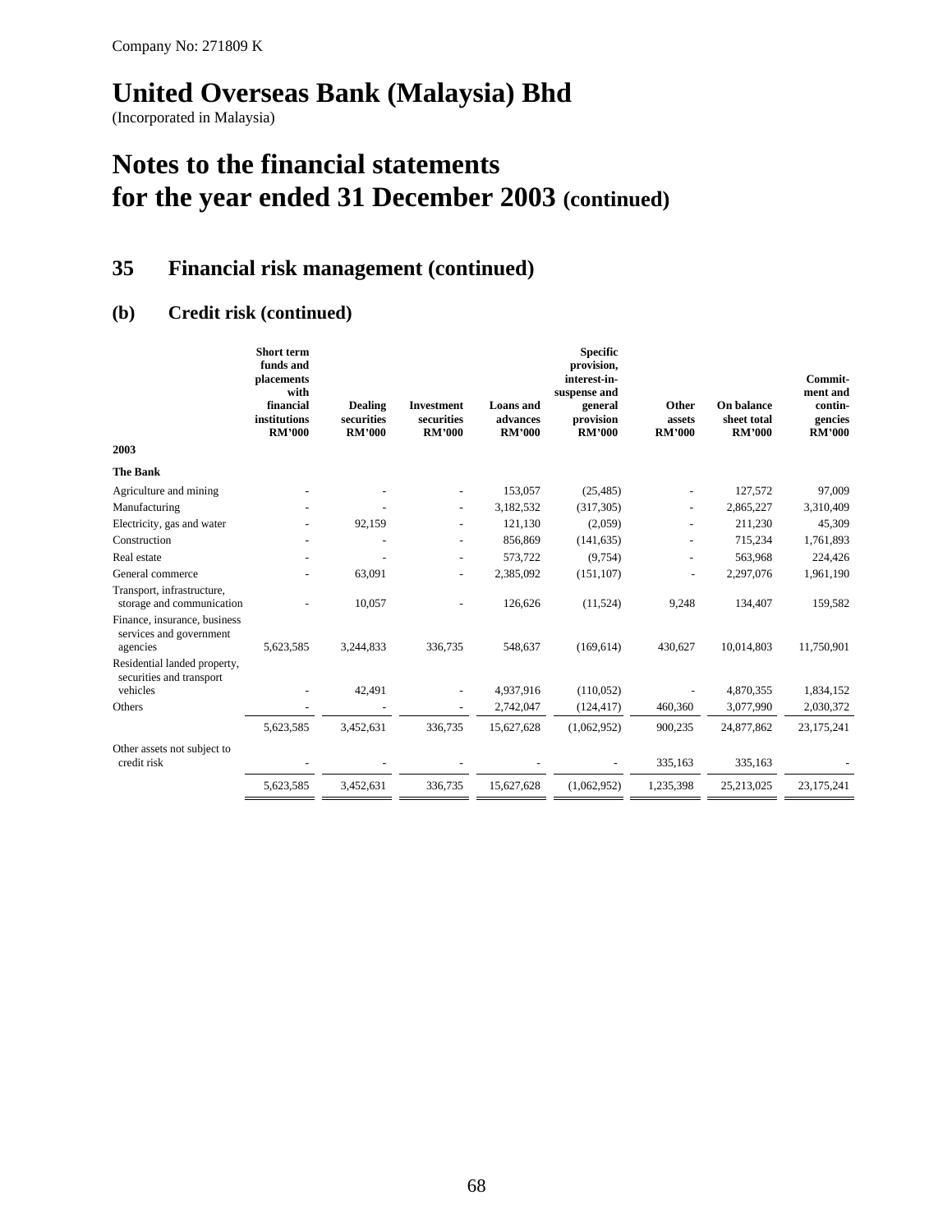(Incorporated in Malaysia)

# **Notes to the financial statements for the year ended 31 December 2003 (continued)**

## **35 Financial risk management (continued)**

#### **(b) Credit risk (continued)**

|                                                                      | Short term                    |                                             |                            |                           | Specific                                                       |                          |               |                          |
|----------------------------------------------------------------------|-------------------------------|---------------------------------------------|----------------------------|---------------------------|----------------------------------------------------------------|--------------------------|---------------|--------------------------|
|                                                                      | funds and                     |                                             |                            |                           | provision,                                                     |                          |               |                          |
|                                                                      | placements                    |                                             |                            |                           | interest-in-                                                   |                          |               | <b>Commit-</b>           |
|                                                                      | with                          |                                             |                            |                           | suspense and                                                   |                          |               | ment and                 |
|                                                                      | financial                     | <b>Dealing</b>                              | Investment                 | <b>Loans and</b>          | general                                                        | Other                    |               | contin-                  |
|                                                                      | institutions<br><b>RM'000</b> | securities<br><b>RM'000</b>                 | securitie<br><b>RM'000</b> | advances<br><b>RM'000</b> | <b>RM'000</b>                                                  | assets<br><b>RM'000</b>  | <b>RM'000</b> | gencies<br><b>RM'000</b> |
| 2002                                                                 |                               |                                             |                            |                           |                                                                |                          |               |                          |
|                                                                      |                               |                                             |                            |                           |                                                                |                          |               |                          |
| The Bank                                                             |                               |                                             |                            |                           |                                                                |                          |               |                          |
| Agriculture and mining                                               |                               | the company's company's company's           |                            | 138,121                   | (32, 432)                                                      |                          | 105,689       | 92,570                   |
| Manufacturing                                                        |                               | the company's company's program             |                            | 2,926,584                 | (358, 888)                                                     |                          | 2,567,701     | 2,832,432                |
| Electricity, gas and water                                           |                               | the company's company's company's company's | and the contract of        | 13,228                    | (251)                                                          |                          | 12,977        | 167,626                  |
| Construction                                                         |                               | the company's company's company's           | <b>Contractor</b>          | 749,066                   | (100, 950)                                                     | <b>Contract Contract</b> | 648,116       | 1,667,645                |
| Real estate                                                          |                               | the company's company's company's           | <b>Contract Contract</b>   | 601,746                   | (11, 440)                                                      |                          | 590,306       | 309,145                  |
| General commerce                                                     |                               | $-18,647$                                   |                            | $-2,272,846$              | (201,792)                                                      | and the contract of      | 2,089,701     | 1,822,270                |
|                                                                      |                               |                                             |                            |                           |                                                                |                          |               |                          |
| Transport, infrastructure,<br>storage and communication              |                               | 214,407                                     | 1,099                      | 121,653                   | (10, 881)                                                      | 3,941                    | 330,219       | 219,686                  |
| Finance, insurance, business                                         |                               |                                             |                            |                           |                                                                |                          |               |                          |
|                                                                      |                               |                                             |                            |                           |                                                                |                          |               |                          |
| services and government                                              | 4,153,440                     | 970,768                                     | 197,237                    | 604,196                   | (66, 302)                                                      | 381,694                  | 6,241,033     | 10,181,661               |
|                                                                      |                               |                                             |                            |                           |                                                                |                          |               |                          |
| agencies<br>Residential landed property,<br>securities and transport |                               |                                             |                            |                           |                                                                |                          |               |                          |
| vehicles                                                             | and the company               | 9,933                                       |                            | 4,528,233                 | (103, 395)                                                     |                          | 4,434,771     | 2,139,435                |
| Others                                                               |                               |                                             |                            |                           |                                                                |                          |               |                          |
|                                                                      |                               |                                             |                            |                           |                                                                |                          |               |                          |
|                                                                      | 4,153,440                     | 1,213,755                                   |                            |                           | 198,341 14,037,902 (1,039,982) 647,271 19,210,727 20,980,800   |                          |               |                          |
| Other assets not subject to                                          |                               |                                             |                            |                           |                                                                |                          |               |                          |
| credit risk                                                          | 183,139                       |                                             | 13,426                     | <b>Contract Contract</b>  | and the control of the con-                                    | 388,018                  | 584,583       |                          |
|                                                                      | 4,336,579                     | 1,213,755                                   |                            |                           | 211,767 14,037,902 (1,039,982) 1,035,289 19,795,310 20,980,800 |                          |               |                          |
|                                                                      |                               |                                             |                            |                           |                                                                |                          |               |                          |

#### **(c) Interest rate risk**

Interest rate risk is the risk to earnings and value of financial instruments caused by fluctuation in interest rates.

Sensitivity to interest rates arises from the difference in the maturities and repricing dates of assets, liabilities and off-balance sheet items. These mismatches are actively monitored and managed as part of the overall interest rate risk management process which is conducted in accordance with the Bank's policies.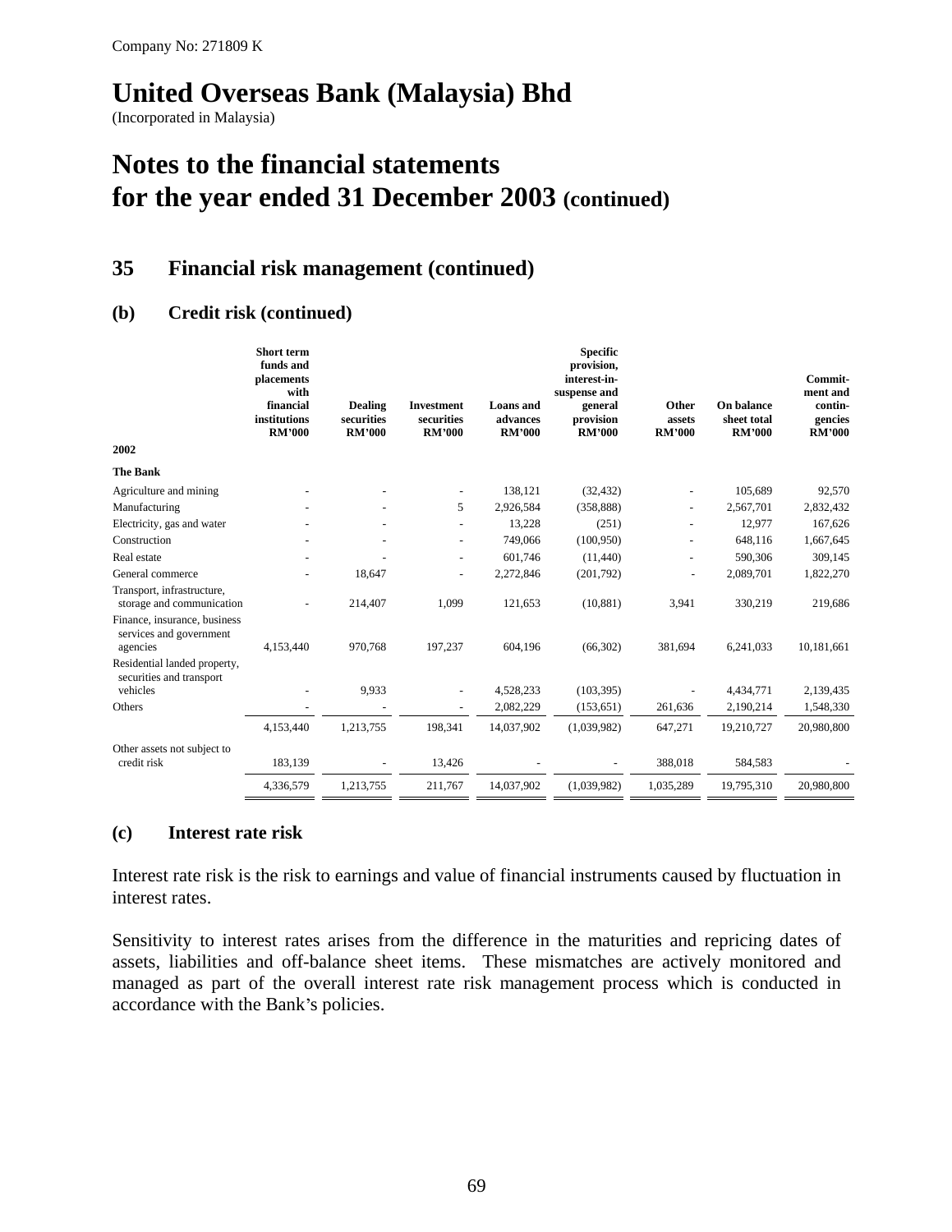(Incorporated in Malaysia)

# **Notes to the financial statements for the year ended 31 December 2003 (continued)**

#### **35 Financial risk management (continued)**

#### **(c) Interest rate risk (continued)**

The following table shows the interest rate sensitivity gap, by time bands on which interest rates of instruments are next repriced on a contractual basis or, if earlier, the dates on which the instruments mature.

|                                                                       | Up to 1<br>month         | 1 to 3<br>months         | 3 to 6<br>months           | 6 to 12<br>months | 1 to 5                                                                                                          |                                               | Over 5 Non interest<br>sensitive                 |                                                                                                                                                                                                                                                                                                                                                                                             |
|-----------------------------------------------------------------------|--------------------------|--------------------------|----------------------------|-------------------|-----------------------------------------------------------------------------------------------------------------|-----------------------------------------------|--------------------------------------------------|---------------------------------------------------------------------------------------------------------------------------------------------------------------------------------------------------------------------------------------------------------------------------------------------------------------------------------------------------------------------------------------------|
|                                                                       |                          |                          |                            |                   | years                                                                                                           | years                                         | RM'000 RM'000 RM'000 RM'000 RM'000 RM'000 RM'000 | Total<br><b>RM'000</b>                                                                                                                                                                                                                                                                                                                                                                      |
| 2003                                                                  |                          |                          |                            |                   |                                                                                                                 |                                               |                                                  |                                                                                                                                                                                                                                                                                                                                                                                             |
| The Group                                                             |                          |                          |                            |                   |                                                                                                                 |                                               |                                                  |                                                                                                                                                                                                                                                                                                                                                                                             |
| <b>Assets</b>                                                         |                          |                          |                            |                   |                                                                                                                 |                                               |                                                  |                                                                                                                                                                                                                                                                                                                                                                                             |
| Cash and short term funds 5,072,384                                   |                          |                          |                            |                   |                                                                                                                 |                                               |                                                  | $111,638$ $5,184,022$                                                                                                                                                                                                                                                                                                                                                                       |
| Securities purchased                                                  |                          |                          |                            |                   |                                                                                                                 |                                               |                                                  |                                                                                                                                                                                                                                                                                                                                                                                             |
| under resale agreements                                               |                          | $-62,400$                |                            | $-374,286$        | and the state of the                                                                                            |                                               | and the state of the                             | $-436,686$                                                                                                                                                                                                                                                                                                                                                                                  |
| Deposits and placements                                               |                          |                          |                            |                   |                                                                                                                 |                                               |                                                  |                                                                                                                                                                                                                                                                                                                                                                                             |
| with financial institutions                                           | <b>Contract Contract</b> | 2,876                    | the company of the company |                   | the company's company's programs to                                                                             |                                               | and the state of                                 | 2,876<br><b>Contract Contract</b>                                                                                                                                                                                                                                                                                                                                                           |
| Dealing securities                                                    | 1,091,693                | 1,086,794                | 653,986                    |                   | 481,462<br><b>Contractor</b>                                                                                    | 138,696                                       |                                                  | $-3,452,631$                                                                                                                                                                                                                                                                                                                                                                                |
| Investment securities                                                 | 95,000                   | <b>Contract Contract</b> | <b>Contractor</b>          | <b>Contractor</b> | 413                                                                                                             | 2,000                                         | 239,322                                          | 336,735                                                                                                                                                                                                                                                                                                                                                                                     |
| Loans, advances and<br>financing                                      |                          | 10,403,113 921,537       | 612,082                    | 140,919           | 825,727                                                                                                         | 217,053                                       |                                                  | 1,444,245 14,564,676                                                                                                                                                                                                                                                                                                                                                                        |
| Other assets                                                          |                          |                          |                            |                   |                                                                                                                 |                                               |                                                  |                                                                                                                                                                                                                                                                                                                                                                                             |
|                                                                       |                          |                          |                            |                   |                                                                                                                 |                                               |                                                  | 16,662,190 2,073,607 1,266,068 515,205 1,307,602 357,749 3,039,988 25,222,409                                                                                                                                                                                                                                                                                                               |
|                                                                       |                          |                          |                            |                   |                                                                                                                 |                                               |                                                  | $\frac{1}{2}$ , $\frac{1}{2}$ , $\frac{1}{2}$ , $\frac{1}{2}$ , $\frac{1}{2}$ , $\frac{1}{2}$ , $\frac{1}{2}$ , $\frac{1}{2}$ , $\frac{1}{2}$ , $\frac{1}{2}$ , $\frac{1}{2}$ , $\frac{1}{2}$ , $\frac{1}{2}$ , $\frac{1}{2}$ , $\frac{1}{2}$ , $\frac{1}{2}$                                                                                                                               |
| Liabilities                                                           |                          |                          |                            |                   |                                                                                                                 |                                               |                                                  |                                                                                                                                                                                                                                                                                                                                                                                             |
| Deposits from customers 4,310,194 1,878,619 732,078 4,163,439 622,985 |                          |                          |                            |                   |                                                                                                                 |                                               |                                                  | 79,291 1,733,080 13,519,686                                                                                                                                                                                                                                                                                                                                                                 |
| Deposits and placements<br>of banks and financial                     |                          |                          |                            |                   |                                                                                                                 |                                               |                                                  |                                                                                                                                                                                                                                                                                                                                                                                             |
|                                                                       |                          |                          |                            |                   |                                                                                                                 |                                               |                                                  |                                                                                                                                                                                                                                                                                                                                                                                             |
| institutions                                                          |                          | 1,907,784 1,599,165      | 566,404 114,000            |                   | <b>Contractor</b>                                                                                               |                                               | <b>Contract Contract</b>                         | 69,996 4,257,349                                                                                                                                                                                                                                                                                                                                                                            |
| Obligations on securities<br>sold under repurchase                    |                          |                          |                            |                   |                                                                                                                 |                                               |                                                  |                                                                                                                                                                                                                                                                                                                                                                                             |
| agreements                                                            | 2,107,491                | 4,399                    |                            |                   |                                                                                                                 |                                               |                                                  | $\sim$ 2,111,890                                                                                                                                                                                                                                                                                                                                                                            |
| Bills and acceptances                                                 |                          |                          |                            |                   |                                                                                                                 |                                               |                                                  |                                                                                                                                                                                                                                                                                                                                                                                             |
| payables                                                              | 269                      | 14,541                   | 18,989                     |                   | <b>Contract Contract</b><br>and the state of the state                                                          |                                               | $-1,523,963$                                     | 1,557,762                                                                                                                                                                                                                                                                                                                                                                                   |
| Amount due to Cagamas                                                 | 9,631                    | 172,899                  | 99,661                     | 49,046            | 1,086,636                                                                                                       | 73,913                                        |                                                  | $-1,491,786$                                                                                                                                                                                                                                                                                                                                                                                |
| Other liabilities                                                     |                          |                          |                            |                   |                                                                                                                 |                                               |                                                  | $-637,251$ $-637,251$ $-637,251$                                                                                                                                                                                                                                                                                                                                                            |
|                                                                       |                          |                          |                            |                   |                                                                                                                 |                                               |                                                  | 8,335,369 3,669,623 1,417,132 4,326,485 1,709,621 153,204 3,964,290 23,575,724<br>$\frac{1}{2}$ , $\frac{1}{2}$ , $\frac{1}{2}$ , $\frac{1}{2}$ , $\frac{1}{2}$ , $\frac{1}{2}$ , $\frac{1}{2}$ , $\frac{1}{2}$ , $\frac{1}{2}$ , $\frac{1}{2}$ , $\frac{1}{2}$ , $\frac{1}{2}$ , $\frac{1}{2}$ , $\frac{1}{2}$ , $\frac{1}{2}$ , $\frac{1}{2}$ , $\frac{1}{2}$ , $\frac{1}{2}$ , $\frac{1$ |
| On-balance sheet interest                                             |                          |                          |                            |                   |                                                                                                                 |                                               |                                                  |                                                                                                                                                                                                                                                                                                                                                                                             |
| sensitivity gap<br>Off-balance sheet interest                         |                          |                          |                            |                   | 8,326,821 (1,596,016) (151,604) (3,811,280) (402,019) 204,545                                                   |                                               |                                                  |                                                                                                                                                                                                                                                                                                                                                                                             |
| sensitivity gap                                                       |                          |                          |                            |                   | $\frac{(280,000)}{1}$ $\frac{75,600}{1}$ $\frac{(113,600)}{503,000}$ $\frac{(45,100)}{1}$ $\frac{(139,900)}{1}$ |                                               |                                                  |                                                                                                                                                                                                                                                                                                                                                                                             |
| Total interest sensitivity                                            |                          |                          |                            |                   |                                                                                                                 |                                               |                                                  |                                                                                                                                                                                                                                                                                                                                                                                             |
| gap                                                                   |                          |                          |                            |                   | 8,046,821 (1,520,416) (264,664) (3,308,280) (447,119)                                                           | 64.645<br>the contract of the contract of the |                                                  |                                                                                                                                                                                                                                                                                                                                                                                             |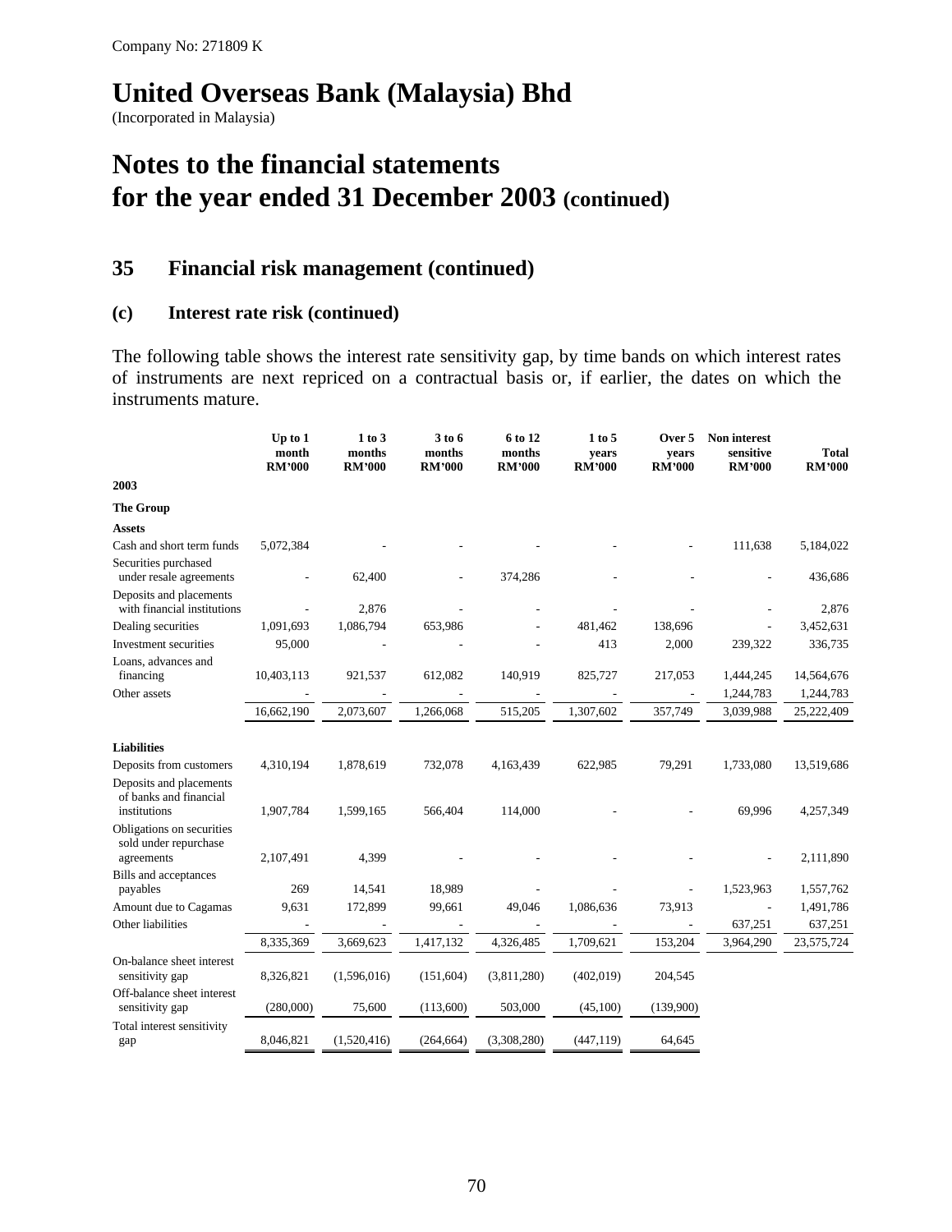(Incorporated in Malaysia)

### **Notes to the financial statements for the year ended 31 December 2003 (continued)**

### **35 Financial risk management (continued)**

#### **(c) Interest rate risk (continued)**

|                                                        | Up to $1$<br>month                | 1 to 3<br>months | 3 to 6<br>months                                                | 6 to 12<br>months | 1 to 5<br>vears                             | vears             | Over 5 Non interest<br>sensitive                                                                                     | Total          |
|--------------------------------------------------------|-----------------------------------|------------------|-----------------------------------------------------------------|-------------------|---------------------------------------------|-------------------|----------------------------------------------------------------------------------------------------------------------|----------------|
|                                                        | <b>RM'000</b>                     |                  | RM'000 RM'000                                                   | <b>RM'000</b>     | <b>RM'000</b>                               |                   | RM'000 RM'000                                                                                                        | <b>RM'000</b>  |
| 2002                                                   |                                   |                  |                                                                 |                   |                                             |                   |                                                                                                                      |                |
| The Group                                              |                                   |                  |                                                                 |                   |                                             |                   |                                                                                                                      |                |
| <b>Assets</b>                                          |                                   |                  |                                                                 |                   |                                             |                   |                                                                                                                      |                |
| Cash and short term funds 3,125,407                    |                                   |                  |                                                                 |                   |                                             |                   | $\frac{136,501}{3,261,908}$                                                                                          |                |
| Securities purchased under                             |                                   |                  |                                                                 |                   |                                             |                   |                                                                                                                      |                |
| resale agreements                                      | 356,532                           |                  |                                                                 |                   |                                             |                   | $\sim$ 356,532                                                                                                       |                |
| Deposits and placements<br>with financial institutions |                                   | $-633,500$       | 38,000                                                          |                   | the company's company's company's company's | <b>Contractor</b> | 46,639                                                                                                               | 718.139        |
| Dealing securities                                     | 474,999                           | 399,649          | 75,741                                                          |                   | $-88,707$                                   | 174,659           |                                                                                                                      | $-1,213,755$   |
| Investment securities                                  | <b>Contractor</b> Contractor      | 35,246           | 123,768                                                         | 792               | 35,429                                      | 3,104             |                                                                                                                      | 13,428 211,767 |
| Loans, advances and                                    |                                   |                  |                                                                 |                   |                                             |                   |                                                                                                                      |                |
| financing                                              | 9,754,760 374,247                 |                  | 672,839                                                         | 55,115            | 379,108                                     |                   | 190,360 1,571,491 12,997,920                                                                                         |                |
| Other assets                                           |                                   |                  |                                                                 |                   |                                             |                   |                                                                                                                      |                |
|                                                        |                                   |                  |                                                                 |                   |                                             |                   | 13,711,698 1,442,642 910,348 55,907 503,244 368,123 2.803.638 19.795.600                                             |                |
| Liabilities                                            |                                   |                  |                                                                 |                   |                                             |                   |                                                                                                                      |                |
| Deposits from customers                                |                                   |                  | 5,106,456 1,936,681 1,314,863 2,082,579 175,501                 |                   |                                             |                   | 47,862 1,318,940 11,982,882                                                                                          |                |
| Deposits and placements                                |                                   |                  |                                                                 |                   |                                             |                   |                                                                                                                      |                |
| of banks and financial                                 |                                   |                  |                                                                 |                   |                                             |                   |                                                                                                                      |                |
| institutions                                           | 1,120,746                         |                  | 513,424 570,065                                                 |                   |                                             |                   | $34,691$ $2,238,926$                                                                                                 |                |
| Obligations on securities<br>sold under repurchase     |                                   |                  |                                                                 |                   |                                             |                   |                                                                                                                      |                |
| agreements                                             | 476,673                           | 399,867          | 75,481                                                          |                   |                                             |                   | $-$ 952,021                                                                                                          |                |
| Bills and acceptances                                  |                                   |                  |                                                                 |                   |                                             |                   |                                                                                                                      |                |
| payables                                               | 6,809                             | 18,863           | 4,303                                                           |                   |                                             |                   | $-1,641,906$                                                                                                         | 1,671,881      |
| Amount due to Cagamas                                  | 5,327                             | 10,711           | 23,109                                                          | 192,713           | 587,447                                     | 82,487            |                                                                                                                      | $-901,794$     |
| Other liabilities                                      | <b>Contract Contract Contract</b> |                  |                                                                 |                   |                                             |                   | $\sim$ 446.743                                                                                                       | 446.743        |
|                                                        |                                   |                  |                                                                 |                   |                                             |                   | 6,716,011 2,879,546 1,987,821 2,275,292 762,948 130,349 3,442,280 18,194,247                                         |                |
| On-balance sheet interest                              |                                   |                  |                                                                 |                   |                                             |                   | <u> 1999 - Andrej Andrej Andrej Andrej Andrej Andrej Andrej Andrej Andrej Andrej Andrej Andrej Andrej Andrej And</u> |                |
| sensitivity gap                                        |                                   |                  | 6,995,687 (1,436,904) (1,077,473) (2,219,385) (259,704) 237,774 |                   |                                             |                   |                                                                                                                      |                |
| Off-balance sheet interest                             |                                   |                  |                                                                 |                   |                                             |                   |                                                                                                                      |                |
| sensitivity gap                                        | 30,000                            |                  | 610,900 (569,900) (321,000) 280,000 (30,000)                    |                   |                                             |                   |                                                                                                                      |                |
| Total interest sensitivity                             |                                   |                  |                                                                 |                   |                                             |                   |                                                                                                                      |                |
| gap                                                    |                                   |                  | 7,025,687 (826,004) (1,647,373) (2,540,385) 20,296 207,774      |                   |                                             |                   |                                                                                                                      |                |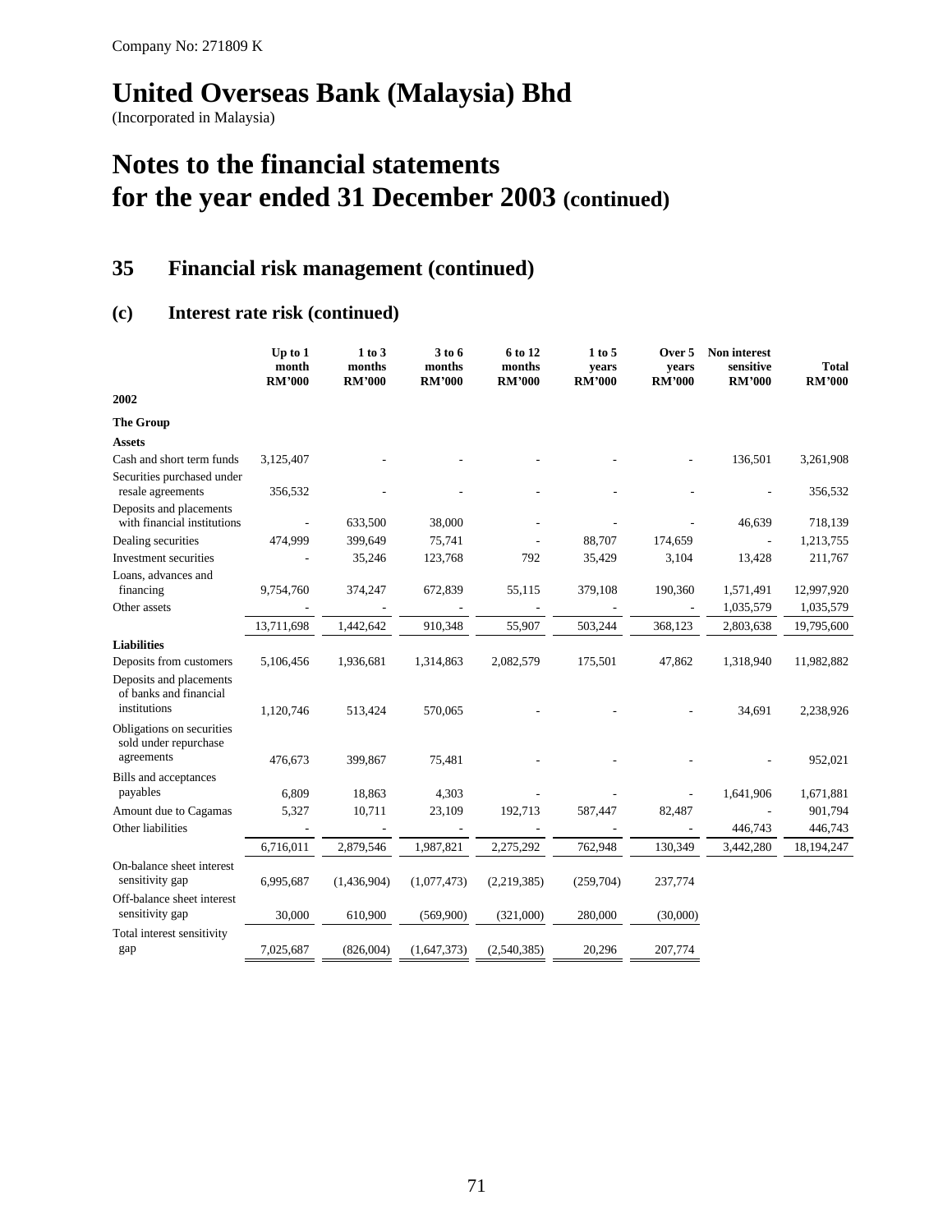(Incorporated in Malaysia)

### **Notes to the financial statements for the year ended 31 December 2003 (continued)**

### **35 Financial risk management (continued)**

#### **(c) Interest rate risk (continued)**

|                                                                                                   | Up to 1<br>month                                                                                                                                                                                                                                                                                                                                                                                              | 1 to 3<br>months               | 3 to 6<br>months                    | 6 to 12<br>months                             | 1 to 5<br>years                                                                                                                                                                                                               | years                               | Over 5 Non interest<br>sensitive                                                                                                                                                                                                                                                                          | Total                |
|---------------------------------------------------------------------------------------------------|---------------------------------------------------------------------------------------------------------------------------------------------------------------------------------------------------------------------------------------------------------------------------------------------------------------------------------------------------------------------------------------------------------------|--------------------------------|-------------------------------------|-----------------------------------------------|-------------------------------------------------------------------------------------------------------------------------------------------------------------------------------------------------------------------------------|-------------------------------------|-----------------------------------------------------------------------------------------------------------------------------------------------------------------------------------------------------------------------------------------------------------------------------------------------------------|----------------------|
|                                                                                                   | <b>RM'000</b>                                                                                                                                                                                                                                                                                                                                                                                                 | <b>RM'000</b>                  | <b>RM'000</b>                       |                                               | RM'000 RM'000                                                                                                                                                                                                                 |                                     | RM'000 RM'000                                                                                                                                                                                                                                                                                             | <b>RM'000</b>        |
| 2003                                                                                              |                                                                                                                                                                                                                                                                                                                                                                                                               |                                |                                     |                                               |                                                                                                                                                                                                                               |                                     |                                                                                                                                                                                                                                                                                                           |                      |
| The Bank                                                                                          |                                                                                                                                                                                                                                                                                                                                                                                                               |                                |                                     |                                               |                                                                                                                                                                                                                               |                                     |                                                                                                                                                                                                                                                                                                           |                      |
| <b>Assets</b>                                                                                     |                                                                                                                                                                                                                                                                                                                                                                                                               |                                |                                     |                                               |                                                                                                                                                                                                                               |                                     |                                                                                                                                                                                                                                                                                                           |                      |
| Cash and short term funds 5,072,384                                                               |                                                                                                                                                                                                                                                                                                                                                                                                               |                                |                                     |                                               |                                                                                                                                                                                                                               |                                     | $      111,638$ $5,184,022$                                                                                                                                                                                                                                                                               |                      |
| Securities purchased                                                                              |                                                                                                                                                                                                                                                                                                                                                                                                               |                                |                                     |                                               |                                                                                                                                                                                                                               |                                     |                                                                                                                                                                                                                                                                                                           |                      |
| under resale agreements                                                                           | <b>Contractor</b>                                                                                                                                                                                                                                                                                                                                                                                             | 62,400                         |                                     | $-374,286$                                    | and the state of the                                                                                                                                                                                                          |                                     | and the state of the state of                                                                                                                                                                                                                                                                             | $-436,686$           |
| Deposits and placements<br>with financial institutions                                            |                                                                                                                                                                                                                                                                                                                                                                                                               |                                |                                     |                                               |                                                                                                                                                                                                                               |                                     |                                                                                                                                                                                                                                                                                                           | 2,876                |
|                                                                                                   | <b>Contractor</b><br>1,091,693                                                                                                                                                                                                                                                                                                                                                                                | 2,876<br>1,086,794             | <b>Contract Contract</b><br>653,986 |                                               | and the company's company's company's<br>481,462                                                                                                                                                                              | 138,696                             | <b>Contract Contract</b><br><b>Contract Contract</b>                                                                                                                                                                                                                                                      | $-3,452,631$         |
| Dealing securities<br>Investment securities                                                       | 95,000                                                                                                                                                                                                                                                                                                                                                                                                        | <b>Contract Contract State</b> | and the state of                    | <b>Contractor</b><br><b>Contract Contract</b> | 413                                                                                                                                                                                                                           | 2,000                               | 239,322                                                                                                                                                                                                                                                                                                   | 336,735              |
| Loans, advances and                                                                               |                                                                                                                                                                                                                                                                                                                                                                                                               |                                |                                     |                                               |                                                                                                                                                                                                                               |                                     |                                                                                                                                                                                                                                                                                                           |                      |
| financing                                                                                         | 10,403,113 921,537                                                                                                                                                                                                                                                                                                                                                                                            |                                | 612,082                             | 140,919                                       | 825,727                                                                                                                                                                                                                       | 217,053                             |                                                                                                                                                                                                                                                                                                           | 1,444,245 14,564,676 |
| Other assets                                                                                      |                                                                                                                                                                                                                                                                                                                                                                                                               |                                |                                     |                                               |                                                                                                                                                                                                                               |                                     | $\frac{1}{2}$ 1.235.399 $\frac{1}{2}$ 1.235.399 $\frac{1}{2}$ 1.235.399 $\frac{1}{2}$ 1.235.399 $\frac{1}{2}$                                                                                                                                                                                             |                      |
|                                                                                                   |                                                                                                                                                                                                                                                                                                                                                                                                               |                                |                                     |                                               |                                                                                                                                                                                                                               |                                     | 16,662,190 2,073,607 1,266,068 515,205 1,307,602 357,749 3,030,604 25,213,025                                                                                                                                                                                                                             |                      |
|                                                                                                   |                                                                                                                                                                                                                                                                                                                                                                                                               |                                |                                     |                                               |                                                                                                                                                                                                                               |                                     | $\frac{1}{2}$ , $\frac{1}{2}$ , $\frac{1}{2}$ , $\frac{1}{2}$ , $\frac{1}{2}$ , $\frac{1}{2}$ , $\frac{1}{2}$ , $\frac{1}{2}$ , $\frac{1}{2}$ , $\frac{1}{2}$ , $\frac{1}{2}$ , $\frac{1}{2}$ , $\frac{1}{2}$ , $\frac{1}{2}$ , $\frac{1}{2}$ , $\frac{1}{2}$ , $\frac{1}{2}$ , $\frac{1}{2}$ , $\frac{1$ |                      |
| Liabilities                                                                                       |                                                                                                                                                                                                                                                                                                                                                                                                               |                                |                                     |                                               |                                                                                                                                                                                                                               |                                     |                                                                                                                                                                                                                                                                                                           |                      |
| Deposits from customers 4,310,194 1,878,619 732,078 4,163,439 622,985 79,291 1,733,329 13,519,935 |                                                                                                                                                                                                                                                                                                                                                                                                               |                                |                                     |                                               |                                                                                                                                                                                                                               |                                     |                                                                                                                                                                                                                                                                                                           |                      |
| Deposits and placements<br>of banks and financial                                                 |                                                                                                                                                                                                                                                                                                                                                                                                               |                                |                                     |                                               |                                                                                                                                                                                                                               |                                     |                                                                                                                                                                                                                                                                                                           |                      |
|                                                                                                   |                                                                                                                                                                                                                                                                                                                                                                                                               |                                |                                     |                                               |                                                                                                                                                                                                                               |                                     |                                                                                                                                                                                                                                                                                                           |                      |
| institutions                                                                                      |                                                                                                                                                                                                                                                                                                                                                                                                               | 1,907,784 1,599,165            | 566,404 114,000                     |                                               | <b>Contract Contract</b>                                                                                                                                                                                                      |                                     | <b>Contractor</b>                                                                                                                                                                                                                                                                                         | 69,996 4,257,349     |
| Obligations on securities<br>sold under repurchase                                                |                                                                                                                                                                                                                                                                                                                                                                                                               |                                |                                     |                                               |                                                                                                                                                                                                                               |                                     |                                                                                                                                                                                                                                                                                                           |                      |
| agreements                                                                                        | 2,107,491                                                                                                                                                                                                                                                                                                                                                                                                     | 4,399                          | <b>Contractor</b>                   |                                               | the company of the company of the company of the company of the company of the company of the company of the company of the company of the company of the company of the company of the company of the company of the company |                                     |                                                                                                                                                                                                                                                                                                           | $-2,111,890$         |
| Bills and acceptances                                                                             |                                                                                                                                                                                                                                                                                                                                                                                                               |                                |                                     |                                               |                                                                                                                                                                                                                               |                                     |                                                                                                                                                                                                                                                                                                           |                      |
| payables                                                                                          | 269                                                                                                                                                                                                                                                                                                                                                                                                           | 14,541                         | 18,989                              |                                               | and the company<br>and the state of the                                                                                                                                                                                       |                                     | $-1,523,963$                                                                                                                                                                                                                                                                                              | 1,557,762            |
| Amount due to Cagamas                                                                             | 9,631                                                                                                                                                                                                                                                                                                                                                                                                         | 172,899                        | 99,661                              | 49,046                                        | 1,086,636                                                                                                                                                                                                                     | 73,913                              |                                                                                                                                                                                                                                                                                                           | $-1,491,786$         |
| Other liabilities                                                                                 |                                                                                                                                                                                                                                                                                                                                                                                                               |                                |                                     |                                               |                                                                                                                                                                                                                               |                                     |                                                                                                                                                                                                                                                                                                           |                      |
|                                                                                                   |                                                                                                                                                                                                                                                                                                                                                                                                               |                                |                                     |                                               |                                                                                                                                                                                                                               |                                     | $\frac{8,335,369}{0}$ $\frac{3,669,623}{0}$ $\frac{1,417,132}{0}$ $\frac{4,326,485}{0}$ $\frac{1,709,621}{0}$ $\frac{153,204}{0}$ $\frac{3,964,731}{0}$ $\frac{23,576,165}{0}$                                                                                                                            |                      |
| On-balance sheet interest                                                                         |                                                                                                                                                                                                                                                                                                                                                                                                               |                                |                                     |                                               |                                                                                                                                                                                                                               |                                     |                                                                                                                                                                                                                                                                                                           |                      |
| sensitivity gap                                                                                   |                                                                                                                                                                                                                                                                                                                                                                                                               |                                |                                     |                                               | 8,326,821 (1,596,016) (151,064) (3,811,280) (402,019) 204,545                                                                                                                                                                 |                                     |                                                                                                                                                                                                                                                                                                           |                      |
| Off-balance sheet interest                                                                        | (280.000)                                                                                                                                                                                                                                                                                                                                                                                                     | 75,600                         | $(113,600)$ $503,000$               |                                               | $(45,100)$ $(139,900)$                                                                                                                                                                                                        |                                     |                                                                                                                                                                                                                                                                                                           |                      |
| sensitivity gap<br>Total interest sensitivity                                                     | $\frac{1}{\sqrt{1-\frac{1}{2}+\frac{1}{2}+\frac{1}{2}}}\frac{1}{\sqrt{1-\frac{1}{2}+\frac{1}{2}+\frac{1}{2}}}\frac{1}{\sqrt{1-\frac{1}{2}+\frac{1}{2}+\frac{1}{2}}}\frac{1}{\sqrt{1-\frac{1}{2}+\frac{1}{2}+\frac{1}{2}}}\frac{1}{\sqrt{1-\frac{1}{2}+\frac{1}{2}+\frac{1}{2}}}\frac{1}{\sqrt{1-\frac{1}{2}+\frac{1}{2}+\frac{1}{2}}}\frac{1}{\sqrt{1-\frac{1}{2}+\frac{1}{2}+\frac{1}{2}}}}\frac{1}{\sqrt{1$ |                                |                                     |                                               |                                                                                                                                                                                                                               |                                     |                                                                                                                                                                                                                                                                                                           |                      |
| gap                                                                                               |                                                                                                                                                                                                                                                                                                                                                                                                               |                                |                                     |                                               | 8,046,821 (1,520,416) (264,664) (3,308,280) (447,119) 64,645                                                                                                                                                                  |                                     |                                                                                                                                                                                                                                                                                                           |                      |
|                                                                                                   |                                                                                                                                                                                                                                                                                                                                                                                                               |                                |                                     |                                               |                                                                                                                                                                                                                               | the contract of the contract of the |                                                                                                                                                                                                                                                                                                           |                      |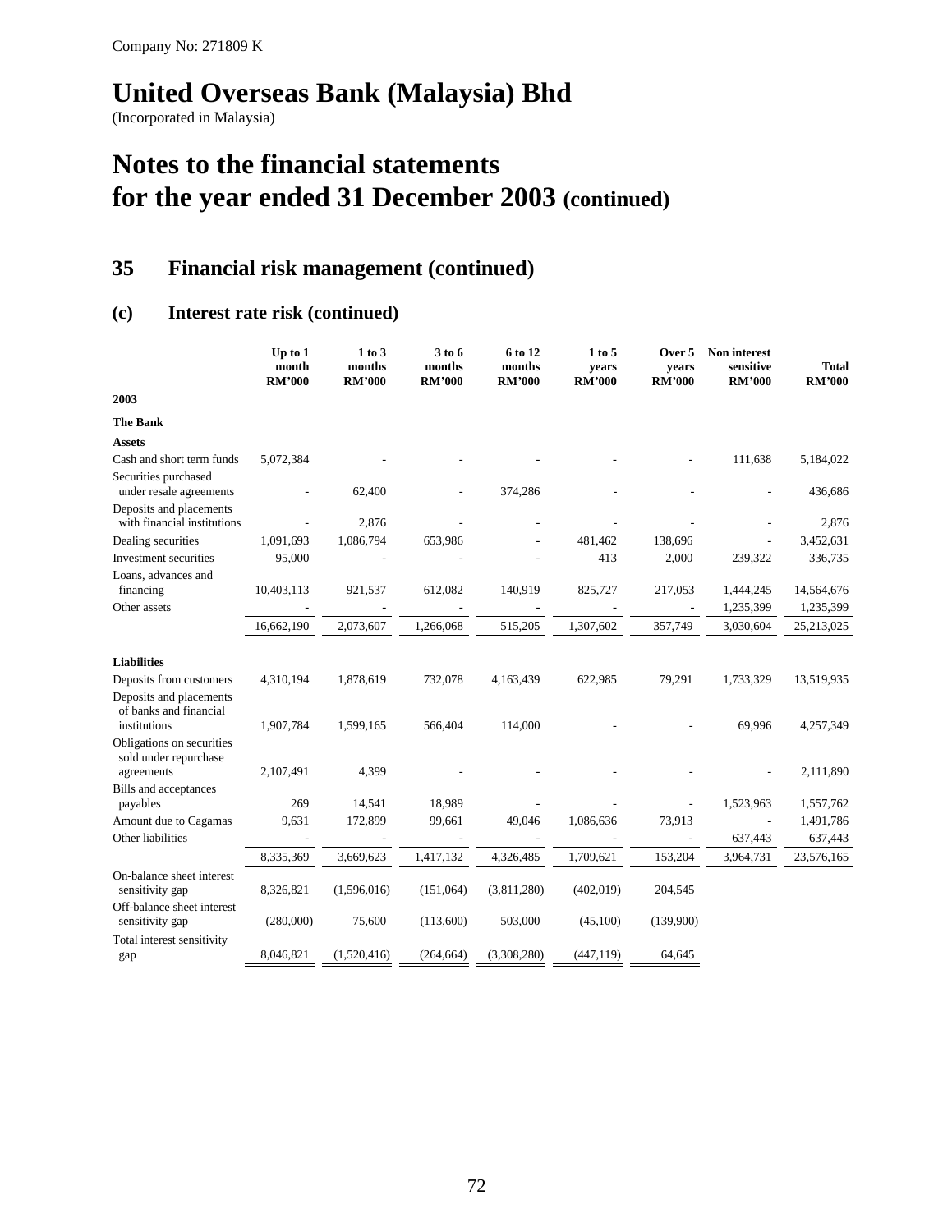(Incorporated in Malaysia)

### **Notes to the financial statements for the year ended 31 December 2003 (continued)**

### **35 Financial risk management (continued)**

#### **(c) Interest rate risk (continued)**

|                                                        | Up to $1$<br>month                | 1 to 3<br>months  | 3 to 6<br>months                                                                                               | <b>6 to 12</b><br>months | 1 to 5<br>vears                                          |         | Over 5 Non interest<br>sensitive<br>vears                                                                            | Total          |
|--------------------------------------------------------|-----------------------------------|-------------------|----------------------------------------------------------------------------------------------------------------|--------------------------|----------------------------------------------------------|---------|----------------------------------------------------------------------------------------------------------------------|----------------|
|                                                        |                                   |                   | RM'000 RM'000 RM'000                                                                                           | <b>RM'000</b>            | <b>RM'000</b>                                            |         | RM'000 RM'000                                                                                                        | <b>RM'000</b>  |
| 2002                                                   |                                   |                   |                                                                                                                |                          |                                                          |         |                                                                                                                      |                |
| The Bank                                               |                                   |                   |                                                                                                                |                          |                                                          |         |                                                                                                                      |                |
| <b>Assets</b>                                          |                                   |                   |                                                                                                                |                          |                                                          |         |                                                                                                                      |                |
| Cash and short term funds 3,125,407                    |                                   |                   |                                                                                                                |                          |                                                          |         | $\frac{136,501}{3,261,908}$                                                                                          |                |
| Securities purchased under                             |                                   |                   |                                                                                                                |                          |                                                          |         |                                                                                                                      |                |
| resale agreements                                      | 356,532                           |                   |                                                                                                                |                          |                                                          |         | $\sim$ 356,532                                                                                                       |                |
| Deposits and placements<br>with financial institutions |                                   | $-633,500$        | 38,000                                                                                                         |                          |                                                          |         | 46,639                                                                                                               | 718,139        |
|                                                        | 474,999                           | 399,649           | 75,741                                                                                                         |                          | the company's company's company's company's<br>$-88,707$ | 174,659 | <b>Contractor</b>                                                                                                    | $-1,213,755$   |
| Dealing securities<br>Investment securities            | <b>Contractor</b> Contractor      | 35,246            | 123,768                                                                                                        | 792                      | 35,429                                                   |         | 3,104                                                                                                                | 13,428 211,767 |
| Loans, advances and                                    |                                   |                   |                                                                                                                |                          |                                                          |         |                                                                                                                      |                |
| financing                                              |                                   | 9,754,760 374,247 | 672,839                                                                                                        | 55,115                   |                                                          |         | 379,108 190,360 1,571,491 12,997,920                                                                                 |                |
| Other assets                                           |                                   |                   |                                                                                                                |                          |                                                          |         |                                                                                                                      |                |
|                                                        |                                   |                   |                                                                                                                |                          |                                                          |         | 13,711,698 1,442,642 910,348 55,907 503,244 368,123 2.803.348 19.795.310                                             |                |
| Liabilities                                            |                                   |                   |                                                                                                                |                          |                                                          |         |                                                                                                                      |                |
| Deposits from customers                                |                                   |                   | 5,106,456 1,936,681 1,314,863 2,082,579 175,501                                                                |                          |                                                          |         | 47,862 1,319,221 11,983,163                                                                                          |                |
| Deposits and placements                                |                                   |                   |                                                                                                                |                          |                                                          |         |                                                                                                                      |                |
| of banks and financial                                 |                                   |                   |                                                                                                                |                          |                                                          |         |                                                                                                                      |                |
| institutions                                           | 1,120,746                         |                   | 513,424 570,065                                                                                                |                          |                                                          |         | $34,691$ $2,238,926$                                                                                                 |                |
| Obligations on securities                              |                                   |                   |                                                                                                                |                          |                                                          |         |                                                                                                                      |                |
| sold under repurchase<br>agreements                    |                                   |                   |                                                                                                                |                          |                                                          |         |                                                                                                                      |                |
|                                                        | 476,673                           | 399,867           | 75,481                                                                                                         |                          |                                                          |         | $-$ 952,021                                                                                                          |                |
| Bills and acceptances<br>payables                      | 6,690                             | 18,863            | 4,303                                                                                                          |                          |                                                          |         | $-1,642,025$                                                                                                         | 1,671,881      |
| Amount due to Cagamas                                  | 5,327                             | 10,711            | 23,109                                                                                                         | 192,713                  | 587,447                                                  | 82,487  |                                                                                                                      | $-901,794$     |
| Other liabilities                                      | <b>Contract Contract Contract</b> |                   | 1000 - Carolina Andrea Santa Andrea Santa Andrea Santa Andrea Santa Andrea Santa Andrea Santa Andrea Santa And |                          |                                                          |         | 446,720                                                                                                              | 446,720        |
|                                                        |                                   |                   |                                                                                                                |                          |                                                          |         | 6,715,892  2,879,546  1,987,821  2,275,292  762,948  130,349  3,442,657  18,194,505                                  |                |
| On-balance sheet interest                              |                                   |                   |                                                                                                                |                          |                                                          |         | <u> 1999 - Andrej Andrej Andrej Andrej Andrej Andrej Andrej Andrej Andrej Andrej Andrej Andrej Andrej Andrej And</u> |                |
| sensitivity gap                                        |                                   |                   | 6,995,806 (1,436,904) (1,077,473) (2,219,385) (259,704) 237,774                                                |                          |                                                          |         |                                                                                                                      |                |
| Off-balance sheet interest                             |                                   |                   |                                                                                                                |                          |                                                          |         |                                                                                                                      |                |
| sensitivity gap                                        |                                   |                   | 30,000 610,900 (569,900) (321,000) 280,000 (30,000)                                                            |                          |                                                          |         |                                                                                                                      |                |
| Total interest sensitivity                             |                                   |                   |                                                                                                                |                          |                                                          |         |                                                                                                                      |                |
| gap                                                    |                                   |                   | 7,025,806 (826,004) (1,647,373) (2,540,385) 20,296 207,774                                                     |                          |                                                          |         |                                                                                                                      |                |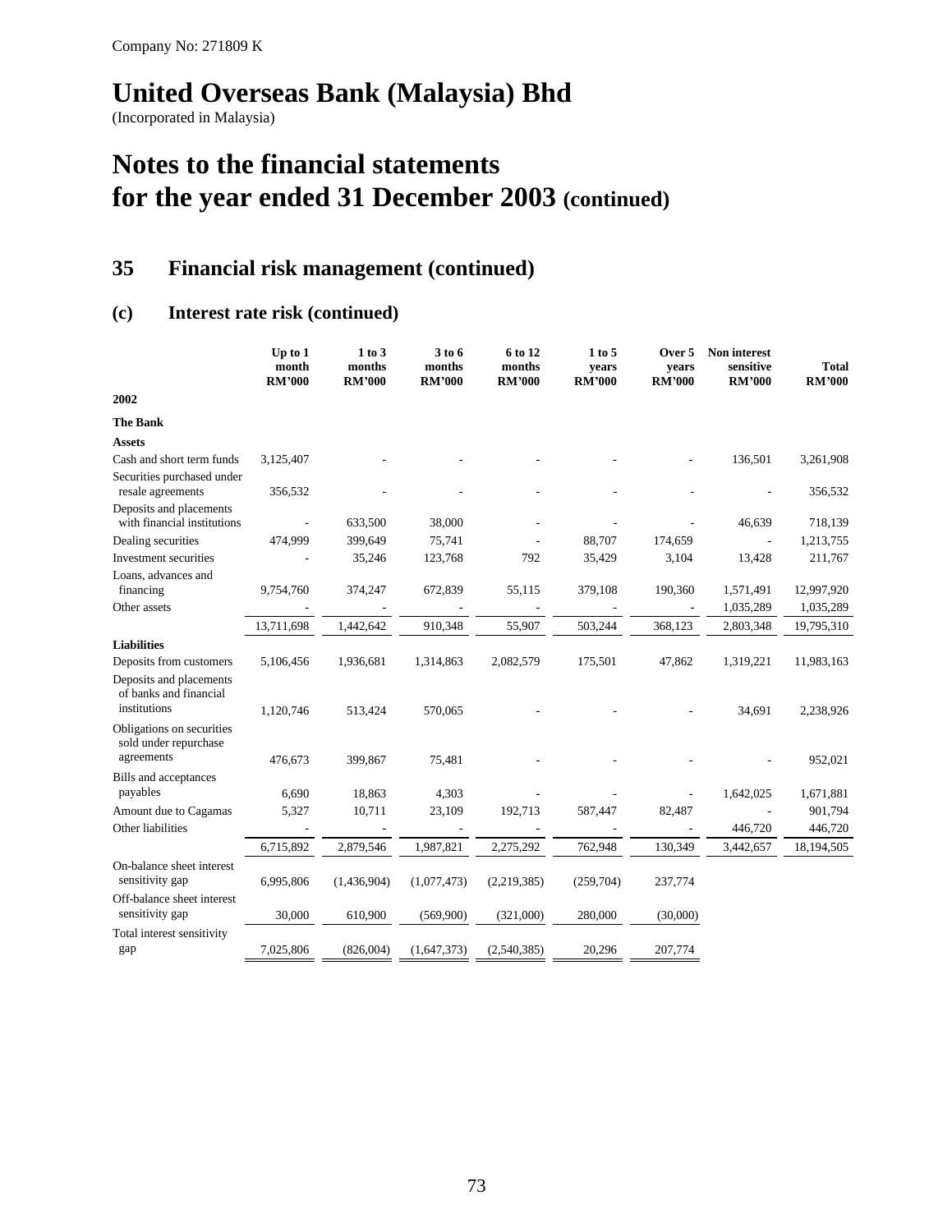(Incorporated in Malaysia)

### **Notes to the financial statements for the year ended 31 December 2003 (continued)**

#### **35 Financial risk management (continued)**

#### **(c) Interest rate risk (continued)**

Actual repricing dates may differ from contractual dates because prepayments and contractual terms do not reflect the actual behavioural patterns of assets and liabilities. Therefore, the Bank manages its interest risk by applying dynamic simulation modelling techniques on the above information, which is based on contractual terms.

The effective interest rate of the financial assetsand liabilities as at balance sheet date are as follows:

|                                                             | 2003 | 2002 |
|-------------------------------------------------------------|------|------|
|                                                             |      |      |
| The Group and Bank                                          |      |      |
| <b>Assets</b>                                               |      |      |
| Cash and short term funds                                   | 3.04 | 2.94 |
| Securities purchase under resale agreement                  | 3.25 | 3.12 |
| Deposits and placements with financial institutions         | 3.04 | 2.94 |
| Dealing securities                                          | 3.73 | 4.04 |
| Investment securities                                       | 2.91 | 2.93 |
| Loans, advances and financing                               | 6.50 | 7.10 |
| Liabilities                                                 |      |      |
| Deposits from customers                                     | 2.78 | 2.91 |
| Deposits and placements of banks and financial institutions | 1.12 | 1.87 |
| Obligations on securities sold under repurchase agreements  | 3.02 | 2.93 |
| Bills and acceptances payables                              | 2.12 | 2.00 |
| Amount due to Cagamas                                       | 3.69 | 4.16 |
|                                                             |      |      |

#### **(d) Liquidity risk**

Liquidity risk is the risk that the Bank is unable to meet its cash flow obligations as and when they fall due, such as upon the maturity of deposits and loan draw-downs.

It is not unusual for a bank to have mismatches in the contractual maturity profile of its assets and liabilities. The Bank manages liquidity risk in accordance with a framework of liquidity policies, controls and limits that is approved by the Asset Liability Committee, with the main objectives of honouring all cash outflow commitments on an on-going basis, satisfying statutory liquidity and reserve requirements under the guidelines issued by Bank Negara Malaysia, and avoiding raising funds at market premiums or through forced sale of assets.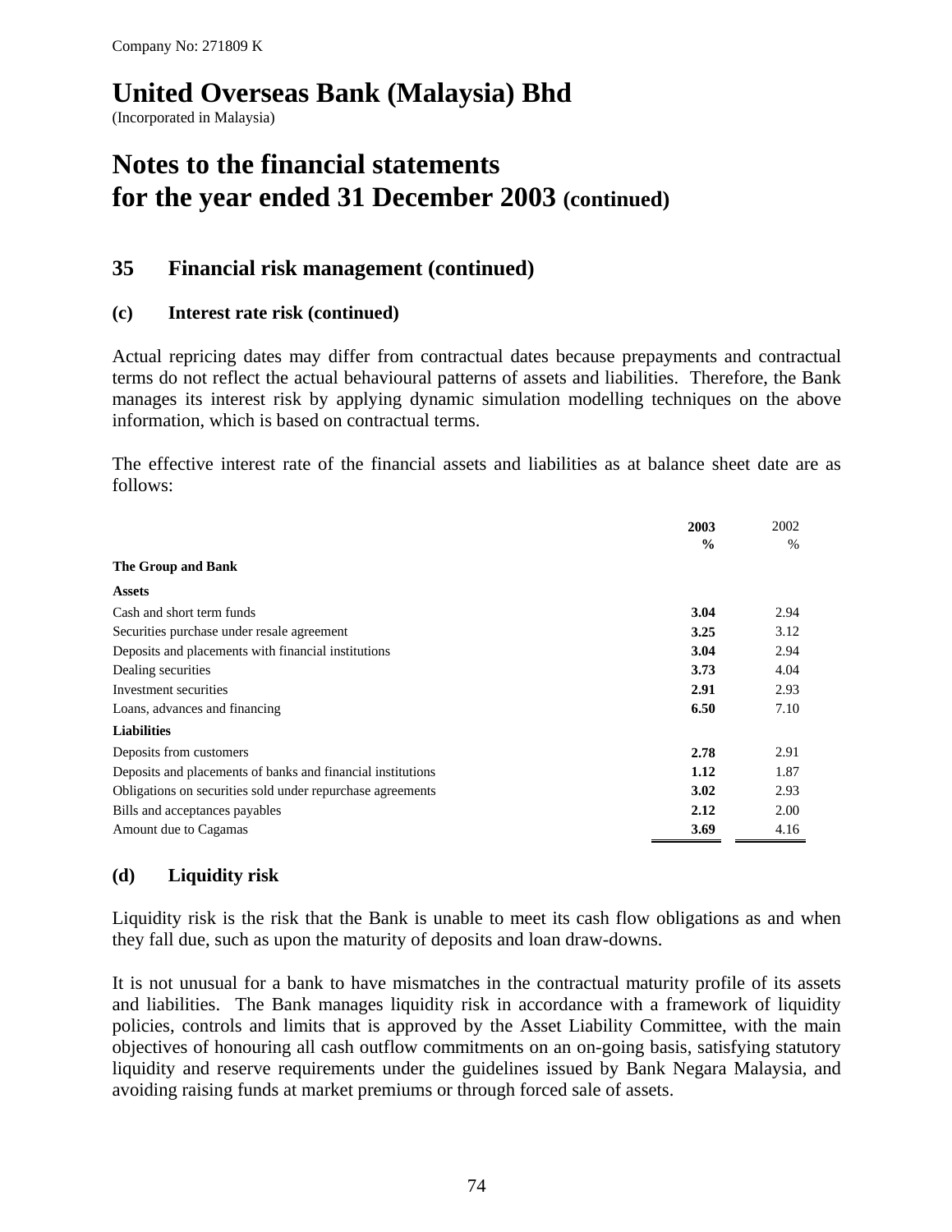(Incorporated in Malaysia)

### **Notes to the financial statements for the year ended 31 December 2003 (continued)**

#### **35 Financial risk management (continued)**

#### **(d) Liquidity risk (continued)**

These controls and policies include the setting of limits on the minimum proportion of maturing funds available to meet such and on the minimum level of inter-bank and other borrowing facilities that should be in place to cover withdrawals at unexpected levels of demands.

|                                                                | Up to $3$<br>months                                                       | 3 to 6<br>months   | 6 to 12<br>months |                                    | 1 to 5<br>vear<br>RM'000 RM'000 RM'000 RM'000 RM'000 RM'000 RM'000 | Over 5 Non-specific<br>years | maturity | Total            |
|----------------------------------------------------------------|---------------------------------------------------------------------------|--------------------|-------------------|------------------------------------|--------------------------------------------------------------------|------------------------------|----------|------------------|
| 2003                                                           |                                                                           |                    |                   |                                    |                                                                    |                              |          |                  |
| The Group                                                      |                                                                           |                    |                   |                                    |                                                                    |                              |          |                  |
| Assets                                                         |                                                                           |                    |                   |                                    |                                                                    |                              |          |                  |
| Cash and short term funds                                      | 5,184,022                                                                 |                    |                   |                                    | $-$ 5,184,022                                                      |                              |          |                  |
| Securities purchased under resale<br>agreement                 | 62,400                                                                    |                    | $-374,286$        |                                    | $-436,686$                                                         |                              |          |                  |
| Deposits and placements with financial<br>institutions         | 2,876                                                                     |                    |                   |                                    | 2,876                                                              |                              |          |                  |
| Dealing securities                                             | 2,218,788 613,685                                                         |                    |                   | $-481,462$                         | 138,696                                                            |                              |          | $-3,452,631$     |
| Investment securities                                          | 95,000                                                                    | 300                |                   | 38,207<br><b>Contract Contract</b> | 182,648                                                            |                              |          | 20,580 336,735   |
| Loans and advances                                             | 5,969,806 799,195                                                         |                    | 727,158           |                                    | 3,142,020 3,926,497                                                |                              |          | $-14,564,676$    |
| Other assets                                                   |                                                                           |                    |                   |                                    | $         1,244,783$ $1,244,783$                                   |                              |          |                  |
|                                                                | 13,532,892 1,413,180 1,101,444 3,661,689 4,247,841 1,265,363 25,222,409   |                    |                   |                                    |                                                                    |                              |          |                  |
|                                                                |                                                                           |                    |                   |                                    |                                                                    |                              |          |                  |
| Liabilities                                                    |                                                                           |                    |                   |                                    |                                                                    |                              |          |                  |
| Deposits from customers                                        | 9,342,269 1,580,481                                                       |                    | 2,340,864         | 167,547                            |                                                                    | 79,291                       |          | 9,234 13,519,686 |
| Deposits and placements of banks and<br>financial institutions | 3,576,944                                                                 | 566,405            | 114,000           |                                    | $-4,257,349$                                                       |                              |          |                  |
| Obligations on securities sold under<br>repurchase agreements  | 2,111,890                                                                 | <b>State State</b> |                   | <b>Contract Contract Contract</b>  | $-2,111,890$                                                       |                              |          |                  |
| Bills and acceptances payables                                 | 1,023,838 418,258                                                         |                    | 495               |                                    | $-115,172$ $1,557,763$                                             |                              |          |                  |
| Amount due to Cagamas                                          | 182,530                                                                   | 99,661             | 49,046            | 1,086,636                          | 73,912                                                             |                              |          | $-1,491,785$     |
| Other liabilities                                              |                                                                           |                    |                   |                                    | $-637,251$                                                         |                              |          | 637,251          |
|                                                                | 16,237,471  2,664,805  2,504,405  1,254,183  153,203  761,657  23,575,724 |                    |                   |                                    |                                                                    |                              |          |                  |
|                                                                |                                                                           |                    |                   |                                    |                                                                    |                              |          |                  |
| Net maturity mismatches                                        | $(2,704,579)$ $(1,251,625)$ $(1,402,961)$ $2,407,506$ $4,094,639$         |                    |                   |                                    |                                                                    |                              |          |                  |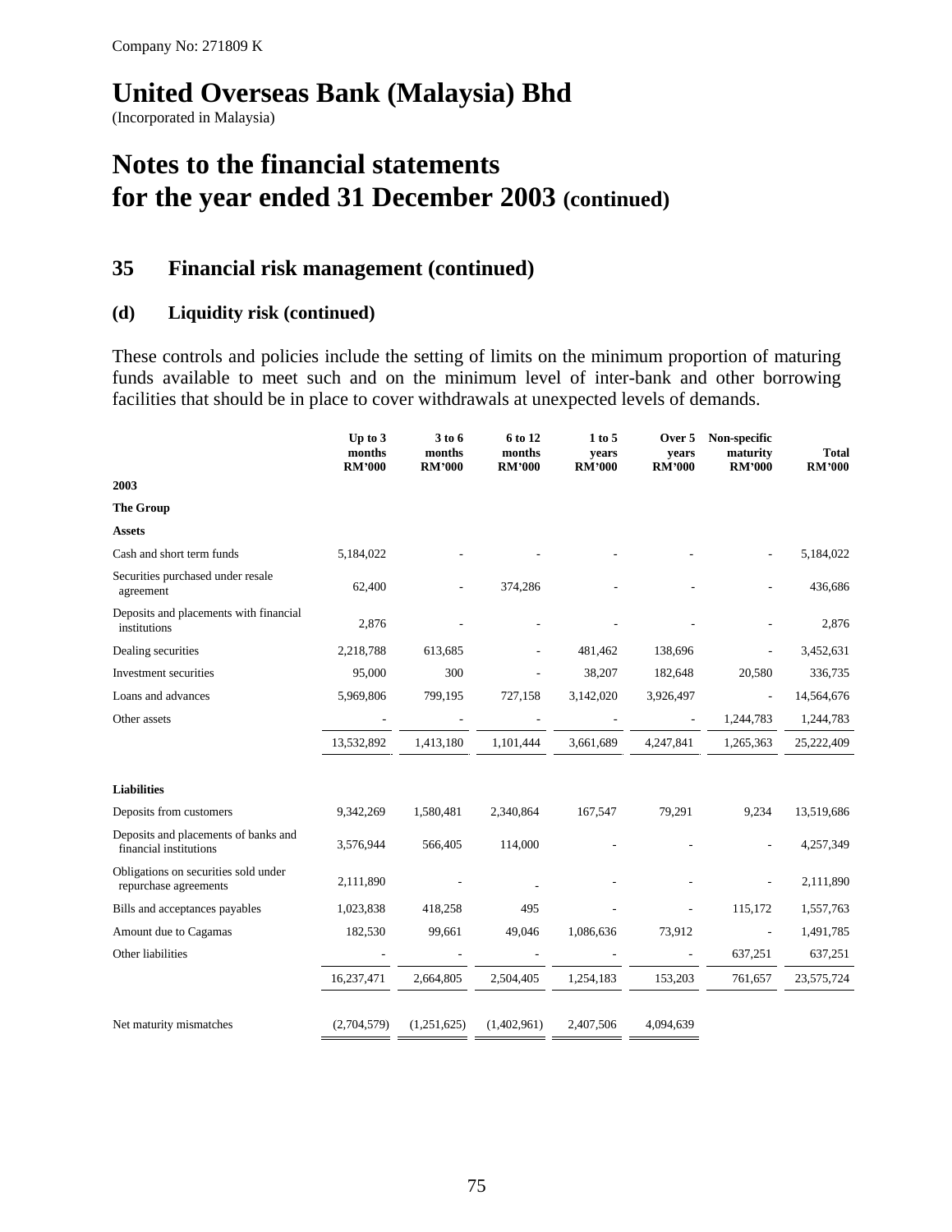(Incorporated in Malaysia)

### **Notes to the financial statements for the year ended 31 December 2003 (continued)**

### **35 Financial risk management (continued)**

#### **(d) Liquidity risk (continued)**

|                                                                | Up to $3$<br>months | 3 to 6<br>months<br>RM'000 RM'000 | 6 to 12<br>months<br><b>RM'000</b> | 1 to 5<br>vears                                                                                                    | years     | Over 5 Non-specific<br>maturity<br>RM'000 RM'000 RM'000 RM'000         | Total          |
|----------------------------------------------------------------|---------------------|-----------------------------------|------------------------------------|--------------------------------------------------------------------------------------------------------------------|-----------|------------------------------------------------------------------------|----------------|
| 2002                                                           |                     |                                   |                                    |                                                                                                                    |           |                                                                        |                |
| <b>The Group</b>                                               |                     |                                   |                                    |                                                                                                                    |           |                                                                        |                |
| <b>Assets</b>                                                  |                     |                                   |                                    |                                                                                                                    |           |                                                                        |                |
| Cash and short term funds                                      | 3,261,908           |                                   |                                    |                                                                                                                    |           | $\sim$ 3,261,908                                                       |                |
| Securities purchased under resale<br>agreement                 | 356,532             |                                   |                                    |                                                                                                                    |           | $\sim$ 356,532                                                         |                |
| Deposits and placements with financial                         |                     |                                   |                                    |                                                                                                                    |           |                                                                        |                |
| institutions                                                   | 633,500             | 84,639                            |                                    |                                                                                                                    |           | $-$ 718,139                                                            |                |
| Dealing securities                                             | 874,648             | 75,741                            | <b>Contractor</b>                  | 88,707                                                                                                             | 174,659   |                                                                        | $-1,213,755$   |
| Investment securities                                          | 35,246              | 123,768                           | 792                                | 35,429                                                                                                             | 3,104     |                                                                        | 13,428 211,767 |
| Loans, advances and financing                                  | 4,195,733 1,034,516 |                                   |                                    | 1,937,553 3,565,192                                                                                                | 2,264,926 |                                                                        | $-12,997,920$  |
| Other assets                                                   |                     |                                   |                                    |                                                                                                                    |           |                                                                        |                |
|                                                                |                     |                                   |                                    |                                                                                                                    |           | 9,357,567 1,318,664 1,938,345 3,689,328 2,442,689 1,049,007 19,795,600 |                |
| Liabilities                                                    |                     |                                   |                                    |                                                                                                                    |           |                                                                        |                |
| Deposits from customers                                        | 7,042,856 1,314,863 |                                   |                                    |                                                                                                                    |           | 2,082,579 175,501 47,862 1,319,221 11,982,882                          |                |
| Deposits and placements of banks and<br>financial institutions | 1,668,861           | 570,065                           |                                    |                                                                                                                    |           | $-2,238,926$                                                           |                |
| Obligations on securities sold under<br>repurchase agreements  | 876,540             | 75,481                            | <b>Contract Contract</b>           |                                                                                                                    |           | $-$ 952,021                                                            |                |
| Bills and acceptances payables                                 | 1,394,841 277,040   |                                   |                                    |                                                                                                                    |           | $-1,671,881$                                                           |                |
| Amount due to Cagamas                                          | 16,038              | 23,109                            |                                    | 192,713 587,447                                                                                                    | 82,487    |                                                                        | $-901,794$     |
| Other liabilities                                              |                     |                                   |                                    |                                                                                                                    |           | $\sim$ 446,743                                                         | 446,743        |
|                                                                |                     |                                   |                                    |                                                                                                                    |           | 10,999,136 2,260,558 2,275,292 762,948 130,349 1,765,964 18,194,247    |                |
|                                                                |                     |                                   |                                    |                                                                                                                    |           |                                                                        |                |
| Net maturity mismatches                                        |                     |                                   |                                    | $(1,641,569)$ $(941,894)$ $(336,947)$ $2,926,380$ $2,312,340$<br><u> 1988 - Andrea San Andrew Maria (h. 1988).</u> |           |                                                                        |                |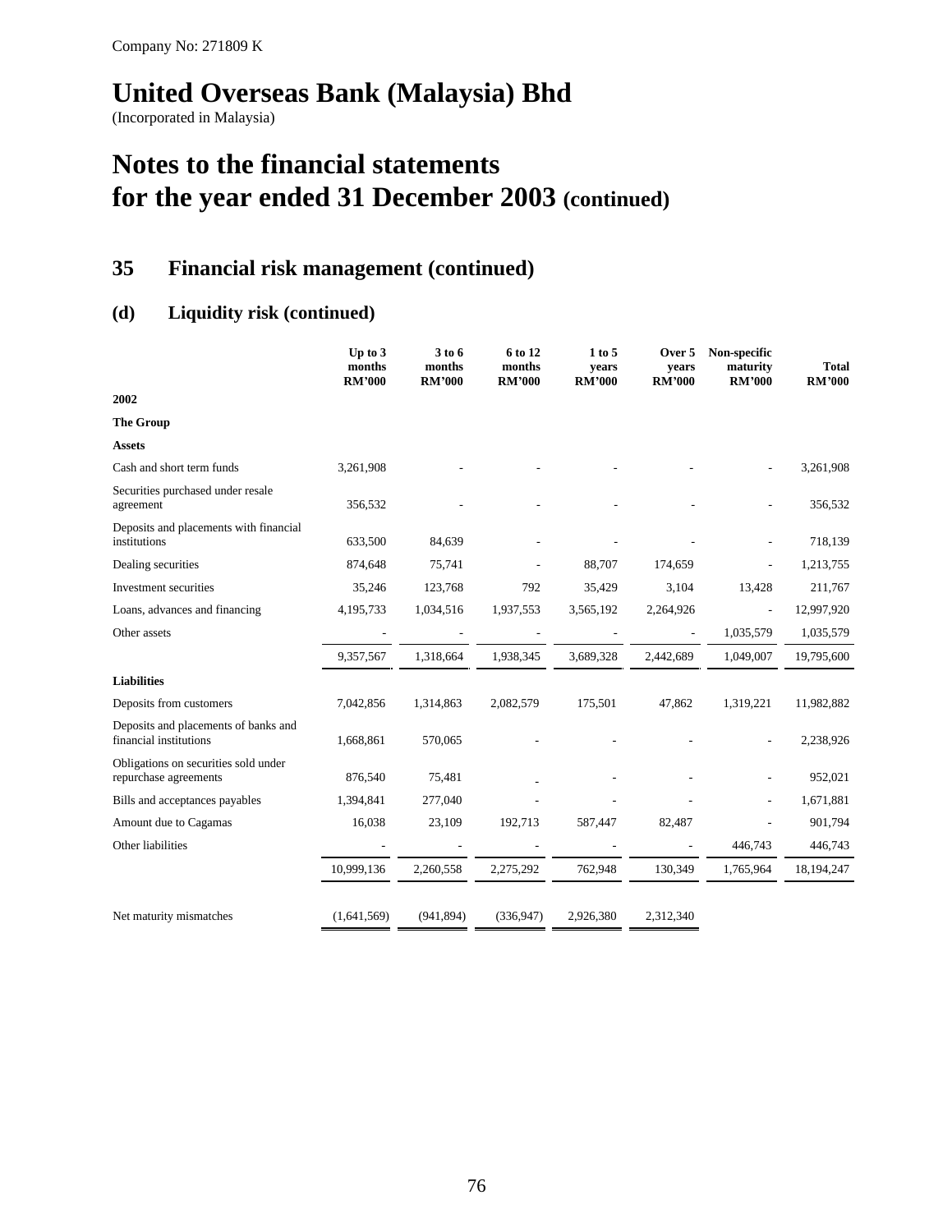(Incorporated in Malaysia)

### **Notes to the financial statements for the year ended 31 December 2003 (continued)**

#### **35 Financial risk management (continued)**

#### **(d) Liquidity risk (continued)**

|                                                                | Up to $3$<br>months | 3 to 6<br>months         | 6 to 12<br>months        | 1 to 5                                                            | vears                             | Over 5 Non-specific<br>maturity<br>RM'000 RM'000 RM'000 RM'000 RM'000 RM'000 RM'000 | Total         |
|----------------------------------------------------------------|---------------------|--------------------------|--------------------------|-------------------------------------------------------------------|-----------------------------------|-------------------------------------------------------------------------------------|---------------|
| 2003                                                           |                     |                          |                          |                                                                   |                                   |                                                                                     |               |
| The Bank                                                       |                     |                          |                          |                                                                   |                                   |                                                                                     |               |
| <b>Assets</b>                                                  |                     |                          |                          |                                                                   |                                   |                                                                                     |               |
| Cash and short term funds                                      | 5,184,022           |                          |                          |                                                                   |                                   | 5,184,022                                                                           |               |
| Securities purchased under resale<br>agreement                 | 62,400              |                          | $-374,286$               |                                                                   |                                   | $-436,686$                                                                          |               |
| Deposits and placements with financial<br>institutions         | 2,876               |                          |                          |                                                                   |                                   | $\sim$ 2,876                                                                        |               |
| Dealing securities                                             | 2,218,788           | 613,685                  |                          | $-481,462$                                                        | 138,696                           |                                                                                     | $-3,452,631$  |
| Investment securities                                          | 95,000              | 300                      |                          | $-38,207$                                                         | 182,648                           | 20,580 336,735                                                                      |               |
| Loans, advances and financing                                  |                     | 5,969,806 799,195        |                          | 727,158 3,142,020 3,926,497                                       |                                   |                                                                                     | $-14,564,676$ |
| Other assets                                                   |                     |                          |                          |                                                                   |                                   |                                                                                     |               |
|                                                                |                     |                          |                          |                                                                   |                                   | 13,532,892 1,413,180 1,101,444 3,661,689 4,247,841 1,255,979 25,213,025             |               |
|                                                                |                     |                          |                          |                                                                   |                                   |                                                                                     |               |
| Liabilities                                                    |                     |                          |                          |                                                                   |                                   |                                                                                     |               |
| Deposits from customers                                        |                     | 9,342,269 1,580,481      | 2,340,864                | 167,547                                                           | 79,291                            | 9,482 13,519,934                                                                    |               |
| Deposits and placements of banks and<br>financial institutions | 3,576,944           | 566,405                  | 114,000                  |                                                                   |                                   | 4,257,349                                                                           |               |
| Obligations on securities sold under<br>repurchase agreements  | 2,111,890           | <b>Contract Contract</b> | <b>Contract Contract</b> |                                                                   | and the state of the state of the | $-2,111,890$                                                                        |               |
| Bills and acceptances payables                                 |                     | 1,023,838 418,258        | 494                      |                                                                   |                                   | $-115,172$ $1,557,762$                                                              |               |
| Amount due to Cagamas                                          | 182,530             | 99.661                   |                          | 49,046 1,086,636                                                  | 73,912                            |                                                                                     | $-1,491,785$  |
| Other liabilities                                              |                     |                          |                          |                                                                   |                                   | $-$ 637,445 637,445                                                                 |               |
|                                                                |                     |                          |                          |                                                                   |                                   | 16,237,471 2,664,805 2,504,404 1,254,183 153,203 762,099 23,576,165                 |               |
|                                                                |                     |                          |                          |                                                                   |                                   |                                                                                     |               |
| Net maturity mismatches                                        |                     |                          |                          | $(2,704,579)$ $(1,251,625)$ $(1,402,960)$ $2,407,506$ $4,094,639$ |                                   |                                                                                     |               |
|                                                                |                     |                          |                          |                                                                   |                                   |                                                                                     |               |

The contractual maturity analysis often does not reflect the actual behavioural patterns. In particular, the Bank has significant amount of "core" deposits from non-bank customers which are contractual at call and thus, included in the "Up to  $\overline{3}$  months" time band, but historically shows such deposits providing a stable source of long-term funding for the Bank.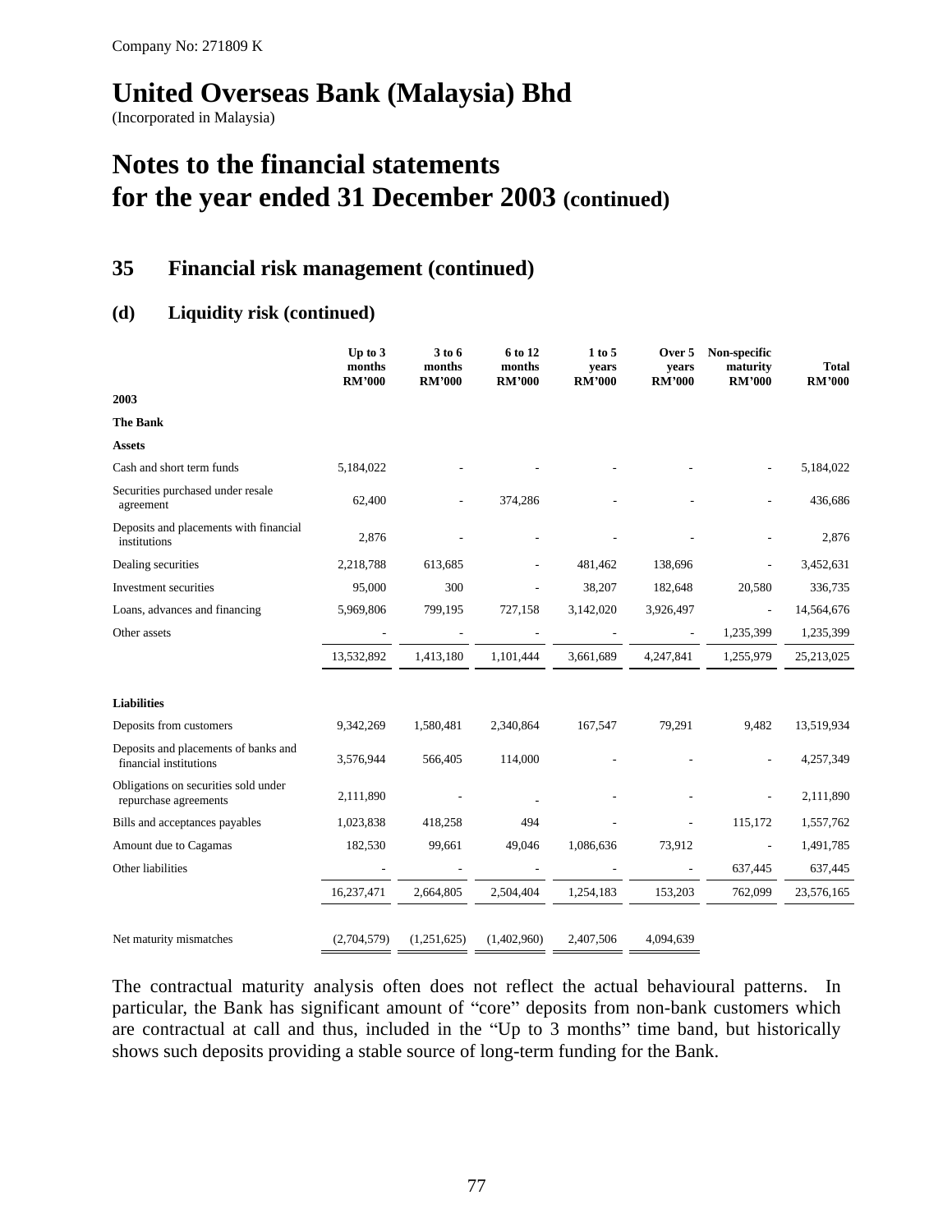(Incorporated in Malaysia)

### **Notes to the financial statements for the year ended 31 December 2003 (continued)**

### **35 Financial risk management (continued)**

#### **(d) Liquidity risk (continued)**

|                                                               | Up to $3$<br>months | 3 to 6<br>months<br>RM'000 RM'000 | 6 to 12<br>months | 1 to 5<br>years | years                                                         | Over 5 Non-specific<br>maturity | Total<br>RM'000 RM'000 RM'000 RM'000 RM'000                            |
|---------------------------------------------------------------|---------------------|-----------------------------------|-------------------|-----------------|---------------------------------------------------------------|---------------------------------|------------------------------------------------------------------------|
| 2002                                                          |                     |                                   |                   |                 |                                                               |                                 |                                                                        |
| <b>The Bank</b>                                               |                     |                                   |                   |                 |                                                               |                                 |                                                                        |
| Assets                                                        |                     |                                   |                   |                 |                                                               |                                 |                                                                        |
| Cash and short term funds                                     | 3,261,908           |                                   |                   |                 |                                                               |                                 | $\sim$ 3.261.908                                                       |
| Securities purchased under resale<br>agreement                | 356,532             |                                   |                   |                 |                                                               |                                 | $-356,532$                                                             |
| Deposits and placements with financial<br>institutions        | 633,500             | 84,639                            |                   |                 |                                                               |                                 | $-$ 718,139                                                            |
| Dealing securities                                            | 874,648             | 75,741                            |                   |                 | $-88,707$ 174,659                                             |                                 | $-1,213,755$                                                           |
| Investment securities                                         |                     | 35,246 123,768                    | 792               | 35,429          | 3,104                                                         |                                 | 13,428 211,767                                                         |
| Loans, advances and financing                                 |                     |                                   |                   |                 | 4,195,733 1,034,516 1,937,553 3,565,192 2,264,926             |                                 | $-12,997,920$                                                          |
| Other assets                                                  |                     |                                   |                   |                 |                                                               |                                 |                                                                        |
|                                                               |                     |                                   |                   |                 |                                                               |                                 | 9,357,567 1,318,664 1,938,345 3,689,328 2,442,689 1,048,717 19,795,310 |
|                                                               |                     |                                   |                   |                 |                                                               |                                 |                                                                        |
| Liabilities                                                   |                     |                                   |                   |                 |                                                               |                                 |                                                                        |
| Deposits from customers                                       |                     |                                   |                   |                 |                                                               |                                 | 7,043,137 1,314,863 2,082,579 175,501 47,862 1,319,221 11,983,163      |
| Deposits and placements of banks and                          |                     |                                   |                   |                 |                                                               |                                 |                                                                        |
| financial institutions                                        |                     | 1,668,861 570,065                 |                   |                 |                                                               |                                 | $-2,238,926$                                                           |
| Obligations on securities sold under<br>repurchase agreements |                     | 876,540 75,481                    |                   |                 |                                                               |                                 |                                                                        |
| Bills and acceptances payables                                |                     | 1,394,841 277,040                 |                   |                 |                                                               |                                 | 1,671,881                                                              |
| Amount due to Cagamas                                         |                     | 16,038 23,109                     |                   |                 | 192,713 587,447 82,487                                        |                                 | $-901,794$                                                             |
| Other liabilities                                             |                     |                                   |                   |                 |                                                               |                                 |                                                                        |
|                                                               | 10.999.417          |                                   |                   |                 |                                                               |                                 | 2,260,558 2,275,292 762,948 130,349 1,765,941 18,194,505               |
|                                                               |                     |                                   |                   |                 |                                                               |                                 |                                                                        |
| Net maturity mismatches                                       |                     |                                   |                   |                 | $(1,641,850)$ $(941,894)$ $(336,947)$ $2,926,380$ $2,312,340$ |                                 |                                                                        |
|                                                               |                     |                                   |                   |                 |                                                               |                                 |                                                                        |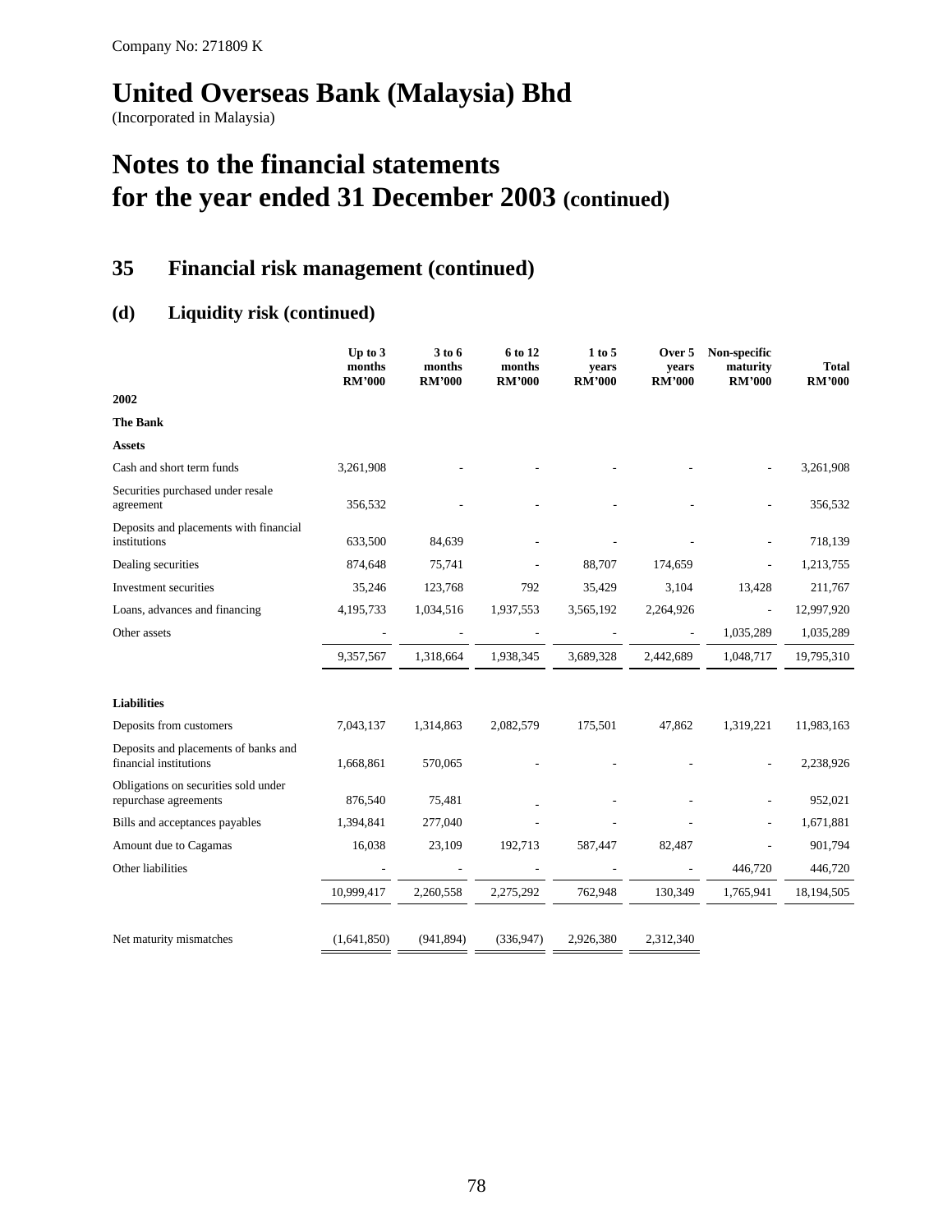(Incorporated in Malaysia)

### **Notes to the financial statements for the year ended 31 December 2003 (continued)**

#### **35 Financial risk management (continued)**

#### **(d) Liquidity risk (continued)**

In addition, the Bank is also subject to liquidity requirements to support calls under outstanding contingent liabilities and undrawn credit facility commitments. The total outstanding contractual amounts do not represent future cash requirements since the Bank expects many of these contingent liabilities and commitments (such as direct credit substitutes and undrawn credit facilities) to expire without being called or drawn upon, and many of the commitments to pay third parties (such as letter of credit) are reimbursed immediately by customers.

#### **36 Fair value of financial assets and liabilities**

Financial instruments comprise of financial assets, financial liabilities and also off-balance sheet derivatives. The fair value of a financial instrument is the amount at which the instrument could be exchanged or settled between knowledgeable and willing parties in an arm's length transaction, other than in a forced or liquidation sale. The information presented herein represents best estimates of fair values of financial instruments at the balance sheet date.

The on-balance sheet financial assets and liabilities of the Group and Bank whose fair values are required to be disclosed in accordance with MASB Standard 24 comprise of all its assets and liabilities with the exception of investments in subsidiaries, investments in associates, fixed assets and provision for current and deferred taxation. The estimated fair values of those on balance sheet financial assets and financial liabilities as at the balance sheet date approximate their carrying amounts as shown in the balance sheets, except for the following financial assets and liabilities: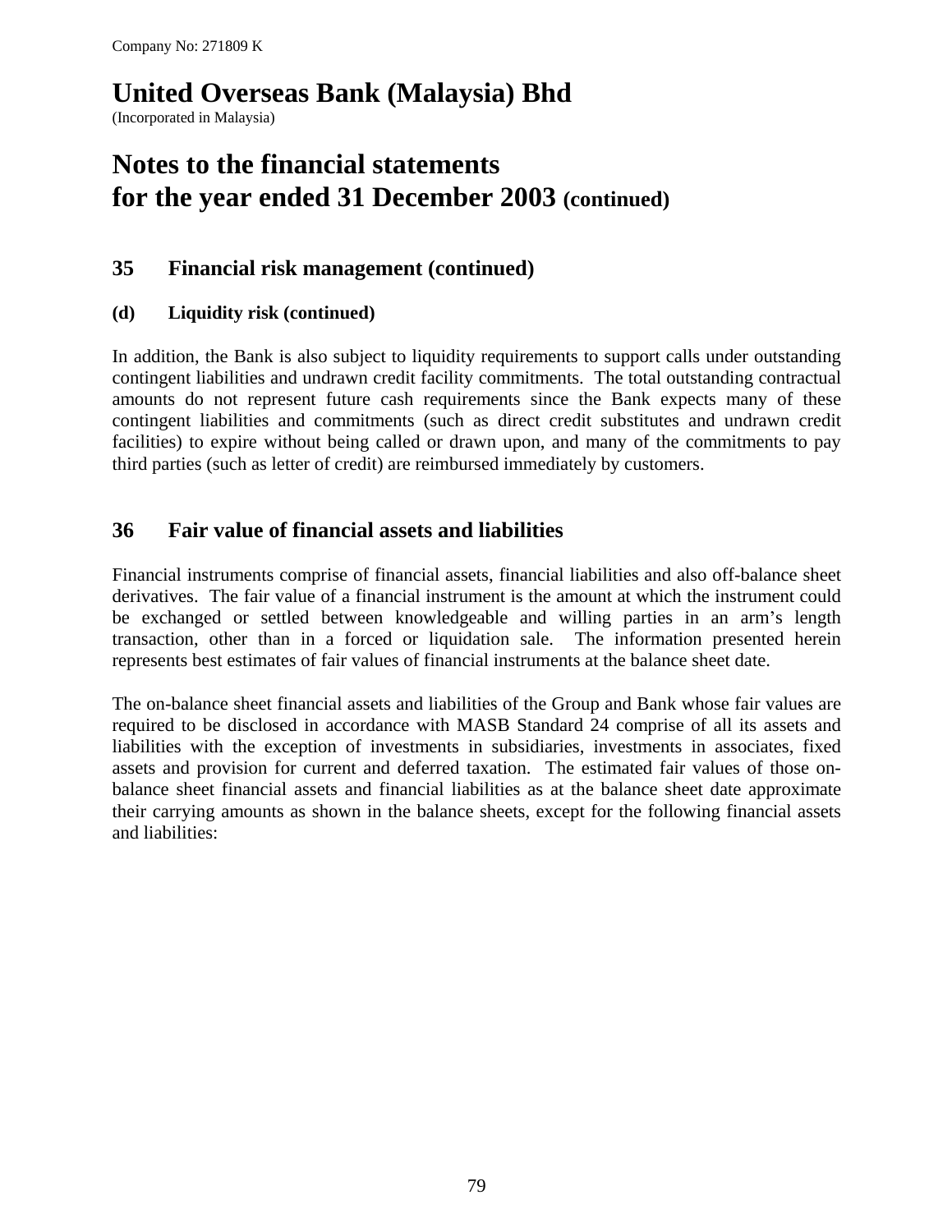(Incorporated in Malaysia)

### **Notes to the financial statements for the year ended 31 December 2003 (continued)**

#### **36 Fair value of financial assets and liabilities (continued)**

|                                                                   | <b>Carrying Estimated<br/> amount fair value<br/> RM'000 RM'000</b> |
|-------------------------------------------------------------------|---------------------------------------------------------------------|
| 2003                                                              |                                                                     |
|                                                                   |                                                                     |
| The Group and Bank<br>Dealing securities                          |                                                                     |
| Investment securities                                             | $3,452,631$ $3,453,421$<br>$336,735$ $359,397$                      |
|                                                                   |                                                                     |
| 2002                                                              |                                                                     |
| The Group and Bank<br>Dealing securities<br>Investment securities |                                                                     |
|                                                                   | 1,213,755 1,213,755<br>211,767 232,659                              |
|                                                                   |                                                                     |

Off-balance sheet derivatives are instruments whose values change in response to the change in one or more "underlying", such as foreign exchange rate, security price and credit index. They include forwards, swaps, futures, options and credit derivatives. In its normal course of business, the Group and Bank customise derivative to meet specific needs of their customers. The Group and Bank also transact in these derivatives for proprietary trading purposes as well as to manage its assets/liabilities and structural positions. The fair values of the derivatives are as follows:

|                                 | Contract of             |                       |                 |
|---------------------------------|-------------------------|-----------------------|-----------------|
|                                 | underlying<br>Principal |                       |                 |
|                                 |                         | Positive              | <b>Negative</b> |
|                                 | amount                  | fair value fair value |                 |
|                                 |                         | RM'000 RM'000 RM'000  |                 |
| 2003                            |                         |                       |                 |
| The Group and Bank              |                         |                       |                 |
| Foreign exchange contracts      |                         |                       |                 |
| $\mbox{-}$ forwards             | 4,372,101               |                       | 1,326 235       |
| - swaps                         | 2,454,800               | 2,264                 | 6,962           |
| Interest rate related contracts |                         |                       |                 |
| - futures                       | 3,619,500               | 1,234                 | 1,154           |
| - swaps                         | 3,431,965               | 48,188 37,416         |                 |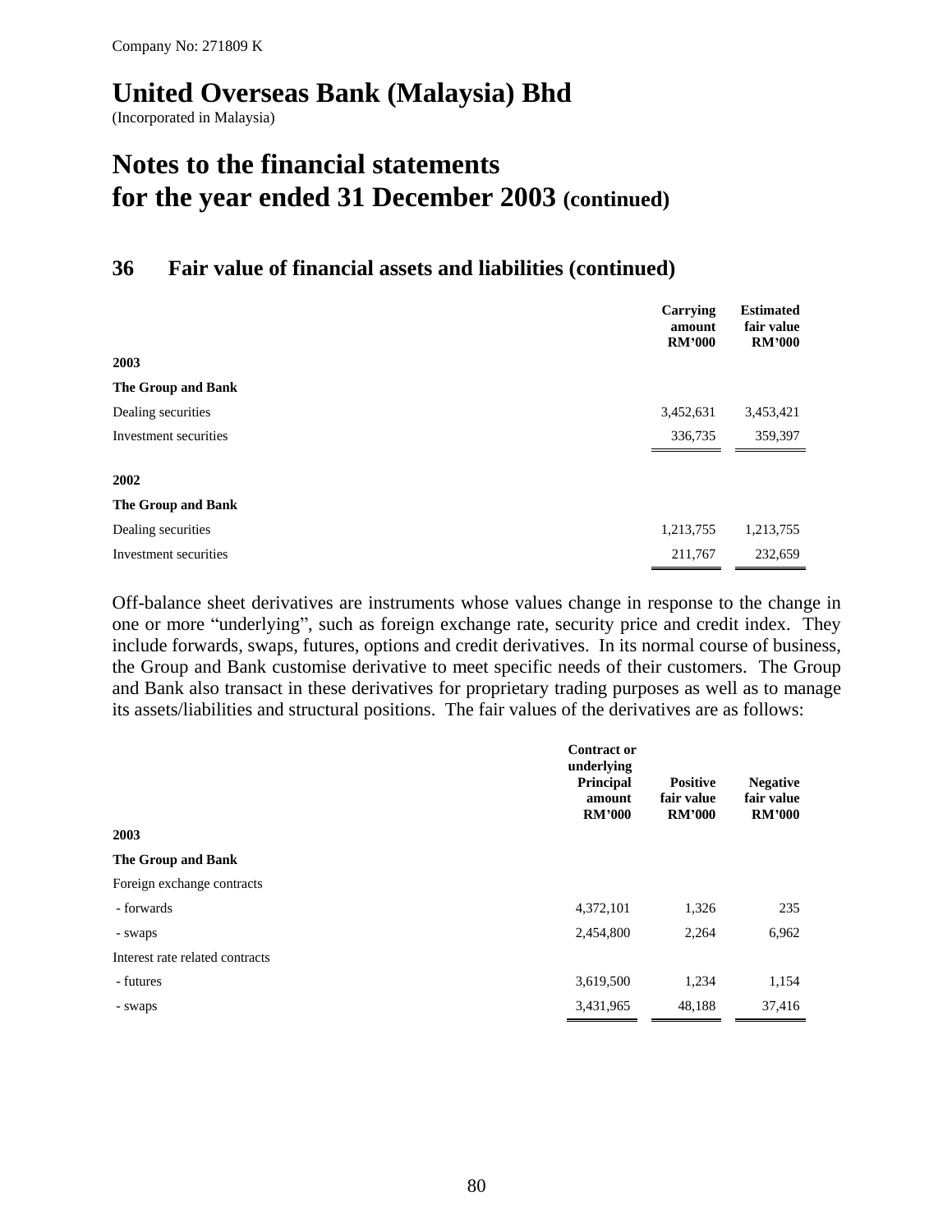(Incorporated in Malaysia)

### **Notes to the financial statements for the year ended 31 December 2003 (continued)**

#### **36 Fair value of financial assets and liabilities (continued)**

|                                 | <b>Contract or</b>             |                       |               |
|---------------------------------|--------------------------------|-----------------------|---------------|
|                                 | underlying<br>Principal        | Positive              | Negative      |
|                                 | amount<br>RM'000 RM'000 RM'000 | fair value fair value |               |
| 2002                            |                                |                       |               |
| The Group and Bank              |                                |                       |               |
| Foreign exchange contracts      |                                |                       |               |
| $\mbox{-}$ forwards             | 367,406                        |                       | 192 263       |
| - swaps                         | 2,453,100                      |                       | 4,247 3,102   |
| Interest rate related contracts |                                |                       |               |
| - futures                       | 3,274,900                      |                       | 803 249       |
| - swaps                         | 2,201,000                      |                       | 22,187 25,869 |

The table above analyse the notional principal amounts and the positive and negative fair values of the Group's and Banks' off-balance sheet derivatives. The notional amounts of these instruments indicate the volume of transactions outstanding at the balance sheet date for both trading and hedging instruments. They do not necessarily indicate the amounts of future cash flows or the fair value of the derivatives and therefore, do not represent total amount of risk. The positive and negative fair values represent the favourable and unfavourable fair values respectively of hedging and trading derivatives as a result of fluctuations in the value of the underlying relative to their contractual terms as at balance sheet date.

The fair values of contingent liabilities and undrawn credit facilities are not readily ascertainable. These financial instruments are presently not sold or traded. The estimated fair value may be represented by the present value of the fees expected to be received, less associated costs. The Group and Bank assess that their respective fair values are unlikely to be significant given that the overall level of fees involved is not significant. Where available, quoted and observable market prices are used as the measure of fair values, such as for government treasury bills and securities and quoted securities. Where quoted and observable market prices are not available, fair values are estimated based on a range of methodologies and assumptions, the principal ones being as follows: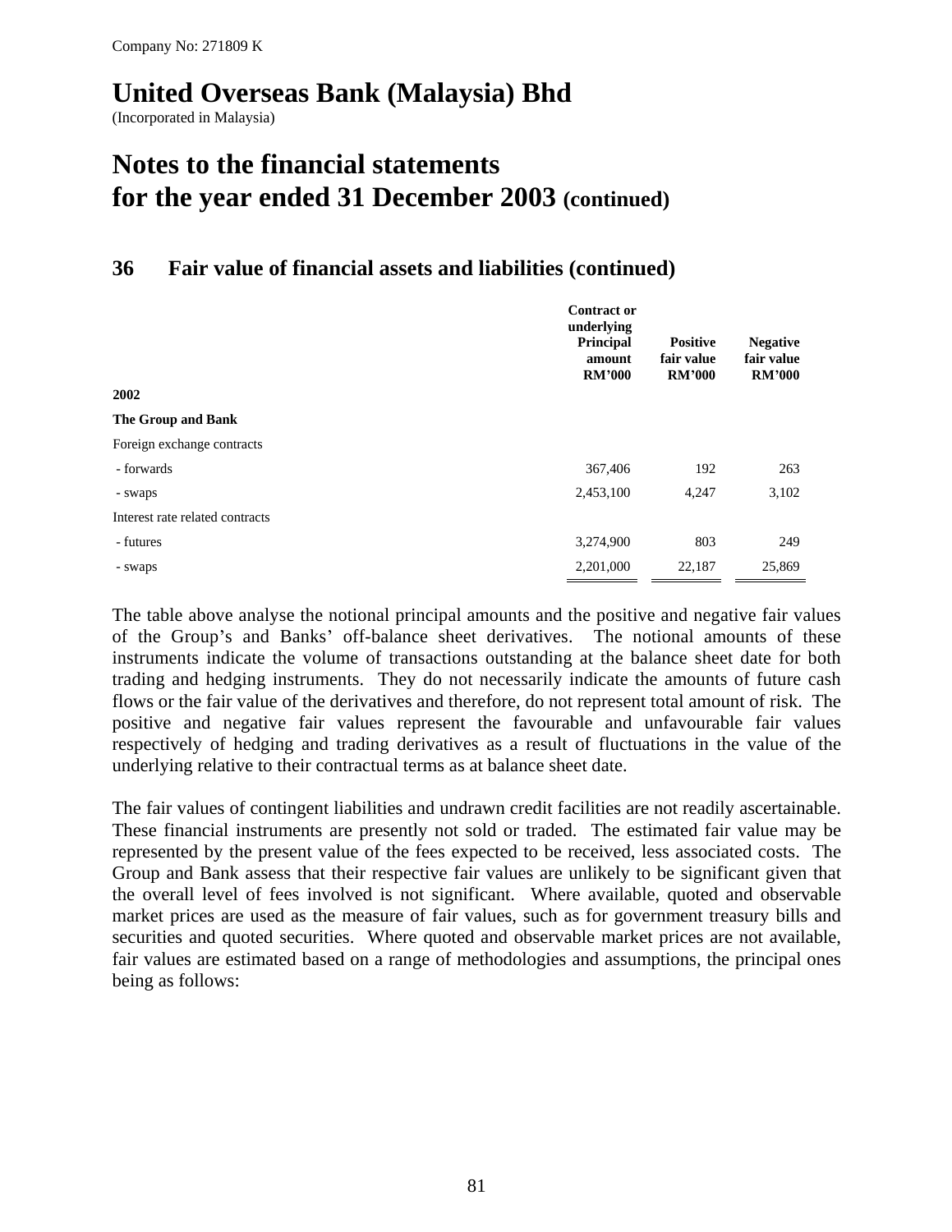(Incorporated in Malaysia)

### **Notes to the financial statements for the year ended 31 December 2003 (continued)**

#### **36 Fair value of financial assets and liabilities (continued)**

- (a) The fair values of cash and balances with Bank Negara Malaysia and placements and balances with banks, agents and related companies are considered to approximate their carrying values because most of these are of negligible credit risk and either short term in nature or repriced frequently.
- (b) The Group and Bank consider the carrying amount of loans and advances as a reasonable approximation of its fair value. Presently, market and observable prices do not exist as there is currently no ready market wherein exchanges between willing parties occur. In estimating the fair value, loans are categorised into homogenous groups by product types, risk characteristics, maturity and pricing profiles, and non-performing accounts. General provisions are also deducted in arriving at the fair value as a discount for credit risk inherent in the large portfolio of loans and advances.
- (c) The Group and Bank consider thecarrying amount of all its deposits, such as non bank customers' deposits and deposits and balances of banks, agents and related companies, as reasonable approximation of their respective fair values given that these are mostly repayable on demand and short term in nature.
- (d) The fair values of amounts due to Cagamas are considered to reasonably approximate their carrying values. In estimating the fair values, the amounts due from Cagamas are discounted using prevailing rates offered by Cagamas Berhad.
- (e) For off-balance sheet derivatives, where quoted and observable market prices are not available, fair values are arrived at using internal pricing models. As assumptions were made regarding risk characteristics of the various financial instruments, discount rates, future expected loss and other factors, changes in the uncertainties and assumptions could materially affect these estimates and the resulting fair value estimates.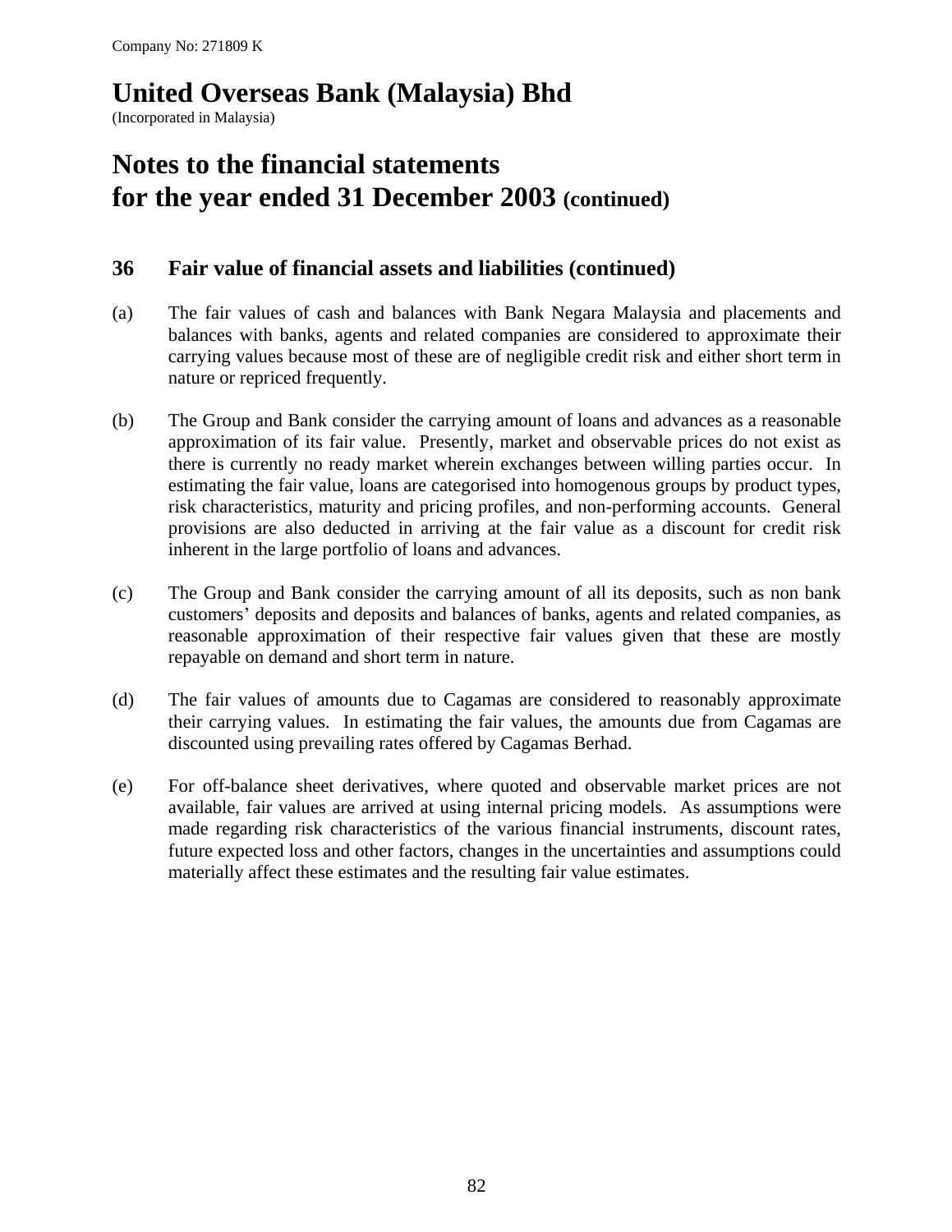(Incorporated in Malaysia)

### **Notes to the financial statements for the year ended 31 December 2003 (continued)**

#### **37 Segmental analysis**

Segment information is presented in respect of the Group's business segment.

(a) Business segment

The Group's business segment can be organised into the following main segments reflecting the Group's internal reporting structure:-

Individual Banking focuses mainly on servicing individual customers. Products and services that are extended to customers include loans and mortgages, credit cards, remittance services, deposit collection and wealth management products.

Institutional Banking encompasses commercial credit and investment banking. Products and services include financing options, trade services, custody services, corporate finance and capital markets.

The Group's Global Treasury focuses on foreign exchange, foreign currency account, banknotes, money market investment product and gold bullion products.

(b) In accordance with MASB 22, the Group has volunteered to present reporting by business segment, the information for the previous financial year was not presented as it is not practical to do so since the Group does not present any segment information prior to the adoption of MASB 22.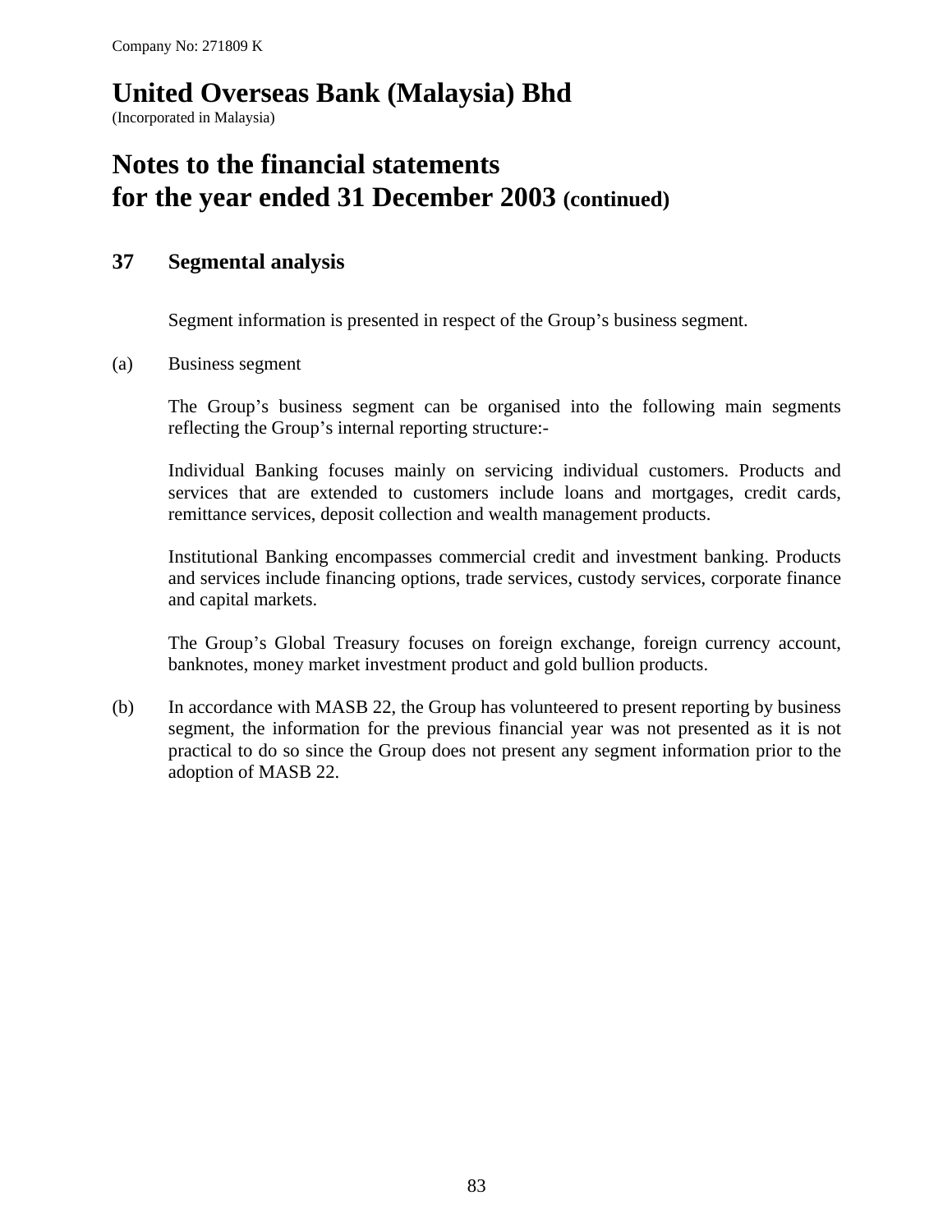(Incorporated in Malaysia)

### **Notes to the financial statements for the year ended 31 December 2003 (continued)**

### **37 Segmental analysis (continued)**

|                                                                | Individual           | <b>Insitutional</b> | Global                |                        |
|----------------------------------------------------------------|----------------------|---------------------|-----------------------|------------------------|
|                                                                | banking              | banking             | treasury              | <b>Total</b>           |
|                                                                | <b>RM'000</b>        | RM'000              | <b>RM'000</b>         | <b>RM'000</b>          |
| Group                                                          |                      |                     |                       |                        |
| Income before operating expenses                               | 249,235              | 447,755             | 97,074                | 794,064                |
| Segment profit before tax                                      | 105,788              | 300,310             | $\underbrace{60,833}$ | 466,930                |
| Goodwill amortisation                                          |                      |                     |                       | (1,621)                |
|                                                                |                      |                     |                       |                        |
| Operation profit after goodwill<br>amortisation and provisions |                      |                     |                       | 465,309                |
| Share of profit of associates                                  |                      |                     |                       | 20,461                 |
| Profit before tax                                              |                      |                     |                       | 485,770                |
| Tax and minority interest                                      |                      |                     |                       | (128, 168)             |
| Net profit for the financial year                              |                      |                     |                       |                        |
| attributable to members                                        |                      |                     |                       | $\frac{357,602}{2}$    |
| Other information                                              |                      |                     |                       |                        |
| Segment assets                                                 | 5,415,938            | 9,441,631 9,839,415 |                       | 24,696,984             |
| Unallocated assets                                             |                      |                     |                       | 525,425                |
| Total assets                                                   |                      |                     |                       | 25,222,409             |
|                                                                |                      |                     |                       |                        |
| Segment liabilities                                            | 9,051,482            | 6,465,097           | 7,421,892             | 22,938,471             |
| Unallocated liabilities                                        |                      |                     |                       | 637,253                |
| Total liabilities                                              |                      |                     |                       | $\frac{23,575,724}{2}$ |
|                                                                |                      |                     |                       |                        |
| Capital expenditure                                            | $\sim 100$ m $^{-1}$ | 406                 | 37,968                | 38,374                 |
| Depreciation of fixed assets                                   | 5,013                | 270                 | 18,369                | 23,652                 |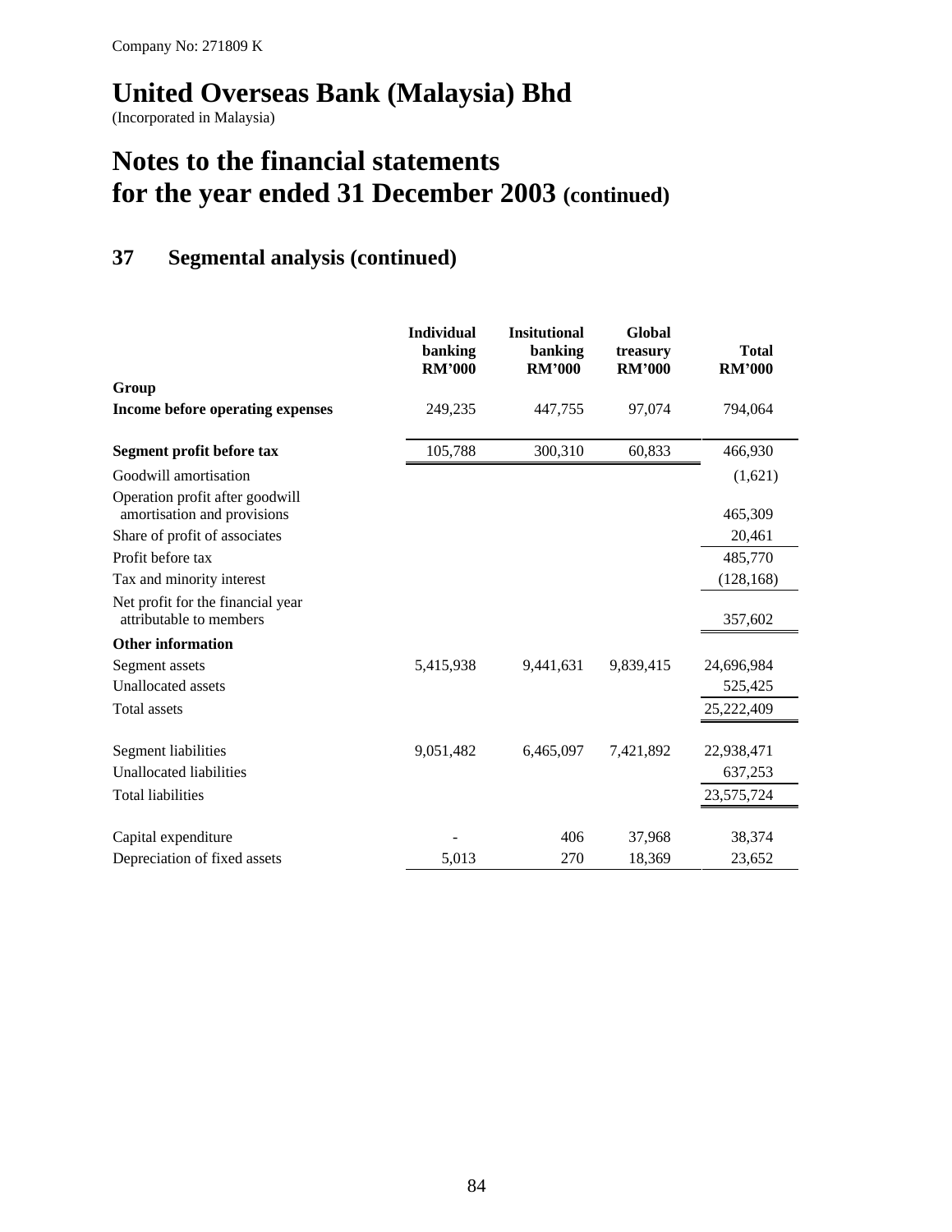(Incorporated in Malaysia)

# **Notes to the financial statements for the year ended 31 December 2003 (continued)**

### **37 Segmental analysis (continued)**

|                                                              | Individual                     | <b>Institutional</b> | Global               |                        |
|--------------------------------------------------------------|--------------------------------|----------------------|----------------------|------------------------|
|                                                              | banking                        | banking              | treasury             | <b>Total</b>           |
|                                                              | <b>RM'000</b>                  | <b>RM'000</b>        | <b>RM'000</b>        | <b>RM'000</b>          |
| <b>Bank</b>                                                  |                                |                      |                      |                        |
| Income before operating expenses                             | 249,235                        | 447,755              | 97,068               | 794,058                |
| Segment profit before tax                                    | 105,788                        | 300,310              | 60,867               | 466,964                |
| Tax and minority interest                                    |                                |                      |                      | (121, 304)             |
| Net profit for the financial year<br>attributable to members |                                |                      |                      |                        |
|                                                              |                                |                      |                      | $\frac{345,660}{2}$    |
| Other information                                            |                                |                      |                      |                        |
| Segment assets                                               | 5,415,938                      | 9,441,631            | 9,839,415            | 24,696,984             |
| Unallocated assets                                           |                                |                      |                      | 516,041                |
| Total assets                                                 |                                |                      |                      | $\frac{1}{25,213,025}$ |
|                                                              |                                |                      |                      |                        |
| Segment liabilities                                          | 9,051,482                      | 6,465,097            | 7,422,142 22,938,721 |                        |
| Unallocated liabilities                                      |                                |                      |                      | 637,444                |
| Total liabilities                                            |                                |                      |                      | $\frac{23,576,165}{2}$ |
|                                                              |                                |                      |                      |                        |
| Capital expenditure                                          | <b>Contract Contract State</b> | 406                  | 37,968               | 38,374                 |
| Depreciation of fixed assets                                 | 5,013                          | 270                  | 18,369               | 23,652                 |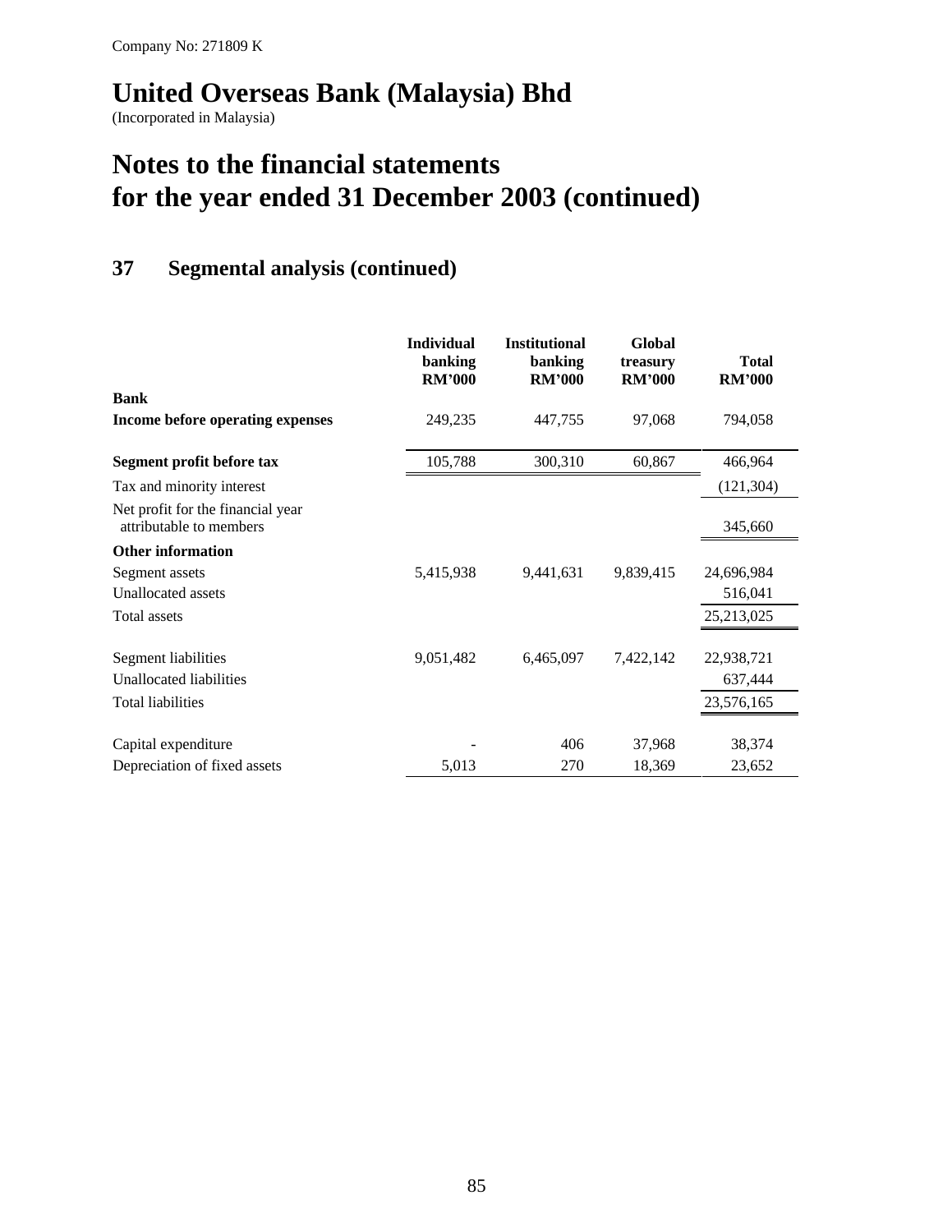(Incorporated in Malaysia)

# **Statement by Directors pursuant to Section 169 (15)** of the Companies Act, 1965

**of the Companies Act, 1965**

We, Wee Cho Yaw and Lee Chin Yong, Francis, being two of the Directors of United Overseas Bank (Malaysia) Bhd state that, in the opinion of the Directors, the financial statements set out on pages 22 to 85 are drawn up so affairs of the Group and Bank as at 31 December 2003 and of the results and cash flows of the Group and Bank for the year ended on that date in accordance with Bank Negara Malaysia Guidelines and the applicable approved accounting standards in Malaysia.

In accordance with a resolution of the Board of Directors dated 11 February 2004.

**Wee Cho Yaw** Director and the contract of the contract of the contract of the contract of the contract of the contract of the contract of the contract of the contract of the contract of the contract of the contract of the contract of t

**Lee Chin Yong, Francis** Director and the contract of the contract of the contract of the contract of the contract of the contract of the contract of the contract of the contract of the contract of the contract of the contract of the contract of t

Kuala Lumpur

#### **Statutory declaration**

I, Lee Chin Yong, Francis, being the Director primarily responsible for the financial management of United Overseas Bank (Malaysia) Bhd, do solemnly and sincerely declare that to the best of my knowledge and belief, the financial statements set out on pages 22 to 85 are correct, and I make this solemn declaration conscientiously believing the same to be true and by virtue of the provisions of the Statutory Declarations Act, 1960.

#### **Lee Chin Yong, Francis** Director and the contract of the contract of the contract of the contract of the contract of the contract of the contract of the contract of the contract of the contract of the contract of the contract of the contract of t

Subscribed and solemnly declared at Kuala Lumpur on 11 February 2004

Before me:

**Zainudin @ Nordin bin Ab Manaf** Commissioner for Oaths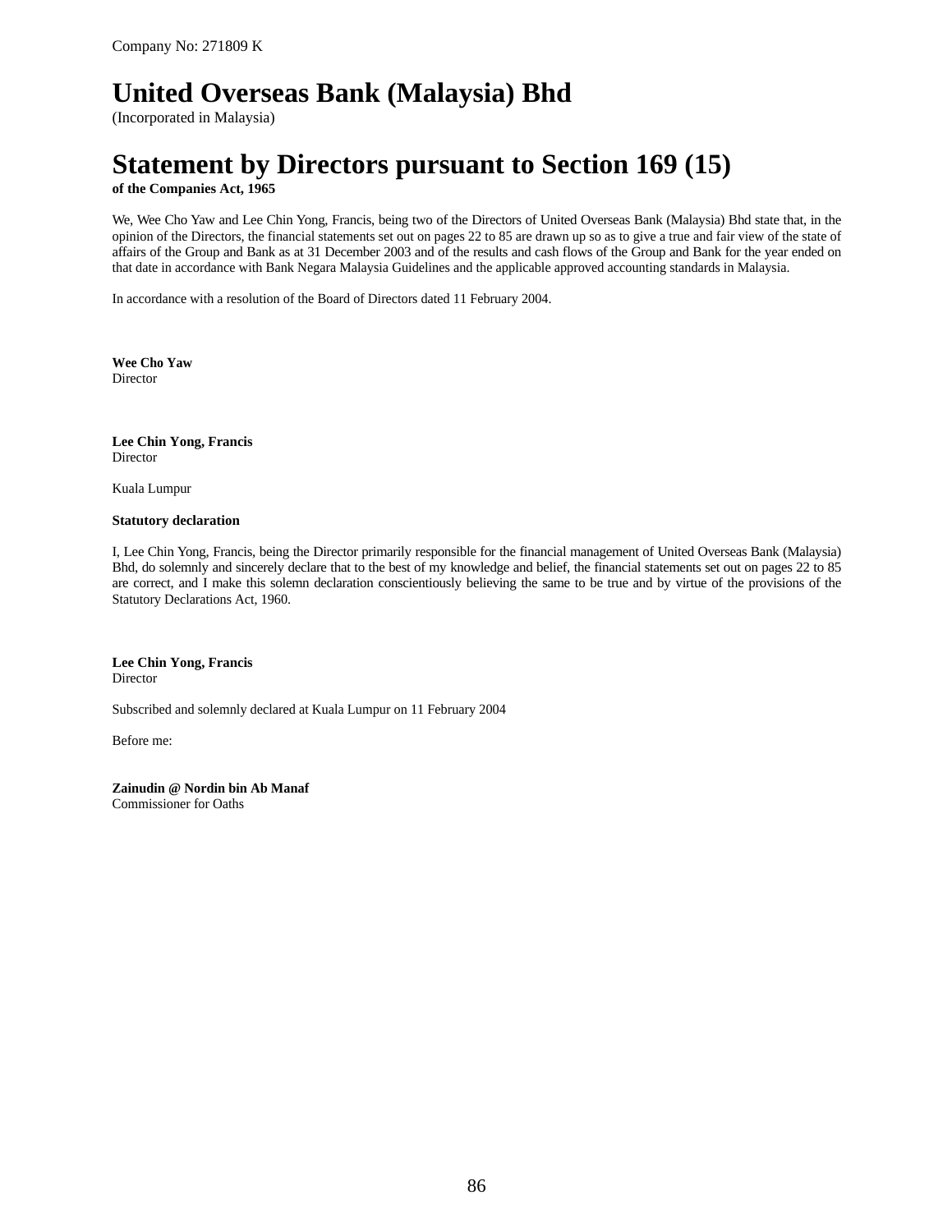Company No: 271809 K

### **United Overseas Bank (Malaysia) Bhd**

(Incorporated in Malaysia)

### **Report of the auditors to the members of United Overseas Bank (Malaysia) Bhd**

(Company No: 271809 K) (Incorporated in Malaysia)

We have audited the financial statements set out on pages 22 to 85. These financial statements are the responsibility of the Bank's Directors. Our responsibility is to express an opinion on these financial statements based on our audit.

We conducted our audit in accordance with approved auditing standards in Malaysia. Those standards require that we plan and perform the audit to obtain reasonable assurance about whether the financial statements are free of material misstatement. An audit includes examining, on a test basis, evidence supporting the amounts and disclosures in the financial statements. An audit also includes assessing the accounting principles used and significant estimates made by the Directors, as well as evaluating the overall financial statement presentation. We believe that our audit provides a reasonable basis for our opinion.

In our opinion:

- (a) the financial statements have been prepared in accordance with the provisions of the Companies Act 1965, Bank Negara Malaysia Guidelines and applicable approved accounting standards in Malaysia so as to give a true and fair view of:
	- (i) the matters required by section 169 of the companies Act 1965 to be dealt with in the financial statements; and
	- (ii) the state of affairs of the Group and the Company as at 31 December 2003 and of the result and cash flows of the Group and the Company for the year ended on that date; the contract of the contract of the contract of the contract of the contract of the contract of the contract of the contract of the contract of the contract of the contract of the contract of the contract of the

and

(b) the accounting and other records and the registers required by the Act to be kept by the Bank and its subsidiaries have been properly kept in accordance with the provisions of the Act.

We are satisfied that the financial statements of the subsidiaries that have been consolidated with the Bank's financial statements are in form and content appropriate and proper for the purposes of the preparation of the consolidated financial statements and we have received satisfactory information and explanations required by us for those purposes.